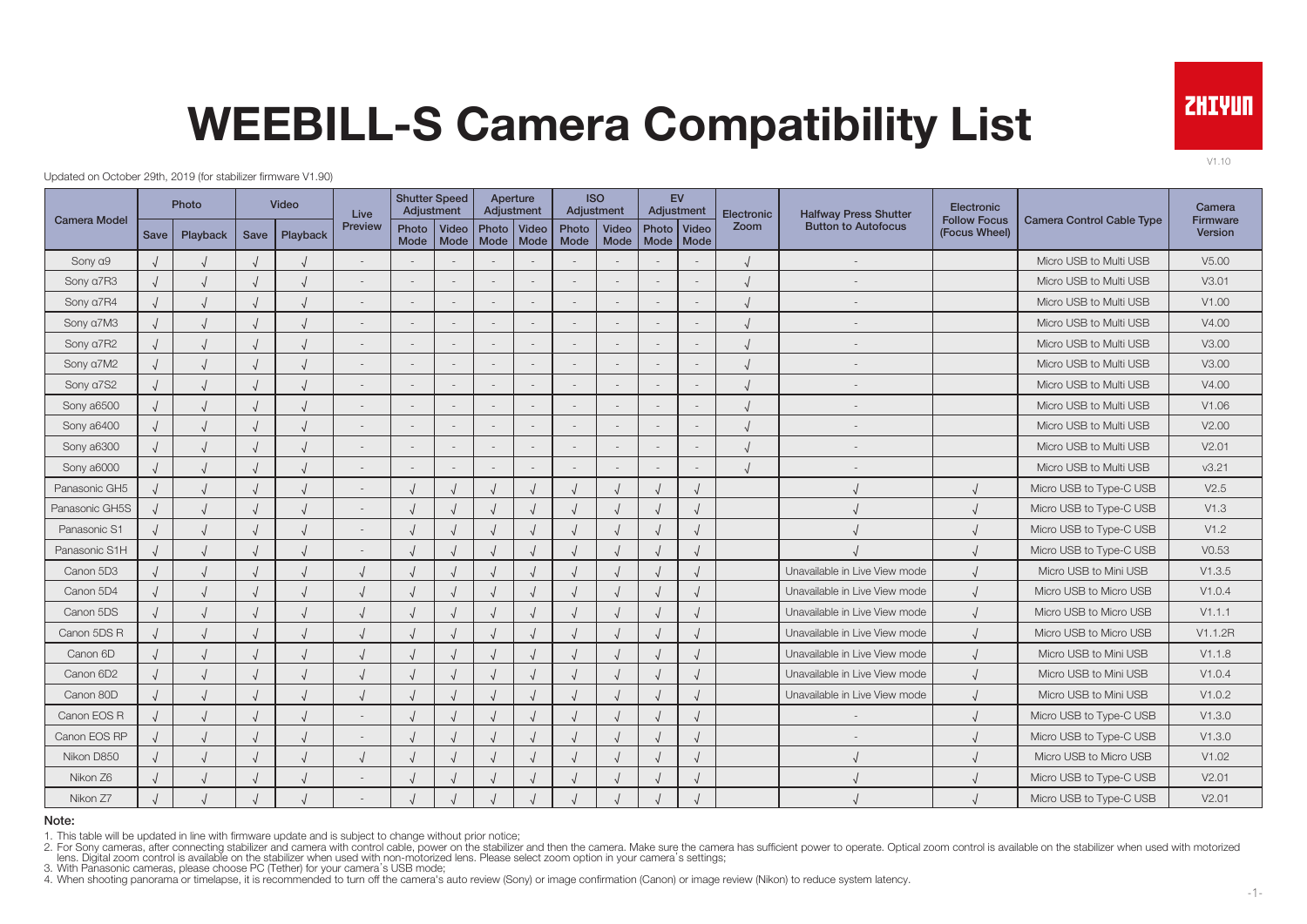

| Camera<br><b>Brand</b> | <b>Model</b> | <b>Lens Model</b>                      | <b>Mounting Status</b>                           | <b>Balance</b><br>Adjustment | Camera Backing<br><b>Base</b> | Balance Adjustment with Camera and Lens Only                        | Servo Zoom/<br><b>Focus Motor</b>                       | <b>Installation</b><br><b>Remark</b> |
|------------------------|--------------|----------------------------------------|--------------------------------------------------|------------------------------|-------------------------------|---------------------------------------------------------------------|---------------------------------------------------------|--------------------------------------|
|                        |              |                                        | Camera and lens                                  |                              |                               |                                                                     |                                                         |                                      |
|                        |              | EF 11-24mm f/4L USM                    | Camera, lens and servo motor (for focus control) | $\overline{\phantom{a}}$     |                               |                                                                     |                                                         |                                      |
|                        |              |                                        | Camera, lens and servo motor (for zoom control)  | $\sim$                       |                               |                                                                     |                                                         |                                      |
|                        |              |                                        | Camera and lens                                  | $\cdot$                      |                               | Can be balanced at any focal length; No need to remove eyepiece cap |                                                         |                                      |
|                        |              | EF 16-35mm f/4L IS USM                 | Camera, lens and servo motor (for focus control) | $\sqrt{ }$                   |                               | Can be balanced at any focal length; No need to remove eyepiece cap | Servo zoom & focus<br>motor installed on<br>the left    |                                      |
|                        |              |                                        | Camera, lens and servo motor (for zoom control)  | $\sqrt{ }$                   |                               | Can be balanced at any focal length; No need to remove eyepiece cap | Servo zoom & focus<br>motor installed on<br>the left    |                                      |
|                        |              |                                        | Camera and lens                                  | $\sqrt{ }$                   |                               | Can be balanced at any focal length; No need to remove eyepiece cap |                                                         |                                      |
|                        |              | EF 16-35mm f/2.8L III USM              | Camera, lens and servo motor (for focus control) | $\sqrt{ }$                   |                               | Can be balanced at any focal length; No need to remove eyepiece cap | Servo zoom & focus<br>motor installed on<br>either side |                                      |
|                        |              |                                        | Camera, lens and servo motor (for zoom control)  | $\sqrt{ }$                   |                               | Can be balanced at any focal length; No need to remove eyepiece cap | Servo zoom & focus<br>motor installed on<br>either side |                                      |
|                        |              |                                        | Camera and lens                                  | $\sqrt{ }$                   | $\sim$                        | Can be balanced at any focal length; No need to remove eyepiece cap |                                                         |                                      |
|                        |              | EF 17-40mm f/4L USM                    | Camera, lens and servo motor (for focus control) | $\sqrt{ }$                   |                               | Can be balanced at any focal length; No need to remove eyepiece cap | Servo zoom & focus<br>motor installed on<br>either side |                                      |
|                        |              |                                        | Camera, lens and servo motor (for zoom control)  | $\sqrt{ }$                   |                               | Can be balanced at any focal length; No need to remove eyepiece cap | Servo zoom & focus<br>motor installed on<br>either side |                                      |
| Canon                  | 5DS          |                                        | Camera and lens                                  | $\sqrt{ }$                   | $\overline{\phantom{a}}$      | Can be balanced at any focal length; No need to remove eyepiece cap |                                                         |                                      |
|                        |              | EF 24-70mm f/2.8L II USM               | Camera, lens and servo motor (for focus control) | $\sqrt{ }$                   |                               | Can be balanced at any focal length; No need to remove eyepiece cap | Servo zoom & focus<br>motor installed on<br>the left    |                                      |
|                        |              |                                        | Camera, lens and servo motor (for zoom control)  | $\sqrt{ }$                   |                               | Can be balanced at any focal length; No need to remove eyepiece cap | Servo zoom & focus<br>motor installed on<br>the left    |                                      |
|                        |              |                                        | Camera and lens                                  | $\sqrt{ }$                   |                               | Can be balanced at any focal length; No need to remove eyepiece cap |                                                         |                                      |
|                        |              | EF 24-70mm f/4L IS USM                 | Camera, lens and servo motor (for focus control) | $\sqrt{ }$                   |                               | Can be balanced at any focal length; No need to remove eyepiece cap | Servo zoom & focus<br>motor installed on<br>either side |                                      |
|                        |              |                                        | Camera, lens and servo motor (for zoom control)  | $\sqrt{ }$                   |                               | Can be balanced at any focal length; No need to remove eyepiece cap | Servo zoom & focus<br>motor installed on<br>either side |                                      |
|                        |              |                                        | Camera and lens                                  | $\sqrt{ }$                   | $\sim$                        | Can be balanced at any focal length; No need to remove eyepiece cap |                                                         |                                      |
|                        |              | EF 24-105mm f/4L IS II USM             | Camera, lens and servo motor (for focus control) | $\sqrt{ }$                   |                               | Can be balanced at any focal length; No need to remove eyepiece cap | Servo zoom & focus<br>motor installed on<br>the left    |                                      |
|                        |              |                                        | Camera, lens and servo motor (for zoom control)  | $\sim$                       |                               | Can be balanced at any focal length; No need to remove eyepiece cap |                                                         |                                      |
|                        |              |                                        | Camera and lens                                  | $\cdot$                      | $\sim$                        | Can be balanced at any focal length; No need to remove eyepiece cap |                                                         |                                      |
|                        |              | EF 24-105mm f/3.5-5.6 IS<br><b>STM</b> | Camera, lens and servo motor (for focus control) | $\sqrt{ }$                   |                               | Can be balanced at any focal length; No need to remove eyepiece cap | Servo zoom & focus<br>motor installed on<br>either side |                                      |
|                        |              |                                        | Camera, lens and servo motor (for zoom control)  |                              |                               |                                                                     | Servo zoom & focus<br>motor installed on<br>either side |                                      |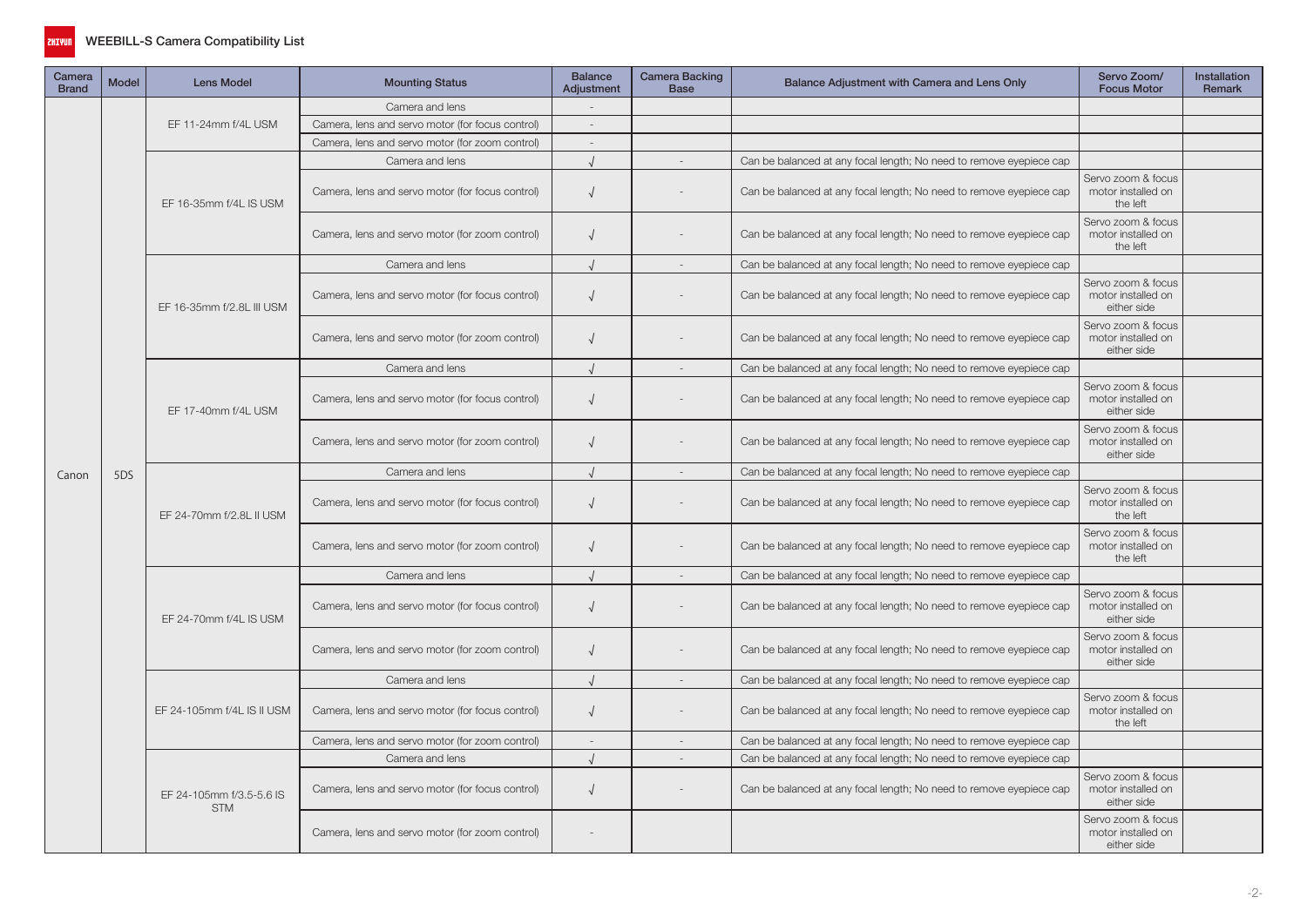

| Camera<br><b>Brand</b> | <b>Model</b> | <b>Lens Model</b>                        | <b>Mounting Status</b>                           | <b>Balance</b><br>Adjustment | <b>Camera Backing</b><br><b>Base</b> | Balance Adjustment with Camera and Lens Only                        | Servo Zoom/<br><b>Focus Motor</b>                       | Installation<br>Remark |
|------------------------|--------------|------------------------------------------|--------------------------------------------------|------------------------------|--------------------------------------|---------------------------------------------------------------------|---------------------------------------------------------|------------------------|
|                        |              |                                          | Camera and lens                                  |                              |                                      | No need to remove eyepiece cap                                      |                                                         |                        |
|                        |              | EF 24mm f/1.4L II USM                    | Camera, lens and servo motor (for focus control) |                              |                                      | No need to remove eyepiece cap                                      | Servo zoom & focus<br>motor installed on<br>either side |                        |
|                        |              |                                          | Camera and lens                                  |                              | $\overline{\phantom{a}}$             | No need to remove eyepiece cap                                      |                                                         |                        |
|                        |              | EF 35mm f/1.4L II USM                    | Camera, lens and servo motor (for focus control) |                              |                                      | No need to remove eyepiece cap                                      | Servo zoom & focus<br>motor installed on<br>either side |                        |
|                        |              |                                          | Camera and lens                                  |                              | $\overline{\phantom{a}}$             | No need to remove eyepiece cap                                      |                                                         |                        |
|                        |              | EF 50mm f/1.4 USM                        | Camera, lens and servo motor (for focus control) |                              |                                      | No need to remove eyepiece cap                                      | Servo zoom & focus<br>motor installed on<br>either side |                        |
|                        |              |                                          | Camera and lens                                  |                              | $\overline{\phantom{a}}$             | No need to remove eyepiece cap                                      |                                                         |                        |
|                        |              | EF 85mm f/1.4L IS USM                    | Camera, lens and servo motor (for focus control) |                              |                                      | No need to remove eyepiece cap                                      | Servo zoom & focus<br>motor installed on<br>either side |                        |
| Canon                  | 5DS          |                                          | Camera and lens                                  |                              | $\sim$                               | No need to remove eyepiece cap                                      |                                                         |                        |
|                        |              | EF 85mm f/1.8 USM                        | Camera, lens and servo motor (for focus control) |                              |                                      | No need to remove eyepiece cap                                      | Servo zoom & focus<br>motor installed on<br>either side |                        |
|                        |              |                                          | Camera, lens and servo motor (for zoom control)  |                              |                                      |                                                                     |                                                         |                        |
|                        |              |                                          | Camera and lens                                  |                              |                                      | Can be balanced at any focal length; No need to remove eyepiece cap |                                                         |                        |
|                        |              | Sigma 24-70mm f/2.8 DG<br><b>HSM Art</b> | Camera, lens and servo motor (for focus control) |                              |                                      |                                                                     |                                                         |                        |
|                        |              |                                          | Camera, lens and servo motor (for zoom control)  | $\overline{\phantom{a}}$     |                                      |                                                                     |                                                         |                        |
|                        |              |                                          | Camera and lens                                  |                              | $\sim$                               | No need to remove eyepiece cap                                      |                                                         |                        |
|                        |              | Sigma 35mm f/1.4 DG HSM<br>Art           | Camera, lens and servo motor (for focus control) |                              |                                      | No need to remove eyepiece cap                                      | Servo zoom & focus<br>motor installed on<br>either side |                        |
|                        |              |                                          | Camera and lens                                  |                              | $\overline{\phantom{a}}$             | No need to remove eyepiece cap                                      |                                                         |                        |
|                        |              | Sigma 50mm f/1.4 DG HSM<br>Art           | Camera, lens and servo motor (for focus control) |                              |                                      | No need to remove eyepiece cap                                      | Servo zoom & focus<br>motor installed on<br>either side |                        |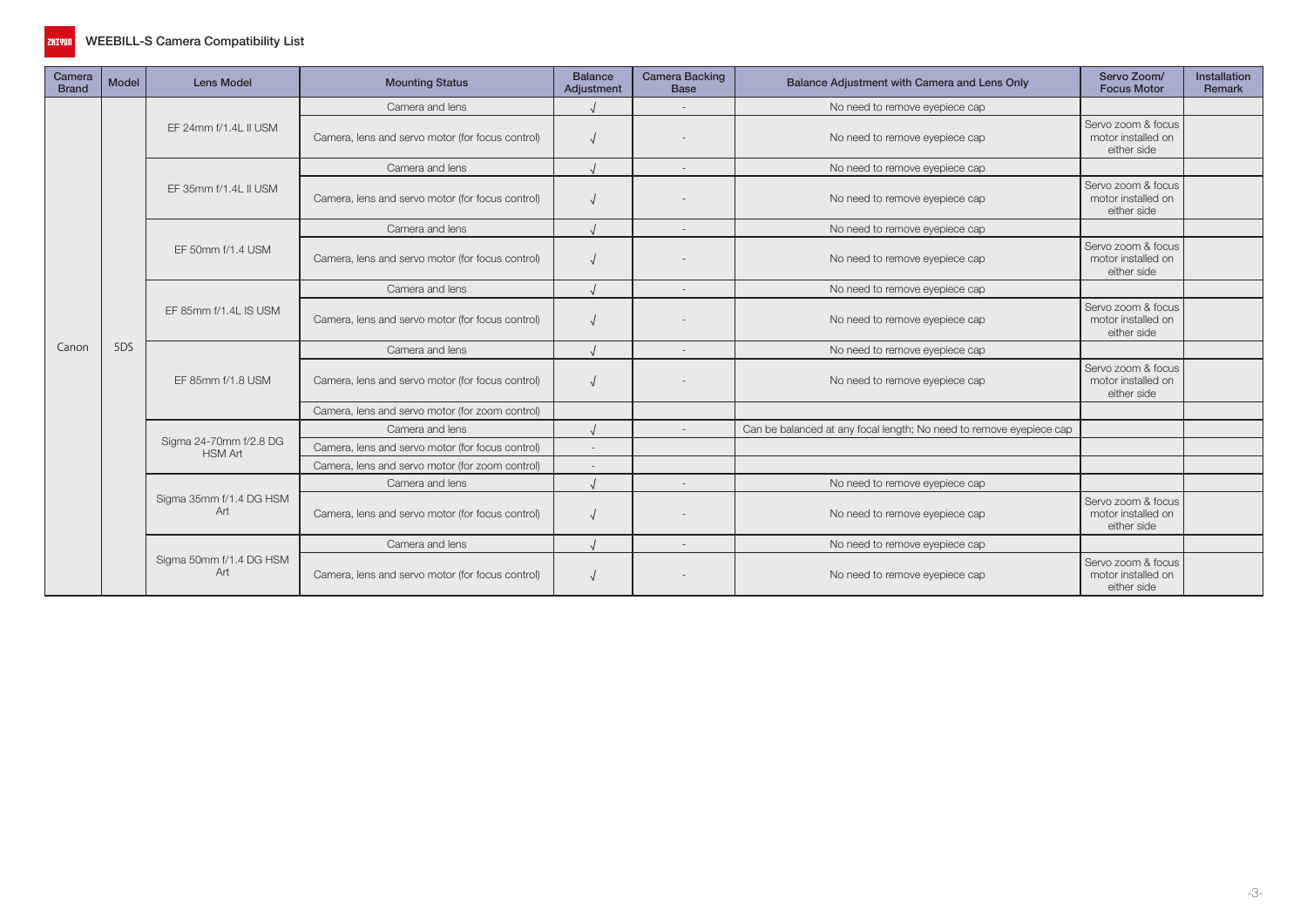

| Camera<br><b>Brand</b> | <b>Model</b> | <b>Lens Model</b>                      | <b>Mounting Status</b>                           | <b>Balance</b><br>Adjustment | Camera Backing<br><b>Base</b> | Balance Adjustment with Camera and Lens Only                        | Servo Zoom/<br><b>Focus Motor</b>                       | Installation<br>Remark |
|------------------------|--------------|----------------------------------------|--------------------------------------------------|------------------------------|-------------------------------|---------------------------------------------------------------------|---------------------------------------------------------|------------------------|
|                        |              |                                        | Camera and lens                                  |                              |                               |                                                                     |                                                         |                        |
|                        |              | EF 11-24mm f/4L USM                    | Camera, lens and servo motor (for focus control) | $\overline{\phantom{a}}$     |                               |                                                                     |                                                         |                        |
|                        |              |                                        | Camera, lens and servo motor (for zoom control)  | $\sim$                       |                               |                                                                     |                                                         |                        |
|                        |              |                                        | Camera and lens                                  |                              |                               | Can be balanced at any focal length; No need to remove eyepiece cap |                                                         |                        |
|                        |              | EF 16-35mm f/4L IS USM                 | Camera, lens and servo motor (for focus control) | $\sqrt{ }$                   |                               | Can be balanced at any focal length; No need to remove eyepiece cap | Servo zoom & focus<br>motor installed on<br>the left    |                        |
|                        |              |                                        | Camera, lens and servo motor (for zoom control)  |                              |                               | Can be balanced at any focal length; No need to remove eyepiece cap | Servo zoom & focus<br>motor installed on<br>the left    |                        |
|                        |              |                                        | Camera and lens                                  | $\sqrt{ }$                   |                               | Can be balanced at any focal length; No need to remove eyepiece cap |                                                         |                        |
|                        |              | EF 16-35mm f/2.8L III USM              | Camera, lens and servo motor (for focus control) | $\sqrt{ }$                   |                               | Can be balanced at any focal length; No need to remove eyepiece cap | Servo zoom & focus<br>motor installed on<br>either side |                        |
|                        |              |                                        | Camera, lens and servo motor (for zoom control)  | $\sqrt{ }$                   |                               | Can be balanced at any focal length; No need to remove eyepiece cap | Servo zoom & focus<br>motor installed on<br>either side |                        |
|                        |              |                                        | Camera and lens                                  | $\sqrt{ }$                   | $\sim$                        | Can be balanced at any focal length; No need to remove eyepiece cap |                                                         |                        |
|                        |              | EF 17-40mm f/4L USM                    | Camera, lens and servo motor (for focus control) | $\sqrt{ }$                   |                               | Can be balanced at any focal length; No need to remove eyepiece cap | Servo zoom & focus<br>motor installed on<br>either side |                        |
|                        |              |                                        | Camera, lens and servo motor (for zoom control)  | $\sqrt{ }$                   |                               | Can be balanced at any focal length; No need to remove eyepiece cap | Servo zoom & focus<br>motor installed on<br>either side |                        |
| Canon                  | 5DSR         |                                        | Camera and lens                                  | $\sqrt{ }$                   | $\sim$                        | Can be balanced at any focal length; No need to remove eyepiece cap |                                                         |                        |
|                        |              | EF 24-70mm f/2.8L II USM               | Camera, lens and servo motor (for focus control) | $\sqrt{ }$                   |                               | Can be balanced at any focal length; No need to remove eyepiece cap | Servo zoom & focus<br>motor installed on<br>the right   |                        |
|                        |              |                                        | Camera, lens and servo motor (for zoom control)  |                              |                               | Can be balanced at any focal length; No need to remove eyepiece cap | Servo zoom & focus<br>motor installed on<br>the right   |                        |
|                        |              |                                        | Camera and lens                                  | $\sqrt{ }$                   | $\sim$                        | Can be balanced at any focal length; No need to remove eyepiece cap |                                                         |                        |
|                        |              | EF 24-70mm f/4L IS USM                 | Camera, lens and servo motor (for focus control) | $\sqrt{ }$                   |                               | Can be balanced at any focal length; No need to remove eyepiece cap | Servo zoom & focus<br>motor installed on<br>either side |                        |
|                        |              |                                        | Camera, lens and servo motor (for zoom control)  |                              |                               | Can be balanced at any focal length; No need to remove eyepiece cap | Servo zoom & focus<br>motor installed on<br>either side |                        |
|                        |              |                                        | Camera and lens                                  | $\sqrt{ }$                   | $\sim$                        | Can be balanced at any focal length; No need to remove eyepiece cap |                                                         |                        |
|                        |              | EF 24-105mm f/4L IS II USM             | Camera, lens and servo motor (for focus control) | $\sqrt{ }$                   |                               | Can be balanced at any focal length; No need to remove eyepiece cap | Servo zoom & focus<br>motor installed on<br>the right   |                        |
|                        |              |                                        | Camera, lens and servo motor (for zoom control)  | $\sim$                       |                               | Can be balanced at any focal length; No need to remove eyepiece cap |                                                         |                        |
|                        |              |                                        | Camera and lens                                  | $\cdot$                      | $\sim$                        | Can be balanced at any focal length; No need to remove eyepiece cap |                                                         |                        |
|                        |              | EF 24-105mm f/3.5-5.6 IS<br><b>STM</b> | Camera, lens and servo motor (for focus control) | $\sqrt{ }$                   |                               | Can be balanced at any focal length; No need to remove eyepiece cap | Servo zoom & focus<br>motor installed on<br>either side |                        |
|                        |              |                                        | Camera, lens and servo motor (for zoom control)  |                              |                               |                                                                     | Servo zoom & focus<br>motor installed on<br>either side |                        |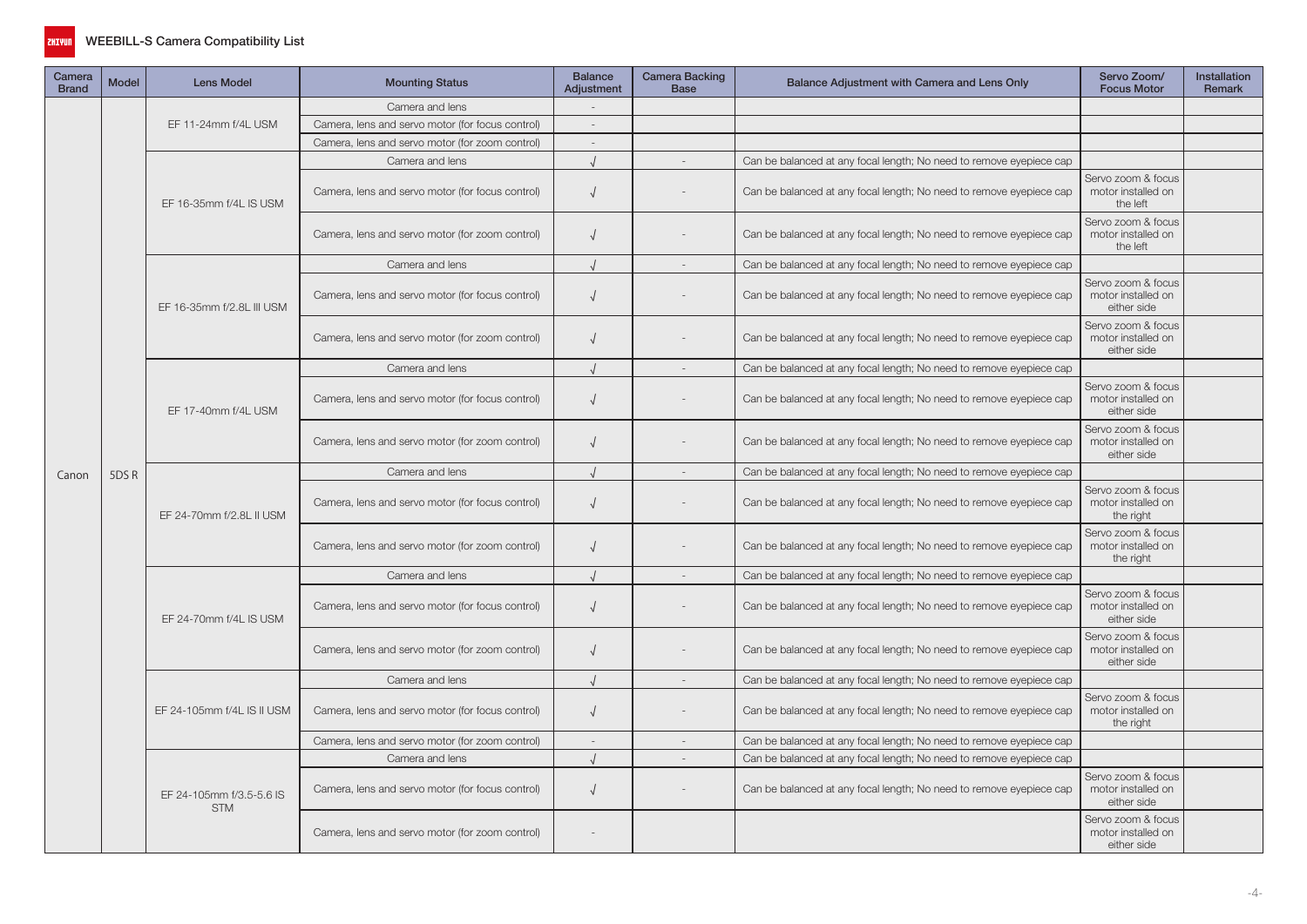

| Camera<br><b>Brand</b> | <b>Model</b> | <b>Lens Model</b>                        | <b>Mounting Status</b>                           | <b>Balance</b><br>Adjustment | <b>Camera Backing</b><br><b>Base</b> | Balance Adjustment with Camera and Lens Only                        | Servo Zoom/<br><b>Focus Motor</b>                       | <b>Installation</b><br>Remark |
|------------------------|--------------|------------------------------------------|--------------------------------------------------|------------------------------|--------------------------------------|---------------------------------------------------------------------|---------------------------------------------------------|-------------------------------|
|                        |              |                                          | Camera and lens                                  |                              |                                      | No need to remove eyepiece cap                                      |                                                         |                               |
|                        |              | EF 24mm f/1.4L II USM                    | Camera, lens and servo motor (for focus control) |                              |                                      | No need to remove eyepiece cap                                      | Servo zoom & focus<br>motor installed on<br>either side |                               |
|                        |              |                                          | Camera and lens                                  |                              |                                      | No need to remove eyepiece cap                                      |                                                         |                               |
|                        |              | EF 35mm f/1.4L II USM                    | Camera, lens and servo motor (for focus control) |                              |                                      | No need to remove eyepiece cap                                      | Servo zoom & focus<br>motor installed on<br>either side |                               |
|                        |              |                                          | Camera and lens                                  |                              | $\sim$                               | No need to remove eyepiece cap                                      |                                                         |                               |
|                        |              | EF 50mm f/1.4 USM                        | Camera, lens and servo motor (for focus control) |                              |                                      | No need to remove eyepiece cap                                      | Servo zoom & focus<br>motor installed on<br>either side |                               |
|                        |              |                                          | Camera and lens                                  |                              | $\sim$                               | No need to remove eyepiece cap                                      |                                                         |                               |
|                        |              | EF 85mm f/1.2L II USM                    | Camera, lens and servo motor (for focus control) |                              |                                      | No need to remove eyepiece cap                                      | Servo zoom & focus<br>motor installed on<br>either side |                               |
|                        |              |                                          | Camera and lens                                  |                              | $\overline{\phantom{a}}$             | No need to remove eyepiece cap                                      |                                                         |                               |
| Canon                  | 5DSR         | EF 85mm f/1.4L IS USM                    | Camera, lens and servo motor (for focus control) |                              |                                      | No need to remove eyepiece cap                                      | Servo zoom & focus<br>motor installed on<br>either side |                               |
|                        |              |                                          | Camera and lens                                  |                              | $\overline{\phantom{a}}$             | Can be balanced at any focal length; No need to remove eyepiece cap |                                                         |                               |
|                        |              | EF 85mm f/1.8 USM                        | Camera, lens and servo motor (for focus control) |                              |                                      |                                                                     |                                                         |                               |
|                        |              |                                          | Camera, lens and servo motor (for zoom control)  |                              |                                      |                                                                     |                                                         |                               |
|                        |              |                                          | Camera and lens                                  |                              | $\overline{\phantom{a}}$             | No need to remove eyepiece cap                                      |                                                         |                               |
|                        |              | Sigma 24-70mm f/2.8 DG<br><b>HSM Art</b> | Camera, lens and servo motor (for focus control) |                              |                                      | No need to remove eyepiece cap                                      | Servo zoom & focus<br>motor installed on<br>either side |                               |
|                        |              |                                          | Camera and lens                                  |                              | $\sim$                               | No need to remove eyepiece cap                                      |                                                         |                               |
|                        |              | Sigma 35mm f/1.4 DG HSM<br>Art           | Camera, lens and servo motor (for focus control) |                              |                                      | No need to remove eyepiece cap                                      | Servo zoom & focus<br>motor installed on<br>either side |                               |
|                        |              |                                          | Camera, lens and servo motor (for focus control) |                              | $\sim$                               | No need to remove eyepiece cap                                      |                                                         |                               |
|                        |              | EF 35mm f/1.4L II USM                    | Camera, lens and servo motor (for zoom control)  |                              |                                      | No need to remove eyepiece cap                                      | Servo zoom & focus<br>motor installed on<br>either side |                               |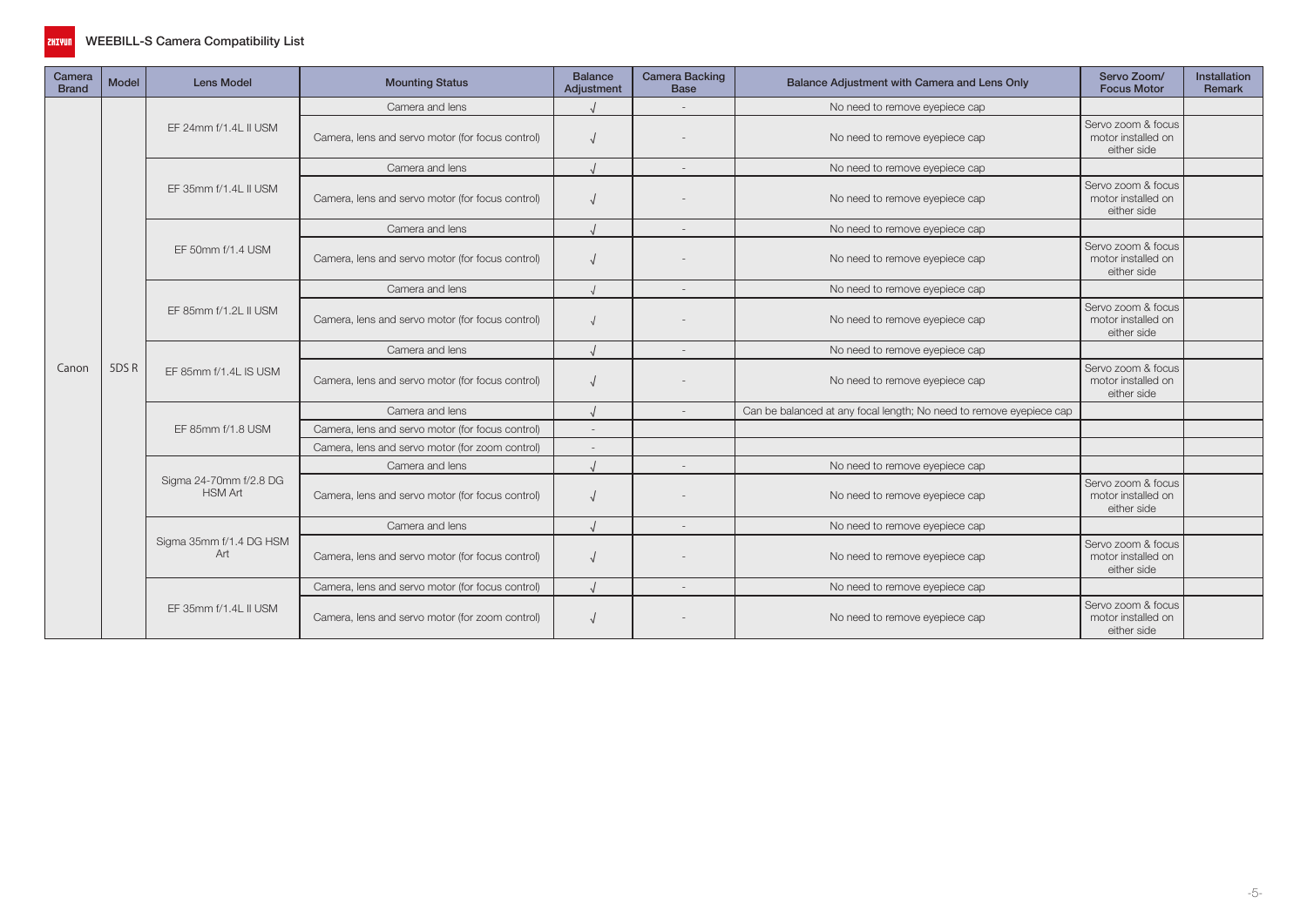

| Camera<br><b>Brand</b> | <b>Model</b>   | <b>Lens Model</b>          | <b>Mounting Status</b>                           | <b>Balance</b><br>Adjustment | Camera Backing<br><b>Base</b> | Balance Adjustment with Camera and Lens Only                        | Servo Zoom/<br><b>Focus Motor</b>                       | Installation<br>Remark |
|------------------------|----------------|----------------------------|--------------------------------------------------|------------------------------|-------------------------------|---------------------------------------------------------------------|---------------------------------------------------------|------------------------|
|                        |                |                            | Camera and lens                                  |                              |                               |                                                                     |                                                         |                        |
|                        |                | EF 11-24mm f/4L USM        | Camera, lens and servo motor (for focus control) | $\sim$                       |                               |                                                                     |                                                         |                        |
|                        |                |                            | Camera, lens and servo motor (for zoom control)  |                              |                               |                                                                     |                                                         |                        |
|                        |                |                            | Camera and lens                                  |                              |                               | Can be balanced at any focal length; No need to remove eyepiece cap |                                                         |                        |
|                        |                | EF 16-35mm f/4L IS USM     | Camera, lens and servo motor (for focus control) | $\sqrt{2}$                   |                               | Can be balanced at any focal length; No need to remove eyepiece cap | Servo zoom & focus<br>motor installed on<br>the left    |                        |
|                        |                |                            | Camera, lens and servo motor (for zoom control)  | $\sqrt{2}$                   |                               | Can be balanced at any focal length; No need to remove eyepiece cap | Servo zoom & focus<br>motor installed on<br>the left    |                        |
|                        |                |                            | Camera and lens                                  | $\sqrt{ }$                   |                               | Can be balanced at any focal length; No need to remove eyepiece cap |                                                         |                        |
|                        |                | EF 16-35mm f/2.8L III USM  | Camera, lens and servo motor (for focus control) | $\sqrt{ }$                   |                               | Can be balanced at any focal length; No need to remove eyepiece cap | Servo zoom & focus<br>motor installed on<br>either side |                        |
|                        |                |                            | Camera, lens and servo motor (for zoom control)  | $\sqrt{ }$                   |                               | Can be balanced at any focal length; No need to remove eyepiece cap | Servo zoom & focus<br>motor installed on<br>either side |                        |
|                        |                |                            | Camera and lens                                  |                              | $\overline{\phantom{a}}$      | Can be balanced at any focal length; No need to remove eyepiece cap |                                                         |                        |
|                        |                | EF 17-40mm f/4L USM        | Camera, lens and servo motor (for focus control) | $\sqrt{ }$                   |                               | Can be balanced at any focal length; No need to remove eyepiece cap | Servo zoom & focus<br>motor installed on<br>either side |                        |
|                        | 5 <sub>D</sub> |                            | Camera, lens and servo motor (for zoom control)  | $\sqrt{ }$                   |                               | Can be balanced at any focal length; No need to remove eyepiece cap | Servo zoom & focus<br>motor installed on<br>either side |                        |
| Canon                  | Mark           |                            | Camera and lens                                  | $\cdot$                      | $\overline{\phantom{a}}$      | Can be balanced at any focal length; No need to remove eyepiece cap |                                                         |                        |
|                        | IV             | EF 24-70mm f/2.8L II USM   | Camera, lens and servo motor (for focus control) | $\sqrt{ }$                   |                               | Can be balanced at any focal length; No need to remove eyepiece cap | Servo zoom & focus<br>motor installed on<br>either side |                        |
|                        |                |                            | Camera, lens and servo motor (for zoom control)  | $\sqrt{ }$                   |                               | Can be balanced at any focal length; No need to remove eyepiece cap | Servo zoom & focus<br>motor installed on<br>either side |                        |
|                        |                |                            | Camera and lens                                  |                              | $\overline{\phantom{a}}$      | Can be balanced at any focal length; No need to remove eyepiece cap |                                                         |                        |
|                        |                | EF 24-70mm f/2.8L II USM   | Camera, lens and servo motor (for focus control) | $\sqrt{ }$                   |                               | Can be balanced at any focal length; No need to remove eyepiece cap | Servo zoom & focus<br>motor installed on<br>the right   |                        |
|                        |                |                            | Camera, lens and servo motor (for zoom control)  | $\cdot$                      |                               | Can be balanced at any focal length; No need to remove eyepiece cap | Servo zoom & focus<br>motor installed on<br>the right   |                        |
|                        |                |                            | Camera and lens                                  | $\cdot$                      | $\sim$                        | Can be balanced at any focal length; No need to remove eyepiece cap |                                                         |                        |
|                        |                | EF 24-70mm f/4L IS USM     | Camera, lens and servo motor (for focus control) | $\sqrt{2}$                   |                               | Can be balanced at any focal length; No need to remove eyepiece cap | Servo zoom & focus<br>motor installed on<br>either side |                        |
|                        |                |                            | Camera, lens and servo motor (for zoom control)  | $\sqrt{ }$                   |                               | Can be balanced at any focal length; No need to remove eyepiece cap | Servo zoom & focus<br>motor installed on<br>either side |                        |
|                        |                |                            | Camera and lens                                  | $\cdot$                      |                               | Can be balanced at any focal length; No need to remove eyepiece cap |                                                         |                        |
|                        |                | EF 24-105mm f/4L IS II USM | Camera, lens and servo motor (for focus control) | $\sqrt{ }$                   |                               | Can be balanced at any focal length; No need to remove eyepiece cap | Servo zoom & focus<br>motor installed on<br>the right   |                        |
|                        |                |                            | Camera, lens and servo motor (for zoom control)  |                              |                               | Can be balanced at any focal length; No need to remove eyepiece cap |                                                         |                        |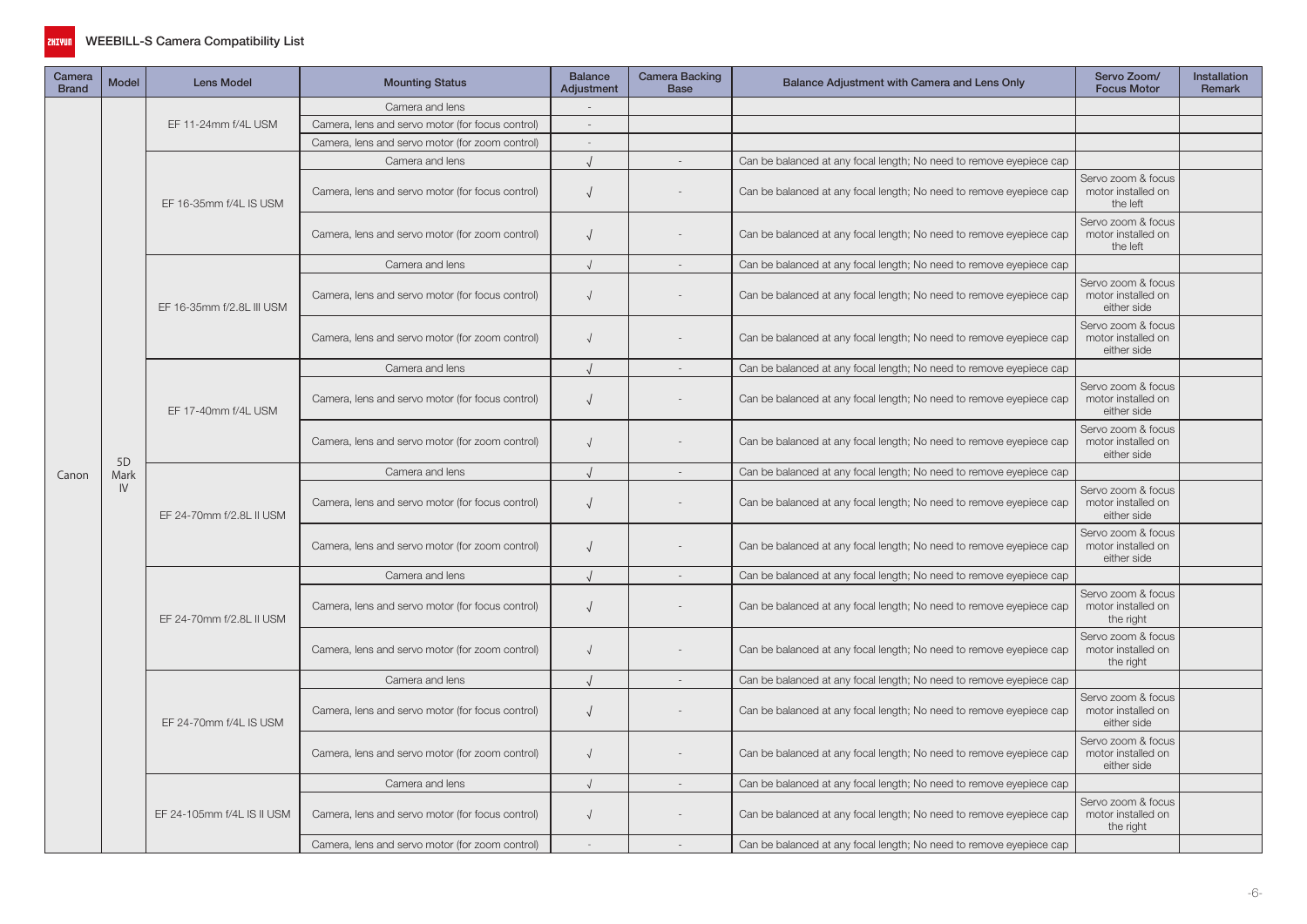

| Camera<br><b>Brand</b> | <b>Model</b>   | <b>Lens Model</b>                        | <b>Mounting Status</b>                           | <b>Balance</b><br>Adjustment | <b>Camera Backing</b><br><b>Base</b> | Balance Adjustment with Camera and Lens Only                        | Servo Zoom/<br><b>Focus Motor</b>                       | <b>Installation</b><br>Remark |
|------------------------|----------------|------------------------------------------|--------------------------------------------------|------------------------------|--------------------------------------|---------------------------------------------------------------------|---------------------------------------------------------|-------------------------------|
|                        |                |                                          | Camera and lens                                  |                              |                                      | Can be balanced at any focal length; No need to remove eyepiece cap |                                                         |                               |
|                        |                | EF 24-105mm f/3.5-5.6 IS<br><b>STM</b>   | Camera, lens and servo motor (for focus control) |                              |                                      | Can be balanced at any focal length; No need to remove eyepiece cap | Servo zoom & focus<br>motor installed on<br>either side |                               |
|                        |                |                                          | Camera, lens and servo motor (for zoom control)  |                              |                                      | Can be balanced at any focal length; No need to remove eyepiece cap | Servo zoom & focus<br>motor installed on<br>either side |                               |
|                        |                |                                          | Camera and lens                                  | $\cdot$                      | $\sim$                               | No need to remove eyepiece cap                                      |                                                         |                               |
|                        |                | EF 24mm f/1.4L II USM                    | Camera, lens and servo motor (for focus control) |                              |                                      | No need to remove eyepiece cap                                      | Servo zoom & focus<br>motor installed on<br>either side |                               |
|                        |                |                                          | Camera and lens                                  | $\cdot$                      |                                      | No need to remove eyepiece cap                                      |                                                         |                               |
|                        |                | EF 35mm f/1.4L II USM                    | Camera, lens and servo motor (for focus control) |                              |                                      | No need to remove eyepiece cap                                      | Servo zoom & focus<br>motor installed on<br>either side |                               |
|                        |                |                                          | Camera and lens                                  | $\sqrt{ }$                   | $\overline{\phantom{a}}$             | No need to remove eyepiece cap                                      |                                                         |                               |
|                        | 5 <sub>D</sub> | EF 50mm f/1.4 USM                        | Camera, lens and servo motor (for focus control) |                              |                                      | No need to remove eyepiece cap                                      | Servo zoom & focus<br>motor installed on<br>either side |                               |
| Canon                  | Mark           |                                          | Camera and lens                                  | $\prime$                     |                                      | No need to remove eyepiece cap                                      |                                                         |                               |
|                        | IV             | EF 85mm f/1.4L IS USM                    | Camera, lens and servo motor (for focus control) |                              |                                      | No need to remove eyepiece cap                                      | Servo zoom & focus<br>motor installed on<br>either side |                               |
|                        |                |                                          | Camera and lens                                  |                              |                                      | No need to remove eyepiece cap                                      |                                                         |                               |
|                        |                | EF 85mm f/1.8 USM                        | Camera, lens and servo motor (for focus control) |                              |                                      | No need to remove eyepiece cap                                      | Servo zoom & focus<br>motor installed on<br>either side |                               |
|                        |                |                                          | Camera and lens                                  |                              |                                      | Can be balanced at any focal length; No need to remove eyepiece cap |                                                         |                               |
|                        |                | Sigma 24-70mm f/2.8 DG<br><b>HSM Art</b> | Camera, lens and servo motor (for focus control) | $\overline{a}$               |                                      |                                                                     |                                                         |                               |
|                        |                |                                          | Camera, lens and servo motor (for zoom control)  |                              |                                      |                                                                     |                                                         |                               |
|                        |                |                                          | Camera and lens                                  | $\cdot$                      | $\overline{\phantom{a}}$             | No need to remove eyepiece cap                                      |                                                         |                               |
|                        |                | Sigma 35mm f/1.4 DG HSM<br>Art           | Camera, lens and servo motor (for focus control) |                              |                                      | No need to remove eyepiece cap                                      | Servo zoom & focus<br>motor installed on<br>either side |                               |
|                        |                |                                          | Camera and lens                                  | $\cdot$                      |                                      | No need to remove eyepiece cap                                      |                                                         |                               |
|                        |                | Sigma 50mm f/1.4 DG HSM<br>Art           | Camera, lens and servo motor (for focus control) |                              |                                      | No need to remove eyepiece cap                                      | Servo zoom & focus<br>motor installed on<br>either side |                               |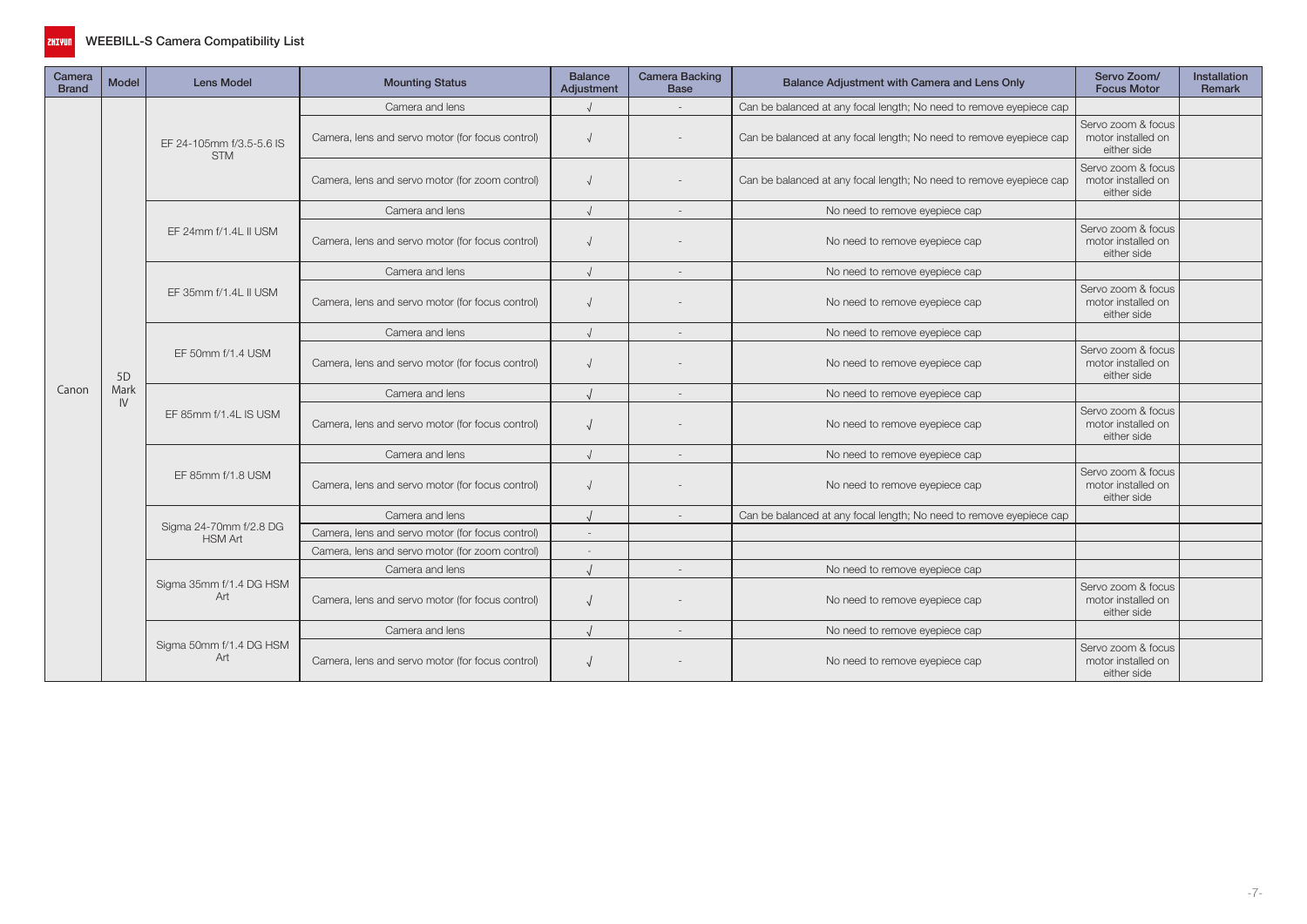

| Camera<br><b>Brand</b> | <b>Model</b>   | <b>Lens Model</b>                      | <b>Mounting Status</b>                           | <b>Balance</b><br>Adjustment | Camera Backing<br><b>Base</b> | Balance Adjustment with Camera and Lens Only                        | Servo Zoom/<br><b>Focus Motor</b>                       | Installation<br>Remark |
|------------------------|----------------|----------------------------------------|--------------------------------------------------|------------------------------|-------------------------------|---------------------------------------------------------------------|---------------------------------------------------------|------------------------|
|                        |                |                                        | Camera and lens                                  |                              |                               |                                                                     |                                                         |                        |
|                        |                | EF 11-24mm f/4L USM                    | Camera, lens and servo motor (for focus control) | $\sim$                       |                               |                                                                     |                                                         |                        |
|                        |                |                                        | Camera, lens and servo motor (for zoom control)  | $\overline{\phantom{a}}$     |                               |                                                                     |                                                         |                        |
|                        |                |                                        | Camera and lens                                  |                              |                               | Can be balanced at any focal length; No need to remove eyepiece cap |                                                         |                        |
|                        |                | EF 16-35mm f/4L IS USM                 | Camera, lens and servo motor (for focus control) | $\sqrt{ }$                   |                               | Can be balanced at any focal length; No need to remove eyepiece cap | Servo zoom & focus<br>motor installed on<br>the left    |                        |
|                        |                |                                        | Camera, lens and servo motor (for zoom control)  | $\sqrt{2}$                   |                               | Can be balanced at any focal length; No need to remove eyepiece cap | Servo zoom & focus<br>motor installed on<br>the left    |                        |
|                        |                |                                        | Camera and lens                                  | $\cdot$                      |                               | Can be balanced at any focal length; No need to remove eyepiece cap |                                                         |                        |
|                        |                | EF 16-35mm f/2.8L III USM              | Camera, lens and servo motor (for focus control) | $\sqrt{ }$                   |                               | Can be balanced at any focal length; No need to remove eyepiece cap | Servo zoom & focus<br>motor installed on<br>either side |                        |
|                        |                |                                        | Camera, lens and servo motor (for zoom control)  | $\sqrt{ }$                   |                               | Can be balanced at any focal length; No need to remove eyepiece cap | Servo zoom & focus<br>motor installed on<br>either side |                        |
|                        |                |                                        | Camera and lens                                  |                              | $\sim$                        | Can be balanced at any focal length; No need to remove eyepiece cap |                                                         |                        |
|                        |                | EF 17-40mm f/4L USM                    | Camera, lens and servo motor (for focus control) | $\sqrt{ }$                   |                               | Can be balanced at any focal length; No need to remove eyepiece cap | Servo zoom & focus<br>motor installed on<br>either side |                        |
|                        | 5 <sub>D</sub> |                                        | Camera, lens and servo motor (for zoom control)  | $\sqrt{ }$                   |                               | Can be balanced at any focal length; No need to remove eyepiece cap | Servo zoom & focus<br>motor installed on<br>either side |                        |
| Canon                  | Mark           |                                        | Camera and lens                                  | $\sqrt{ }$                   | $\sim$                        | Can be balanced at any focal length; No need to remove eyepiece cap |                                                         |                        |
|                        | $\mathbf{III}$ | EF 24-70mm f/2.8L II USM               | Camera, lens and servo motor (for focus control) | $\sqrt{ }$                   |                               | Can be balanced at any focal length; No need to remove eyepiece cap | Servo zoom & focus<br>motor installed on<br>the right   |                        |
|                        |                |                                        | Camera, lens and servo motor (for zoom control)  | $\sqrt{ }$                   |                               | Can be balanced at any focal length; No need to remove eyepiece cap | Servo zoom & focus<br>motor installed on<br>the right   |                        |
|                        |                |                                        | Camera and lens                                  |                              |                               | Can be balanced at any focal length; No need to remove eyepiece cap |                                                         |                        |
|                        |                | EF 24-70mm f/4L IS USM                 | Camera, lens and servo motor (for focus control) | $\sqrt{2}$                   |                               | Can be balanced at any focal length; No need to remove eyepiece cap | Servo zoom & focus<br>motor installed on<br>either side |                        |
|                        |                |                                        | Camera, lens and servo motor (for zoom control)  | $\sqrt{2}$                   |                               | Can be balanced at any focal length; No need to remove eyepiece cap | Servo zoom & focus<br>motor installed on<br>either side |                        |
|                        |                |                                        | Camera and lens                                  | $\sqrt{ }$                   | $\overline{a}$                | Can be balanced at any focal length; No need to remove eyepiece cap |                                                         |                        |
|                        |                | EF 24-105mm f/4L IS II USM             | Camera, lens and servo motor (for focus control) | $\sqrt{ }$                   |                               | Can be balanced at any focal length; No need to remove eyepiece cap | Servo zoom & focus<br>motor installed on<br>the right   |                        |
|                        |                |                                        | Camera, lens and servo motor (for zoom control)  |                              |                               | Can be balanced at any focal length; No need to remove eyepiece cap |                                                         |                        |
|                        |                |                                        | Camera and lens                                  | $\cdot$                      |                               | Can be balanced at any focal length; No need to remove eyepiece cap |                                                         |                        |
|                        |                | EF 24-105mm f/3.5-5.6 IS<br><b>STM</b> | Camera, lens and servo motor (for focus control) | $\sqrt{ }$                   |                               | Can be balanced at any focal length; No need to remove eyepiece cap | Servo zoom & focus<br>motor installed on<br>either side |                        |
|                        |                |                                        | Camera, lens and servo motor (for zoom control)  | $\sqrt{ }$                   |                               | Can be balanced at any focal length; No need to remove eyepiece cap | Servo zoom & focus<br>motor installed on<br>either side |                        |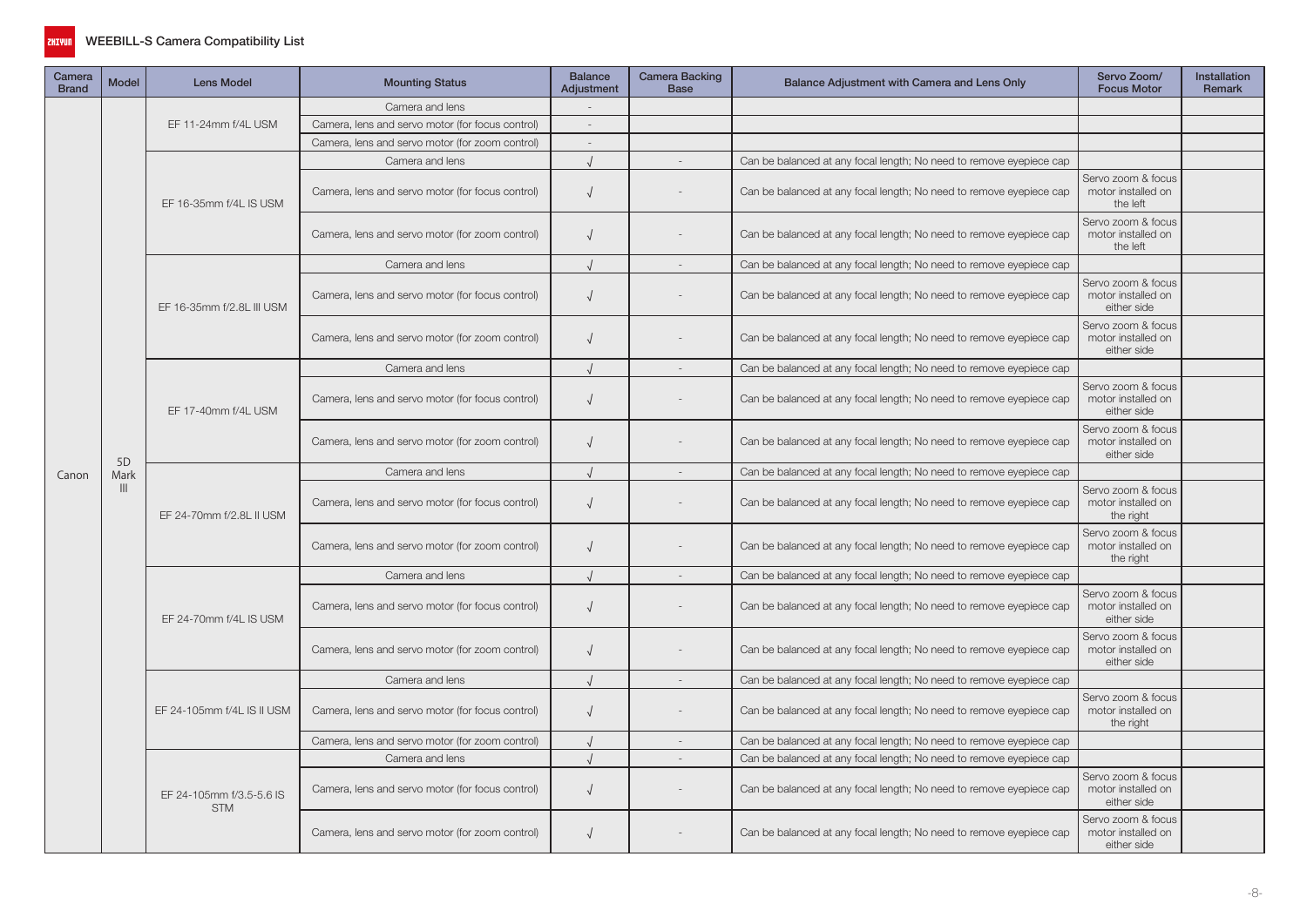

| Camera<br><b>Brand</b> | <b>Model</b>   | <b>Lens Model</b>                        | <b>Mounting Status</b>                           | <b>Balance</b><br>Adjustment | Camera Backing<br><b>Base</b> | Balance Adjustment with Camera and Lens Only                        | Servo Zoom/<br><b>Focus Motor</b>                       | Installation<br>Remark |
|------------------------|----------------|------------------------------------------|--------------------------------------------------|------------------------------|-------------------------------|---------------------------------------------------------------------|---------------------------------------------------------|------------------------|
|                        |                |                                          | Camera and lens                                  |                              |                               | No need to remove eyepiece cap                                      |                                                         |                        |
|                        |                | EF 24mm f/1.4L II USM                    | Camera, lens and servo motor (for focus control) | $\sqrt{ }$                   |                               | No need to remove eyepiece cap                                      | Servo zoom & focus<br>motor installed on<br>either side |                        |
|                        |                |                                          | Camera and lens                                  |                              | $\overline{\phantom{a}}$      | No need to remove eyepiece cap                                      |                                                         |                        |
|                        |                | EF 35mm f/1.4L II USM                    | Camera, lens and servo motor (for focus control) |                              |                               | No need to remove eyepiece cap                                      | Servo zoom & focus<br>motor installed on<br>either side |                        |
|                        |                | EF 50mm f/1.2L USM                       | Camera and lens                                  |                              | $\sim$                        | No need to remove eyepiece cap                                      |                                                         |                        |
|                        |                |                                          | Camera, lens and servo motor (for focus control) |                              | $\overline{\phantom{a}}$      | No need to remove eyepiece cap                                      |                                                         |                        |
|                        |                |                                          | Camera and lens                                  |                              | $\sim$                        | No need to remove eyepiece cap                                      |                                                         |                        |
|                        |                | EF 50mm f/1.4 USM                        | Camera, lens and servo motor (for focus control) |                              |                               | No need to remove eyepiece cap                                      | Servo zoom & focus<br>motor installed on<br>either side |                        |
|                        |                |                                          | Camera and lens                                  |                              | $\overline{\phantom{a}}$      | No need to remove eyepiece cap                                      |                                                         |                        |
|                        |                | EF 85mm f/1.4L IS USM                    | Camera, lens and servo motor (for focus control) | $\sqrt{ }$                   |                               | No need to remove eyepiece cap                                      | Servo zoom & focus<br>motor installed on<br>either side |                        |
|                        |                |                                          | Camera and lens                                  |                              | $\sim$                        | No need to remove eyepiece cap                                      |                                                         |                        |
|                        | 5 <sub>D</sub> | EF 85mm f/1.8 USM                        | Camera, lens and servo motor (for focus control) | $\sqrt{ }$                   |                               | No need to remove eyepiece cap                                      | Servo zoom & focus<br>motor installed on<br>either side |                        |
| Canon                  | Mark           |                                          | Camera and lens                                  |                              |                               | Can be balanced at any focal length; No need to remove eyepiece cap |                                                         |                        |
|                        | $\mathbb{H}$   | Sigma 24-70mm f/2.8 DG<br><b>HSM Art</b> | Camera, lens and servo motor (for focus control) |                              |                               |                                                                     |                                                         |                        |
|                        |                |                                          | Camera, lens and servo motor (for zoom control)  | $\sim$                       |                               |                                                                     |                                                         |                        |
|                        |                |                                          | Camera and lens                                  |                              | $\sim$                        | No need to remove eyepiece cap                                      |                                                         |                        |
|                        |                | Sigma 35mm f/1.4 DG HSM<br>Art           | Camera, lens and servo motor (for focus control) | $\sqrt{ }$                   |                               | No need to remove eyepiece cap                                      | Servo zoom & focus<br>motor installed on<br>either side |                        |
|                        |                |                                          | Camera and lens                                  |                              | $\sim$                        | No need to remove eyepiece cap                                      |                                                         |                        |
|                        |                | Sigma 50mm f/1.4 DG HSM<br>Art           | Camera, lens and servo motor (for focus control) | $\sqrt{ }$                   |                               | No need to remove eyepiece cap                                      | Servo zoom & focus<br>motor installed on<br>either side |                        |
|                        |                |                                          | Camera and lens                                  |                              |                               | Can be balanced at any focal length; No need to remove eyepiece cap |                                                         |                        |
|                        |                | EF 24-70mm f/4L IS USM                   | Camera, lens and servo motor (for focus control) | $\sqrt{ }$                   |                               | Can be balanced at any focal length; No need to remove eyepiece cap | Servo zoom & focus<br>motor installed on<br>either side |                        |
|                        |                |                                          | Camera, lens and servo motor (for zoom control)  | $\sqrt{2}$                   |                               | Can be balanced at any focal length; No need to remove eyepiece cap | Servo zoom & focus<br>motor installed on<br>either side |                        |
|                        |                |                                          | Camera and lens                                  |                              |                               | Can be balanced at any focal length. Need to remove eyepiece cap    |                                                         |                        |
|                        |                | EF 24-105mm f/4L IS II USM               | Camera, lens and servo motor (for focus control) | $\sqrt{ }$                   |                               | Can be balanced at any focal length. Need to remove eyepiece cap    | Servo zoom & focus<br>motor installed on<br>the right   |                        |
|                        |                |                                          | Camera, lens and servo motor (for zoom control)  |                              |                               | Can be balanced at any focal length. Need to remove eyepiece cap    |                                                         |                        |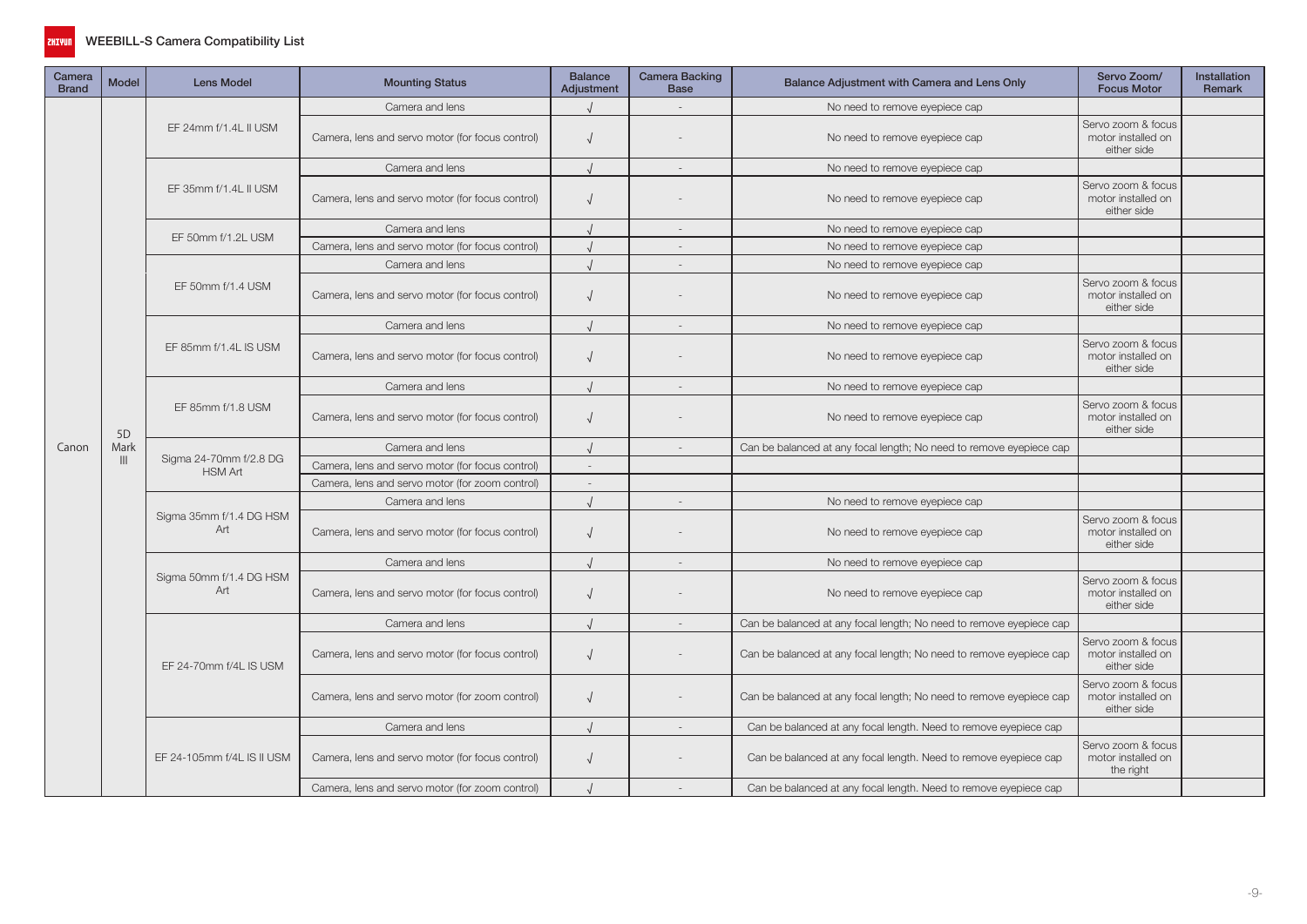

| Camera<br><b>Brand</b> | Model      | Lens Model                             | <b>Mounting Status</b>                           | <b>Balance</b><br>Adjustment | <b>Camera Backing</b><br><b>Base</b> | Balance Adjustment with Camera and Lens Only                        | Servo Zoom/<br><b>Focus Motor</b>                       | <b>Installation</b><br>Remark |
|------------------------|------------|----------------------------------------|--------------------------------------------------|------------------------------|--------------------------------------|---------------------------------------------------------------------|---------------------------------------------------------|-------------------------------|
|                        |            |                                        | Camera and lens                                  |                              |                                      | Can be balanced at any focal length; No need to remove eyepiece cap |                                                         |                               |
|                        |            | EF 24-105mm f/3.5-5.6 IS<br><b>STM</b> | Camera, lens and servo motor (for focus control) |                              | $\sim$                               | Can be balanced at any focal length; No need to remove eyepiece cap | Servo zoom & focus<br>motor installed on<br>either side |                               |
|                        |            |                                        | Camera, lens and servo motor (for zoom control)  |                              |                                      | Can be balanced at any focal length; No need to remove eyepiece cap | Servo zoom & focus<br>motor installed on<br>either side |                               |
|                        |            |                                        | Camera and lens                                  |                              | $\sim$                               | No need to remove eyepiece cap                                      |                                                         |                               |
| Canon                  | 5D<br>Mark | EF 24mm f/1.4L II USM                  | Camera, lens and servo motor (for focus control) |                              |                                      | No need to remove eyepiece cap                                      | Servo zoom & focus<br>motor installed on<br>either side |                               |
|                        |            |                                        | Camera and lens                                  |                              |                                      | No need to remove eyepiece cap                                      |                                                         |                               |
|                        |            | EF 50mm f/1.2L USM                     | Camera, lens and servo motor (for focus control) |                              |                                      | No need to remove eyepiece cap                                      | Servo zoom & focus<br>motor installed on<br>either side |                               |
|                        |            |                                        | Camera and lens                                  |                              |                                      | No need to remove eyepiece cap                                      |                                                         |                               |
|                        |            | EF 50mm f/1.4 USM                      | Camera, lens and servo motor (for focus control) |                              |                                      | No need to remove eyepiece cap                                      | Servo zoom & focus<br>motor installed on<br>either side |                               |

| Camera<br><b>Brand</b> | Model | <b>Lens Model</b>                        | <b>Mounting Status</b>                           | <b>Balance</b><br>Adjustment | <b>Camera Backing</b><br><b>Base</b> | Balance Adjustment with Camera and Lens Only                        | Servo Zoom/<br><b>Focus Motor</b>                       | <b>Installation</b><br>Remark |
|------------------------|-------|------------------------------------------|--------------------------------------------------|------------------------------|--------------------------------------|---------------------------------------------------------------------|---------------------------------------------------------|-------------------------------|
|                        |       |                                          | Camera and lens                                  |                              |                                      | No need to remove eyepiece cap                                      |                                                         |                               |
|                        |       | EF 85mm f/1.4L IS USM                    | Camera, lens and servo motor (for focus control) |                              |                                      | No need to remove eyepiece cap                                      | Servo zoom & focus<br>motor installed on<br>either side |                               |
|                        |       |                                          | Camera and lens                                  |                              |                                      | No need to remove eyepiece cap                                      |                                                         |                               |
|                        |       | EF 85mm f/1.8 USM                        | Camera, lens and servo motor (for focus control) |                              |                                      | No need to remove eyepiece cap                                      | Servo zoom & focus<br>motor installed on<br>either side |                               |
|                        | 6D    |                                          | Camera and lens                                  |                              |                                      | Can be balanced at any focal length; No need to remove eyepiece cap |                                                         |                               |
| Canon                  | Mark  | Sigma 24-70mm f/2.8 DG<br><b>HSM Art</b> | Camera, lens and servo motor (for focus control) |                              |                                      |                                                                     |                                                         |                               |
|                        |       |                                          | Camera, lens and servo motor (for zoom control)  |                              |                                      |                                                                     |                                                         |                               |
|                        |       |                                          | Camera and lens                                  |                              |                                      | No need to remove eyepiece cap                                      |                                                         |                               |
|                        |       | Sigma 35mm f/1.4 DG HSM<br>Art           | Camera, lens and servo motor (for focus control) |                              |                                      | No need to remove eyepiece cap                                      | Servo zoom & focus<br>motor installed on<br>either side |                               |
|                        |       |                                          | Camera and lens                                  |                              |                                      | No need to remove eyepiece cap                                      |                                                         |                               |
|                        |       | Sigma 50mm f/1.4 DG HSM<br>Art           | Camera, lens and servo motor (for focus control) |                              |                                      | No need to remove eyepiece cap                                      | Servo zoom & focus<br>motor installed on<br>either side |                               |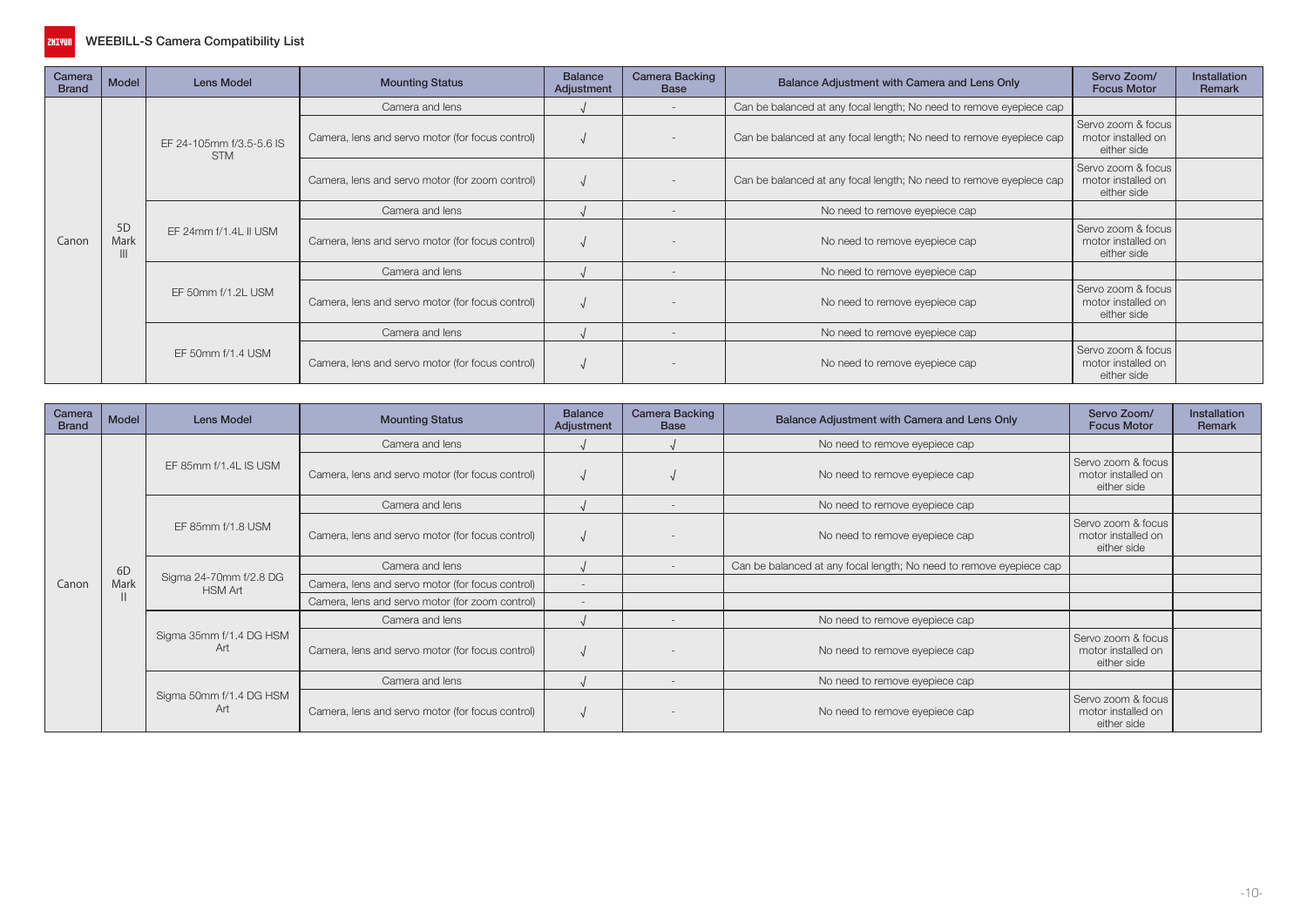

| Camera<br><b>Brand</b> | <b>Model</b> | <b>Lens Model</b>                      | <b>Mounting Status</b>                           | <b>Balance</b><br>Adjustment | Camera Backing<br><b>Base</b> | Balance Adjustment with Camera and Lens Only                        | Servo Zoom/<br><b>Focus Motor</b>                       | Installation<br>Remark |
|------------------------|--------------|----------------------------------------|--------------------------------------------------|------------------------------|-------------------------------|---------------------------------------------------------------------|---------------------------------------------------------|------------------------|
|                        |              |                                        | Camera and lens                                  |                              |                               |                                                                     |                                                         |                        |
|                        |              | EF 11-24mm f/4L USM                    | Camera, lens and servo motor (for focus control) |                              |                               |                                                                     |                                                         |                        |
| Canon                  |              |                                        | Camera, lens and servo motor (for zoom control)  |                              |                               |                                                                     |                                                         |                        |
|                        |              |                                        | Camera and lens                                  |                              |                               | Can be balanced at any focal length; No need to remove eyepiece cap |                                                         |                        |
|                        |              | EF 16-35mm f/4L IS USM                 | Camera, lens and servo motor (for focus control) | $\sqrt{ }$                   |                               | Can be balanced at any focal length; No need to remove eyepiece cap | Servo zoom & focus<br>motor installed on<br>the left    |                        |
|                        |              |                                        | Camera, lens and servo motor (for zoom control)  | $\sqrt{ }$                   |                               | Can be balanced at any focal length; No need to remove eyepiece cap | Servo zoom & focus<br>motor installed on<br>the left    |                        |
|                        |              |                                        | Camera and lens                                  |                              | $\overline{a}$                | Can be balanced at any focal length; No need to remove eyepiece cap |                                                         |                        |
|                        |              | EF 16-35mm f/2.8L III USM              | Camera, lens and servo motor (for focus control) | $\sqrt{ }$                   |                               | Can be balanced at any focal length; No need to remove eyepiece cap | Servo zoom & focus<br>motor installed on<br>either side |                        |
|                        |              |                                        | Camera, lens and servo motor (for zoom control)  | $\sqrt{ }$                   |                               | Can be balanced at any focal length; No need to remove eyepiece cap | Servo zoom & focus<br>motor installed on<br>either side |                        |
|                        |              |                                        | Camera and lens                                  |                              | $\bar{a}$                     | Can be balanced at any focal length; No need to remove eyepiece cap |                                                         |                        |
|                        |              | EF 17-40mm f/4L USM                    | Camera, lens and servo motor (for focus control) | $\sqrt{ }$                   |                               | Can be balanced at any focal length; No need to remove eyepiece cap | Servo zoom & focus<br>motor installed on<br>either side |                        |
|                        | 6D           |                                        | Camera, lens and servo motor (for zoom control)  | $\sqrt{ }$                   |                               | Can be balanced at any focal length; No need to remove eyepiece cap | Servo zoom & focus<br>motor installed on<br>either side |                        |
|                        | Mark         |                                        | Camera and lens                                  |                              | $\overline{\phantom{a}}$      | Can be balanced at any focal length. Need to remove eyepiece cap    |                                                         |                        |
|                        | $\mathbf{H}$ | EF 24-70mm f/2.8L II USM               | Camera, lens and servo motor (for focus control) | $\sqrt{ }$                   |                               | Can be balanced at any focal length. Need to remove eyepiece cap    | Servo zoom & focus<br>motor installed on<br>the right   |                        |
|                        |              |                                        | Camera, lens and servo motor (for zoom control)  | $\sqrt{ }$                   |                               | Can be balanced at any focal length. Need to remove eyepiece cap    | Servo zoom & focus<br>motor installed on<br>the right   |                        |
|                        |              |                                        | Camera and lens                                  |                              |                               | Can be balanced at any focal length; No need to remove eyepiece cap |                                                         |                        |
|                        |              | EF 24-70mm f/4L IS USM                 | Camera, lens and servo motor (for focus control) | $\sqrt{ }$                   |                               | Can be balanced at any focal length; No need to remove eyepiece cap | Servo zoom & focus<br>motor installed on<br>either side |                        |
|                        |              |                                        | Camera, lens and servo motor (for zoom control)  | $\sqrt{ }$                   |                               | Can be balanced at any focal length; No need to remove eyepiece cap | Servo zoom & focus<br>motor installed on<br>either side |                        |
|                        |              |                                        | Camera and lens                                  | $\cdot$                      | $\sim$                        | Can be balanced at any focal length. Need to remove eyepiece cap    |                                                         |                        |
|                        |              | EF 24-105mm f/4L IS II USM             | Camera, lens and servo motor (for focus control) | $\sqrt{ }$                   |                               | Can be balanced at any focal length. Need to remove eyepiece cap    | Servo zoom & focus<br>motor installed on<br>the right   |                        |
|                        |              |                                        | Camera, lens and servo motor (for zoom control)  |                              |                               | Can be balanced at any focal length. Need to remove eyepiece cap    |                                                         |                        |
|                        |              |                                        | Camera and lens                                  | $\cdot$                      | $\sim$                        | Can be balanced at any focal length; No need to remove eyepiece cap |                                                         |                        |
|                        |              | EF 24-105mm f/3.5-5.6 IS<br><b>STM</b> | Camera, lens and servo motor (for focus control) | $\sqrt{ }$                   |                               | Can be balanced at any focal length; No need to remove eyepiece cap | Servo zoom & focus<br>motor installed on<br>either side |                        |
|                        |              |                                        | Camera, lens and servo motor (for zoom control)  | $\sqrt{ }$                   |                               | Can be balanced at any focal length; No need to remove eyepiece cap | Servo zoom & focus<br>motor installed on<br>either side |                        |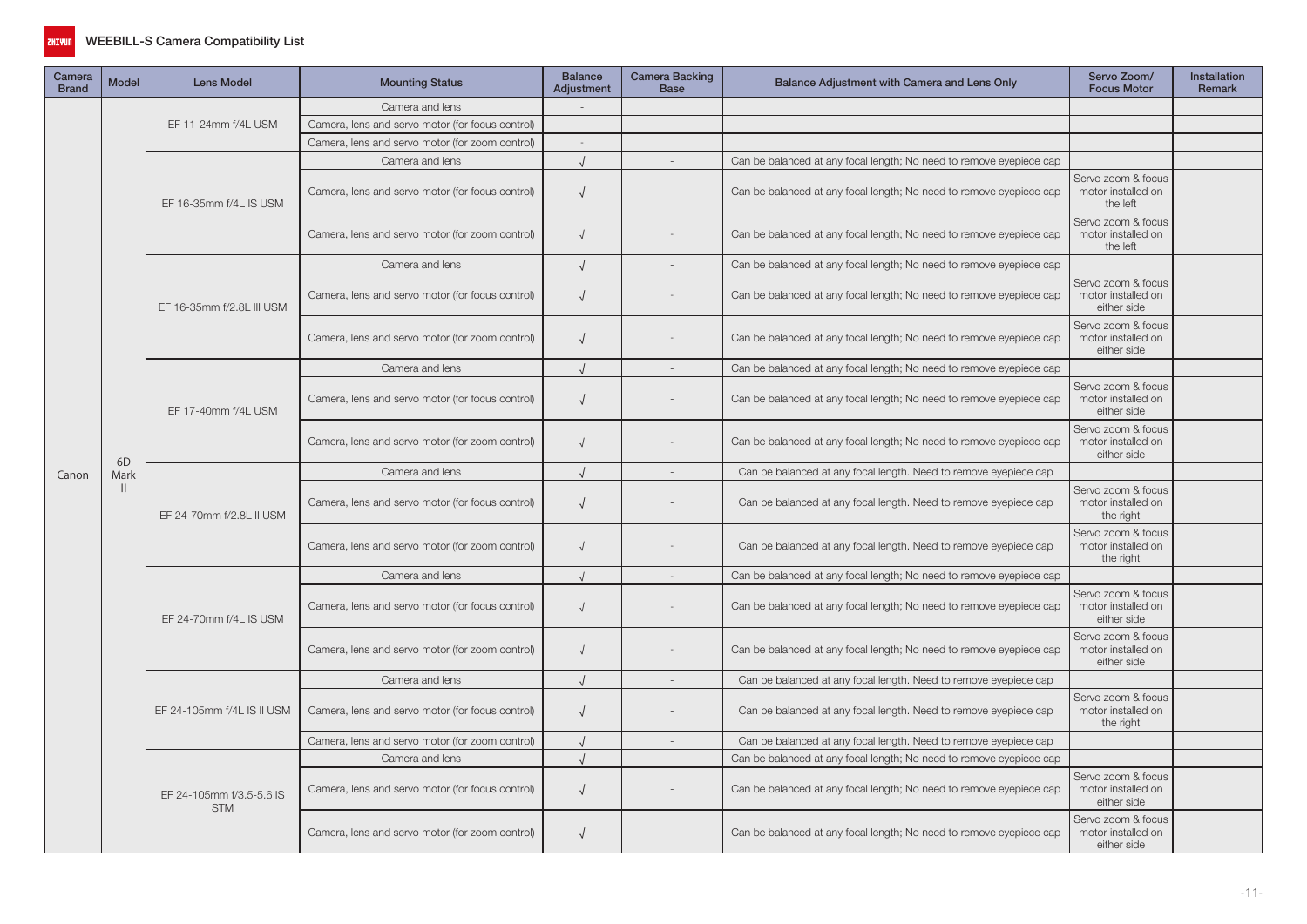

| Camera<br><b>Brand</b> | Model | Lens Model            | <b>Mounting Status</b>                           | <b>Balance</b><br>Adjustment | <b>Camera Backing</b><br><b>Base</b> | Balance Adjustment with Camera and Lens Only | Servo Zoom/<br><b>Focus Motor</b>                       | <b>Installation</b><br><b>Remark</b> |
|------------------------|-------|-----------------------|--------------------------------------------------|------------------------------|--------------------------------------|----------------------------------------------|---------------------------------------------------------|--------------------------------------|
|                        |       |                       | Camera and lens                                  |                              | $\overline{\phantom{a}}$             | No need to remove eyepiece cap               |                                                         |                                      |
|                        |       | EF 24mm f/1.4L II USM | Camera, lens and servo motor (for focus control) |                              |                                      | No need to remove eyepiece cap               | Servo zoom & focus<br>motor installed on<br>either side |                                      |
|                        |       |                       | Camera and lens                                  |                              | $\overline{\phantom{a}}$             | No need to remove eyepiece cap               |                                                         |                                      |
|                        | 6D    | EF 35mm f/1.4L II USM | Camera, lens and servo motor (for focus control) |                              |                                      | No need to remove eyepiece cap               | Servo zoom & focus<br>motor installed on<br>either side |                                      |
| Canon                  |       |                       | Camera and lens                                  |                              | $\overline{\phantom{a}}$             | No need to remove eyepiece cap               |                                                         |                                      |
|                        |       | EF 50mm f/1.2L USM    | Camera, lens and servo motor (for focus control) |                              |                                      | No need to remove eyepiece cap               | Servo zoom & focus<br>motor installed on<br>either side |                                      |
|                        |       |                       | Camera and lens                                  |                              | $\overline{\phantom{a}}$             | No need to remove eyepiece cap               |                                                         |                                      |
|                        |       | EF 50mm f/1.4 USM     | Camera, lens and servo motor (for focus control) |                              |                                      | No need to remove eyepiece cap               | Servo zoom & focus<br>motor installed on<br>either side |                                      |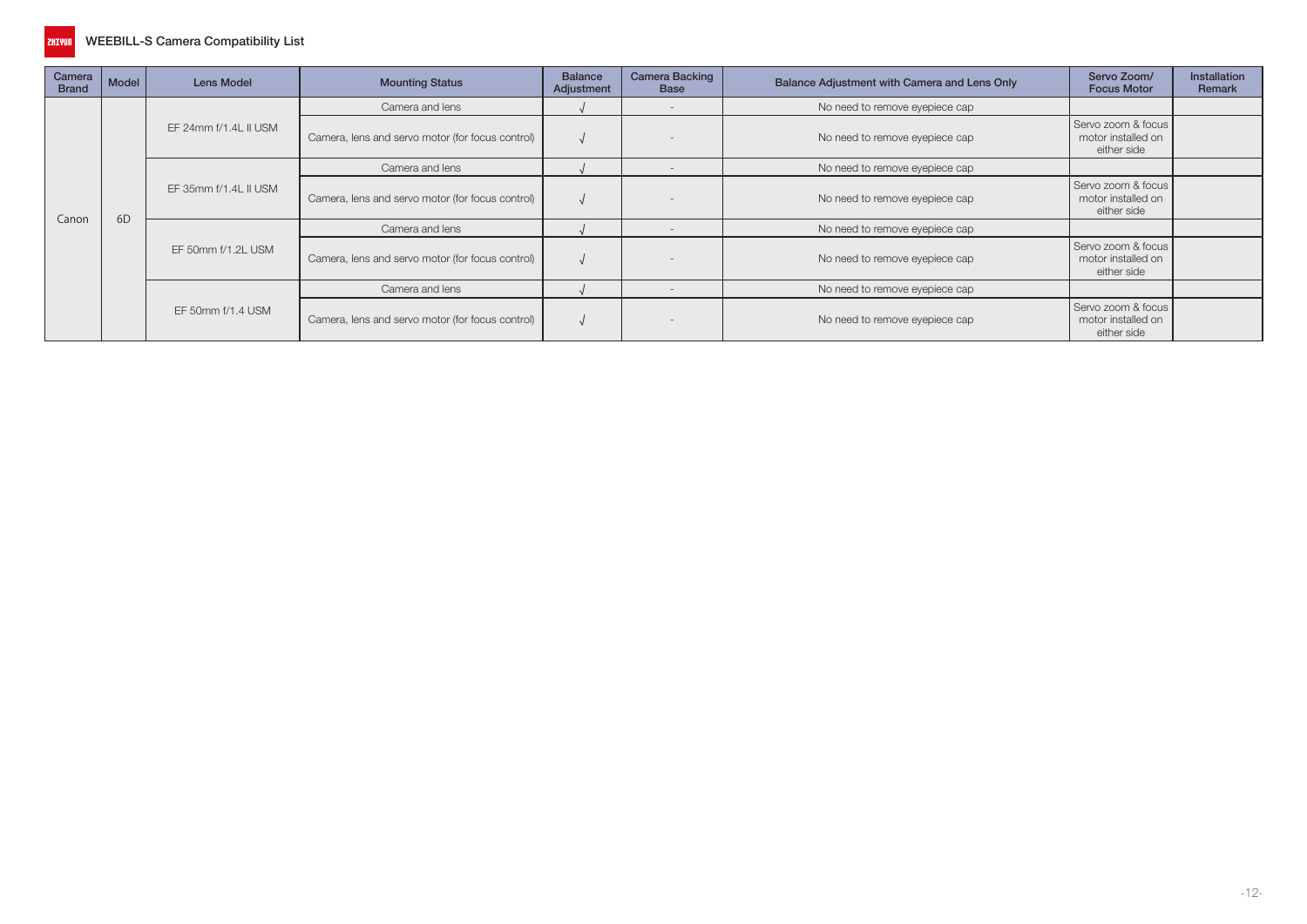

| Camera<br><b>Brand</b> | Model          | <b>Lens Model</b>                      | <b>Mounting Status</b>                           | <b>Balance</b><br>Adjustment | Camera Backing<br><b>Base</b> | Balance Adjustment with Camera and Lens Only                        | Servo Zoom/<br><b>Focus Motor</b>                       | <b>Installation</b><br>Remark |
|------------------------|----------------|----------------------------------------|--------------------------------------------------|------------------------------|-------------------------------|---------------------------------------------------------------------|---------------------------------------------------------|-------------------------------|
|                        | 6 <sub>D</sub> |                                        | Camera and lens                                  |                              |                               |                                                                     |                                                         |                               |
|                        |                | EF 11-24mm f/4L USM                    | Camera, lens and servo motor (for focus control) | $\sim$                       |                               |                                                                     |                                                         |                               |
|                        |                |                                        | Camera, lens and servo motor (for zoom control)  | $\sim$                       |                               |                                                                     |                                                         |                               |
|                        |                |                                        | Camera and lens                                  |                              |                               | Can be balanced at any focal length; No need to remove eyepiece cap |                                                         |                               |
|                        |                | EF 16-35mm f/4L IS USM                 | Camera, lens and servo motor (for focus control) | $\sqrt{ }$                   |                               | Can be balanced at any focal length; No need to remove eyepiece cap | Servo zoom & focus<br>motor installed on<br>the left    |                               |
|                        |                |                                        | Camera, lens and servo motor (for zoom control)  | $\sqrt{ }$                   |                               | Can be balanced at any focal length; No need to remove eyepiece cap | Servo zoom & focus<br>motor installed on<br>the left    |                               |
|                        |                |                                        | Camera and lens                                  | $\sqrt{ }$                   | $\sim$                        | Can be balanced at any focal length; No need to remove eyepiece cap |                                                         |                               |
|                        |                | EF 16-35mm f/2.8L III USM              | Camera, lens and servo motor (for focus control) | $\sqrt{ }$                   |                               | Can be balanced at any focal length; No need to remove eyepiece cap | Servo zoom & focus<br>motor installed on<br>either side |                               |
|                        |                |                                        | Camera, lens and servo motor (for zoom control)  | $\sqrt{ }$                   |                               | Can be balanced at any focal length; No need to remove eyepiece cap | Servo zoom & focus<br>motor installed on<br>either side |                               |
|                        |                |                                        | Camera and lens                                  |                              | $\sim$                        | Can be balanced at any focal length; No need to remove eyepiece cap |                                                         |                               |
|                        |                | EF 17-40mm f/4L USM                    | Camera, lens and servo motor (for focus control) | $\sqrt{ }$                   |                               | Can be balanced at any focal length; No need to remove eyepiece cap | Servo zoom & focus<br>motor installed on<br>either side |                               |
|                        |                |                                        | Camera, lens and servo motor (for zoom control)  | $\sqrt{ }$                   |                               | Can be balanced at any focal length; No need to remove eyepiece cap | Servo zoom & focus<br>motor installed on<br>either side |                               |
| Canon                  |                |                                        | Camera and lens                                  | $\sqrt{ }$                   | $\sim$                        | Can be balanced at any focal length. Need to remove eyepiece cap    |                                                         |                               |
|                        |                | EF 24-70mm f/2.8L II USM               | Camera, lens and servo motor (for focus control) | $\sqrt{ }$                   |                               | Can be balanced at any focal length. Need to remove eyepiece cap    | Servo zoom & focus<br>motor installed on<br>the right   |                               |
|                        |                |                                        | Camera, lens and servo motor (for zoom control)  | $\sqrt{ }$                   |                               | Can be balanced at any focal length. Need to remove eyepiece cap    | Servo zoom & focus<br>motor installed on<br>the right   |                               |
|                        |                |                                        | Camera and lens                                  |                              |                               | Can be balanced at any focal length; No need to remove eyepiece cap |                                                         |                               |
|                        |                | EF 24-70mm f/4L IS USM                 | Camera, lens and servo motor (for focus control) | $\sqrt{ }$                   |                               | Can be balanced at any focal length; No need to remove eyepiece cap | Servo zoom & focus<br>motor installed on<br>either side |                               |
|                        |                |                                        | Camera, lens and servo motor (for zoom control)  |                              |                               | Can be balanced at any focal length; No need to remove eyepiece cap | Servo zoom & focus<br>motor installed on<br>either side |                               |
|                        |                |                                        | Camera and lens                                  | $\sqrt{ }$                   | $\overline{\phantom{a}}$      | Can be balanced at any focal length. Need to remove eyepiece cap    |                                                         |                               |
|                        |                | EF 24-105mm f/4L IS II USM             | Camera, lens and servo motor (for focus control) | $\sqrt{ }$                   |                               | Can be balanced at any focal length. Need to remove eyepiece cap    | Servo zoom & focus<br>motor installed on<br>the right   |                               |
|                        |                |                                        | Camera, lens and servo motor (for zoom control)  |                              | $\sim$                        | Can be balanced at any focal length. Need to remove eyepiece cap    |                                                         |                               |
|                        |                |                                        | Camera and lens                                  | $\cdot$                      | $\overline{a}$                | Can be balanced at any focal length; No need to remove eyepiece cap |                                                         |                               |
|                        |                | EF 24-105mm f/3.5-5.6 IS<br><b>STM</b> | Camera, lens and servo motor (for focus control) | $\sqrt{ }$                   |                               | Can be balanced at any focal length; No need to remove eyepiece cap | Servo zoom & focus<br>motor installed on<br>either side |                               |
|                        |                |                                        | Camera, lens and servo motor (for zoom control)  | $\sqrt{ }$                   |                               | Can be balanced at any focal length; No need to remove eyepiece cap | Servo zoom & focus<br>motor installed on<br>either side |                               |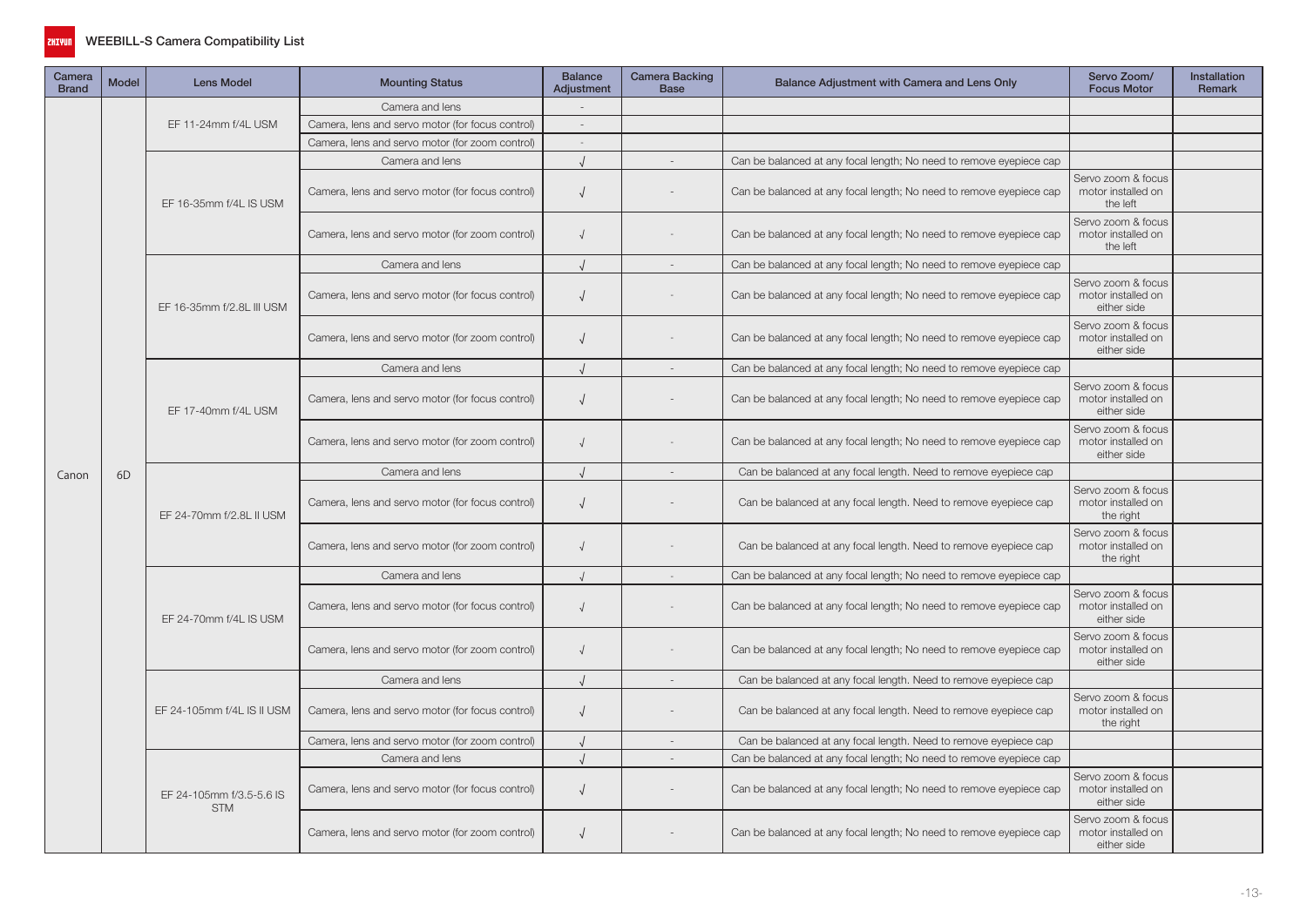

| Camera<br><b>Brand</b> | <b>Model</b>                                               | <b>Lens Model</b>                                | <b>Mounting Status</b>                           | <b>Balance</b><br>Adjustment | <b>Camera Backing</b><br><b>Base</b> | Balance Adjustment with Camera and Lens Only                        | Servo Zoom/<br><b>Focus Motor</b>                       | Installation<br>Remark |
|------------------------|------------------------------------------------------------|--------------------------------------------------|--------------------------------------------------|------------------------------|--------------------------------------|---------------------------------------------------------------------|---------------------------------------------------------|------------------------|
|                        |                                                            |                                                  | Camera and lens                                  |                              |                                      | No need to remove eyepiece cap                                      |                                                         |                        |
|                        |                                                            | EF 24mm f/1.4L II USM                            | Camera, lens and servo motor (for focus control) |                              |                                      | No need to remove eyepiece cap                                      | Servo zoom & focus<br>motor installed on<br>either side |                        |
|                        |                                                            |                                                  | Camera and lens                                  |                              | $\overline{\phantom{a}}$             | No need to remove eyepiece cap                                      |                                                         |                        |
|                        |                                                            | EF 35mm f/1.4L II USM                            | Camera, lens and servo motor (for focus control) |                              |                                      | No need to remove eyepiece cap                                      | Servo zoom & focus<br>motor installed on<br>either side |                        |
|                        |                                                            |                                                  | Camera and lens                                  |                              |                                      | No need to remove eyepiece cap                                      |                                                         |                        |
|                        | EF 50mm f/1.2L USM<br>Camera and lens<br>EF 50mm f/1.4 USM | Camera, lens and servo motor (for focus control) |                                                  |                              | No need to remove eyepiece cap       | Servo zoom & focus<br>motor installed on<br>either side             |                                                         |                        |
|                        |                                                            |                                                  |                                                  |                              |                                      | No need to remove eyepiece cap                                      |                                                         |                        |
|                        |                                                            |                                                  | Camera, lens and servo motor (for focus control) |                              |                                      | No need to remove eyepiece cap                                      | Servo zoom & focus<br>motor installed on<br>either side |                        |
|                        | 6 <sub>D</sub>                                             |                                                  | Camera and lens                                  |                              |                                      | No need to remove eyepiece cap                                      |                                                         |                        |
| Canon                  |                                                            | EF 85mm f/1.4L IS USM                            | Camera, lens and servo motor (for focus control) |                              |                                      | No need to remove eyepiece cap                                      | Servo zoom & focus<br>motor installed on<br>either side |                        |
|                        |                                                            |                                                  | Camera and lens                                  |                              |                                      | No need to remove eyepiece cap                                      |                                                         |                        |
|                        |                                                            | EF 85mm f/1.8 USM                                | Camera, lens and servo motor (for focus control) |                              |                                      | No need to remove eyepiece cap                                      | Servo zoom & focus<br>motor installed on<br>either side |                        |
|                        |                                                            |                                                  | Camera and lens                                  |                              |                                      | Can be balanced at any focal length; No need to remove eyepiece cap |                                                         |                        |
|                        |                                                            | Sigma 24-70mm f/2.8 DG<br><b>HSM Art</b>         | Camera, lens and servo motor (for focus control) |                              |                                      |                                                                     |                                                         |                        |
|                        |                                                            |                                                  | Camera, lens and servo motor (for zoom control)  |                              |                                      |                                                                     |                                                         |                        |
|                        |                                                            |                                                  | Camera and lens                                  |                              | $\sim$                               | No need to remove eyepiece cap                                      |                                                         |                        |
|                        |                                                            | Sigma 35mm f/1.4 DG HSM<br>Art                   | Camera, lens and servo motor (for focus control) |                              |                                      | No need to remove eyepiece cap                                      | Servo zoom & focus<br>motor installed on<br>either side |                        |
|                        |                                                            |                                                  | Camera and lens                                  |                              | $\sim$                               | No need to remove eyepiece cap                                      |                                                         |                        |
|                        |                                                            | Sigma 50mm f/1.4 DG HSM<br>Art                   | Camera, lens and servo motor (for focus control) |                              |                                      | No need to remove eyepiece cap                                      | Servo zoom & focus<br>motor installed on<br>either side |                        |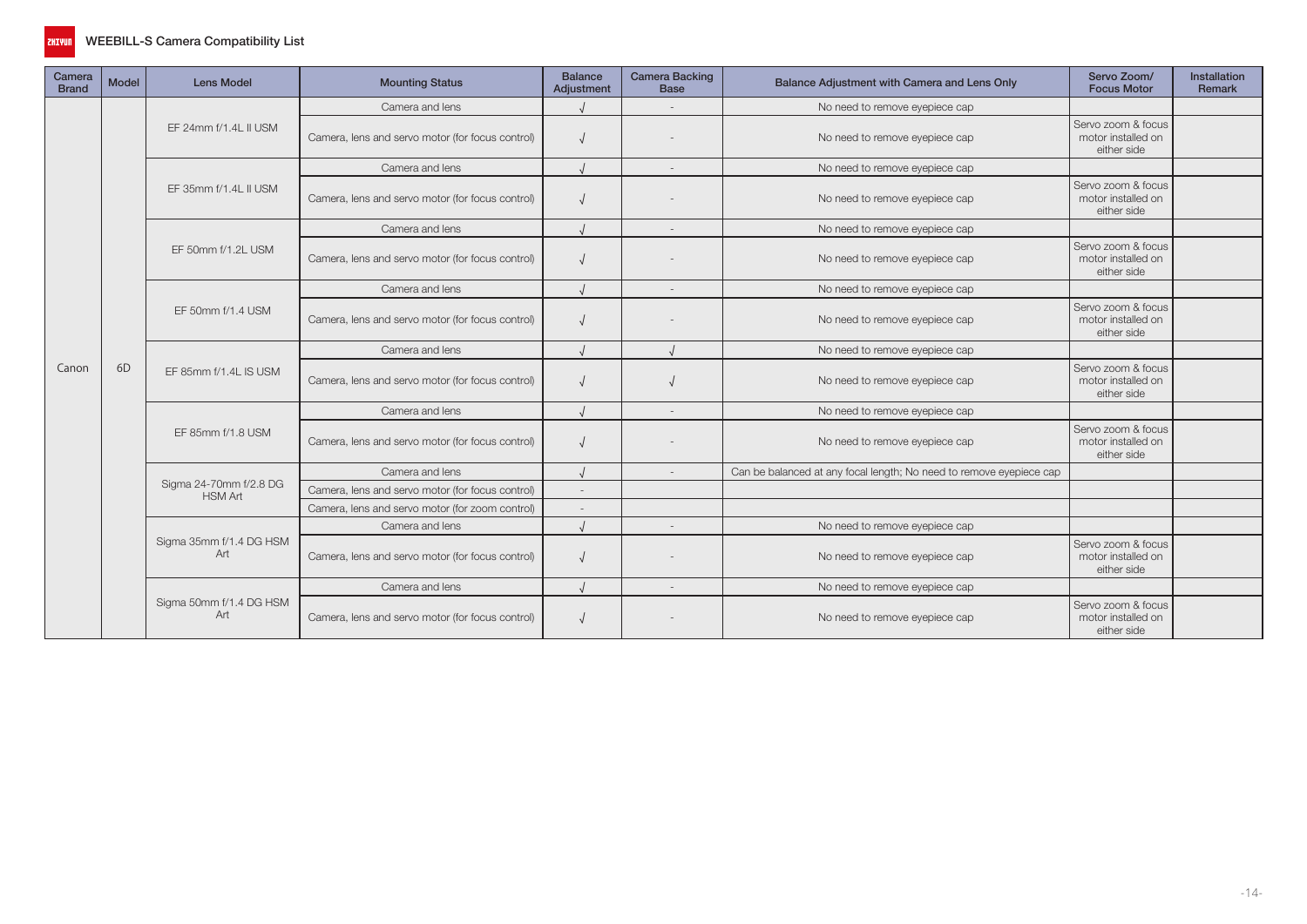

| Camera<br><b>Brand</b> | <b>Model</b> | <b>Lens Model</b>                      | <b>Mounting Status</b>                           | <b>Balance</b><br>Adjustment | <b>Camera Backing</b><br><b>Base</b> | Balance Adjustment with Camera and Lens Only                                    | Servo Zoom/<br><b>Focus Motor</b>                       | Installation<br>Remark |
|------------------------|--------------|----------------------------------------|--------------------------------------------------|------------------------------|--------------------------------------|---------------------------------------------------------------------------------|---------------------------------------------------------|------------------------|
|                        |              |                                        | Camera and lens                                  |                              |                                      |                                                                                 |                                                         |                        |
|                        |              | EF 11-24mm f/4L USM                    | Camera, lens and servo motor (for focus control) |                              |                                      |                                                                                 |                                                         |                        |
|                        |              |                                        | Camera, lens and servo motor (for zoom control)  | $\overline{a}$               |                                      |                                                                                 |                                                         |                        |
|                        |              |                                        | Camera and lens                                  |                              |                                      | Can be balanced at any focal length; No need to remove eyepiece cap             |                                                         |                        |
|                        |              | EF 16-35mm f/4L IS USM                 | Camera, lens and servo motor (for focus control) | $\sqrt{ }$                   |                                      | Can be balanced at any focal length; No need to remove eyepiece cap             | Servo zoom & focus<br>motor installed on<br>either side |                        |
|                        |              |                                        | Camera, lens and servo motor (for zoom control)  | $\sqrt{ }$                   |                                      | Can be balanced at any focal length; No need to remove eyepiece cap             | Servo zoom & focus<br>motor installed on<br>either side |                        |
|                        |              |                                        | Camera and lens                                  |                              |                                      | Can be balanced at any focal length; No need to remove eyepiece cap             |                                                         |                        |
|                        | 80D          | EF 16-35mm f/2.8L III USM              | Camera, lens and servo motor (for focus control) | $\sqrt{ }$                   |                                      | Can be balanced at any focal length; No need to remove eyepiece cap             | Servo zoom & focus<br>motor installed on<br>either side |                        |
|                        |              |                                        | Camera, lens and servo motor (for zoom control)  | $\sqrt{ }$                   |                                      | Can be balanced at any focal length; No need to remove eyepiece cap             | Servo zoom & focus<br>motor installed on<br>either side |                        |
|                        |              |                                        | Camera and lens                                  |                              |                                      | Can be balanced at any focal length; No need to remove eyepiece cap             |                                                         |                        |
|                        |              | EF 17-40mm f/4L USM                    | Camera, lens and servo motor (for focus control) | $\sqrt{ }$                   |                                      | Can be balanced at any focal length; No need to remove eyepiece cap             | Servo zoom & focus<br>motor installed on<br>either side |                        |
| Canon                  |              |                                        | Camera, lens and servo motor (for zoom control)  | $\sqrt{ }$                   |                                      | Can be balanced at any focal length; No need to remove eyepiece cap             | Servo zoom & focus<br>motor installed on<br>either side |                        |
|                        |              | EF 24-70mm f/2.8L II USM               | Camera and lens                                  |                              |                                      | Can be balanced at any focal length; No need to remove eyepiece cap             |                                                         |                        |
|                        |              |                                        | Camera, lens and servo motor (for focus control) | $\sqrt{ }$                   |                                      | Can be balanced between focal length 24-50mm. No need to remove<br>eyepiece cap | Servo zoom & focus<br>motor installed on<br>the left    |                        |
|                        |              |                                        | Camera, lens and servo motor (for zoom control)  | $\sim$                       |                                      |                                                                                 |                                                         |                        |
|                        |              |                                        | Camera and lens                                  |                              |                                      | Can be balanced at any focal length; No need to remove eyepiece cap             |                                                         |                        |
|                        |              | EF 24-105mm f/4L IS II USM             | Camera, lens and servo motor (for focus control) | $\sqrt{ }$                   |                                      | Can be balanced between focal length 24-50mm. No need to remove<br>eyepiece cap | Servo zoom & focus<br>motor installed on<br>the left    |                        |
|                        |              |                                        | Camera, lens and servo motor (for zoom control)  | $\sim$                       |                                      |                                                                                 |                                                         |                        |
|                        |              |                                        | Camera and lens                                  | $\cdot$                      |                                      | Can be balanced at any focal length; No need to remove eyepiece cap             |                                                         |                        |
|                        |              | EF 24-105mm f/3.5-5.6 IS<br><b>STM</b> | Camera, lens and servo motor (for focus control) | $\sqrt{ }$                   |                                      | Can be balanced at any focal length; No need to remove eyepiece cap             | Servo zoom & focus<br>motor installed on<br>either side |                        |
|                        |              |                                        | Camera, lens and servo motor (for zoom control)  | $\sqrt{2}$                   |                                      | Can be balanced at any focal length; No need to remove eyepiece cap             | Servo zoom & focus<br>motor installed on<br>either side |                        |
|                        |              |                                        | Camera and lens                                  |                              |                                      | No need to remove eyepiece cap                                                  |                                                         |                        |
|                        |              | EF 24mm f/1.4L II USM                  | Camera, lens and servo motor (for focus control) |                              |                                      | No need to remove eyepiece cap                                                  | Servo zoom & focus<br>motor installed on<br>either side |                        |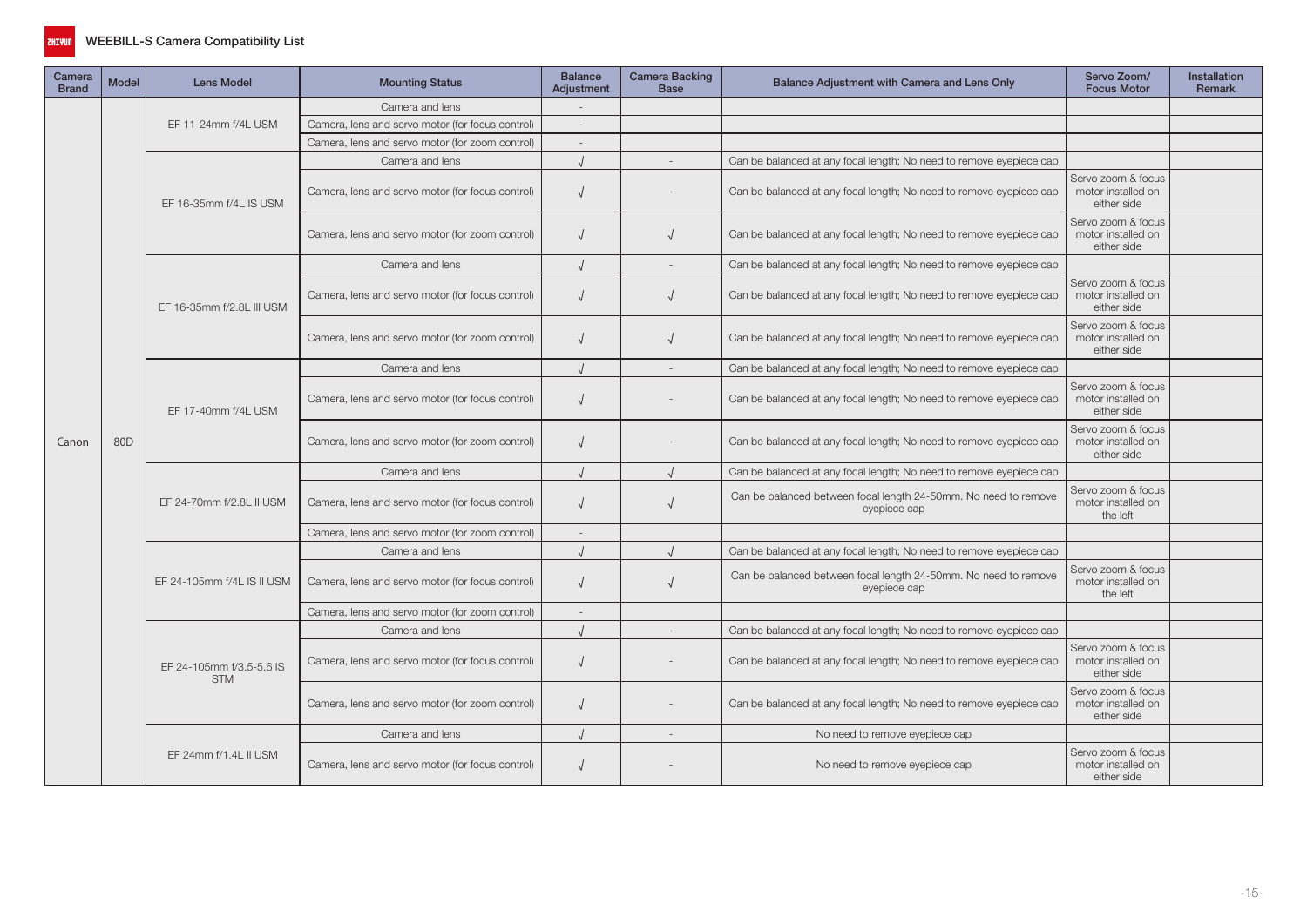

| Camera<br><b>Brand</b> | <b>Model</b> | <b>Lens Model</b>                        | <b>Mounting Status</b>                           | <b>Balance</b><br>Adjustment | <b>Camera Backing</b><br><b>Base</b> | Balance Adjustment with Camera and Lens Only                        | Servo Zoom/<br><b>Focus Motor</b>                       | Installation<br><b>Remark</b> |
|------------------------|--------------|------------------------------------------|--------------------------------------------------|------------------------------|--------------------------------------|---------------------------------------------------------------------|---------------------------------------------------------|-------------------------------|
|                        |              | EF 35mm f/1.4L II USM                    | Camera and lens                                  | $\sqrt{ }$                   |                                      | No need to remove eyepiece cap                                      | Servo zoom & focus<br>motor installed on<br>either side |                               |
|                        |              |                                          | Camera, lens and servo motor (for focus control) | $\sqrt{ }$                   |                                      | No need to remove eyepiece cap                                      | Servo zoom & focus<br>motor installed on<br>either side |                               |
|                        |              | EF 50mm f/1.4 USM                        | Camera and lens                                  | $\sqrt{ }$                   |                                      | No need to remove eyepiece cap                                      | Servo zoom & focus<br>motor installed on<br>either side |                               |
|                        |              |                                          | Camera, lens and servo motor (for focus control) | $\sqrt{ }$                   |                                      | No need to remove eyepiece cap                                      | Servo zoom & focus<br>motor installed on<br>either side |                               |
|                        | 80D          | EF 85mm f/1.4L IS USM                    | Camera and lens                                  | $\sqrt{ }$                   |                                      | No need to remove eyepiece cap                                      | Servo zoom & focus<br>motor installed on<br>either side |                               |
|                        |              |                                          | Camera, lens and servo motor (for focus control) | $\sqrt{ }$                   |                                      | No need to remove eyepiece cap                                      | Servo zoom & focus<br>motor installed on<br>either side |                               |
|                        |              | EF 85mm f/1.8 USM                        | Camera and lens                                  | $\sqrt{ }$                   |                                      | No need to remove eyepiece cap                                      | Servo zoom & focus<br>motor installed on<br>either side |                               |
| Canon                  |              |                                          | Camera, lens and servo motor (for focus control) | $\sqrt{ }$                   |                                      | No need to remove eyepiece cap                                      | Servo zoom & focus<br>motor installed on<br>either side |                               |
|                        |              |                                          | Camera and lens                                  |                              | $\overline{\phantom{a}}$             | Can be balanced at any focal length; No need to remove eyepiece cap |                                                         |                               |
|                        |              | Sigma 24-70mm f/2.8 DG<br><b>HSM Art</b> | Camera, lens and servo motor (for focus control) |                              |                                      |                                                                     |                                                         |                               |
|                        |              |                                          | Camera, lens and servo motor (for zoom control)  |                              |                                      |                                                                     |                                                         |                               |
|                        |              | Sigma 35mm f/1.4 DG HSM                  | Camera and lens                                  | $\sqrt{ }$                   |                                      | No need to remove eyepiece cap                                      | Servo zoom & focus<br>motor installed on<br>either side |                               |
|                        |              | Art                                      | Camera, lens and servo motor (for focus control) | $\sqrt{ }$                   |                                      | No need to remove eyepiece cap                                      | Servo zoom & focus<br>motor installed on<br>either side |                               |
|                        |              | Sigma 50mm f/1.4 DG HSM                  | Camera and lens                                  | $\sqrt{ }$                   |                                      | No need to remove eyepiece cap                                      | Servo zoom & focus<br>motor installed on<br>either side |                               |
|                        |              | Art                                      | Camera, lens and servo motor (for focus control) | $\sqrt{ }$                   |                                      | No need to remove eyepiece cap                                      | Servo zoom & focus<br>motor installed on<br>either side |                               |
|                        |              |                                          | Camera and lens                                  |                              |                                      | Can be balanced at any focal length; No need to remove eyepiece cap |                                                         |                               |
|                        |              | Sigma 18-35mm f/1.8 DG<br><b>HSM Art</b> | Camera, lens and servo motor (for focus control) | $\sqrt{ }$                   |                                      | Can be balanced at any focal length; No need to remove eyepiece cap | Servo zoom & focus<br>motor installed on<br>the right   |                               |
|                        |              |                                          | Camera, lens and servo motor (for zoom control)  |                              |                                      |                                                                     |                                                         |                               |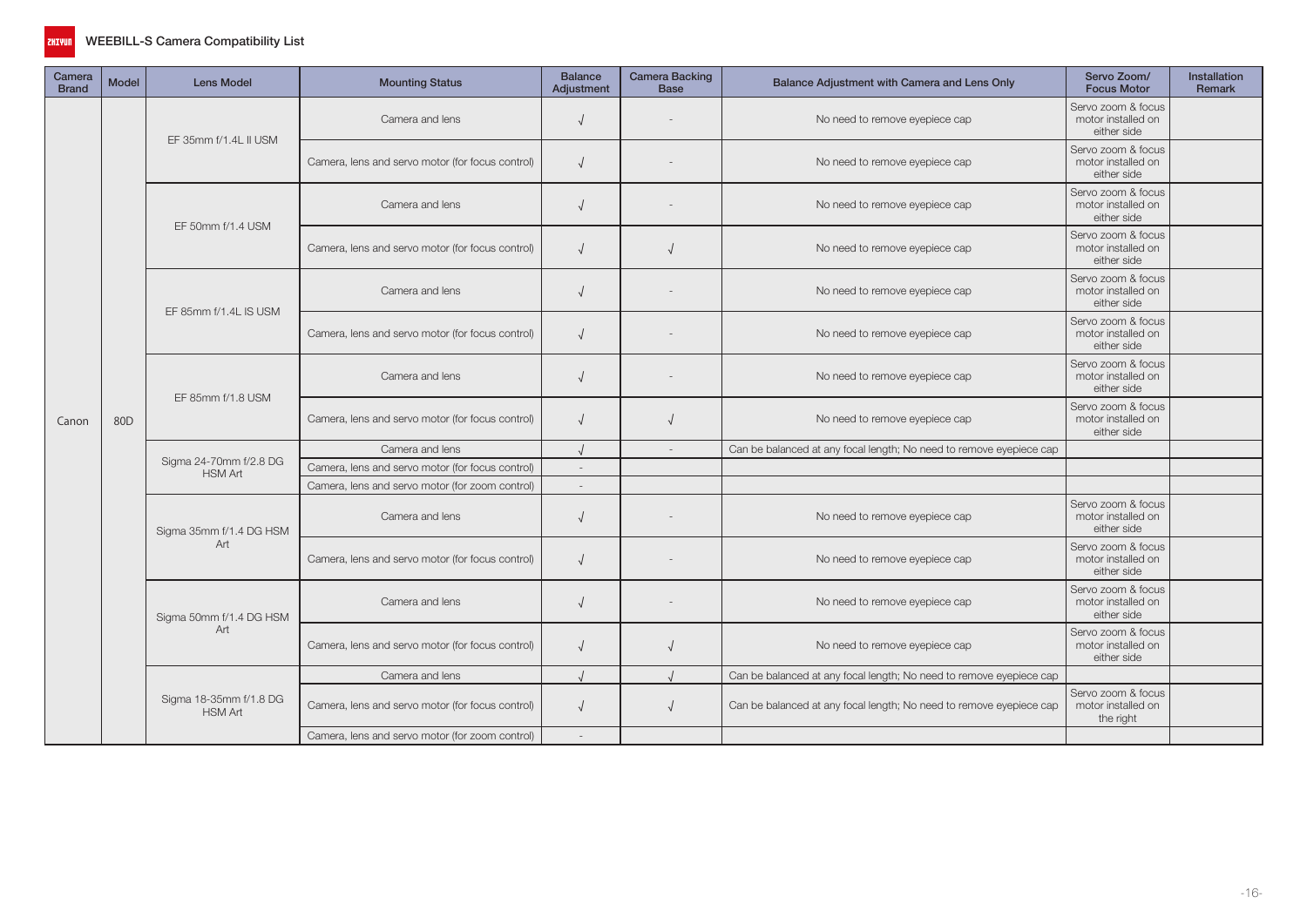

| Camera<br><b>Brand</b> | <b>Model</b>              | <b>Lens Model</b>                      | <b>Mounting Status</b>                           | <b>Balance</b><br>Adjustment | <b>Camera Backing</b><br><b>Base</b> | Balance Adjustment with Camera and Lens Only                                | Servo Zoom/<br><b>Focus Motor</b>                       | Installation<br>Remark |
|------------------------|---------------------------|----------------------------------------|--------------------------------------------------|------------------------------|--------------------------------------|-----------------------------------------------------------------------------|---------------------------------------------------------|------------------------|
|                        |                           |                                        | Camera and lens                                  |                              |                                      |                                                                             |                                                         |                        |
|                        |                           | EF 11-24mm f/4L USM                    | Camera, lens and servo motor (for focus control) | $\overline{a}$               |                                      |                                                                             |                                                         |                        |
|                        |                           |                                        | Camera, lens and servo motor (for zoom control)  | $\overline{\phantom{a}}$     |                                      |                                                                             |                                                         |                        |
|                        |                           |                                        | Camera and lens                                  |                              | $\overline{a}$                       | Can be balanced at any focal length; No need to remove eyepiece cap         |                                                         |                        |
|                        |                           | EF 16-35mm f/4L IS USM                 | Camera, lens and servo motor (for focus control) | $\sqrt{ }$                   |                                      | Can be balanced at any focal length; No need to remove eyepiece cap         | Servo zoom & focus<br>motor installed on<br>either side |                        |
|                        |                           |                                        | Camera, lens and servo motor (for zoom control)  | $\sqrt{ }$                   | V                                    | Can be balanced at any focal length; No need to remove eyepiece cap         | Servo zoom & focus<br>motor installed on<br>either side |                        |
|                        |                           |                                        | Camera and lens                                  | $\overline{\phantom{a}}$     |                                      |                                                                             |                                                         |                        |
|                        |                           | EF 16-35mm f/2.8L III USM              | Camera, lens and servo motor (for focus control) | $\overline{a}$               |                                      |                                                                             |                                                         |                        |
|                        |                           |                                        | Camera, lens and servo motor (for zoom control)  | $\sim$                       |                                      |                                                                             |                                                         |                        |
|                        |                           |                                        | Camera and lens                                  | $\cdot$                      |                                      | Can be balanced at any focal length; No need to remove eyepiece cap         |                                                         |                        |
|                        |                           | EF 17-40mm f/4L USM                    | Camera, lens and servo motor (for focus control) | $\sqrt{ }$                   |                                      | Can be balanced at any focal length; No need to remove eyepiece cap         | Servo zoom & focus<br>motor installed on<br>either side |                        |
|                        |                           |                                        | Camera, lens and servo motor (for zoom control)  | $\sqrt{ }$                   | V                                    | Can be balanced at any focal length; No need to remove eyepiece cap         | Servo zoom & focus<br>motor installed on<br>either side |                        |
|                        | EOS R                     |                                        | Camera and lens                                  | $\overline{a}$               |                                      |                                                                             |                                                         |                        |
|                        | (Mount                    | EF 24-70mm f/2.8L II USM               | Camera, lens and servo motor (for focus control) | $\sim$                       |                                      |                                                                             |                                                         |                        |
| Canon                  | adapter                   |                                        | Camera, lens and servo motor (for zoom control)  | $\overline{a}$               |                                      |                                                                             |                                                         |                        |
|                        | EF-EOS R is<br>needed for |                                        | Camera and lens                                  |                              |                                      | Can be balanced at focal length 24mm; Do not remove eyepiece cap            |                                                         |                        |
|                        | non-RF lens)              | EF 24-70mm f/4L IS USM                 | Camera, lens and servo motor (for focus control) | $\sqrt{ }$                   |                                      | Can be balanced at focal length 24mm; Do not remove eyepiece cap            | Servo zoom & focus<br>motor installed on<br>either side |                        |
|                        |                           |                                        | Camera, lens and servo motor (for zoom control)  | $\sqrt{ }$                   |                                      | Can be balanced at focal length 24mm; Do not remove eyepiece cap            | Servo zoom & focus<br>motor installed on<br>the left    |                        |
|                        |                           |                                        | Camera and lens                                  |                              |                                      |                                                                             |                                                         |                        |
|                        |                           | EF 24-105mm f/4L IS II USM             | Camera, lens and servo motor (for focus control) | $\sim$                       |                                      |                                                                             |                                                         |                        |
|                        |                           |                                        | Camera, lens and servo motor (for zoom control)  | $\sim$                       |                                      |                                                                             |                                                         |                        |
|                        |                           |                                        | Camera and lens                                  |                              |                                      | Can be balanced at any focal length; No need to remove eyepiece cap         |                                                         |                        |
|                        |                           | EF 24-105mm f/3.5-5.6 IS<br><b>STM</b> | Camera, lens and servo motor (for focus control) | $\sqrt{ }$                   |                                      | Can be balanced between focal length 24-50mm. Do not remove<br>eyepiece cap | Servo zoom & focus<br>motor installed on<br>the left    |                        |
|                        |                           |                                        | Camera, lens and servo motor (for zoom control)  |                              |                                      |                                                                             |                                                         |                        |
|                        |                           |                                        | Camera and lens                                  |                              |                                      | Do not remove eyepiece cap                                                  |                                                         |                        |
|                        |                           | EF 24mm f/1.4L II USM                  | Camera, lens and servo motor (for focus control) | $\sqrt{ }$                   |                                      | Do not remove eyepiece cap                                                  | Servo zoom & focus<br>motor installed on<br>either side |                        |
|                        |                           |                                        | Camera and lens                                  |                              | $\overline{a}$                       | Do not remove eyepiece cap                                                  |                                                         |                        |
|                        |                           | EF 35mm f/1.4L II USM                  | Camera, lens and servo motor (for focus control) | $\sqrt{ }$                   |                                      | Do not remove eyepiece cap                                                  | Servo zoom & focus<br>motor installed on<br>either side |                        |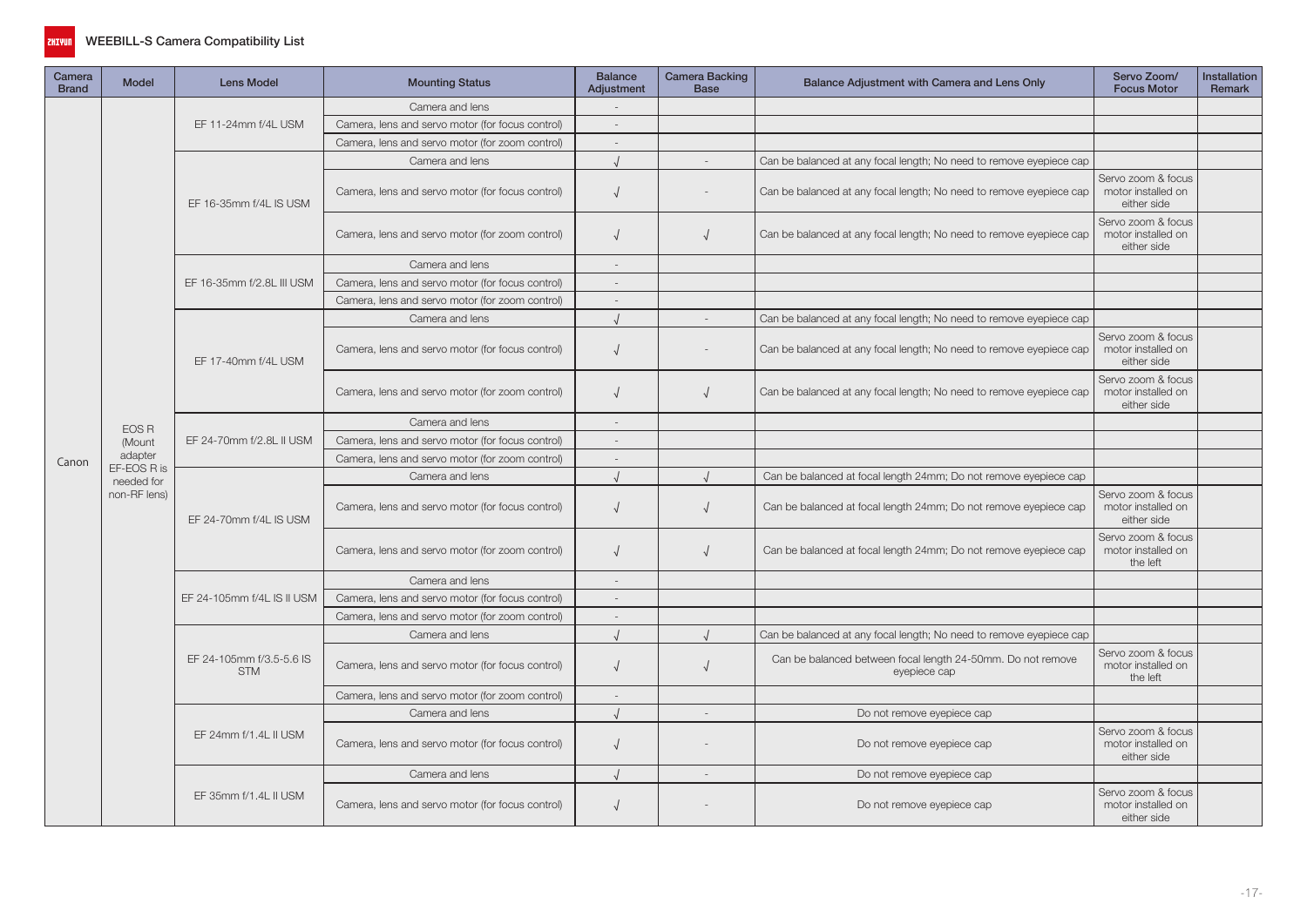

| Camera<br><b>Brand</b> | Model                  | <b>Lens Model</b>                        | <b>Mounting Status</b>                           | <b>Balance</b><br>Adjustment | <b>Camera Backing</b><br><b>Base</b> | Balance Adjustment with Camera and Lens Only | Servo Zoom/<br><b>Focus Motor</b>                                                                                                                                                                                                        | Installation<br>Remark |
|------------------------|------------------------|------------------------------------------|--------------------------------------------------|------------------------------|--------------------------------------|----------------------------------------------|------------------------------------------------------------------------------------------------------------------------------------------------------------------------------------------------------------------------------------------|------------------------|
|                        |                        |                                          | Camera and lens                                  |                              | $\sim$                               | Do not remove eyepiece cap                   |                                                                                                                                                                                                                                          |                        |
|                        |                        | EF 50mm f/1.2L USM                       | Camera, lens and servo motor (for focus control) |                              |                                      | Do not remove eyepiece cap                   | Servo zoom & focus<br>motor installed on<br>either side                                                                                                                                                                                  |                        |
|                        |                        |                                          | Camera and lens                                  |                              | $\sim$                               | Do not remove eyepiece cap                   |                                                                                                                                                                                                                                          |                        |
|                        |                        | EF 50mm f/1.4 USM                        | Camera, lens and servo motor (for focus control) |                              |                                      | Do not remove eyepiece cap                   | Servo zoom & focus<br>motor installed on<br>either side                                                                                                                                                                                  |                        |
|                        |                        |                                          | Camera and lens                                  |                              | $\sim$                               | Do not remove eyepiece cap                   |                                                                                                                                                                                                                                          |                        |
|                        |                        | EF 85mm f/1.4L IS USM                    | Camera, lens and servo motor (for focus control) |                              |                                      |                                              |                                                                                                                                                                                                                                          |                        |
|                        |                        |                                          | Camera and lens                                  |                              | $\sim$                               | Do not remove eyepiece cap                   |                                                                                                                                                                                                                                          |                        |
|                        |                        | EF 85mm f/1.8 USM                        | Camera, lens and servo motor (for focus control) |                              |                                      | Do not remove eyepiece cap                   | Servo zoom & focus<br>motor installed on<br>either side<br>Servo zoom & focus<br>motor installed on<br>either side<br>Servo zoom & focus<br>motor installed on<br>either side<br>Servo zoom & focus<br>motor installed on<br>either side |                        |
|                        | <b>EOS R</b>           |                                          | Camera and lens                                  |                              |                                      |                                              |                                                                                                                                                                                                                                          |                        |
|                        | (Mount                 | Sigma 24-70mm f/2.8 DG<br><b>HSM Art</b> | Camera, lens and servo motor (for focus control) |                              |                                      |                                              |                                                                                                                                                                                                                                          |                        |
| Canon                  | adapter<br>EF-EOS R is |                                          | Camera, lens and servo motor (for zoom control)  |                              |                                      |                                              |                                                                                                                                                                                                                                          |                        |
|                        | needed for             |                                          | Camera and lens                                  |                              | Do not remove eyepiece cap           |                                              |                                                                                                                                                                                                                                          |                        |
|                        | non-RF lens)           | Sigma 35mm f/1.4 DG HSM<br>Art           | Camera, lens and servo motor (for focus control) |                              |                                      | Do not remove eyepiece cap                   |                                                                                                                                                                                                                                          |                        |
|                        |                        |                                          | Camera and lens                                  |                              | $\overline{\phantom{a}}$             | Do not remove eyepiece cap                   |                                                                                                                                                                                                                                          |                        |
|                        |                        | Sigma 50mm f/1.4 DG HSM<br>Art           | Camera, lens and servo motor (for focus control) |                              |                                      | Do not remove eyepiece cap                   |                                                                                                                                                                                                                                          |                        |
|                        |                        |                                          | Camera and lens                                  | $\overline{a}$               |                                      |                                              |                                                                                                                                                                                                                                          |                        |
|                        |                        | RF28-70mm F2 L                           | Camera, lens and servo motor (for focus control) |                              |                                      |                                              |                                                                                                                                                                                                                                          |                        |
|                        |                        |                                          | Camera, lens and servo motor (for zoom control)  |                              |                                      |                                              |                                                                                                                                                                                                                                          |                        |
|                        |                        |                                          | Camera and lens                                  |                              |                                      | Do not remove eyepiece cap                   |                                                                                                                                                                                                                                          |                        |
|                        |                        | RF50mm F1.2 L USM                        | Camera, lens and servo motor (for focus control) |                              |                                      | Do not remove eyepiece cap                   |                                                                                                                                                                                                                                          |                        |
|                        |                        |                                          | Camera, lens and servo motor (for zoom control)  |                              |                                      |                                              |                                                                                                                                                                                                                                          |                        |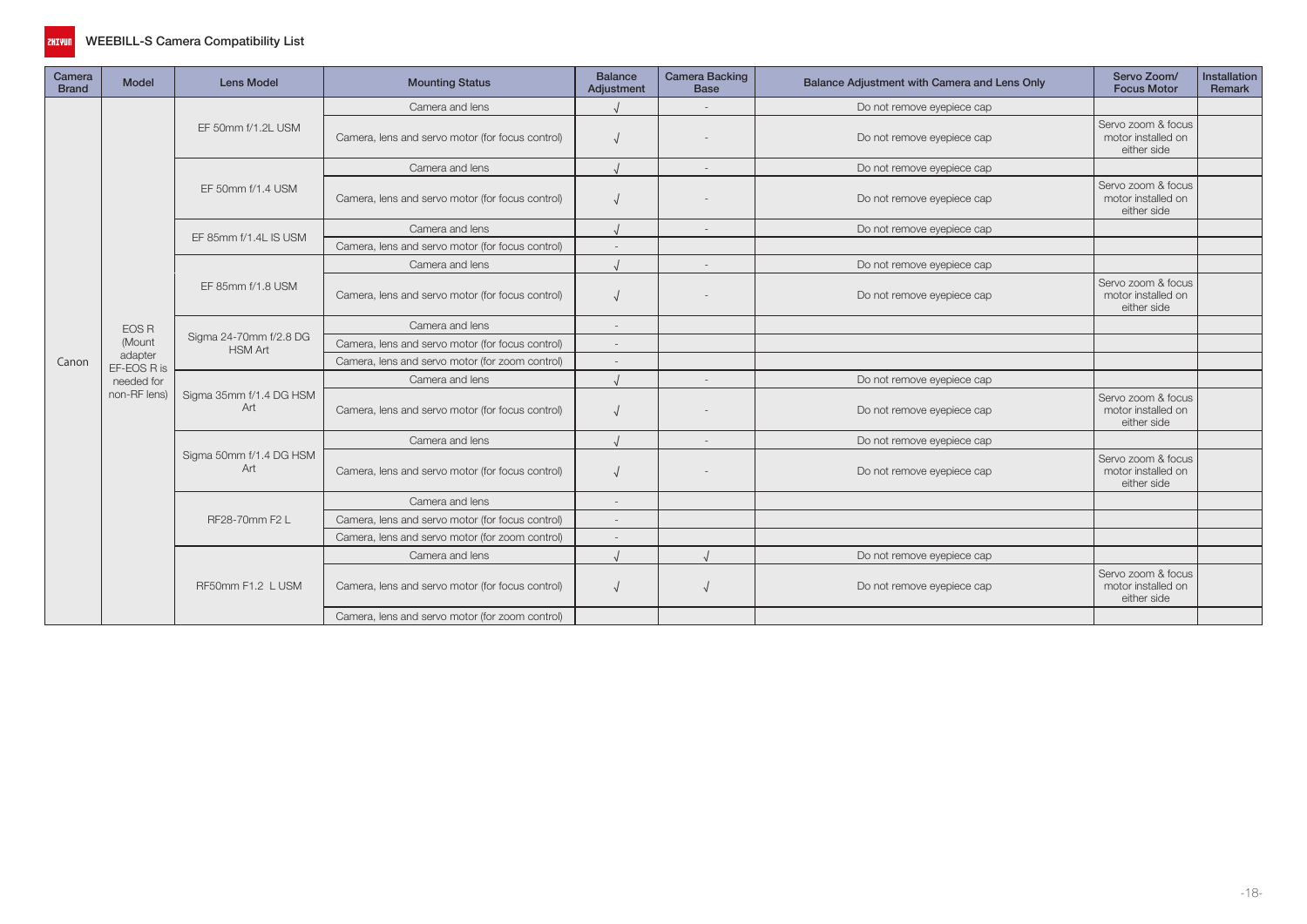

| Camera<br><b>Brand</b> | <b>Model</b>           | <b>Lens Model</b>                      | <b>Mounting Status</b>                           | <b>Balance</b><br>Adjustment | Camera Backing<br><b>Base</b> | Balance Adjustment with Camera and Lens Only                                | Servo Zoom/<br><b>Focus Motor</b>                       | <b>Installation</b><br>Remark                         |
|------------------------|------------------------|----------------------------------------|--------------------------------------------------|------------------------------|-------------------------------|-----------------------------------------------------------------------------|---------------------------------------------------------|-------------------------------------------------------|
|                        |                        |                                        | Camera and lens                                  |                              |                               |                                                                             |                                                         |                                                       |
|                        |                        | EF 11-24mm f/4L USM                    | Camera, lens and servo motor (for focus control) | $\overline{\phantom{a}}$     |                               |                                                                             |                                                         |                                                       |
|                        |                        |                                        | Camera, lens and servo motor (for zoom control)  | $\sim$                       |                               |                                                                             |                                                         |                                                       |
|                        |                        |                                        | Camera and lens                                  |                              |                               | Can be balanced at any focal length; No need to remove eyepiece cap         |                                                         |                                                       |
|                        |                        | EF 16-35mm f/4L IS<br><b>USM</b>       | Camera, lens and servo motor (for focus control) |                              | $\sqrt{2}$                    | Can be balanced at any focal length; No need to remove eyepiece cap         | Servo zoom & focus<br>motor installed on<br>either side |                                                       |
|                        |                        |                                        | Camera, lens and servo motor (for zoom control)  | $\overline{ }$               | $\sqrt{ }$                    | Can be balanced at any focal length; No need to remove eyepiece cap         | Servo zoom & focus<br>motor installed on<br>either side |                                                       |
|                        |                        | EF 16-35mm f/2.8L III<br><b>USM</b>    | Camera and lens                                  |                              |                               | Can be balanced between focal length 16mm. Do not remove eyepiece<br>cap    |                                                         | Evepiece cap<br>slightly rub<br>against the<br>camera |
|                        |                        |                                        | Camera, lens and servo motor (for focus control) | $\sim$                       |                               |                                                                             |                                                         |                                                       |
|                        |                        |                                        | Camera, lens and servo motor (for zoom control)  | $\sim$                       |                               |                                                                             |                                                         |                                                       |
|                        |                        |                                        | Camera and lens                                  |                              | $\sqrt{ }$                    | Can be balanced at any focal length; No need to remove eyepiece cap         |                                                         |                                                       |
|                        |                        | EF 17-40mm f/4L USM                    | Camera, lens and servo motor (for focus control) |                              |                               | Can be balanced at any focal length; No need to remove eyepiece cap         | Servo zoom & focus<br>motor installed on<br>either side |                                                       |
|                        | EOS RP<br>(Mount       |                                        | Camera, lens and servo motor (for zoom control)  |                              |                               | Can be balanced at any focal length; No need to remove eyepiece cap         | Servo zoom & focus<br>motor installed on<br>either side |                                                       |
| Canon                  | adapter<br>EF-EOS R is |                                        | Camera and lens                                  |                              |                               | Can be balanced at focal length 24mm; Do not remove eyepiece cap            |                                                         |                                                       |
|                        | needed for             | EF 24-70mm f/2.8L II<br><b>USM</b>     | Camera, lens and servo motor (for focus control) | $\sim$                       |                               |                                                                             |                                                         |                                                       |
|                        | non-RF lens)           |                                        | Camera, lens and servo motor (for zoom control)  | $\sim$                       |                               |                                                                             |                                                         |                                                       |
|                        |                        |                                        | Camera and lens                                  | $\sqrt{ }$                   | $\sqrt{2}$                    | Can be balanced at focal length 24mm; Do not remove eyepiece cap            |                                                         |                                                       |
|                        |                        | EF 24-70mm f/4L IS<br><b>USM</b>       | Camera, lens and servo motor (for focus control) |                              |                               | Can be balanced at focal length 24mm; Do not remove eyepiece cap            | Servo zoom & focus<br>motor installed on<br>either side | Eyepiece cap<br>slightly rub<br>against the<br>camera |
|                        |                        |                                        | Camera, lens and servo motor (for zoom control)  |                              |                               | Can be balanced at focal length 24mm; Do not remove eyepiece cap            | Servo zoom & focus<br>motor installed on<br>the left    | Eyepiece cap<br>slightly rub<br>against the<br>camera |
|                        |                        |                                        | Camera and lens                                  |                              |                               | Can be balanced at focal length 24mm; Do not remove eyepiece cap            |                                                         |                                                       |
|                        |                        | EF 24-105mm f/4L IS<br>II USM          | Camera, lens and servo motor (for focus control) | $\sim$                       |                               |                                                                             |                                                         |                                                       |
|                        |                        |                                        | Camera, lens and servo motor (for zoom control)  | $\overline{\phantom{a}}$     |                               |                                                                             |                                                         |                                                       |
|                        |                        |                                        | Camera and lens                                  | $\sqrt{2}$                   | $\sqrt{ }$                    | Can be balanced between focal length 24-70mm; Do not remove<br>eyepiece cap |                                                         |                                                       |
|                        |                        | EF 24-105mm f/3.5-5.6<br><b>IS STM</b> | Camera, lens and servo motor (for focus control) |                              |                               | Can be balanced at focal length 24mm; Do not remove eyepiece cap            | Servo zoom & focus<br>motor installed on<br>the left    |                                                       |
|                        |                        |                                        | Camera, lens and servo motor (for zoom control)  |                              |                               | Can be balanced at focal length 24mm; Do not remove eyepiece cap            | Servo zoom & focus<br>motor installed on<br>the left    |                                                       |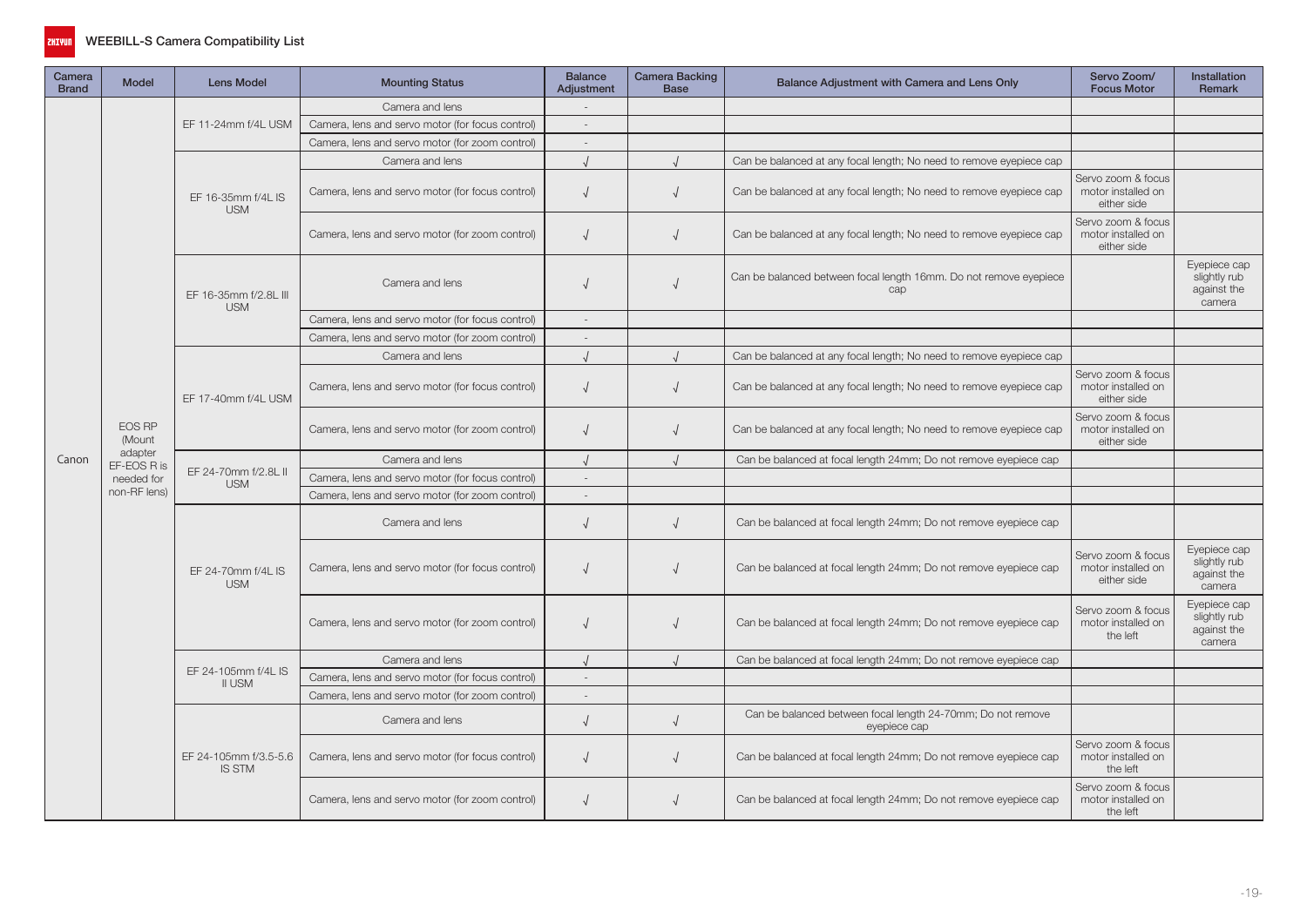

| Camera<br><b>Brand</b> | <b>Model</b>                                                                    | <b>Lens Model</b>                        | <b>Mounting Status</b>                           | <b>Balance</b><br>Adjustment | <b>Camera Backing</b><br><b>Base</b> | Balance Adjustment with Camera and Lens Only | Servo Zoom/<br><b>Focus Motor</b>                                                                            | <b>Installation</b><br><b>Remark</b>                  |
|------------------------|---------------------------------------------------------------------------------|------------------------------------------|--------------------------------------------------|------------------------------|--------------------------------------|----------------------------------------------|--------------------------------------------------------------------------------------------------------------|-------------------------------------------------------|
|                        |                                                                                 |                                          | Camera and lens                                  |                              |                                      | Do not remove eyepiece cap                   |                                                                                                              |                                                       |
|                        | <b>EOS RP</b><br>(Mount<br>adapter<br>EF-EOS R is<br>needed for<br>non-RF lens) | EF 24mm f/1.4L II USM                    | Camera, lens and servo motor (for focus control) | $\sqrt{ }$                   |                                      | Do not remove eyepiece cap                   | Servo zoom & focus<br>motor installed on<br>the left                                                         |                                                       |
|                        |                                                                                 |                                          | Camera and lens                                  | $\overline{I}$               |                                      | Do not remove eyepiece cap                   |                                                                                                              |                                                       |
|                        |                                                                                 | EF 35mm f/1.4L II USM                    | Camera, lens and servo motor (for focus control) |                              |                                      | Do not remove eyepiece cap                   | Servo zoom & focus<br>motor installed on<br>the left                                                         |                                                       |
|                        |                                                                                 |                                          | Camera and lens                                  | $\prime$                     |                                      | Do not remove eyepiece cap                   |                                                                                                              |                                                       |
|                        |                                                                                 | EF 50mm f/1.2L USM                       | Camera, lens and servo motor (for focus control) | $\sqrt{ }$                   |                                      | Do not remove eyepiece cap                   | Servo zoom & focus<br>motor installed on<br>the left                                                         |                                                       |
|                        |                                                                                 |                                          | Camera and lens                                  |                              |                                      | Do not remove eyepiece cap                   |                                                                                                              |                                                       |
|                        |                                                                                 | EF 50mm f/1.4 USM                        | Camera, lens and servo motor (for focus control) | $\sqrt{ }$                   |                                      | Do not remove eyepiece cap                   | Servo zoom & focus<br>motor installed on<br>the left                                                         |                                                       |
|                        |                                                                                 |                                          | Camera and lens                                  | $\cdot$                      |                                      | Do not remove eyepiece cap                   |                                                                                                              |                                                       |
| Canon                  |                                                                                 | EF 85mm f/1.4L IS USM                    | Camera, lens and servo motor (for focus control) |                              |                                      | Do not remove eyepiece cap                   | Servo zoom & focus<br>motor installed on<br>the left                                                         | Eyepiece cap<br>slightly rub<br>against the<br>camera |
|                        |                                                                                 |                                          | Camera and lens                                  | $\sim$                       |                                      |                                              |                                                                                                              |                                                       |
|                        |                                                                                 | Sigma 24-70mm f/2.8 DG<br><b>HSM Art</b> | Camera, lens and servo motor (for focus control) | $\overline{\phantom{a}}$     |                                      |                                              |                                                                                                              |                                                       |
|                        |                                                                                 |                                          | Camera, lens and servo motor (for zoom control)  | $\overline{\phantom{a}}$     |                                      |                                              |                                                                                                              |                                                       |
|                        |                                                                                 |                                          | Camera and lens                                  |                              |                                      | Do not remove eyepiece cap                   |                                                                                                              |                                                       |
|                        |                                                                                 | Sigma 35mm f/1.4 DG HSM<br>Art           | Camera, lens and servo motor (for focus control) | $\sqrt{ }$                   |                                      | Do not remove eyepiece cap                   | Servo zoom & focus<br>motor installed on<br>the left                                                         |                                                       |
|                        |                                                                                 |                                          | Camera and lens                                  | $\cdot$                      |                                      | Do not remove eyepiece cap                   | Servo zoom & focus<br>motor installed on<br>the left<br>Servo zoom & focus<br>motor installed on<br>the left |                                                       |
|                        |                                                                                 | Sigma 50mm f/1.4 DG HSM<br>Art           | Camera, lens and servo motor (for focus control) | $\sqrt{ }$                   |                                      | Do not remove eyepiece cap                   |                                                                                                              |                                                       |
|                        |                                                                                 |                                          | Camera and lens                                  | $\sim$                       |                                      |                                              |                                                                                                              |                                                       |
|                        |                                                                                 | RF28-70mm F2 L                           | Camera, lens and servo motor (for focus control) | $\overline{\phantom{a}}$     |                                      |                                              |                                                                                                              |                                                       |
|                        |                                                                                 |                                          | Camera, lens and servo motor (for zoom control)  | $\overline{a}$               |                                      |                                              |                                                                                                              |                                                       |
|                        |                                                                                 |                                          | Camera and lens                                  | $\prime$                     |                                      | Do not remove eyepiece cap                   |                                                                                                              |                                                       |
|                        |                                                                                 | RF50mm F1.2 L USM                        | Camera, lens and servo motor (for focus control) | $\sqrt{ }$                   |                                      | Do not remove eyepiece cap                   |                                                                                                              |                                                       |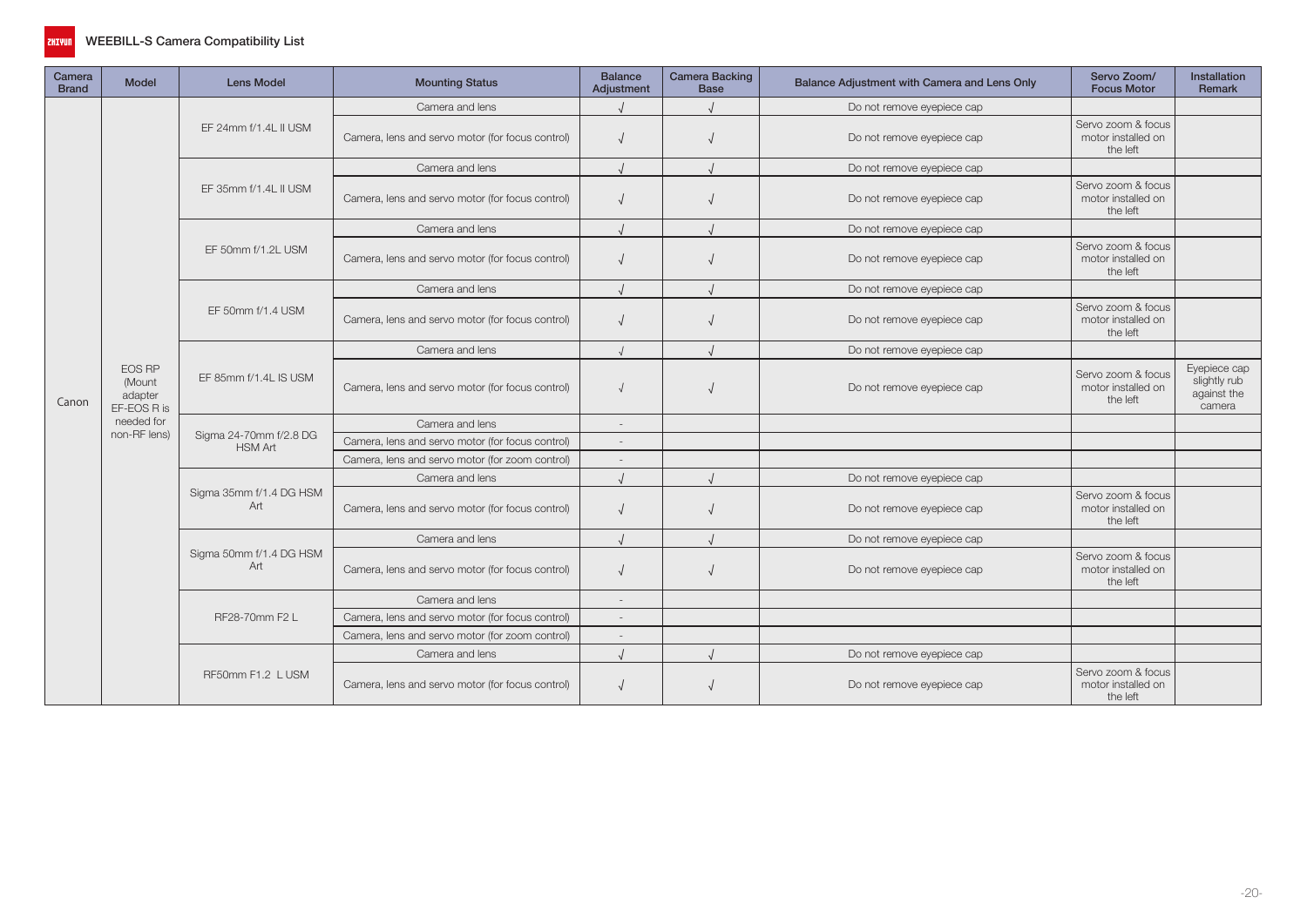

| Camera<br><b>Brand</b> | Model | <b>Lens Model</b>                   | <b>Mounting Status</b>                           | <b>Balance</b><br>Adjustment | <b>Camera Backing</b><br><b>Base</b> | Balance Adjustment with Camera and Lens Only                        | Servo Zoom/<br><b>Focus Motor</b>                       | <b>Installation</b><br>Remark |
|------------------------|-------|-------------------------------------|--------------------------------------------------|------------------------------|--------------------------------------|---------------------------------------------------------------------|---------------------------------------------------------|-------------------------------|
|                        |       |                                     | Camera and lens                                  |                              |                                      |                                                                     |                                                         |                               |
|                        |       | AF-S NIKKOR 14-24mm<br>f/2.8G ED    | Camera, lens and servo motor (for focus control) | $\sim$                       |                                      |                                                                     |                                                         |                               |
|                        |       |                                     | Camera, lens and servo motor (for zoom control)  |                              |                                      |                                                                     |                                                         |                               |
|                        |       |                                     | Camera and lens                                  | $\cdot$                      |                                      | Can be balanced at any focal length; No need to remove eyepiece cap |                                                         |                               |
|                        |       | AF-S NIKKOR 16-35mm f/4G<br>ED VR   | Camera, lens and servo motor (for focus control) | $\cdot$                      |                                      | Can be balanced at any focal length; No need to remove eyepiece cap |                                                         |                               |
|                        |       |                                     | Camera, lens and servo motor (for zoom control)  | $\sqrt{ }$                   |                                      | Can be balanced at any focal length; No need to remove eyepiece cap |                                                         |                               |
|                        |       |                                     | Camera and lens                                  |                              |                                      |                                                                     |                                                         |                               |
|                        |       | AF-S NIKKOR 24-70mm<br>f/2.8E ED VR | Camera, lens and servo motor (for focus control) | $\sim$                       |                                      |                                                                     |                                                         |                               |
|                        |       |                                     | Camera, lens and servo motor (for zoom control)  | $\sim$                       |                                      |                                                                     |                                                         |                               |
|                        |       |                                     | Camera and lens                                  |                              |                                      |                                                                     |                                                         |                               |
|                        |       | AF-S NIKKOR 24-70mm<br>f/2.8G ED    | Camera, lens and servo motor (for focus control) |                              |                                      |                                                                     |                                                         |                               |
|                        |       |                                     | Camera, lens and servo motor (for zoom control)  | $\sim$                       |                                      |                                                                     |                                                         |                               |
|                        |       |                                     | Camera and lens                                  | $\cdot$                      |                                      | Can be balanced at any focal length; No need to remove eyepiece cap |                                                         |                               |
|                        |       | AF-S NIKKOR 24-120mm f/4G<br>ED VR  | Camera, lens and servo motor (for focus control) | $\sim$                       |                                      |                                                                     |                                                         |                               |
|                        |       |                                     | Camera, lens and servo motor (for zoom control)  |                              |                                      | Can be balanced at any focal length; No need to remove eyepiece cap |                                                         |                               |
|                        |       |                                     | Camera and lens                                  |                              |                                      | No need to remove eyepiece cap                                      |                                                         |                               |
|                        |       | AF-S NIKKOR 24mm f/1.4G<br>ED       | Camera, lens and servo motor (for focus control) | $\sqrt{ }$                   |                                      | No need to remove eyepiece cap                                      | Servo zoom & focus<br>motor installed on<br>either side |                               |
|                        |       |                                     | Camera and lens                                  |                              |                                      | No need to remove eyepiece cap                                      |                                                         |                               |
| Nikon                  | D850  | AF-S NIKKOR 24mm f/1.8G<br>ED       | Camera, lens and servo motor (for focus control) | $\sqrt{ }$                   |                                      | No need to remove eyepiece cap                                      | Servo zoom & focus<br>motor installed on<br>either side |                               |
|                        |       |                                     | Camera and lens                                  |                              |                                      | No need to remove eyepiece cap                                      |                                                         |                               |
|                        |       | AF-S NIKKOR 35mm f/1.4G             | Camera, lens and servo motor (for focus control) | $\sqrt{ }$                   |                                      | No need to remove eyepiece cap                                      | Servo zoom & focus<br>motor installed on<br>either side |                               |
|                        |       |                                     | Camera and lens                                  | $\sqrt{ }$                   | $\overline{a}$                       | No need to remove eyepiece cap                                      |                                                         |                               |
|                        |       | AF-S NIKKOR 50mm f/1.4G             | Camera, lens and servo motor (for focus control) | $\sqrt{ }$                   |                                      | No need to remove eyepiece cap                                      | Servo zoom & focus<br>motor installed on<br>either side |                               |
|                        |       |                                     | Camera and lens                                  |                              | $\overline{\phantom{a}}$             | No need to remove eyepiece cap                                      |                                                         |                               |
|                        |       | AF-S NIKKOR 85mm f/1.4G             | Camera, lens and servo motor (for focus control) | $\sqrt{ }$                   |                                      | No need to remove eyepiece cap                                      | Servo zoom & focus<br>motor installed on<br>either side |                               |
|                        |       |                                     | Camera and lens                                  | $\cdot$                      | $\overline{a}$                       | No need to remove eyepiece cap                                      |                                                         |                               |
|                        |       | AF-S NIKKOR 85mm f/1.8G             | Camera, lens and servo motor (for focus control) | $\sqrt{ }$                   |                                      | No need to remove eyepiece cap                                      | Servo zoom & focus<br>motor installed on<br>either side |                               |
|                        |       |                                     | Camera and lens                                  | $\cdot$                      | $\sim$                               | No need to remove eyepiece cap                                      |                                                         |                               |
|                        |       | Sigma 24 70mm f/2.8L DG             | Camera, lens and servo motor (for focus control) | $\sqrt{ }$                   |                                      | No need to remove eyepiece cap                                      | Servo zoom & focus<br>motor installed on<br>either side |                               |
|                        |       |                                     | Camera and lens                                  | $\cdot$                      |                                      | No need to remove eyepiece cap                                      |                                                         |                               |
|                        |       | Sigma 35mm F1.4 DG                  | Camera, lens and servo motor (for focus control) | $\sqrt{ }$                   |                                      | No need to remove eyepiece cap                                      | Servo zoom & focus<br>motor installed on<br>either side |                               |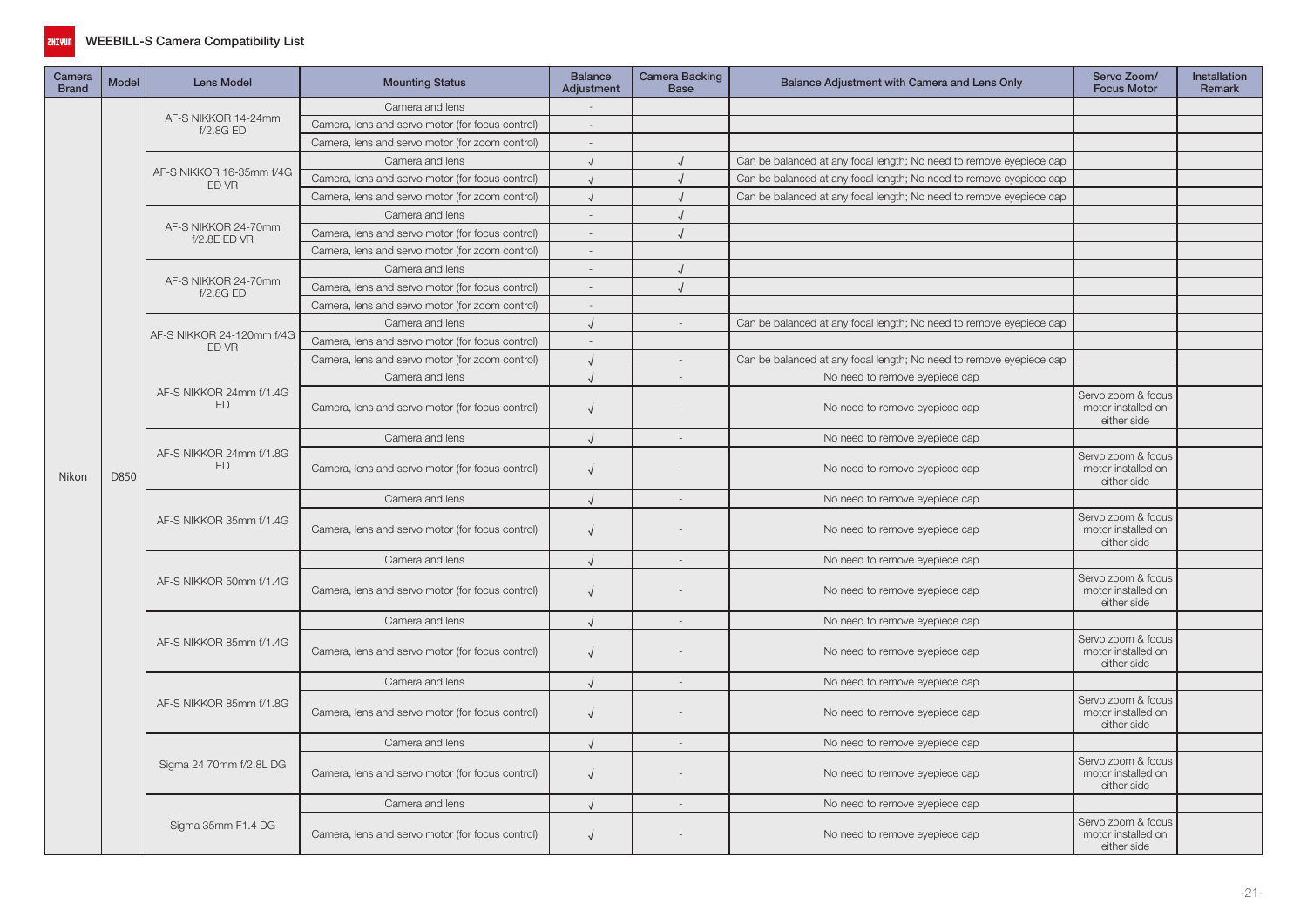| Camera<br><b>Brand</b> | Model | Lens Model         | <b>Mounting Status</b>                           | <b>Balance</b><br>Adjustment | Camera Backing  <br>Base | Balance Adjustment with Camera and Lens Only | Servo Zoom/<br><b>Focus Motor</b>                       | <b>Installation</b><br>Remark |
|------------------------|-------|--------------------|--------------------------------------------------|------------------------------|--------------------------|----------------------------------------------|---------------------------------------------------------|-------------------------------|
|                        |       |                    | Camera and lens                                  |                              |                          | No need to remove eyepiece cap               |                                                         |                               |
| Nikon                  | D850  | Sigma 50mm F1.4 DG | Camera, lens and servo motor (for focus control) |                              |                          | No need to remove eyepiece cap               | Servo zoom & focus<br>motor installed on<br>either side |                               |

| Camera<br><b>Brand</b> | <b>Model</b>                                                                                                                                                                                                                                                                                            | <b>Lens Model</b>                    | <b>Mounting Status</b>                           | <b>Balance</b><br>Adjustment | <b>Camera Backing</b><br><b>Base</b> | Balance Adjustment with Camera and Lens Only                        | Servo Zoom/<br><b>Focus Motor</b>                                                                | Installation<br><b>Remark</b> |
|------------------------|---------------------------------------------------------------------------------------------------------------------------------------------------------------------------------------------------------------------------------------------------------------------------------------------------------|--------------------------------------|--------------------------------------------------|------------------------------|--------------------------------------|---------------------------------------------------------------------|--------------------------------------------------------------------------------------------------|-------------------------------|
|                        |                                                                                                                                                                                                                                                                                                         |                                      | Camera and lens                                  |                              |                                      | Can be balanced at any focal length; No need to remove eyepiece cap |                                                                                                  |                               |
|                        |                                                                                                                                                                                                                                                                                                         | AF-S NIKKOR 14-24mm<br>f/2.8GED      | Camera, lens and servo motor (for focus control) |                              |                                      | Can be balanced at any focal length; No need to remove eyepiece cap | Servo zoom & focus<br>motor installed on<br>either side                                          |                               |
|                        |                                                                                                                                                                                                                                                                                                         |                                      | Camera, lens and servo motor (for zoom control)  |                              |                                      |                                                                     |                                                                                                  |                               |
|                        |                                                                                                                                                                                                                                                                                                         |                                      | Camera and lens                                  |                              |                                      | Can be balanced at any focal length; No need to remove eyepiece cap |                                                                                                  |                               |
|                        |                                                                                                                                                                                                                                                                                                         | AF-S NIKKOR 16-35mm f/4G<br>ED VR    | Camera, lens and servo motor (for focus control) |                              |                                      | Can be balanced at any focal length; No need to remove eyepiece cap | Servo zoom & focus<br>motor installed on<br>either side                                          |                               |
|                        |                                                                                                                                                                                                                                                                                                         |                                      | Camera, lens and servo motor (for zoom control)  |                              |                                      | Can be balanced at any focal length; No need to remove eyepiece cap | Servo zoom & focus<br>motor installed on<br>either side                                          |                               |
|                        |                                                                                                                                                                                                                                                                                                         |                                      | Camera and lens                                  |                              |                                      |                                                                     |                                                                                                  |                               |
|                        |                                                                                                                                                                                                                                                                                                         | AF-S NIKKOR 24-70mm<br>f/2.8E ED VR  | Camera, lens and servo motor (for focus control) |                              |                                      |                                                                     |                                                                                                  |                               |
|                        |                                                                                                                                                                                                                                                                                                         |                                      | Camera, lens and servo motor (for zoom control)  |                              |                                      |                                                                     |                                                                                                  |                               |
|                        | Camera and lens<br>Can be balanced at any focal length; No need to remove eyepiece cap<br>Camera, lens and servo motor (for focus control)<br>AF-S NIKKOR 24-70mm<br>f/2.8GED<br>Camera, lens and servo motor (for zoom control)<br>Can be balanced at any focal length; No need to remove eyepiece cap |                                      |                                                  |                              |                                      |                                                                     |                                                                                                  |                               |
|                        |                                                                                                                                                                                                                                                                                                         |                                      |                                                  |                              |                                      |                                                                     | Servo zoom & focus<br>motor installed on<br>the left<br>Servo zoom & focus<br>motor installed on |                               |
| Nikon                  | D750                                                                                                                                                                                                                                                                                                    |                                      |                                                  |                              |                                      |                                                                     |                                                                                                  |                               |
|                        |                                                                                                                                                                                                                                                                                                         | AF-S NIKKOR 24mm f/1.4G<br>ED        | Camera and lens                                  |                              |                                      | No need to remove eyepiece cap                                      |                                                                                                  |                               |
|                        |                                                                                                                                                                                                                                                                                                         |                                      | Camera, lens and servo motor (for focus control) |                              |                                      | No need to remove eyepiece cap                                      | either side                                                                                      |                               |
|                        |                                                                                                                                                                                                                                                                                                         |                                      | Camera and lens                                  |                              |                                      | No need to remove eyepiece cap                                      |                                                                                                  |                               |
|                        |                                                                                                                                                                                                                                                                                                         | AF-S NIKKOR 24mm f/1.8G<br><b>FD</b> | Camera, lens and servo motor (for focus control) |                              |                                      | No need to remove eyepiece cap                                      | Servo zoom & focus<br>motor installed on<br>either side                                          |                               |
|                        |                                                                                                                                                                                                                                                                                                         |                                      | Camera and lens                                  |                              |                                      | No need to remove eyepiece cap                                      |                                                                                                  |                               |
|                        |                                                                                                                                                                                                                                                                                                         | AF-S NIKKOR 35mm f/1.4G              | Camera, lens and servo motor (for focus control) |                              |                                      | No need to remove eyepiece cap                                      | Servo zoom & focus<br>motor installed on<br>either side                                          |                               |
|                        |                                                                                                                                                                                                                                                                                                         |                                      | Camera and lens                                  |                              |                                      | No need to remove eyepiece cap                                      |                                                                                                  |                               |
|                        |                                                                                                                                                                                                                                                                                                         | AF-S NIKKOR 50mm f/1.4G              | Camera, lens and servo motor (for focus control) |                              |                                      | No need to remove eyepiece cap                                      | Servo zoom & focus<br>motor installed on<br>either side                                          |                               |
|                        |                                                                                                                                                                                                                                                                                                         |                                      | Camera and lens                                  |                              |                                      | No need to remove eyepiece cap                                      |                                                                                                  |                               |
|                        |                                                                                                                                                                                                                                                                                                         | AF-S NIKKOR 85mm f/1.4G              | Camera, lens and servo motor (for focus control) |                              |                                      | No need to remove eyepiece cap                                      | Servo zoom & focus<br>motor installed on<br>either side                                          |                               |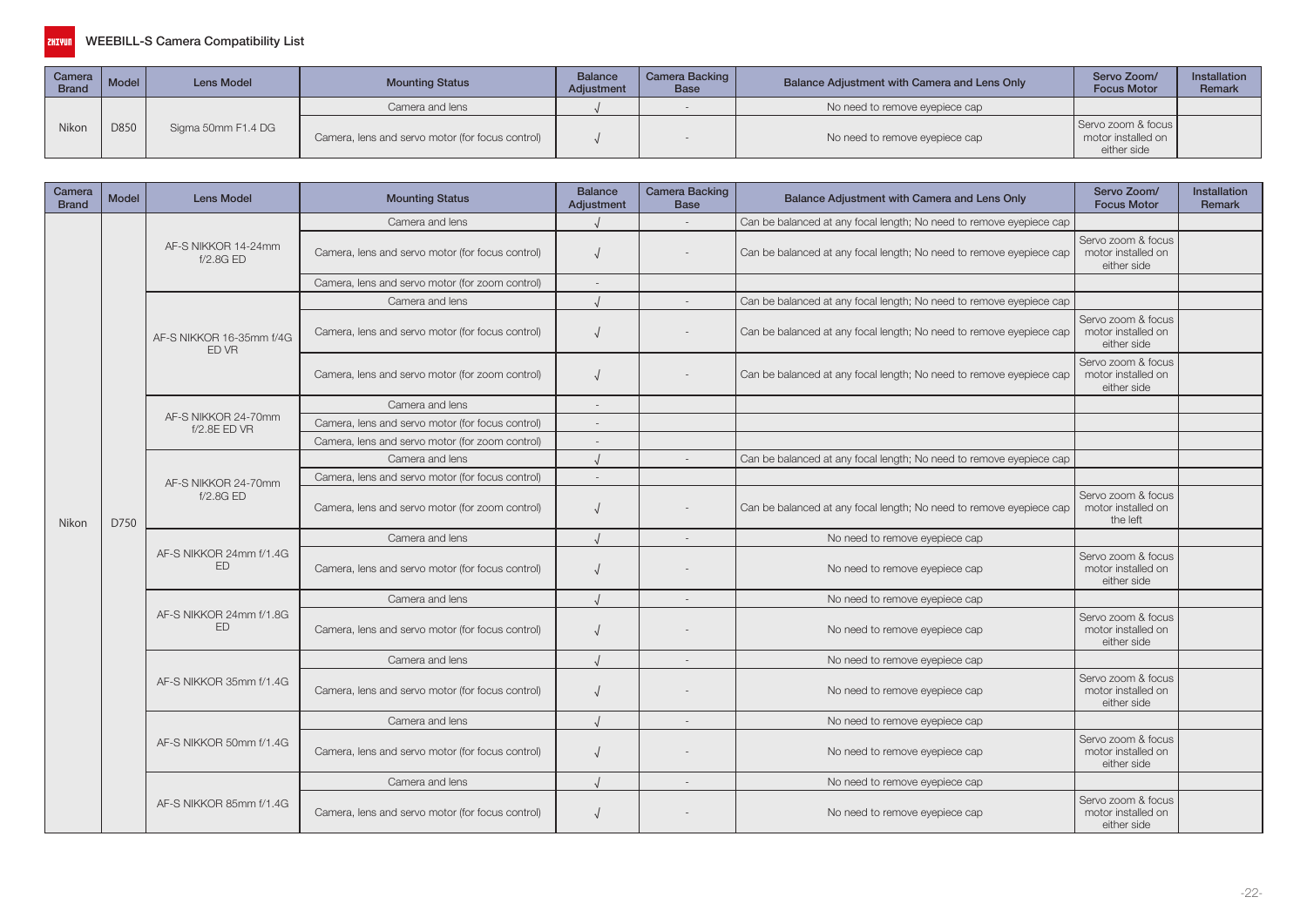

| Camera<br><b>Brand</b> | Model | <b>Lens Model</b>       | <b>Mounting Status</b>                           | <b>Balance</b><br>Adjustment | <b>Camera Backing</b><br><b>Base</b> | Balance Adjustment with Camera and Lens Only | Servo Zoom/<br><b>Focus Motor</b>                       | <b>Installation</b><br>Remark |
|------------------------|-------|-------------------------|--------------------------------------------------|------------------------------|--------------------------------------|----------------------------------------------|---------------------------------------------------------|-------------------------------|
|                        |       | AF-S NIKKOR 85mm f/1.8G | Camera and lens                                  |                              | $\overline{\phantom{a}}$             | No need to remove eyepiece cap               |                                                         |                               |
|                        |       |                         | Camera, lens and servo motor (for focus control) |                              |                                      | No need to remove eyepiece cap               | Servo zoom & focus<br>motor installed on<br>either side |                               |
|                        |       |                         | Camera and lens                                  |                              | $\overline{\phantom{a}}$             | No need to remove eyepiece cap               |                                                         |                               |
|                        |       |                         | Camera, lens and servo motor (for focus control) | $-$                          |                                      |                                              |                                                         |                               |
| Nikon                  | D750  | Sigma 24 70mm f/2.8L DG | Camera, lens and servo motor (for zoom control)  |                              |                                      | No need to remove eyepiece cap               | Servo zoom & focus<br>motor installed on<br>either side |                               |
|                        |       |                         | Camera and lens                                  |                              |                                      | No need to remove eyepiece cap               |                                                         |                               |
|                        |       | Sigma 35mm F1.4 DG      | Camera, lens and servo motor (for focus control) |                              |                                      | No need to remove eyepiece cap               | Servo zoom & focus<br>motor installed on<br>either side |                               |
|                        |       |                         | Camera and lens                                  |                              |                                      | No need to remove eyepiece cap               |                                                         |                               |
|                        |       | Sigma 50mm F1.4 DG      | Camera, lens and servo motor (for focus control) |                              |                                      | No need to remove eyepiece cap               | Servo zoom & focus<br>motor installed on<br>either side |                               |

| Camera<br><b>Brand</b> | Model          | Lens Model                        | <b>Mounting Status</b>                           | <b>Balance</b><br>Adjustment | <b>Camera Backing</b><br><b>Base</b> | Balance Adjustment with Camera and Lens Only                        | Servo Zoom/<br><b>Focus Motor</b>                                                                                                                                             | <b>Installation</b><br>Remark |
|------------------------|----------------|-----------------------------------|--------------------------------------------------|------------------------------|--------------------------------------|---------------------------------------------------------------------|-------------------------------------------------------------------------------------------------------------------------------------------------------------------------------|-------------------------------|
|                        |                |                                   | Camera and lens                                  |                              |                                      | Can be balanced at any focal length; No need to remove eyepiece cap |                                                                                                                                                                               |                               |
|                        |                | NIKKOR Z 24-70mm f/2.8S           | Camera, lens and servo motor (for focus control) |                              |                                      | Can be balanced at any focal length; No need to remove eyepiece cap | Servo zoom & focus<br>motor installed on<br>either side                                                                                                                       |                               |
|                        |                |                                   | Camera, lens and servo motor (for zoom control)  |                              |                                      | Can be balanced at any focal length; No need to remove eyepiece cap | Servo zoom & focus<br>motor installed on<br>either side                                                                                                                       |                               |
|                        |                |                                   | Camera and lens                                  |                              |                                      | Can be balanced at any focal length; No need to remove eyepiece cap |                                                                                                                                                                               |                               |
|                        |                | NIKKOR Z 24-70mm f/4S             | Camera, lens and servo motor (for focus control) |                              |                                      | Can be balanced at any focal length; No need to remove eyepiece cap | Servo zoom & focus<br>motor installed on<br>either side                                                                                                                       |                               |
|                        |                |                                   | Camera, lens and servo motor (for zoom control)  |                              |                                      | Can be balanced at any focal length; No need to remove eyepiece cap | Servo zoom & focus<br>motor installed on<br>either side<br>Servo zoom & focus<br>motor installed on<br>either side<br>Servo zoom & focus<br>motor installed on<br>either side |                               |
| Nikon                  | Z <sub>6</sub> |                                   | Camera and lens                                  |                              |                                      | Can be balanced at any focal length; No need to remove eyepiece cap |                                                                                                                                                                               |                               |
|                        |                | NIKKOR Z 35mm f/1.8S              | Camera, lens and servo motor (for focus control) |                              |                                      | Can be balanced at any focal length; No need to remove eyepiece cap |                                                                                                                                                                               |                               |
|                        |                |                                   | Camera and lens                                  |                              |                                      | Can be balanced at any focal length; No need to remove eyepiece cap |                                                                                                                                                                               |                               |
|                        |                | NIKKOR Z 50mm f/1.8S              | Camera, lens and servo motor (for focus control) |                              |                                      | Can be balanced at any focal length; No need to remove eyepiece cap |                                                                                                                                                                               |                               |
|                        |                |                                   | Camera and lens                                  |                              |                                      | Can be balanced at any focal length. Need to remove eyepiece cap    |                                                                                                                                                                               |                               |
|                        |                | AF-S NIKKOR 14-24mm<br>f/2.8GED   | Camera, lens and servo motor (for focus control) |                              |                                      | Can be balanced at any focal length. Need to remove eyepiece cap    |                                                                                                                                                                               |                               |
|                        |                |                                   | Camera, lens and servo motor (for zoom control)  |                              |                                      | Can be balanced at any focal length. Need to remove eyepiece cap    |                                                                                                                                                                               |                               |
|                        |                |                                   | Camera and lens                                  |                              |                                      | Can be balanced at any focal length. Need to remove eyepiece cap    |                                                                                                                                                                               |                               |
|                        |                | AF-S NIKKOR 16-35mm f/4G<br>ED VR | Camera, lens and servo motor (for focus control) | $\overline{\phantom{a}}$     |                                      | Can be balanced at any focal length. Need to remove eyepiece cap    |                                                                                                                                                                               |                               |
|                        |                |                                   | Camera, lens and servo motor (for zoom control)  |                              |                                      | Can be balanced at any focal length. Need to remove eyepiece cap    |                                                                                                                                                                               |                               |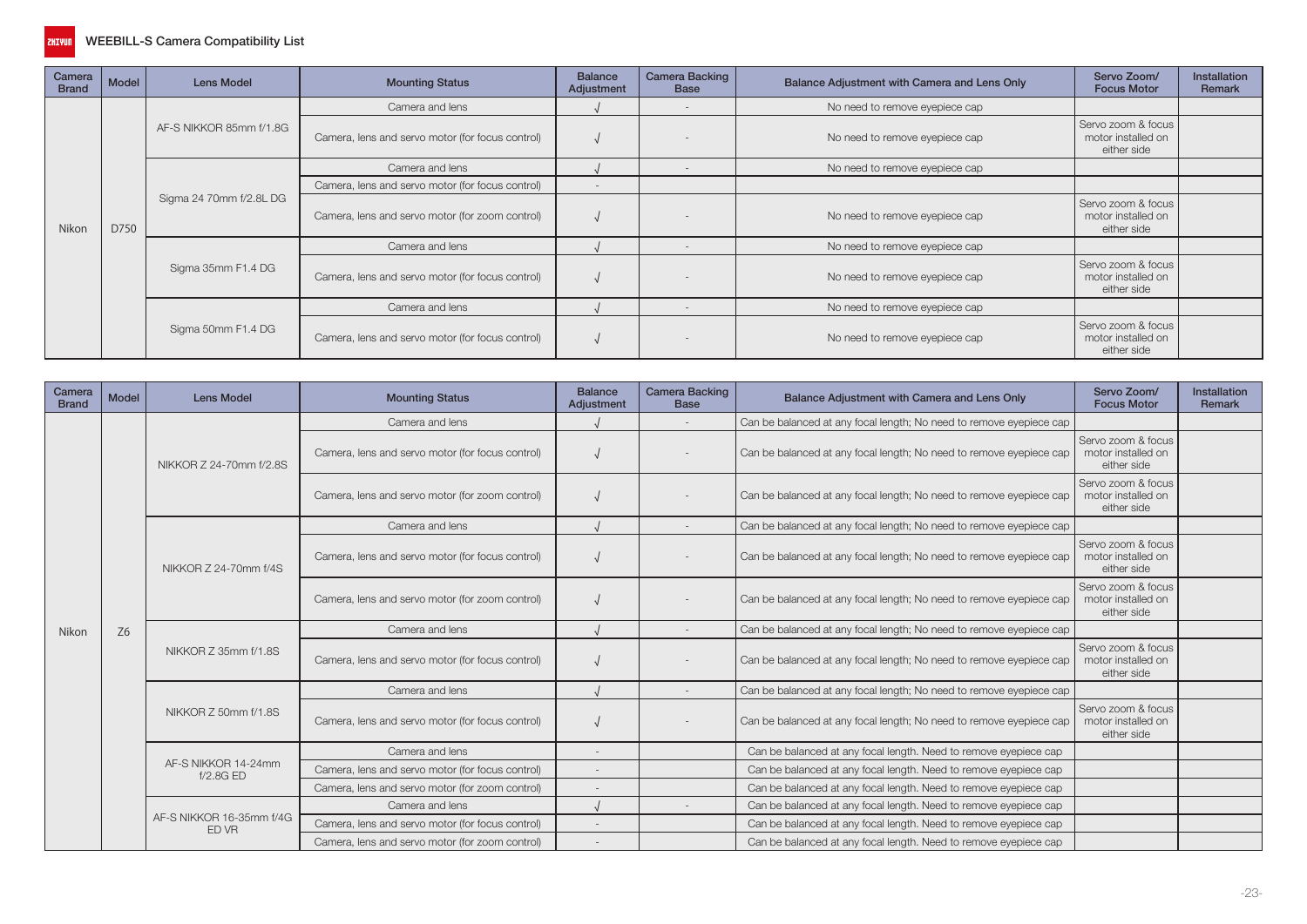

| Camera<br><b>Brand</b> | Model          | <b>Lens Model</b>                   | <b>Mounting Status</b>                                                                                                                       | <b>Balance</b><br>Adjustment                                     | <b>Camera Backing</b><br><b>Base</b> | Balance Adjustment with Camera and Lens Only                                 | Servo Zoom/<br><b>Focus Motor</b> | Installation<br>Remark |
|------------------------|----------------|-------------------------------------|----------------------------------------------------------------------------------------------------------------------------------------------|------------------------------------------------------------------|--------------------------------------|------------------------------------------------------------------------------|-----------------------------------|------------------------|
|                        |                |                                     | Camera and lens                                                                                                                              |                                                                  |                                      | Can be balanced at any focal length. Need to remove eyepiece cap             |                                   |                        |
|                        | Z <sub>6</sub> | AF-S NIKKOR 24-70mm<br>f/2.8E ED VR | Camera, lens and servo motor (for focus control)                                                                                             |                                                                  |                                      | Can be balanced at any focal length. Need to remove eyepiece cap             |                                   |                        |
|                        |                |                                     | Camera, lens and servo motor (for zoom control)                                                                                              |                                                                  |                                      | Can be balanced at any focal length. Need to remove eyepiece cap             |                                   |                        |
|                        |                |                                     | Camera and lens                                                                                                                              |                                                                  |                                      | Can be balanced at any focal length. Need to remove eyepiece cap             |                                   |                        |
|                        |                | AF-S NIKKOR 24-70mm<br>f/2.8GED     | Camera, lens and servo motor (for focus control)                                                                                             |                                                                  |                                      | Can be balanced at any focal length. Need to remove eyepiece cap             |                                   |                        |
|                        |                |                                     | Camera, lens and servo motor (for zoom control)                                                                                              |                                                                  |                                      | Can be balanced at any focal length. Need to remove eyepiece cap             |                                   |                        |
|                        |                |                                     | Camera and lens                                                                                                                              |                                                                  |                                      | Can be balanced at any focal length; No need to remove eyepiece cap          |                                   |                        |
|                        |                | AF-S NIKKOR 24-120mm f/4G<br>ED VR  | Camera, lens and servo motor (for focus control)                                                                                             |                                                                  |                                      | Can be balanced between focal length 24-85mm. Need to remove<br>eyepiece cap |                                   |                        |
|                        |                |                                     | Camera, lens and servo motor (for zoom control)                                                                                              |                                                                  |                                      | Can be balanced between focal length 24-85mm. Need to remove<br>eyepiece cap |                                   |                        |
|                        |                | AF-S NIKKOR 24mm f/1.4G             | Camera and lens                                                                                                                              |                                                                  |                                      | Can be balanced at any focal length. Need to remove eyepiece cap             |                                   |                        |
|                        |                | ED                                  | Camera, lens and servo motor (for focus control)                                                                                             |                                                                  |                                      | Can be balanced at any focal length. Need to remove eyepiece cap             |                                   |                        |
|                        |                | AF-S NIKKOR 24mm f/1.8G             | Camera and lens                                                                                                                              |                                                                  |                                      | Can be balanced at any focal length. Need to remove eyepiece cap             |                                   |                        |
|                        |                | <b>FD</b>                           | Camera, lens and servo motor (for focus control)                                                                                             |                                                                  |                                      | Can be balanced at any focal length. Need to remove eyepiece cap             |                                   |                        |
| Nikon                  |                |                                     | Camera and lens                                                                                                                              |                                                                  |                                      | Can be balanced at any focal length. Need to remove eyepiece cap             |                                   |                        |
|                        |                |                                     | Camera, lens and servo motor (for focus control)                                                                                             |                                                                  |                                      | Can be balanced at any focal length. Need to remove eyepiece cap             |                                   |                        |
|                        |                |                                     | AF-S NIKKOR 35mm f/1.4G<br>Camera and lens<br>AF-S NIKKOR 50mm f/1.4G<br>Camera, lens and servo motor (for focus control)<br>Camera and lens | Can be balanced at any focal length. Need to remove eyepiece cap |                                      |                                                                              |                                   |                        |
|                        |                |                                     |                                                                                                                                              |                                                                  |                                      | Can be balanced at any focal length. Need to remove eyepiece cap             |                                   |                        |
|                        |                |                                     |                                                                                                                                              |                                                                  |                                      | Can be balanced at any focal length; No need to remove eyepiece cap          |                                   |                        |
|                        |                | Sigma 24 70mm f/2.8L DG             | Camera, lens and servo motor (for focus control)                                                                                             |                                                                  |                                      | Can be balanced between focal length 24-40mm. Need to remove<br>eyepiece cap |                                   |                        |
|                        |                |                                     | Camera, lens and servo motor (for zoom control)                                                                                              |                                                                  |                                      | Can be balanced between focal length 24-40mm. Need to remove<br>eyepiece cap |                                   |                        |
|                        |                |                                     | Camera and lens                                                                                                                              |                                                                  |                                      | Can be balanced at any focal length. Need to remove eyepiece cap             |                                   |                        |
|                        |                | Sigma 35mm F1.4 DG                  | Camera, lens and servo motor (for focus control)                                                                                             |                                                                  |                                      | Can be balanced at any focal length. Need to remove eyepiece cap             |                                   |                        |
|                        |                |                                     | Camera and lens                                                                                                                              |                                                                  |                                      | Can be balanced at any focal length. Need to remove eyepiece cap             |                                   |                        |
|                        |                | Sigma 50mm F1.4 DG                  | Camera, lens and servo motor (for focus control)                                                                                             |                                                                  |                                      | Can be balanced at any focal length. Need to remove eyepiece cap             |                                   |                        |

| Camera<br><b>Brand</b> | Model | Lens Model              | <b>Mounting Status</b>                           | <b>Balance</b><br>Adjustment | <b>Camera Backing</b><br><b>Base</b> | Balance Adjustment with Camera and Lens Only                        | Servo Zoom/<br><b>Focus Motor</b>                         | <b>Installation</b><br>Remark |
|------------------------|-------|-------------------------|--------------------------------------------------|------------------------------|--------------------------------------|---------------------------------------------------------------------|-----------------------------------------------------------|-------------------------------|
|                        |       | NIKKOR Z 24-70mm f/2.8S | Camera and lens                                  |                              |                                      | Can be balanced at any focal length; No need to remove eyepiece cap |                                                           |                               |
|                        |       |                         | Camera, lens and servo motor (for focus control) |                              |                                      | Can be balanced at any focal length; No need to remove eyepiece cap | Servo zoom & focus I<br>motor installed on<br>either side |                               |
| Nikon                  | 77    |                         | Camera, lens and servo motor (for zoom control)  |                              |                                      | Can be balanced at any focal length; No need to remove eyepiece cap | Servo zoom & focus<br>motor installed on<br>either side   |                               |
|                        |       |                         | Camera and lens                                  |                              |                                      | Can be balanced at any focal length; No need to remove eyepiece cap |                                                           |                               |
|                        |       | NIKKOR Z 24-70mm f/4S   | Camera, lens and servo motor (for focus control) |                              |                                      | Can be balanced at any focal length; No need to remove eyepiece cap | Servo zoom & focus<br>motor installed on<br>either side   |                               |
|                        |       |                         | Camera, lens and servo motor (for zoom control)  |                              |                                      | Can be balanced at any focal length; No need to remove eyepiece cap | Servo zoom & focus<br>motor installed on<br>either side   |                               |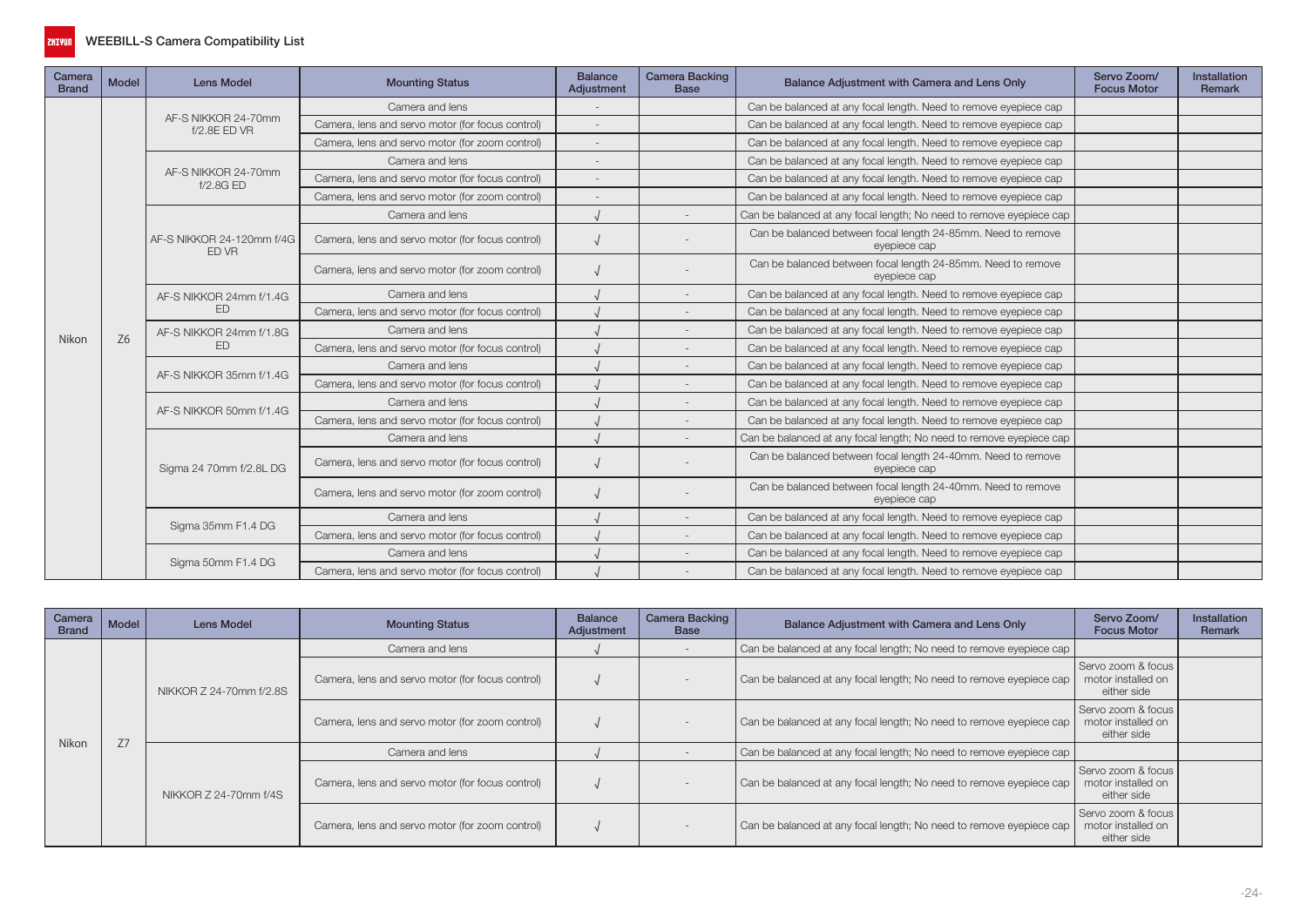

| Camera<br><b>Brand</b> | Model                                                                                                                                                                                                                                                                                                                                                                                                                                                                                                                                                                                                                                                                                                                                                                                                                                                                                                                                                                                                                                                                                                                                                                                                                                                                                                                                                                                                                                                                                                                                                                                                             | <b>Lens Model</b>    | <b>Mounting Status</b>                           | <b>Balance</b><br><b>Adjustment</b> | Camera Backing<br><b>Base</b> | Balance Adjustment with Camera and Lens Only                                 | Servo Zoom/<br><b>Focus Motor</b>                       | <b>Installation</b><br><b>Remark</b> |
|------------------------|-------------------------------------------------------------------------------------------------------------------------------------------------------------------------------------------------------------------------------------------------------------------------------------------------------------------------------------------------------------------------------------------------------------------------------------------------------------------------------------------------------------------------------------------------------------------------------------------------------------------------------------------------------------------------------------------------------------------------------------------------------------------------------------------------------------------------------------------------------------------------------------------------------------------------------------------------------------------------------------------------------------------------------------------------------------------------------------------------------------------------------------------------------------------------------------------------------------------------------------------------------------------------------------------------------------------------------------------------------------------------------------------------------------------------------------------------------------------------------------------------------------------------------------------------------------------------------------------------------------------|----------------------|--------------------------------------------------|-------------------------------------|-------------------------------|------------------------------------------------------------------------------|---------------------------------------------------------|--------------------------------------|
| Nikon                  |                                                                                                                                                                                                                                                                                                                                                                                                                                                                                                                                                                                                                                                                                                                                                                                                                                                                                                                                                                                                                                                                                                                                                                                                                                                                                                                                                                                                                                                                                                                                                                                                                   |                      | Camera and lens                                  |                                     |                               | Can be balanced at any focal length; No need to remove eyepiece cap          |                                                         |                                      |
|                        |                                                                                                                                                                                                                                                                                                                                                                                                                                                                                                                                                                                                                                                                                                                                                                                                                                                                                                                                                                                                                                                                                                                                                                                                                                                                                                                                                                                                                                                                                                                                                                                                                   | NIKKOR Z 35mm f/1.8S | Camera, lens and servo motor (for focus control) | $\sqrt{ }$                          |                               | Can be balanced at any focal length; No need to remove eyepiece cap          | Servo zoom & focus<br>motor installed on<br>either side |                                      |
|                        |                                                                                                                                                                                                                                                                                                                                                                                                                                                                                                                                                                                                                                                                                                                                                                                                                                                                                                                                                                                                                                                                                                                                                                                                                                                                                                                                                                                                                                                                                                                                                                                                                   |                      | Camera and lens                                  |                                     |                               | Can be balanced at any focal length; No need to remove eyepiece cap          |                                                         |                                      |
|                        |                                                                                                                                                                                                                                                                                                                                                                                                                                                                                                                                                                                                                                                                                                                                                                                                                                                                                                                                                                                                                                                                                                                                                                                                                                                                                                                                                                                                                                                                                                                                                                                                                   | NIKKOR Z 50mm f/1.8S | Camera, lens and servo motor (for focus control) | $\sqrt{ }$                          |                               | Can be balanced at any focal length; No need to remove eyepiece cap          | Servo zoom & focus<br>motor installed on<br>either side |                                      |
|                        |                                                                                                                                                                                                                                                                                                                                                                                                                                                                                                                                                                                                                                                                                                                                                                                                                                                                                                                                                                                                                                                                                                                                                                                                                                                                                                                                                                                                                                                                                                                                                                                                                   |                      | Camera and lens                                  |                                     |                               |                                                                              |                                                         |                                      |
|                        | AF-S NIKKOR 14-24mm<br>Camera, lens and servo motor (for focus control)<br>f/2.8GED<br>Camera, lens and servo motor (for zoom control)<br>Camera and lens<br>AF-S NIKKOR 16-35mm f/4G<br>Camera, lens and servo motor (for focus control)<br>$\sim$<br>ED VR<br>Camera, lens and servo motor (for zoom control)<br>Camera and lens<br>AF-S NIKKOR 24-70mm<br>Camera, lens and servo motor (for focus control)<br>f/2.8E ED VR<br>Camera, lens and servo motor (for zoom control)<br>Camera and lens<br>AF-S NIKKOR 24-70mm<br>Camera, lens and servo motor (for focus control)<br>$\overline{\phantom{a}}$<br>f/2.8G ED<br>Camera, lens and servo motor (for zoom control)<br>$\overline{\phantom{a}}$<br>Camera and lens<br>Z7<br>AF-S NIKKOR 24-120mm f/4G<br>Camera, lens and servo motor (for focus control)<br>$\sqrt{ }$<br>ED VR<br>Camera, lens and servo motor (for zoom control)<br>$\sqrt{ }$<br>Camera and lens<br>AF-S NIKKOR 24mm f/1.4G<br><b>ED</b><br>Camera, lens and servo motor (for focus control)<br>Camera and lens<br>AF-S NIKKOR 24mm f/1.8G<br>ED<br>Camera, lens and servo motor (for focus control)<br>Camera and lens<br>AF-S NIKKOR 35mm f/1.4G<br>Camera, lens and servo motor (for focus control)<br>Camera and lens<br>AF-S NIKKOR 50mm f/1.4G<br>Camera, lens and servo motor (for focus control)<br>Camera and lens<br>Camera, lens and servo motor (for focus control)<br>$\sqrt{ }$<br>Sigma 24 70mm f/2.8L DG<br>Camera, lens and servo motor (for zoom control)<br>$\sqrt{ }$<br>Camera and lens<br>Sigma 35mm F1.4 DG<br>Camera, lens and servo motor (for focus control) |                      |                                                  |                                     |                               |                                                                              |                                                         |                                      |
|                        |                                                                                                                                                                                                                                                                                                                                                                                                                                                                                                                                                                                                                                                                                                                                                                                                                                                                                                                                                                                                                                                                                                                                                                                                                                                                                                                                                                                                                                                                                                                                                                                                                   |                      |                                                  |                                     |                               |                                                                              |                                                         |                                      |
|                        |                                                                                                                                                                                                                                                                                                                                                                                                                                                                                                                                                                                                                                                                                                                                                                                                                                                                                                                                                                                                                                                                                                                                                                                                                                                                                                                                                                                                                                                                                                                                                                                                                   |                      |                                                  |                                     | $\sim$                        |                                                                              |                                                         |                                      |
|                        |                                                                                                                                                                                                                                                                                                                                                                                                                                                                                                                                                                                                                                                                                                                                                                                                                                                                                                                                                                                                                                                                                                                                                                                                                                                                                                                                                                                                                                                                                                                                                                                                                   |                      |                                                  |                                     |                               |                                                                              |                                                         |                                      |
|                        |                                                                                                                                                                                                                                                                                                                                                                                                                                                                                                                                                                                                                                                                                                                                                                                                                                                                                                                                                                                                                                                                                                                                                                                                                                                                                                                                                                                                                                                                                                                                                                                                                   |                      |                                                  |                                     |                               |                                                                              |                                                         |                                      |
|                        |                                                                                                                                                                                                                                                                                                                                                                                                                                                                                                                                                                                                                                                                                                                                                                                                                                                                                                                                                                                                                                                                                                                                                                                                                                                                                                                                                                                                                                                                                                                                                                                                                   |                      |                                                  |                                     |                               |                                                                              |                                                         |                                      |
|                        |                                                                                                                                                                                                                                                                                                                                                                                                                                                                                                                                                                                                                                                                                                                                                                                                                                                                                                                                                                                                                                                                                                                                                                                                                                                                                                                                                                                                                                                                                                                                                                                                                   |                      |                                                  |                                     |                               |                                                                              |                                                         |                                      |
|                        |                                                                                                                                                                                                                                                                                                                                                                                                                                                                                                                                                                                                                                                                                                                                                                                                                                                                                                                                                                                                                                                                                                                                                                                                                                                                                                                                                                                                                                                                                                                                                                                                                   |                      |                                                  |                                     |                               |                                                                              |                                                         |                                      |
|                        |                                                                                                                                                                                                                                                                                                                                                                                                                                                                                                                                                                                                                                                                                                                                                                                                                                                                                                                                                                                                                                                                                                                                                                                                                                                                                                                                                                                                                                                                                                                                                                                                                   |                      |                                                  |                                     |                               |                                                                              |                                                         |                                      |
|                        |                                                                                                                                                                                                                                                                                                                                                                                                                                                                                                                                                                                                                                                                                                                                                                                                                                                                                                                                                                                                                                                                                                                                                                                                                                                                                                                                                                                                                                                                                                                                                                                                                   |                      |                                                  |                                     |                               |                                                                              |                                                         |                                      |
|                        |                                                                                                                                                                                                                                                                                                                                                                                                                                                                                                                                                                                                                                                                                                                                                                                                                                                                                                                                                                                                                                                                                                                                                                                                                                                                                                                                                                                                                                                                                                                                                                                                                   |                      |                                                  |                                     |                               |                                                                              |                                                         |                                      |
|                        |                                                                                                                                                                                                                                                                                                                                                                                                                                                                                                                                                                                                                                                                                                                                                                                                                                                                                                                                                                                                                                                                                                                                                                                                                                                                                                                                                                                                                                                                                                                                                                                                                   |                      |                                                  |                                     |                               | Can be balanced at any focal length; No need to remove eyepiece cap          |                                                         |                                      |
|                        |                                                                                                                                                                                                                                                                                                                                                                                                                                                                                                                                                                                                                                                                                                                                                                                                                                                                                                                                                                                                                                                                                                                                                                                                                                                                                                                                                                                                                                                                                                                                                                                                                   |                      |                                                  |                                     |                               | Can be balanced between focal length 24-85mm. Need to remove<br>eyepiece cap |                                                         |                                      |
|                        |                                                                                                                                                                                                                                                                                                                                                                                                                                                                                                                                                                                                                                                                                                                                                                                                                                                                                                                                                                                                                                                                                                                                                                                                                                                                                                                                                                                                                                                                                                                                                                                                                   |                      |                                                  |                                     |                               | Can be balanced between focal length 24-85mm. Need to remove<br>eyepiece cap |                                                         |                                      |
|                        |                                                                                                                                                                                                                                                                                                                                                                                                                                                                                                                                                                                                                                                                                                                                                                                                                                                                                                                                                                                                                                                                                                                                                                                                                                                                                                                                                                                                                                                                                                                                                                                                                   |                      |                                                  |                                     |                               | Can be balanced at any focal length. Need to remove eyepiece cap             |                                                         |                                      |
|                        |                                                                                                                                                                                                                                                                                                                                                                                                                                                                                                                                                                                                                                                                                                                                                                                                                                                                                                                                                                                                                                                                                                                                                                                                                                                                                                                                                                                                                                                                                                                                                                                                                   |                      |                                                  |                                     |                               | Can be balanced at any focal length. Need to remove eyepiece cap             |                                                         |                                      |
|                        |                                                                                                                                                                                                                                                                                                                                                                                                                                                                                                                                                                                                                                                                                                                                                                                                                                                                                                                                                                                                                                                                                                                                                                                                                                                                                                                                                                                                                                                                                                                                                                                                                   |                      |                                                  |                                     |                               | Can be balanced at any focal length. Need to remove eyepiece cap             |                                                         |                                      |
|                        |                                                                                                                                                                                                                                                                                                                                                                                                                                                                                                                                                                                                                                                                                                                                                                                                                                                                                                                                                                                                                                                                                                                                                                                                                                                                                                                                                                                                                                                                                                                                                                                                                   |                      |                                                  |                                     | $\overline{\phantom{a}}$      | Can be balanced at any focal length. Need to remove eyepiece cap             |                                                         |                                      |
|                        |                                                                                                                                                                                                                                                                                                                                                                                                                                                                                                                                                                                                                                                                                                                                                                                                                                                                                                                                                                                                                                                                                                                                                                                                                                                                                                                                                                                                                                                                                                                                                                                                                   |                      |                                                  |                                     |                               | Can be balanced at any focal length. Need to remove eyepiece cap             |                                                         |                                      |
|                        |                                                                                                                                                                                                                                                                                                                                                                                                                                                                                                                                                                                                                                                                                                                                                                                                                                                                                                                                                                                                                                                                                                                                                                                                                                                                                                                                                                                                                                                                                                                                                                                                                   |                      |                                                  |                                     |                               | Can be balanced at any focal length. Need to remove eyepiece cap             |                                                         |                                      |
|                        |                                                                                                                                                                                                                                                                                                                                                                                                                                                                                                                                                                                                                                                                                                                                                                                                                                                                                                                                                                                                                                                                                                                                                                                                                                                                                                                                                                                                                                                                                                                                                                                                                   |                      |                                                  |                                     |                               | Can be balanced at any focal length. Need to remove eyepiece cap             |                                                         |                                      |
|                        |                                                                                                                                                                                                                                                                                                                                                                                                                                                                                                                                                                                                                                                                                                                                                                                                                                                                                                                                                                                                                                                                                                                                                                                                                                                                                                                                                                                                                                                                                                                                                                                                                   |                      |                                                  |                                     | $\sim$                        | Can be balanced at any focal length. Need to remove eyepiece cap             |                                                         |                                      |
|                        |                                                                                                                                                                                                                                                                                                                                                                                                                                                                                                                                                                                                                                                                                                                                                                                                                                                                                                                                                                                                                                                                                                                                                                                                                                                                                                                                                                                                                                                                                                                                                                                                                   |                      |                                                  |                                     | $\sim$                        | Can be balanced at any focal length; No need to remove eyepiece cap          |                                                         |                                      |
|                        |                                                                                                                                                                                                                                                                                                                                                                                                                                                                                                                                                                                                                                                                                                                                                                                                                                                                                                                                                                                                                                                                                                                                                                                                                                                                                                                                                                                                                                                                                                                                                                                                                   |                      |                                                  |                                     |                               | Can be balanced between focal length 24-40mm. Need to remove<br>eyepiece cap |                                                         |                                      |
|                        |                                                                                                                                                                                                                                                                                                                                                                                                                                                                                                                                                                                                                                                                                                                                                                                                                                                                                                                                                                                                                                                                                                                                                                                                                                                                                                                                                                                                                                                                                                                                                                                                                   |                      |                                                  |                                     |                               | Can be balanced between focal length 24-40mm. Need to remove<br>eyepiece cap |                                                         |                                      |
|                        |                                                                                                                                                                                                                                                                                                                                                                                                                                                                                                                                                                                                                                                                                                                                                                                                                                                                                                                                                                                                                                                                                                                                                                                                                                                                                                                                                                                                                                                                                                                                                                                                                   |                      |                                                  |                                     | $\sim$                        | Can be balanced at any focal length. Need to remove eyepiece cap             |                                                         |                                      |
|                        |                                                                                                                                                                                                                                                                                                                                                                                                                                                                                                                                                                                                                                                                                                                                                                                                                                                                                                                                                                                                                                                                                                                                                                                                                                                                                                                                                                                                                                                                                                                                                                                                                   |                      |                                                  |                                     |                               | Can be balanced at any focal length. Need to remove eyepiece cap             |                                                         |                                      |
|                        |                                                                                                                                                                                                                                                                                                                                                                                                                                                                                                                                                                                                                                                                                                                                                                                                                                                                                                                                                                                                                                                                                                                                                                                                                                                                                                                                                                                                                                                                                                                                                                                                                   |                      | Camera and lens                                  |                                     |                               | Can be balanced at any focal length. Need to remove eyepiece cap             |                                                         |                                      |
|                        |                                                                                                                                                                                                                                                                                                                                                                                                                                                                                                                                                                                                                                                                                                                                                                                                                                                                                                                                                                                                                                                                                                                                                                                                                                                                                                                                                                                                                                                                                                                                                                                                                   | Sigma 50mm F1.4 DG   | Camera, lens and servo motor (for focus control) |                                     |                               | Can be balanced at any focal length. Need to remove eyepiece cap             |                                                         |                                      |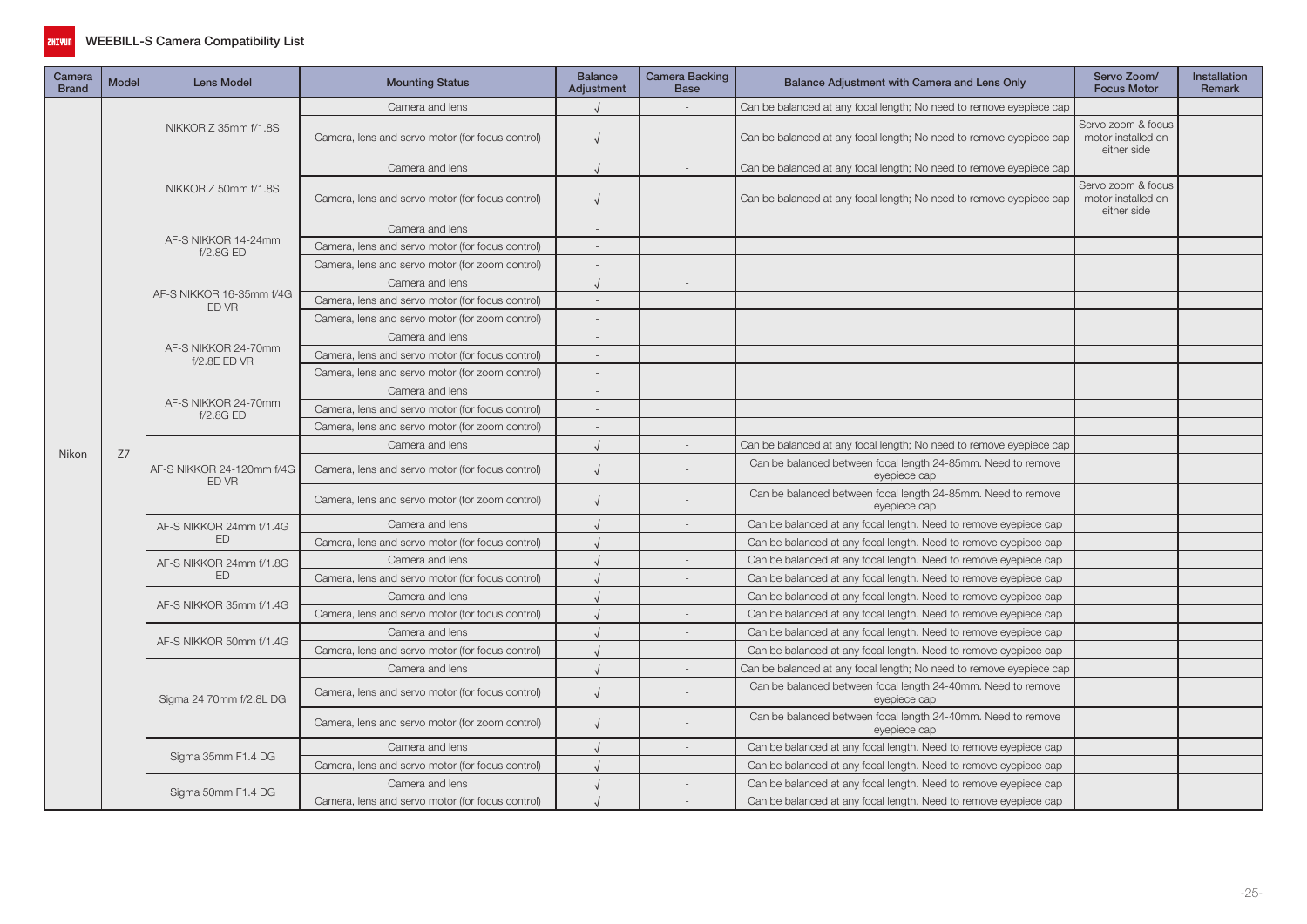

| Camera<br><b>Brand</b> | <b>Model</b> | <b>Lens Model</b>    | <b>Mounting Status</b>                           | <b>Balance</b><br>Adjustment | <b>Camera Backing</b><br><b>Base</b> | Balance Adjustment with Camera and Lens Only                                 | Servo Zoom/<br><b>Focus Motor</b>                       | Installation<br>Remark |
|------------------------|--------------|----------------------|--------------------------------------------------|------------------------------|--------------------------------------|------------------------------------------------------------------------------|---------------------------------------------------------|------------------------|
|                        |              |                      | Camera and lens                                  |                              | $\sim$                               | Can be balanced at any focal length; No need to remove eyepiece cap          |                                                         |                        |
|                        |              | FE 16-35mm F2.8 GM   | Camera, lens and servo motor (for focus control) | $\sqrt{ }$                   |                                      | Can be balanced at any focal length; No need to remove eyepiece cap          | Servo zoom & focus<br>motor installed on<br>either side |                        |
|                        |              |                      | Camera, lens and servo motor (for zoom control)  | $\sqrt{ }$                   |                                      | Can be balanced at any focal length; No need to remove eyepiece cap          | Servo zoom & focus<br>motor installed on<br>either side |                        |
|                        |              |                      | Camera and lens                                  | $\sqrt{ }$                   | $\overline{\phantom{a}}$             | Can be balanced at any focal length; No need to remove eyepiece cap          |                                                         |                        |
|                        |              | FE 16-35mm F4 ZAISS  | Camera, lens and servo motor (for focus control) | $\sqrt{ }$                   |                                      | Can be balanced at any focal length; No need to remove eyepiece cap          | Servo zoom & focus<br>motor installed on<br>either side |                        |
|                        |              |                      | Camera, lens and servo motor (for zoom control)  | $\sqrt{ }$                   |                                      | Can be balanced at any focal length; No need to remove eyepiece cap          | Servo zoom & focus<br>motor installed on<br>either side |                        |
|                        |              |                      | Camera and lens                                  | $\sqrt{ }$                   |                                      | Can be balanced at any focal length; No need to remove eyepiece cap          |                                                         |                        |
|                        |              | FE 12-24mm F4 G      | Camera, lens and servo motor (for focus control) | $\sqrt{ }$                   |                                      | Can be balanced at any focal length; No need to remove eyepiece cap          | Servo zoom & focus<br>motor installed on<br>either side |                        |
|                        | A9           |                      | Camera, lens and servo motor (for zoom control)  | $\sqrt{ }$                   |                                      | Can be balanced at any focal length; No need to remove eyepiece cap          | Servo zoom & focus<br>motor installed on<br>either side |                        |
|                        |              |                      | Camera and lens                                  |                              |                                      | No need to remove eyepiece cap                                               |                                                         |                        |
|                        |              | FE 24mm f1.4GM       | Camera, lens and servo motor (for focus control) | $\sqrt{ }$                   |                                      | No need to remove eyepiece cap                                               | Servo zoom & focus<br>motor installed on<br>either side |                        |
| Sony                   |              |                      | Camera and lens                                  |                              |                                      | Can be balanced at any focal length; No need to remove eyepiece cap          |                                                         |                        |
|                        |              | FE 24-70mm F2.8 GM   | Camera, lens and servo motor (for focus control) | $\sqrt{ }$                   | $\sqrt{ }$                           | Can be balanced between focal length 24-50mm. Need to remove<br>eyepiece cap | Servo zoom & focus<br>motor installed on<br>either side |                        |
|                        |              |                      | Camera, lens and servo motor (for zoom control)  | $\sqrt{ }$                   | $\sqrt{ }$                           | Can be balanced between focal length 24-50mm. Need to remove<br>eyepiece cap | Servo zoom & focus<br>motor installed on<br>either side |                        |
|                        |              |                      | Camera and lens                                  |                              | $\sim$                               | Can be balanced at any focal length; No need to remove eyepiece cap          |                                                         |                        |
|                        |              | FE 24-70mm F4 ZA OSS | Camera, lens and servo motor (for focus control) | $\sqrt{ }$                   |                                      | Can be balanced at any focal length; No need to remove eyepiece cap          | Servo zoom & focus<br>motor installed on<br>either side |                        |
|                        |              |                      | Camera, lens and servo motor (for zoom control)  | $\sqrt{ }$                   |                                      | Can be balanced at any focal length; No need to remove eyepiece cap          | Servo zoom & focus<br>motor installed on<br>either side |                        |
|                        |              |                      | Camera and lens                                  | $\sqrt{ }$                   | $\sim$                               | No need to remove eyepiece cap                                               |                                                         |                        |
|                        |              | FE 28mm F2           | Camera, lens and servo motor (for focus control) | $\sqrt{ }$                   |                                      | No need to remove eyepiece cap                                               | Servo zoom & focus<br>motor installed on<br>either side |                        |
|                        |              |                      | Camera and lens                                  |                              | $\overline{\phantom{a}}$             | No need to remove eyepiece cap                                               |                                                         |                        |
|                        |              | FE 50mm F1.8         | Camera, lens and servo motor (for focus control) | $\sqrt{2}$                   |                                      | No need to remove eyepiece cap                                               | Servo zoom & focus<br>motor installed on<br>either side |                        |
|                        |              |                      | Camera and lens                                  |                              |                                      | No need to remove eyepiece cap                                               |                                                         |                        |
|                        |              | FE 85mm F1.4 GM      | Camera, lens and servo motor (for focus control) | $\sqrt{ }$                   |                                      | No need to remove eyepiece cap                                               | Servo zoom & focus<br>motor installed on<br>either side |                        |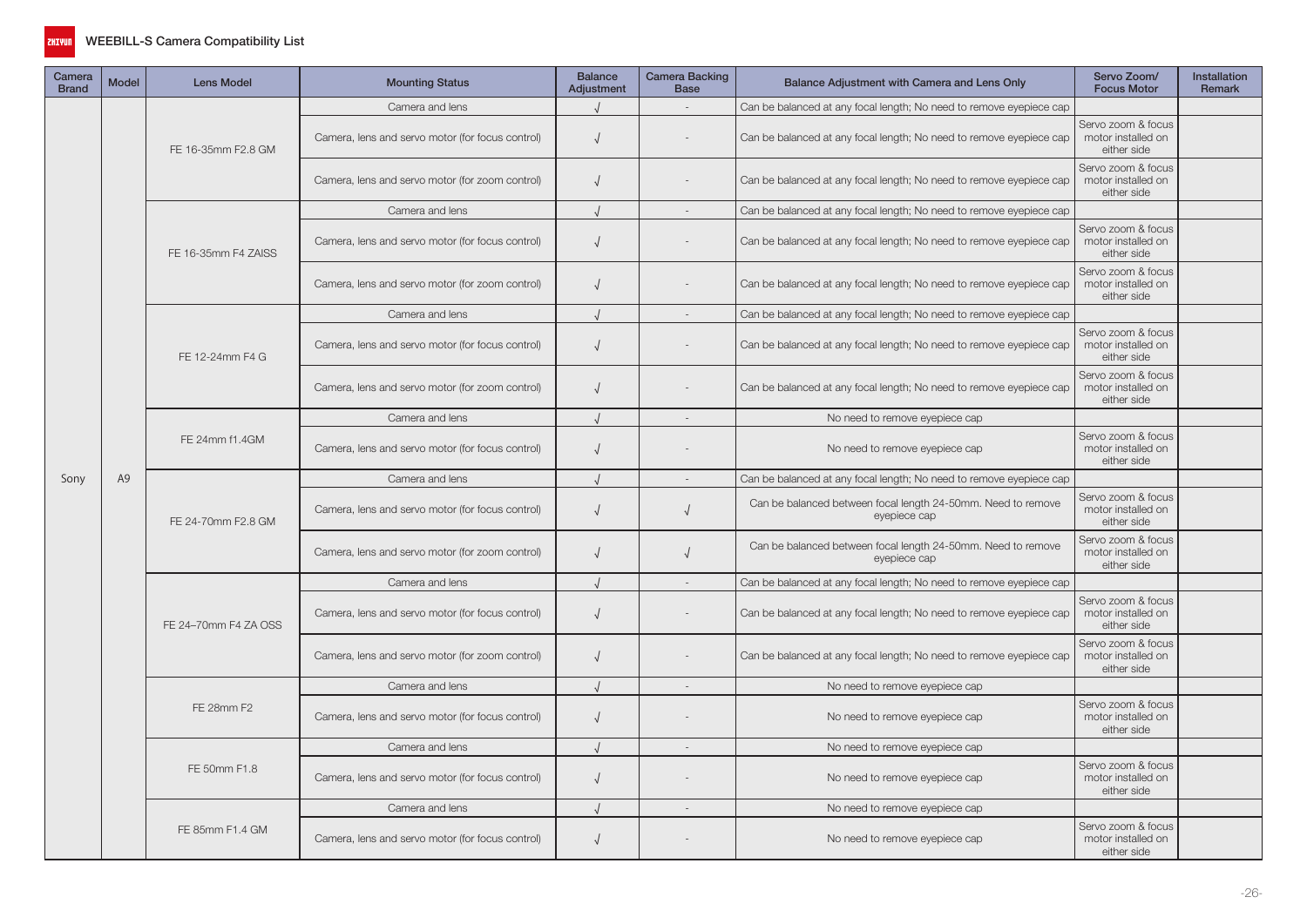

| Camera<br><b>Brand</b> | <b>Model</b>   | <b>Lens Model</b>              | <b>Mounting Status</b>                           | <b>Balance</b><br>Adjustment | Camera Backing<br><b>Base</b> | Balance Adjustment with Camera and Lens Only                        | Servo Zoom/<br><b>Focus Motor</b>                       | <b>Installation</b><br><b>Remark</b> |
|------------------------|----------------|--------------------------------|--------------------------------------------------|------------------------------|-------------------------------|---------------------------------------------------------------------|---------------------------------------------------------|--------------------------------------|
|                        |                |                                | Camera and lens                                  |                              |                               | No need to remove eyepiece cap                                      |                                                         |                                      |
|                        |                | Distagon T* FE 35mm F1.4 ZA    | Camera, lens and servo motor (for focus control) | $\sqrt{ }$                   |                               | No need to remove eyepiece cap                                      | Servo zoom & focus<br>motor installed on<br>the left    |                                      |
|                        |                |                                | Camera and lens                                  |                              |                               | No need to remove eyepiece cap                                      |                                                         |                                      |
|                        |                | Sonnar T* FE 35mm F2.8 ZA      | Camera, lens and servo motor (for focus control) | $\sqrt{ }$                   |                               | No need to remove eyepiece cap                                      | Servo zoom & focus<br>motor installed on<br>the right   |                                      |
|                        |                |                                | Camera and lens                                  |                              |                               | No need to remove eyepiece cap                                      |                                                         |                                      |
|                        |                | Sonnar® T* FE 55mm F1.8 ZA     | Camera, lens and servo motor (for focus control) |                              |                               | No need to remove eyepiece cap                                      | Servo zoom & focus<br>motor installed on<br>either side |                                      |
|                        |                |                                | Camera and lens                                  |                              |                               | Can be balanced at any focal length; No need to remove eyepiece cap |                                                         |                                      |
|                        | A <sub>9</sub> | E 10-18mm F4 OSS               | Camera, lens and servo motor (for focus control) | $\sqrt{ }$                   |                               | Can be balanced at any focal length; No need to remove eyepiece cap | Servo zoom & focus<br>motor installed on<br>either side |                                      |
|                        |                |                                | Camera, lens and servo motor (for zoom control)  | $\sqrt{ }$                   |                               | Can be balanced at any focal length; No need to remove eyepiece cap | Servo zoom & focus<br>motor installed on<br>either side |                                      |
|                        |                | E PZ 18-105mm F4 G OSS         | Camera and lens                                  |                              | $\overline{\phantom{a}}$      | Can be balanced at any focal length; No need to remove eyepiece cap |                                                         |                                      |
|                        |                |                                | Camera, lens and servo motor (for focus control) | $\sqrt{ }$                   |                               | Can be balanced at any focal length; No need to remove eyepiece cap | Servo zoom & focus<br>motor installed on<br>either side |                                      |
| Sony                   |                |                                | Camera, lens and servo motor (for zoom control)  |                              |                               | Can be balanced at any focal length; No need to remove eyepiece cap | Servo zoom & focus<br>motor installed on<br>either side |                                      |
|                        |                | E 18-200mm F3.5-6.3 OSS<br>LE. | Camera and lens                                  |                              | $\sim$                        | Can be balanced at any focal length; No need to remove eyepiece cap |                                                         |                                      |
|                        |                |                                | Camera, lens and servo motor (for focus control) | $\sqrt{ }$                   | $\sqrt{ }$                    | Can be balanced at any focal length; No need to remove eyepiece cap | Servo zoom & focus<br>motor installed on<br>the left    |                                      |
|                        |                |                                | Camera, lens and servo motor (for zoom control)  | $\sqrt{ }$                   |                               | Can be balanced at any focal length; No need to remove eyepiece cap | Servo zoom & focus<br>motor installed on<br>the left    |                                      |
|                        |                |                                | Camera and lens                                  |                              | $\sim$                        | No need to remove eyepiece cap                                      |                                                         |                                      |
|                        |                | Sigma 30mm f/1.4 DC DN         | Camera, lens and servo motor (for focus control) | $\sqrt{ }$                   |                               | No need to remove eyepiece cap                                      | Servo zoom & focus<br>motor installed on<br>either side |                                      |
|                        |                |                                | Camera and lens                                  |                              | $\overline{\phantom{a}}$      | No need to remove eyepiece cap                                      |                                                         |                                      |
|                        |                | Sigma 50mm f/1.4 DG            | Camera, lens and servo motor (for focus control) |                              |                               | No need to remove eyepiece cap                                      | Servo zoom & focus<br>motor installed on<br>the left    |                                      |
|                        |                |                                | Camera and lens                                  |                              | $\overline{\phantom{a}}$      | Can be balanced at any focal length; No need to remove eyepiece cap |                                                         |                                      |
|                        |                | Tamron 28-75mm f/2.8           | Camera, lens and servo motor (for focus control) | $\sqrt{ }$                   | $\sqrt{ }$                    | Can be balanced at any focal length; No need to remove eyepiece cap | Servo zoom & focus<br>motor installed on<br>the left    |                                      |
|                        |                |                                | Camera, lens and servo motor (for zoom control)  |                              | $\sqrt{ }$                    | Can be balanced at any focal length; No need to remove eyepiece cap | Servo zoom & focus<br>motor installed on<br>the left    |                                      |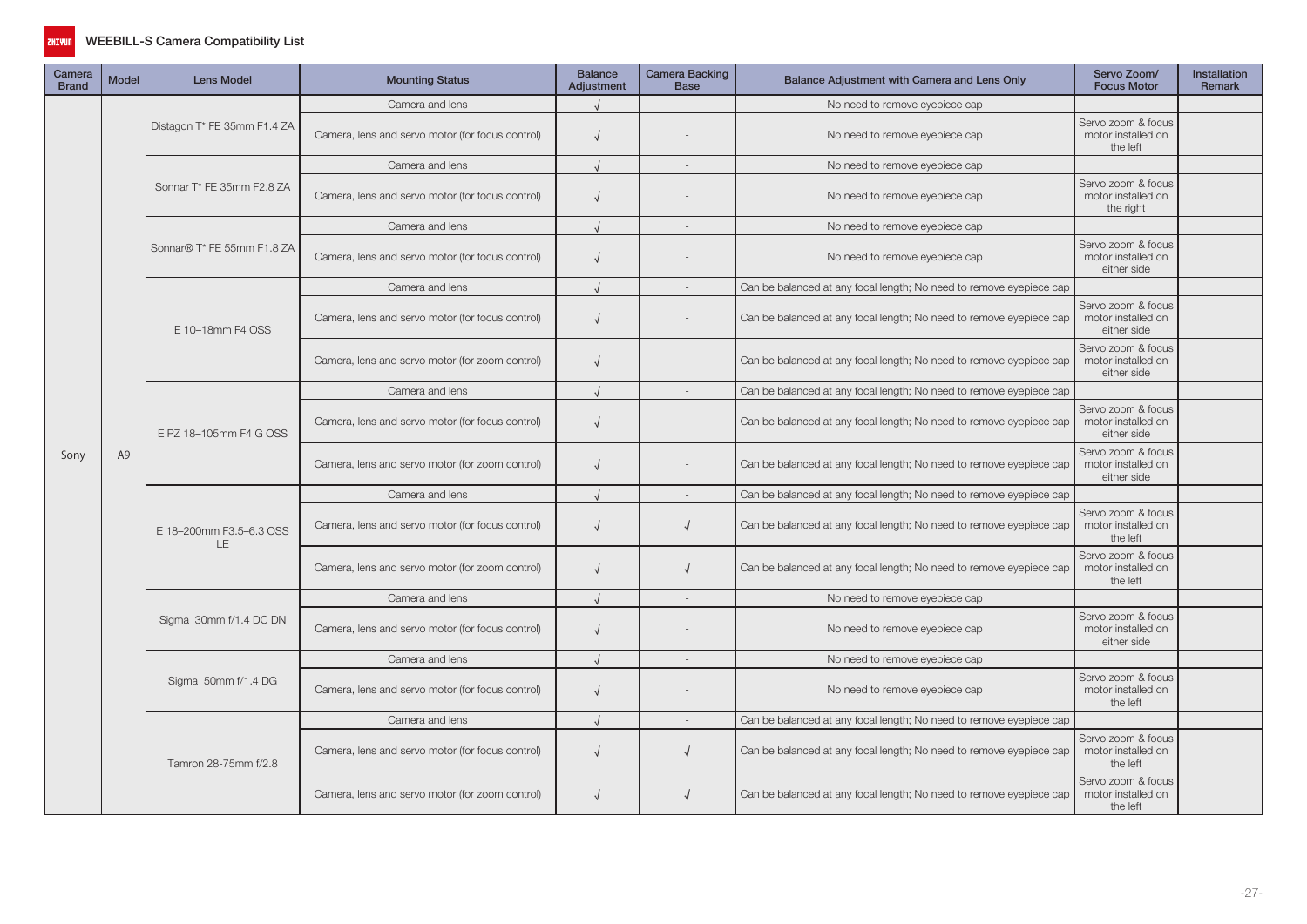

| Camera<br><b>Brand</b> | Model | Lens Model                                            | <b>Mounting Status</b>                           | <b>Balance</b><br>Adjustment | Camera Backing  <br>Base                                                                                                                                                                                   | Balance Adjustment with Camera and Lens Only                     | Servo Zoom/<br><b>Focus Motor</b>                                           | <b>Installation</b><br>Remark |
|------------------------|-------|-------------------------------------------------------|--------------------------------------------------|------------------------------|------------------------------------------------------------------------------------------------------------------------------------------------------------------------------------------------------------|------------------------------------------------------------------|-----------------------------------------------------------------------------|-------------------------------|
|                        |       |                                                       | Camera and lens                                  |                              | Can be balanced at any focal length; No need to remove eyepiece cap<br>Servo zoom & focus   Roll axis slightly  <br>Can be balanced at any focal length. Need to remove eyepiece cap<br>motor installed on |                                                                  |                                                                             |                               |
| Sony                   |       | sigma18-35mm f/1.8 DC HSM<br>Art (Canon lens adapter) | Camera, lens and servo motor (for focus control) |                              |                                                                                                                                                                                                            |                                                                  | the left                                                                    | rub against the<br>camera     |
|                        |       |                                                       | Camera, lens and servo motor (for zoom control)  |                              |                                                                                                                                                                                                            | Can be balanced at any focal length. Need to remove eyepiece cap | Servo zoom & focus   Roll axis slightly  <br>motor installed on<br>the left | rub against the<br>camera     |

| Camera<br><b>Brand</b> | <b>Model</b>                                                                           | <b>Lens Model</b>    | <b>Mounting Status</b>                           | <b>Balance</b><br>Adjustment | <b>Camera Backing</b><br><b>Base</b> | Balance Adjustment with Camera and Lens Only                        | Servo Zoom/<br><b>Focus Motor</b>                       | <b>Installation</b><br><b>Remark</b>            |
|------------------------|----------------------------------------------------------------------------------------|----------------------|--------------------------------------------------|------------------------------|--------------------------------------|---------------------------------------------------------------------|---------------------------------------------------------|-------------------------------------------------|
|                        |                                                                                        |                      | Camera and lens                                  |                              |                                      | Can be balanced at any focal length; No need to remove eyepiece cap |                                                         |                                                 |
|                        |                                                                                        | FE 16-35mm F2.8 GM   | Camera, lens and servo motor (for focus control) |                              |                                      | Can be balanced at any focal length; No need to remove eyepiece cap | Servo zoom & focus<br>motor installed on<br>either side |                                                 |
|                        | FE 16-35mm F4 ZAISS<br>FE 12-24mm F4 G<br>A7M2<br>FE 24mm f1.4GM<br>FE 24-70mm F2.8 GM |                      | Camera, lens and servo motor (for zoom control)  |                              |                                      | Can be balanced at any focal length; No need to remove eyepiece cap | Servo zoom & focus<br>motor installed on<br>either side |                                                 |
|                        |                                                                                        |                      | Camera and lens                                  |                              |                                      | Can be balanced at any focal length; No need to remove eyepiece cap |                                                         |                                                 |
|                        |                                                                                        |                      | Camera, lens and servo motor (for focus control) |                              |                                      | Can be balanced at any focal length; No need to remove eyepiece cap | Servo zoom & focus<br>motor installed on<br>either side |                                                 |
|                        |                                                                                        |                      | Camera, lens and servo motor (for zoom control)  |                              |                                      | Can be balanced at any focal length; No need to remove eyepiece cap | Servo zoom & focus<br>motor installed on<br>either side |                                                 |
|                        |                                                                                        |                      | Camera and lens                                  |                              |                                      | Can be balanced at any focal length; No need to remove eyepiece cap |                                                         |                                                 |
|                        |                                                                                        |                      | Camera, lens and servo motor (for focus control) |                              |                                      | Can be balanced at any focal length; No need to remove eyepiece cap | Servo zoom & focus<br>motor installed on<br>either side |                                                 |
| Sony                   |                                                                                        |                      | Camera, lens and servo motor (for zoom control)  |                              |                                      | Can be balanced at any focal length; No need to remove eyepiece cap | Servo zoom & focus<br>motor installed on<br>either side |                                                 |
|                        |                                                                                        |                      | Camera and lens                                  |                              |                                      | No need to remove eyepiece cap                                      |                                                         |                                                 |
|                        |                                                                                        |                      | Camera, lens and servo motor (for focus control) |                              |                                      | No need to remove eyepiece cap                                      | Servo zoom & focus<br>motor installed on<br>either side |                                                 |
|                        |                                                                                        |                      | Camera and lens                                  |                              |                                      | Can be balanced at any focal length; No need to remove eyepiece cap |                                                         |                                                 |
|                        |                                                                                        |                      | Camera, lens and servo motor (for focus control) |                              |                                      | Can be balanced at any focal length. Need to remove eyepiece cap    | Servo zoom & focus<br>motor installed on<br>the left    | Roll axis slightly<br>rub against the<br>camera |
|                        |                                                                                        |                      | Camera, lens and servo motor (for zoom control)  |                              |                                      | Can be balanced at any focal length. Need to remove eyepiece cap    | Servo zoom & focus<br>motor installed on<br>the left    | Roll axis slightly<br>rub against the<br>camera |
|                        |                                                                                        |                      | Camera and lens                                  |                              |                                      | Can be balanced at any focal length; No need to remove eyepiece cap |                                                         |                                                 |
|                        |                                                                                        | FE 24-70mm F4 ZA OSS | Camera, lens and servo motor (for focus control) |                              |                                      | Can be balanced at any focal length; No need to remove eyepiece cap | Servo zoom & focus<br>motor installed on<br>either side |                                                 |
|                        |                                                                                        |                      | Camera, lens and servo motor (for zoom control)  |                              |                                      | Can be balanced at any focal length; No need to remove eyepiece cap | Servo zoom & focus<br>motor installed on<br>either side |                                                 |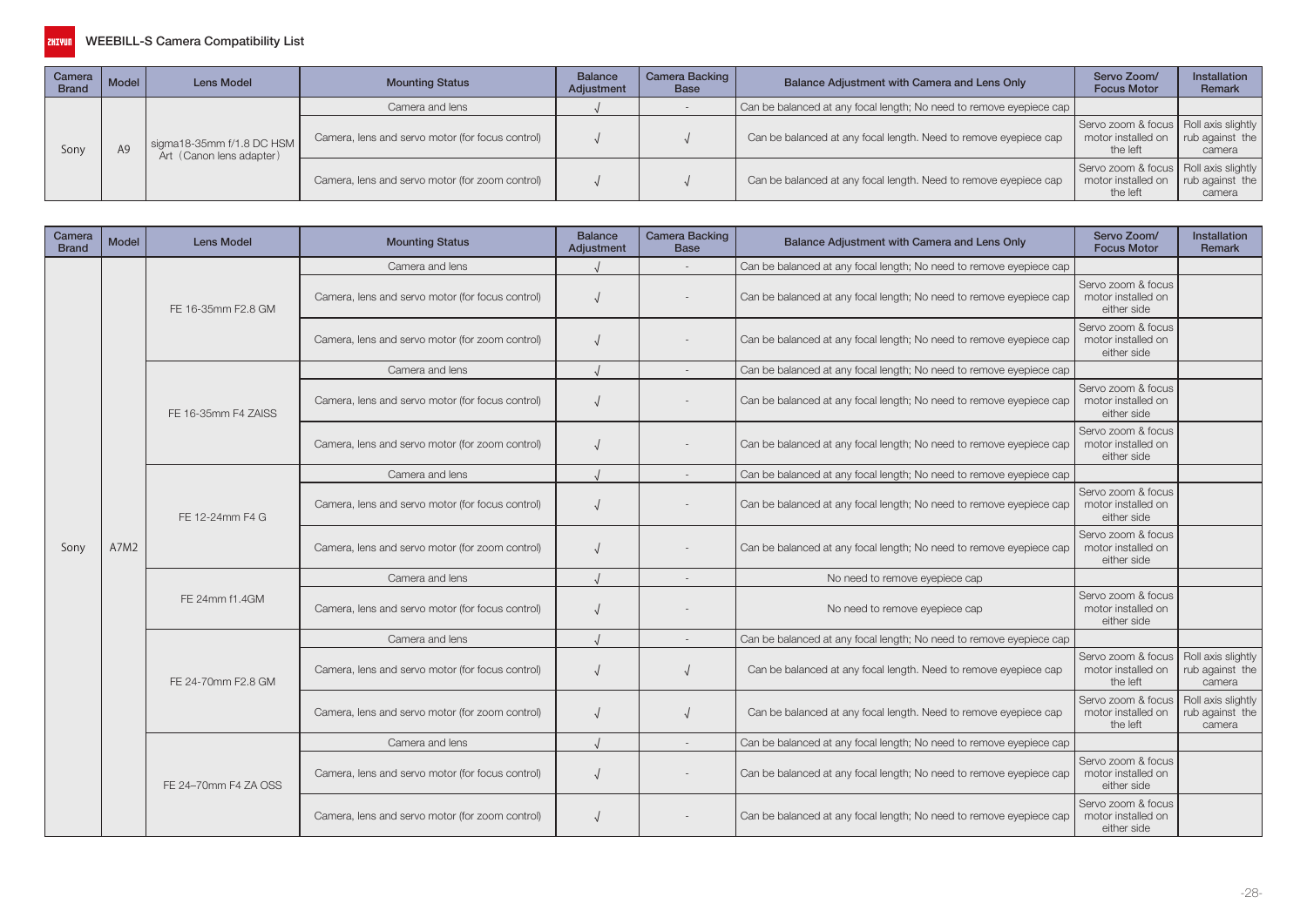

| Camera<br><b>Brand</b> | <b>Model</b> | <b>Lens Model</b>                    | <b>Mounting Status</b>                           | <b>Balance</b><br>Adjustment | <b>Camera Backing</b><br><b>Base</b> | Balance Adjustment with Camera and Lens Only                        | Servo Zoom/<br><b>Focus Motor</b>                       | Installation<br><b>Remark</b> |
|------------------------|--------------|--------------------------------------|--------------------------------------------------|------------------------------|--------------------------------------|---------------------------------------------------------------------|---------------------------------------------------------|-------------------------------|
|                        |              |                                      | Camera and lens                                  |                              |                                      | No need to remove eyepiece cap                                      |                                                         |                               |
|                        |              | FE 28mm F2                           | Camera, lens and servo motor (for focus control) | $\sqrt{ }$                   |                                      | No need to remove eyepiece cap                                      | Servo zoom & focus<br>motor installed on<br>either side |                               |
|                        |              |                                      | Camera and lens                                  |                              |                                      | No need to remove eyepiece cap                                      |                                                         |                               |
|                        |              | FE 50mm F1.8                         | Camera, lens and servo motor (for focus control) | $\sqrt{ }$                   |                                      | No need to remove eyepiece cap                                      | Servo zoom & focus<br>motor installed on<br>either side |                               |
|                        |              |                                      | Camera and lens                                  |                              |                                      | No need to remove eyepiece cap                                      |                                                         |                               |
|                        |              | FE 85mm F1.4 GM                      | Camera, lens and servo motor (for focus control) | $\sqrt{ }$                   | $\sqrt{ }$                           | No need to remove eyepiece cap                                      | Servo zoom & focus<br>motor installed on<br>either side |                               |
|                        |              |                                      | Camera and lens                                  |                              |                                      | No need to remove eyepiece cap                                      |                                                         |                               |
|                        |              | Distagon T* FE 35mm F1.4 ZA          | Camera, lens and servo motor (for focus control) | $\sqrt{ }$                   |                                      | No need to remove eyepiece cap                                      | Servo zoom & focus<br>motor installed on<br>either side |                               |
|                        |              |                                      | Camera and lens                                  |                              | $\sim$                               | No need to remove eyepiece cap                                      |                                                         |                               |
|                        |              | Sonnar T* FE 35mm F2.8 ZA            | Camera, lens and servo motor (for focus control) | $\sqrt{ }$                   |                                      | No need to remove eyepiece cap                                      | Servo zoom & focus<br>motor installed on<br>either side |                               |
|                        |              | Sonnar® T* FE 55mm F1.8 ZA           | Camera and lens                                  |                              | $\overline{\phantom{a}}$             | No need to remove eyepiece cap                                      |                                                         |                               |
|                        |              |                                      | Camera, lens and servo motor (for focus control) | $\sqrt{ }$                   |                                      | No need to remove eyepiece cap                                      | Servo zoom & focus<br>motor installed on<br>either side |                               |
| Sony                   | A7M2         |                                      | Camera and lens                                  |                              |                                      | Can be balanced at any focal length; No need to remove eyepiece cap |                                                         |                               |
|                        |              | E 10-18mm F4 OSS                     | Camera, lens and servo motor (for focus control) | $\sqrt{ }$                   |                                      | Can be balanced at any focal length; No need to remove eyepiece cap | Servo zoom & focus<br>motor installed on<br>the left    |                               |
|                        |              |                                      | Camera, lens and servo motor (for zoom control)  | $\sqrt{ }$                   |                                      | Can be balanced at any focal length; No need to remove eyepiece cap | Servo zoom & focus<br>motor installed on<br>the left    |                               |
|                        |              |                                      | Camera and lens                                  |                              | $\sim$                               | Can be balanced at any focal length; No need to remove eyepiece cap |                                                         |                               |
|                        |              | E PZ 18-105mm F4 G OSS               | Camera, lens and servo motor (for focus control) | $\sqrt{ }$                   |                                      | Can be balanced at any focal length; No need to remove eyepiece cap | Servo zoom & focus<br>motor installed on<br>either side |                               |
|                        |              |                                      | Camera, lens and servo motor (for zoom control)  | $\sqrt{ }$                   |                                      | Can be balanced at any focal length; No need to remove eyepiece cap | Servo zoom & focus<br>motor installed on<br>either side |                               |
|                        |              |                                      | Camera and lens                                  |                              |                                      | Can be balanced at any focal length; No need to remove eyepiece cap |                                                         |                               |
|                        |              | E 18-200mm F3.5-6.3 OSS<br><b>LE</b> | Camera, lens and servo motor (for focus control) | $\sqrt{ }$                   |                                      | Can be balanced at any focal length; No need to remove eyepiece cap | Servo zoom & focus<br>motor installed on<br>either side |                               |
|                        |              |                                      | Camera, lens and servo motor (for zoom control)  | $\sqrt{ }$                   |                                      | Can be balanced at any focal length; No need to remove eyepiece cap | Servo zoom & focus<br>motor installed on<br>either side |                               |
|                        |              |                                      | Camera and lens                                  |                              | $\sim$                               | No need to remove eyepiece cap                                      |                                                         |                               |
|                        |              | Sigma 30mm f/1.4 DC DN               | Camera, lens and servo motor (for focus control) | $\sqrt{ }$                   |                                      | No need to remove eyepiece cap                                      | Servo zoom & focus<br>motor installed on<br>either side |                               |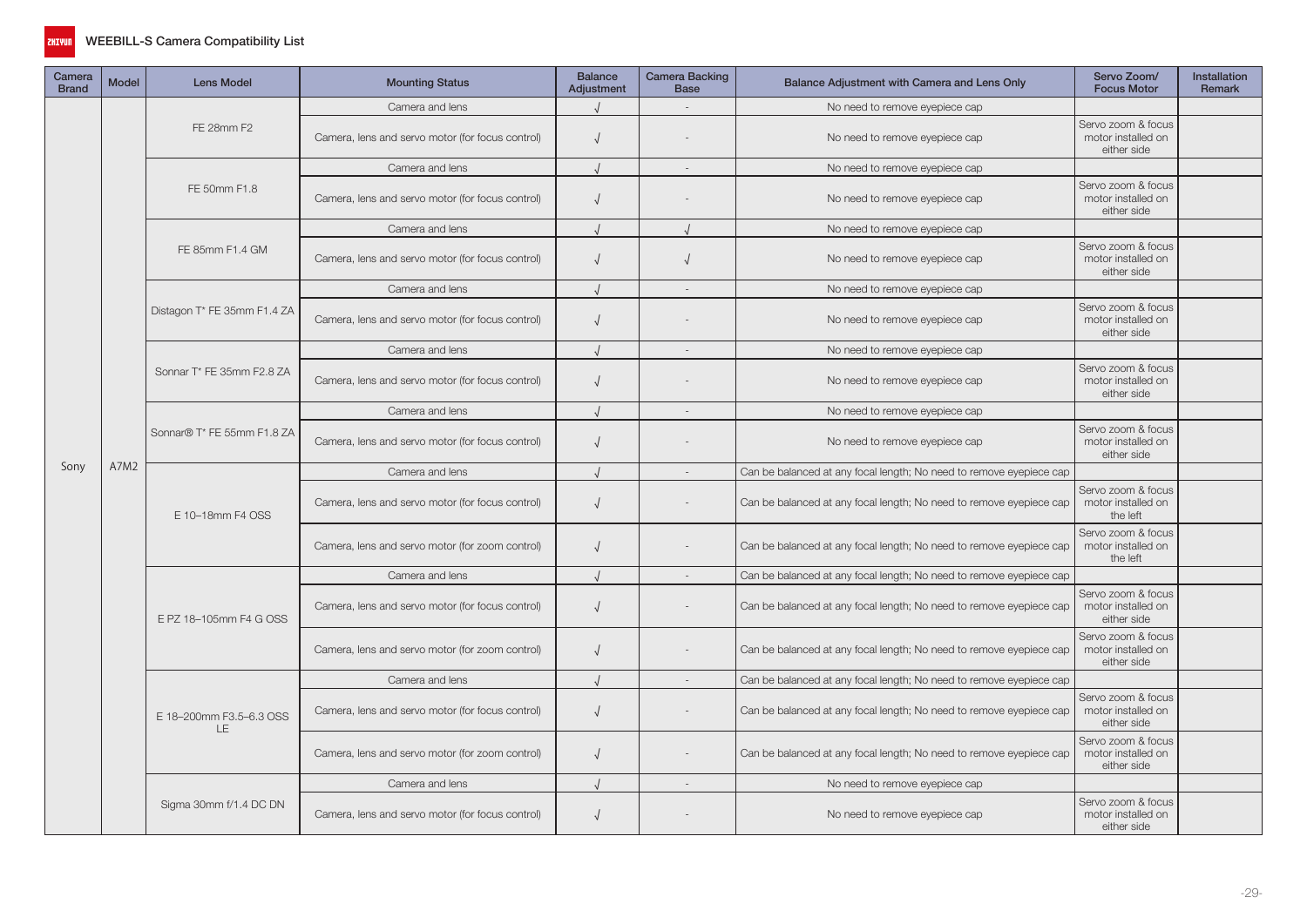

| Camera<br><b>Brand</b> | <b>Model</b> | Lens Model             | <b>Mounting Status</b>                           | <b>Balance</b><br>Adjustment | <b>Camera Backing</b><br><b>Base</b> | Balance Adjustment with Camera and Lens Only                        | Servo Zoom/<br><b>Focus Motor</b>                       | Installation<br>Remark |
|------------------------|--------------|------------------------|--------------------------------------------------|------------------------------|--------------------------------------|---------------------------------------------------------------------|---------------------------------------------------------|------------------------|
|                        |              |                        | Camera and lens                                  |                              |                                      | No need to remove eyepiece cap                                      |                                                         |                        |
|                        |              | Sigma 50mm f/1.4 DG    | Camera, lens and servo motor (for focus control) |                              |                                      | No need to remove eyepiece cap                                      | Servo zoom & focus<br>motor installed on<br>either side |                        |
|                        |              |                        | Camera and lens                                  |                              |                                      | Can be balanced at any focal length; No need to remove eyepiece cap |                                                         |                        |
| Sony                   | A7M2         | Tamron 28-75mm f/2.8   | Camera, lens and servo motor (for focus control) |                              |                                      | Can be balanced at any focal length; No need to remove eyepiece cap | Servo zoom & focus<br>motor installed on<br>either side |                        |
|                        |              |                        | Camera, lens and servo motor (for zoom control)  |                              |                                      | Can be balanced at any focal length; No need to remove eyepiece cap | Servo zoom & focus<br>motor installed on<br>either side |                        |
|                        |              | sigma18-35 $mmf/1.8DC$ | Camera and lens                                  |                              |                                      | Can be balanced at any focal length. Need to remove eyepiece cap    |                                                         |                        |
|                        |              | HSM Art (Canon lens    | Camera, lens and servo motor (for focus control) |                              |                                      |                                                                     |                                                         |                        |
|                        |              | adapter)               | Camera, lens and servo motor (for zoom control)  |                              |                                      |                                                                     |                                                         |                        |

| Camera<br><b>Brand</b> | Model | <b>Lens Model</b>   | <b>Mounting Status</b>                           | <b>Balance</b><br>Adjustment | Camera Backing<br><b>Base</b> | Balance Adjustment with Camera and Lens Only                        | Servo Zoom/<br><b>Focus Motor</b>                       | <b>Installation</b><br><b>Remark</b>                                                               |
|------------------------|-------|---------------------|--------------------------------------------------|------------------------------|-------------------------------|---------------------------------------------------------------------|---------------------------------------------------------|----------------------------------------------------------------------------------------------------|
|                        |       |                     | Camera and lens                                  |                              |                               | Can be balanced at any focal length; No need to remove eyepiece cap |                                                         |                                                                                                    |
|                        |       | FE 16-35mm F2.8 GM  | Camera, lens and servo motor (for focus control) |                              |                               | Can be balanced at any focal length; No need to remove eyepiece cap | Servo zoom & focus<br>motor installed on<br>either side |                                                                                                    |
|                        |       |                     | Camera, lens and servo motor (for zoom control)  |                              |                               | Can be balanced at any focal length; No need to remove eyepiece cap | Servo zoom & focus<br>motor installed on<br>either side | Roll axis slightly<br>rub against the<br>camera<br>Roll axis slightly<br>rub against the<br>camera |
|                        |       |                     | Camera and lens                                  |                              |                               | Can be balanced at any focal length; No need to remove eyepiece cap |                                                         |                                                                                                    |
|                        |       | FE 16-35mm F4 ZAISS | Camera, lens and servo motor (for focus control) |                              |                               | Can be balanced at any focal length; No need to remove eyepiece cap | Servo zoom & focus<br>motor installed on<br>either side |                                                                                                    |
|                        |       |                     | Camera, lens and servo motor (for zoom control)  |                              |                               | Can be balanced at any focal length; No need to remove eyepiece cap | Servo zoom & focus<br>motor installed on<br>either side |                                                                                                    |
|                        |       |                     | Camera and lens                                  |                              |                               | Can be balanced at any focal length; No need to remove eyepiece cap |                                                         |                                                                                                    |
| Sony                   | A7R2  | FE 12-24mm F4 G     | Camera, lens and servo motor (for focus control) |                              |                               | Can be balanced at any focal length; No need to remove eyepiece cap | Servo zoom & focus<br>motor installed on<br>either side |                                                                                                    |
|                        |       |                     | Camera, lens and servo motor (for zoom control)  |                              |                               | Can be balanced at any focal length; No need to remove eyepiece cap | Servo zoom & focus<br>motor installed on<br>either side |                                                                                                    |
|                        |       |                     | Camera and lens                                  |                              |                               | No need to remove eyepiece cap                                      |                                                         |                                                                                                    |
|                        |       | FE 24mm f1.4GM      | Camera, lens and servo motor (for focus control) |                              |                               | No need to remove eyepiece cap                                      | Servo zoom & focus<br>motor installed on<br>either side |                                                                                                    |
|                        |       |                     | Camera and lens                                  |                              |                               | Can be balanced at any focal length; No need to remove eyepiece cap |                                                         |                                                                                                    |
|                        |       | FE 24-70mm F2.8 GM  | Camera, lens and servo motor (for focus control) |                              |                               | Can be balanced at any focal length. Need to remove eyepiece cap    | Servo zoom & focus<br>motor installed on<br>the left    |                                                                                                    |
|                        |       |                     | Camera, lens and servo motor (for zoom control)  |                              |                               | Can be balanced at any focal length. Need to remove eyepiece cap    | Servo zoom & focus<br>motor installed on<br>the left    |                                                                                                    |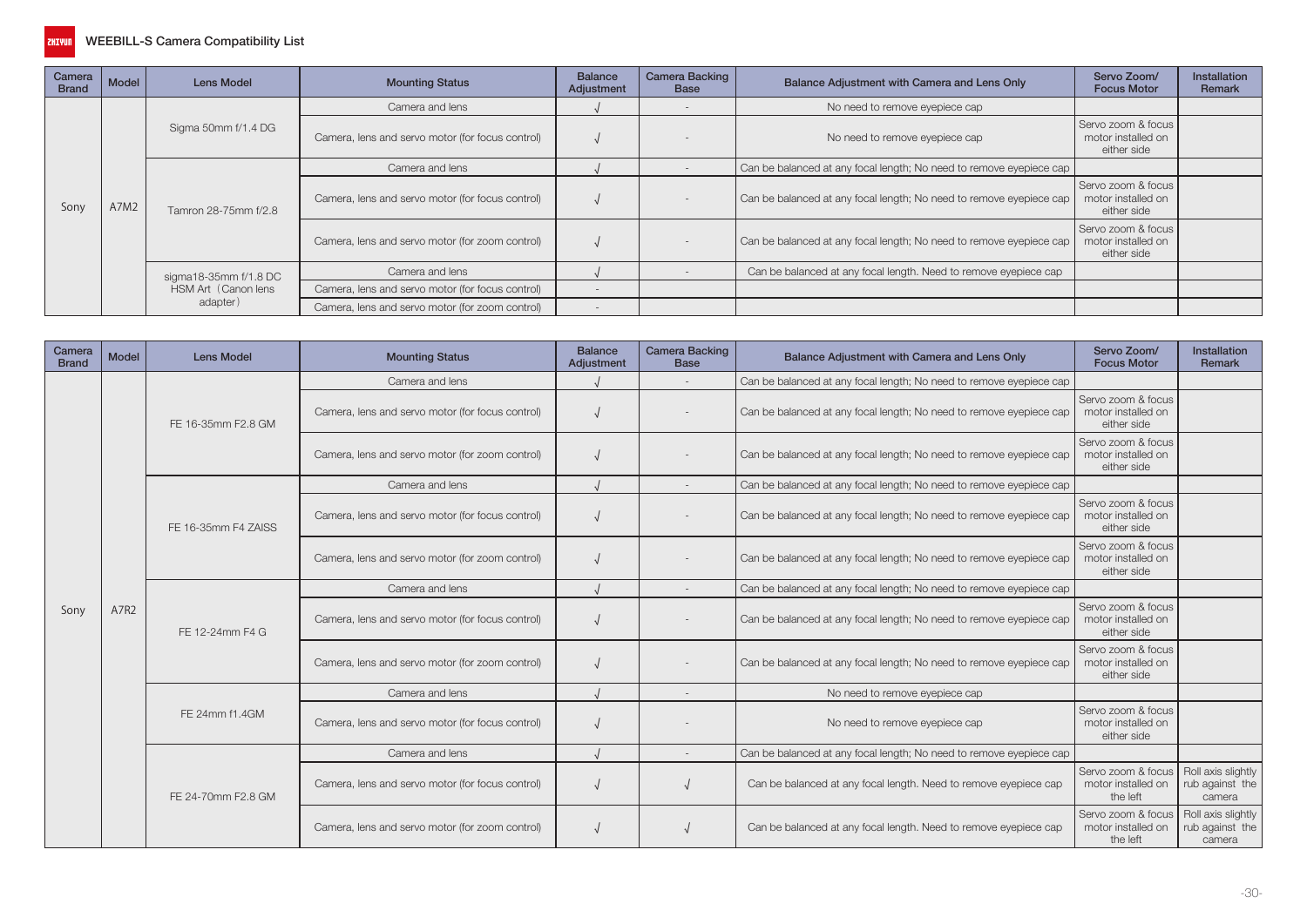

| Camera<br><b>Brand</b> | Model | <b>Lens Model</b>           | <b>Mounting Status</b>                                                            | <b>Balance</b><br>Adjustment   | <b>Camera Backing</b><br><b>Base</b>                    | Balance Adjustment with Camera and Lens Only                        | Servo Zoom/<br><b>Focus Motor</b>                                                                   | <b>Installation</b><br><b>Remark</b> |
|------------------------|-------|-----------------------------|-----------------------------------------------------------------------------------|--------------------------------|---------------------------------------------------------|---------------------------------------------------------------------|-----------------------------------------------------------------------------------------------------|--------------------------------------|
| Sony                   |       |                             | Camera and lens                                                                   |                                |                                                         | Can be balanced at any focal length; No need to remove eyepiece cap |                                                                                                     |                                      |
|                        |       | FE 24-70mm F4 ZA OSS        | Camera, lens and servo motor (for focus control)                                  | $\sqrt{ }$                     |                                                         | Can be balanced at any focal length; No need to remove eyepiece cap | Servo zoom & focus<br>motor installed on<br>either side                                             |                                      |
|                        |       |                             | Camera, lens and servo motor (for zoom control)                                   | $\sqrt{ }$                     |                                                         | Can be balanced at any focal length; No need to remove eyepiece cap | Servo zoom & focus<br>motor installed on<br>either side                                             |                                      |
|                        |       |                             | Camera and lens                                                                   |                                | $\sim$                                                  | No need to remove eyepiece cap                                      |                                                                                                     |                                      |
|                        | A7R2  | FE 28mm F2                  | Camera, lens and servo motor (for focus control)                                  | $\sqrt{ }$                     |                                                         | No need to remove eyepiece cap                                      | Servo zoom & focus<br>motor installed on<br>either side                                             |                                      |
|                        |       |                             | Camera and lens                                                                   |                                | $\overline{a}$                                          | No need to remove eyepiece cap                                      |                                                                                                     |                                      |
|                        |       | FE 50mm F1.8                | Camera, lens and servo motor (for focus control)                                  |                                |                                                         | No need to remove eyepiece cap                                      | Servo zoom & focus<br>motor installed on<br>either side                                             |                                      |
|                        |       |                             | Camera and lens                                                                   |                                |                                                         | No need to remove eyepiece cap                                      |                                                                                                     |                                      |
|                        |       | FE 85mm F1.4 GM             | Camera, lens and servo motor (for focus control)                                  |                                |                                                         | No need to remove eyepiece cap                                      | Servo zoom & focus<br>motor installed on<br>either side                                             |                                      |
|                        |       |                             | Camera and lens                                                                   |                                |                                                         | No need to remove eyepiece cap                                      | Servo zoom & focus<br>motor installed on<br>either side<br>Servo zoom & focus<br>motor installed on |                                      |
|                        |       | Distagon T* FE 35mm F1.4 ZA | Camera, lens and servo motor (for focus control)                                  | $\sqrt{ }$                     |                                                         | No need to remove eyepiece cap                                      |                                                                                                     |                                      |
|                        |       |                             | Camera and lens                                                                   |                                |                                                         | No need to remove eyepiece cap                                      |                                                                                                     |                                      |
|                        |       | Sonnar T* FE 35mm F2.8 ZA   | Camera, lens and servo motor (for focus control)                                  |                                |                                                         | No need to remove eyepiece cap                                      | either side                                                                                         |                                      |
|                        |       |                             | Camera and lens                                                                   |                                | ÷                                                       | No need to remove eyepiece cap                                      |                                                                                                     |                                      |
|                        |       | Sonnar® T* FE 55mm F1.8 ZA  | Camera, lens and servo motor (for focus control)<br>$\sqrt{ }$<br>Camera and lens | No need to remove eyepiece cap | Servo zoom & focus<br>motor installed on<br>either side |                                                                     |                                                                                                     |                                      |
|                        |       |                             |                                                                                   |                                |                                                         | Can be balanced at any focal length; No need to remove eyepiece cap |                                                                                                     |                                      |
|                        |       | E 10-18mm F4 OSS            | Camera, lens and servo motor (for focus control)                                  |                                |                                                         | Can be balanced at any focal length; No need to remove eyepiece cap | Servo zoom & focus<br>motor installed on<br>the left                                                |                                      |
|                        |       |                             | Camera, lens and servo motor (for zoom control)                                   | $\sqrt{ }$                     |                                                         | Can be balanced at any focal length; No need to remove eyepiece cap | Servo zoom & focus<br>motor installed on<br>the left                                                |                                      |
|                        |       |                             | Camera and lens                                                                   |                                |                                                         | Can be balanced at any focal length; No need to remove eyepiece cap |                                                                                                     |                                      |
|                        |       | E PZ 18-105mm F4 G OSS      | Camera, lens and servo motor (for focus control)                                  | $\sqrt{ }$                     |                                                         | Can be balanced at any focal length; No need to remove eyepiece cap | Servo zoom & focus<br>motor installed on<br>either side                                             |                                      |
|                        |       |                             | Camera, lens and servo motor (for zoom control)                                   |                                |                                                         | Can be balanced at any focal length; No need to remove eyepiece cap | Servo zoom & focus<br>motor installed on<br>either side                                             |                                      |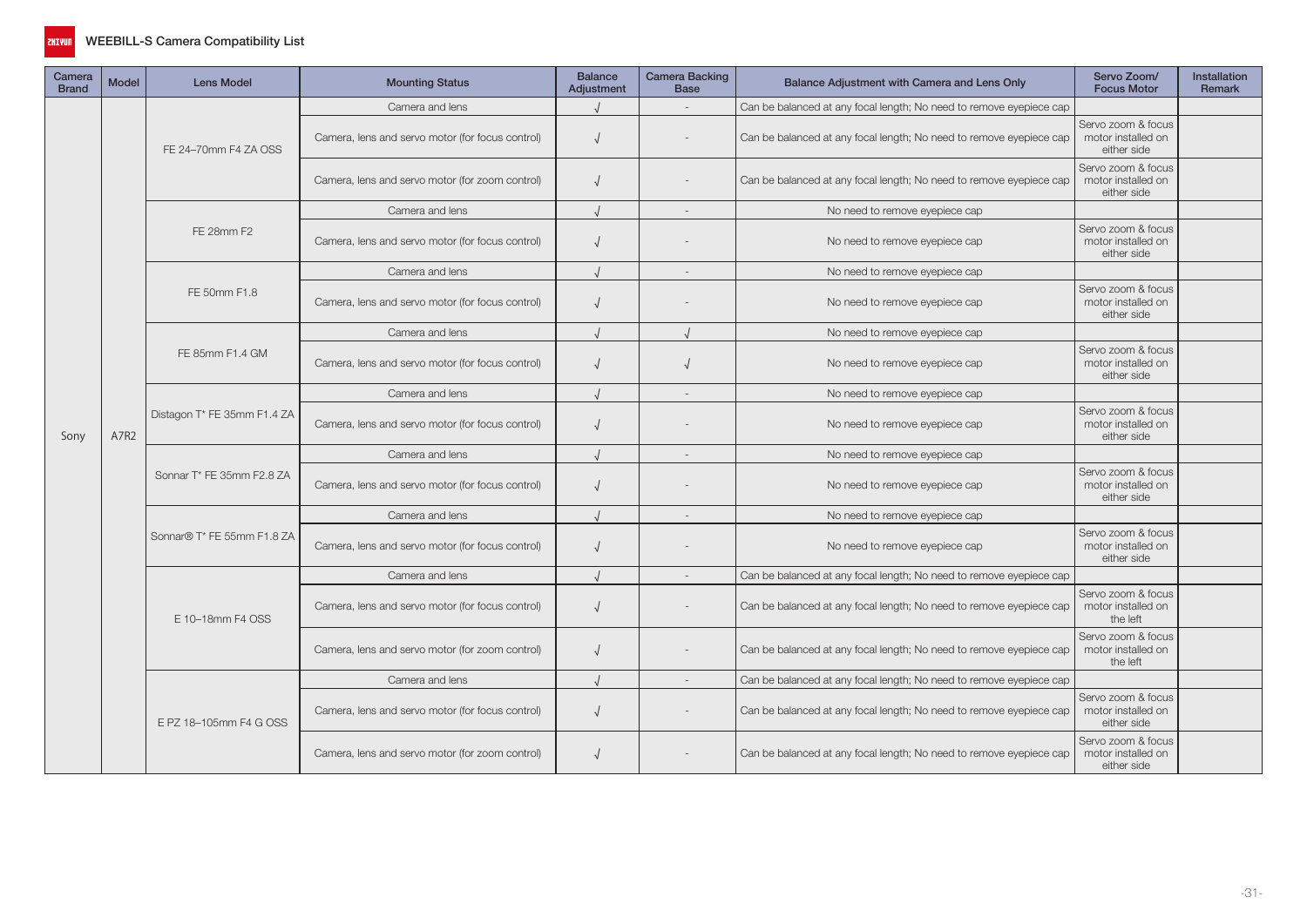

| Camera<br><b>Brand</b> | <b>Model</b> | <b>Lens Model</b>                                     | <b>Mounting Status</b>                           | <b>Balance</b><br>Adjustment | <b>Camera Backing</b><br><b>Base</b> | Balance Adjustment with Camera and Lens Only                        | Servo Zoom/<br><b>Focus Motor</b>                       | <b>Installation</b><br><b>Remark</b> |
|------------------------|--------------|-------------------------------------------------------|--------------------------------------------------|------------------------------|--------------------------------------|---------------------------------------------------------------------|---------------------------------------------------------|--------------------------------------|
|                        |              |                                                       | Camera and lens                                  |                              |                                      | Can be balanced at any focal length; No need to remove eyepiece cap |                                                         |                                      |
|                        |              | E 18-200mm F3.5-6.3 OSS<br>ΙF                         | Camera, lens and servo motor (for focus control) |                              |                                      | Can be balanced at any focal length; No need to remove eyepiece cap | Servo zoom & focus<br>motor installed on<br>either side |                                      |
|                        |              |                                                       | Camera, lens and servo motor (for zoom control)  |                              |                                      | Can be balanced at any focal length; No need to remove eyepiece cap | Servo zoom & focus<br>motor installed on<br>either side |                                      |
|                        |              |                                                       | Camera and lens                                  |                              |                                      | No need to remove eyepiece cap                                      |                                                         |                                      |
|                        |              | Sigma 30mm f/1.4 DC DN                                | Camera, lens and servo motor (for focus control) |                              |                                      | No need to remove eyepiece cap                                      | Servo zoom & focus<br>motor installed on<br>either side |                                      |
|                        |              | Sigma 50mm f/1.4 DG                                   | Camera and lens                                  |                              |                                      | No need to remove eyepiece cap                                      |                                                         |                                      |
| Sony                   | A7R2         |                                                       | Camera, lens and servo motor (for focus control) |                              |                                      | No need to remove eyepiece cap                                      | Servo zoom & focus<br>motor installed on<br>either side |                                      |
|                        |              |                                                       | Camera and lens                                  |                              |                                      | Can be balanced at any focal length; No need to remove eyepiece cap |                                                         |                                      |
|                        |              | Tamron 28-75mm f/2.8                                  | Camera, lens and servo motor (for focus control) |                              |                                      | Can be balanced at any focal length; No need to remove eyepiece cap | Servo zoom & focus<br>motor installed on<br>either side |                                      |
|                        |              |                                                       | Camera, lens and servo motor (for zoom control)  |                              |                                      | Can be balanced at any focal length; No need to remove eyepiece cap | Servo zoom & focus<br>motor installed on<br>either side |                                      |
|                        |              |                                                       | Camera and lens                                  |                              |                                      | Can be balanced at any focal length. Need to remove eyepiece cap    |                                                         |                                      |
|                        |              |                                                       | Camera, lens and servo motor (for focus control) | $\overline{\phantom{a}}$     |                                      |                                                                     |                                                         |                                      |
|                        |              | sigma18-35mm f/1.8 DC HSM<br>Art (Canon lens adapter) | Camera, lens and servo motor (for zoom control)  |                              |                                      |                                                                     |                                                         |                                      |

| Camera<br><b>Brand</b> | <b>Model</b> | Lens Model          | <b>Mounting Status</b>                           | <b>Balance</b><br>Adjustment                                                                                                                                                                                                         | <b>Camera Backing</b><br><b>Base</b>                    | Balance Adjustment with Camera and Lens Only                        | Servo Zoom/<br><b>Focus Motor</b>                       | <b>Installation</b><br>Remark |
|------------------------|--------------|---------------------|--------------------------------------------------|--------------------------------------------------------------------------------------------------------------------------------------------------------------------------------------------------------------------------------------|---------------------------------------------------------|---------------------------------------------------------------------|---------------------------------------------------------|-------------------------------|
|                        |              |                     | Camera and lens                                  |                                                                                                                                                                                                                                      |                                                         | Can be balanced at any focal length; No need to remove eyepiece cap |                                                         |                               |
|                        |              | FE 16-35mm F2.8 GM  | Camera, lens and servo motor (for focus control) |                                                                                                                                                                                                                                      |                                                         | Can be balanced at any focal length; No need to remove eyepiece cap | Servo zoom & focus<br>motor installed on<br>either side |                               |
|                        |              |                     | Camera, lens and servo motor (for zoom control)  |                                                                                                                                                                                                                                      |                                                         | Can be balanced at any focal length; No need to remove eyepiece cap | Servo zoom & focus<br>motor installed on<br>either side |                               |
|                        |              |                     | Camera and lens                                  |                                                                                                                                                                                                                                      |                                                         | Can be balanced at any focal length; No need to remove eyepiece cap |                                                         |                               |
| Sony                   | A7S2         | FE 16-35mm F4 ZAISS | Camera, lens and servo motor (for focus control) |                                                                                                                                                                                                                                      |                                                         | Can be balanced at any focal length; No need to remove eyepiece cap | Servo zoom & focus<br>motor installed on<br>either side |                               |
|                        |              |                     | Camera, lens and servo motor (for zoom control)  | Can be balanced at any focal length; No need to remove eyepiece cap<br>Can be balanced at any focal length; No need to remove eyepiece cap<br>Camera and lens<br>Can be balanced at any focal length; No need to remove eyepiece cap | Servo zoom & focus<br>motor installed on<br>either side |                                                                     |                                                         |                               |
|                        |              |                     |                                                  |                                                                                                                                                                                                                                      |                                                         |                                                                     |                                                         |                               |
|                        |              | FE 12-24mm F4 G     | Camera, lens and servo motor (for focus control) |                                                                                                                                                                                                                                      |                                                         |                                                                     | Servo zoom & focus<br>motor installed on<br>either side |                               |
|                        |              |                     | Camera, lens and servo motor (for zoom control)  |                                                                                                                                                                                                                                      |                                                         | Can be balanced at any focal length; No need to remove eyepiece cap | Servo zoom & focus<br>motor installed on<br>either side |                               |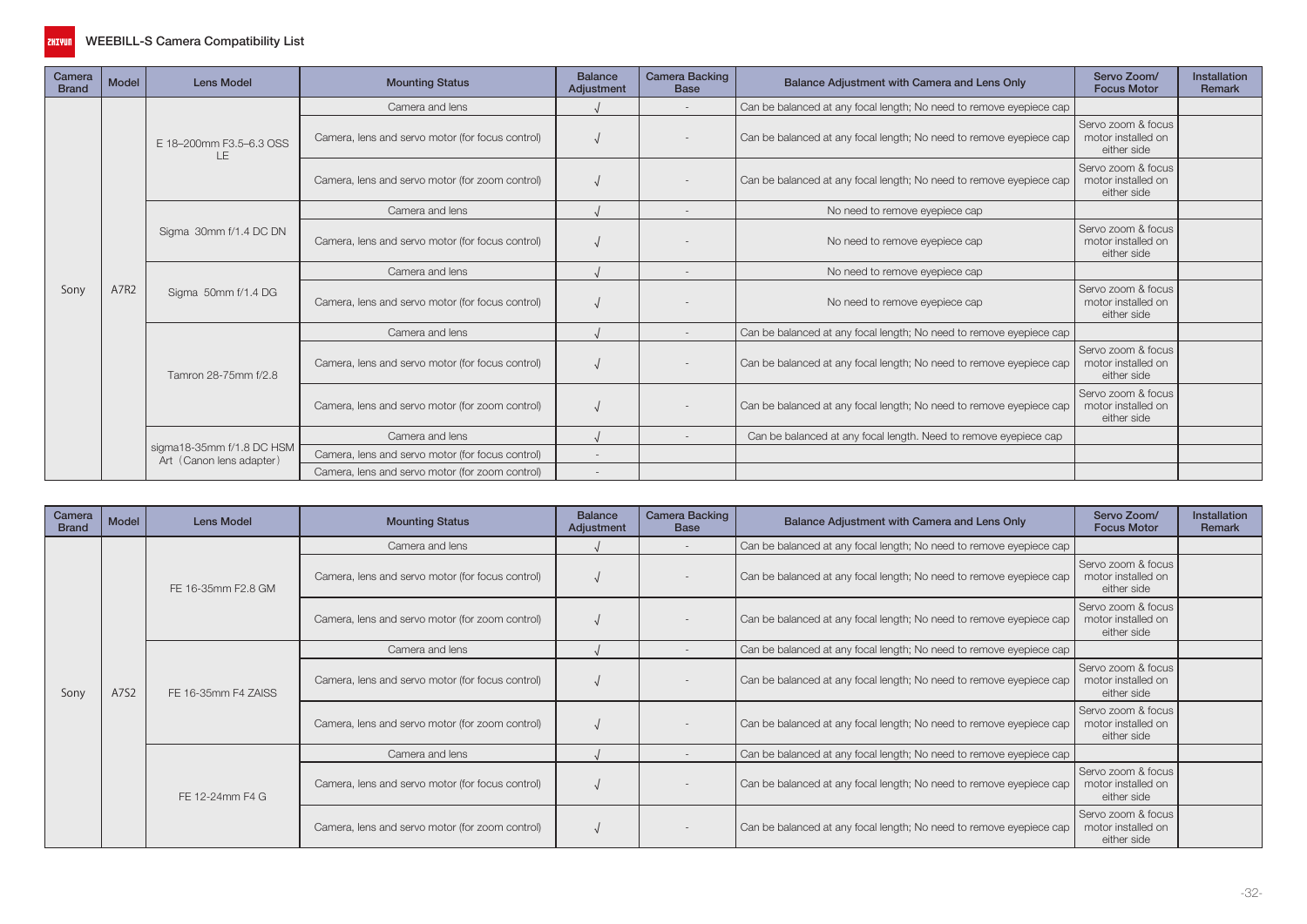

| Camera<br><b>Brand</b> | <b>Model</b> | <b>Lens Model</b>           | <b>Mounting Status</b>                           | <b>Balance</b><br>Adjustment | Camera Backing<br><b>Base</b> | Balance Adjustment with Camera and Lens Only                        | Servo Zoom/<br><b>Focus Motor</b>                       | Installation<br>Remark                          |
|------------------------|--------------|-----------------------------|--------------------------------------------------|------------------------------|-------------------------------|---------------------------------------------------------------------|---------------------------------------------------------|-------------------------------------------------|
|                        |              |                             | Camera and lens                                  |                              |                               | No need to remove eyepiece cap                                      |                                                         |                                                 |
|                        |              | FE 24mm f1.4GM              | Camera, lens and servo motor (for focus control) | $\sqrt{2}$                   |                               | No need to remove eyepiece cap                                      | Servo zoom & focus<br>motor installed on<br>either side |                                                 |
|                        |              |                             | Camera and lens                                  |                              |                               | Can be balanced at any focal length; No need to remove eyepiece cap |                                                         |                                                 |
|                        |              | FE 24-70mm F2.8 GM          | Camera, lens and servo motor (for focus control) | $\sqrt{ }$                   | $\sqrt{ }$                    | Can be balanced at any focal length. Need to remove eyepiece cap    | Servo zoom & focus<br>motor installed on<br>the left    | Roll axis slightly<br>rub against the<br>camera |
|                        |              |                             | Camera, lens and servo motor (for zoom control)  | $\sqrt{ }$                   | $\sqrt{ }$                    | Can be balanced at any focal length. Need to remove eyepiece cap    | Servo zoom & focus<br>motor installed on<br>the left    | Roll axis slightly<br>rub against the<br>camera |
|                        |              |                             | Camera and lens                                  |                              |                               | Can be balanced at any focal length; No need to remove eyepiece cap |                                                         |                                                 |
|                        |              | FE 24-70mm F4 ZA OSS        | Camera, lens and servo motor (for focus control) | $\sqrt{2}$                   |                               | Can be balanced at any focal length; No need to remove eyepiece cap | Servo zoom & focus<br>motor installed on<br>either side |                                                 |
|                        |              |                             | Camera, lens and servo motor (for zoom control)  | $\sqrt{ }$                   |                               | Can be balanced at any focal length; No need to remove eyepiece cap | Servo zoom & focus<br>motor installed on<br>either side |                                                 |
|                        |              |                             | Camera and lens                                  |                              | $\sim$                        | No need to remove eyepiece cap                                      |                                                         |                                                 |
|                        |              | FE 28mm F2                  | Camera, lens and servo motor (for focus control) | $\sqrt{2}$                   |                               | No need to remove eyepiece cap                                      | Servo zoom & focus<br>motor installed on<br>either side |                                                 |
|                        |              |                             | Camera and lens                                  |                              | $\sim$                        | No need to remove eyepiece cap                                      |                                                         |                                                 |
| Sony                   | A7S2         | FE 50mm F1.8                | Camera, lens and servo motor (for focus control) | $\sqrt{ }$                   |                               | No need to remove eyepiece cap                                      | Servo zoom & focus<br>motor installed on<br>either side |                                                 |
|                        |              |                             | Camera and lens                                  |                              |                               | No need to remove eyepiece cap                                      |                                                         |                                                 |
|                        |              | FE 85mm F1.4 GM             | Camera, lens and servo motor (for focus control) | $\sqrt{ }$                   | $\sqrt{ }$                    | No need to remove eyepiece cap                                      | Servo zoom & focus<br>motor installed on<br>either side |                                                 |
|                        |              |                             | Camera and lens                                  | $\cdot$                      |                               | No need to remove eyepiece cap                                      |                                                         |                                                 |
|                        |              | Distagon T* FE 35mm F1.4 ZA | Camera, lens and servo motor (for focus control) | $\sqrt{ }$                   |                               | No need to remove eyepiece cap                                      | Servo zoom & focus<br>motor installed on<br>either side |                                                 |
|                        |              |                             | Camera and lens                                  |                              |                               | No need to remove eyepiece cap                                      |                                                         |                                                 |
|                        |              | Sonnar T* FE 35mm F2.8 ZA   | Camera, lens and servo motor (for focus control) | $\sqrt{2}$                   |                               | No need to remove eyepiece cap                                      | Servo zoom & focus<br>motor installed on<br>either side |                                                 |
|                        |              |                             | Camera and lens                                  |                              | $\sim$                        | No need to remove eyepiece cap                                      |                                                         |                                                 |
|                        |              | Sonnar® T* FE 55mm F1.8 ZA  | Camera, lens and servo motor (for focus control) | $\sqrt{ }$                   |                               | No need to remove eyepiece cap                                      | Servo zoom & focus<br>motor installed on<br>either side |                                                 |
|                        |              |                             | Camera and lens                                  |                              | $\sim$                        | Can be balanced at any focal length; No need to remove eyepiece cap |                                                         |                                                 |
|                        |              | E 10-18mm F4 OSS            | Camera, lens and servo motor (for focus control) | $\sqrt{ }$                   |                               | Can be balanced at any focal length; No need to remove eyepiece cap | Servo zoom & focus<br>motor installed on<br>the left    |                                                 |
|                        |              |                             | Camera, lens and servo motor (for zoom control)  | $\sqrt{2}$                   |                               | Can be balanced at any focal length; No need to remove eyepiece cap | Servo zoom & focus<br>motor installed on<br>the left    |                                                 |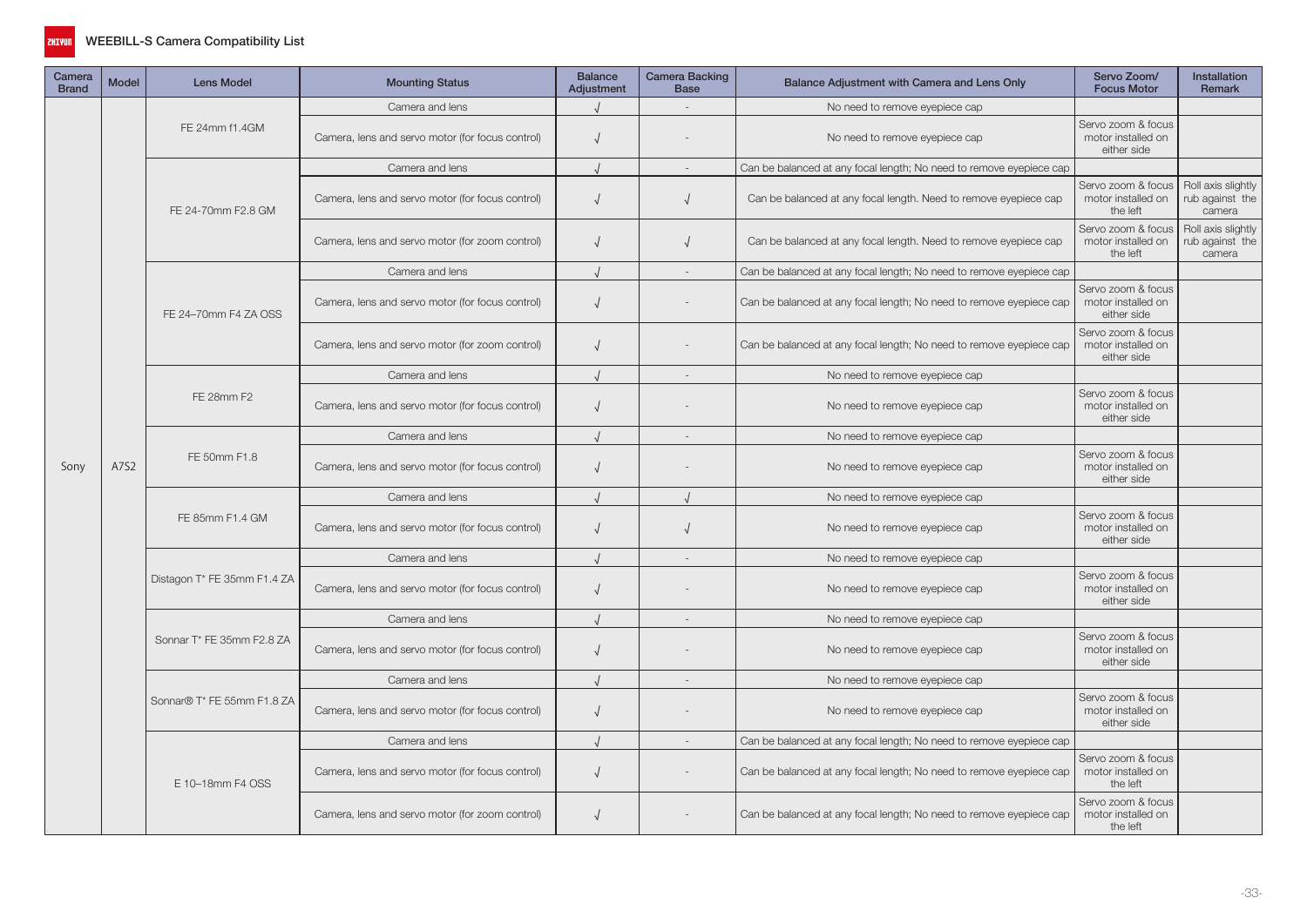

| Camera<br><b>Brand</b> | <b>Model</b>             | <b>Lens Model</b>                               | <b>Mounting Status</b>                           | <b>Balance</b><br>Adjustment | <b>Camera Backing</b><br><b>Base</b> | Balance Adjustment with Camera and Lens Only                        | Servo Zoom/<br><b>Focus Motor</b>                       | Installation<br>Remark |
|------------------------|--------------------------|-------------------------------------------------|--------------------------------------------------|------------------------------|--------------------------------------|---------------------------------------------------------------------|---------------------------------------------------------|------------------------|
|                        |                          |                                                 | Camera and lens                                  |                              |                                      | Can be balanced at any focal length; No need to remove eyepiece cap |                                                         |                        |
|                        |                          | E PZ 18-105mm F4 G OSS                          | Camera, lens and servo motor (for focus control) |                              |                                      | Can be balanced at any focal length; No need to remove eyepiece cap | Servo zoom & focus<br>motor installed on<br>either side |                        |
|                        |                          |                                                 | Camera, lens and servo motor (for zoom control)  |                              |                                      | Can be balanced at any focal length; No need to remove eyepiece cap | Servo zoom & focus<br>motor installed on<br>either side |                        |
|                        |                          |                                                 | Camera and lens                                  |                              |                                      | Can be balanced at any focal length; No need to remove eyepiece cap |                                                         |                        |
|                        |                          | E 18-200mm F3.5-6.3 OSS<br>LE.                  | Camera, lens and servo motor (for focus control) |                              |                                      | Can be balanced at any focal length; No need to remove eyepiece cap | Servo zoom & focus<br>motor installed on<br>either side |                        |
|                        |                          |                                                 | Camera, lens and servo motor (for zoom control)  |                              |                                      | Can be balanced at any focal length; No need to remove eyepiece cap | Servo zoom & focus<br>motor installed on<br>either side |                        |
|                        |                          |                                                 | Camera and lens                                  |                              |                                      | No need to remove eyepiece cap                                      |                                                         |                        |
| Sony                   | A7S2                     | Sigma 30mm f/1.4 DC DN                          | Camera, lens and servo motor (for focus control) |                              |                                      | No need to remove eyepiece cap                                      | Servo zoom & focus<br>motor installed on<br>either side |                        |
|                        |                          |                                                 | Camera and lens                                  |                              |                                      | No need to remove eyepiece cap                                      |                                                         |                        |
|                        |                          | Sigma 50mm f/1.4 DG                             | Camera, lens and servo motor (for focus control) |                              |                                      | No need to remove eyepiece cap                                      | Servo zoom & focus<br>motor installed on<br>either side |                        |
|                        |                          |                                                 | Camera and lens                                  |                              |                                      | Can be balanced at any focal length; No need to remove eyepiece cap |                                                         |                        |
|                        |                          | Tamron 28-75mm f/2.8                            | Camera, lens and servo motor (for focus control) |                              |                                      | Can be balanced at any focal length; No need to remove eyepiece cap | Servo zoom & focus<br>motor installed on<br>either side |                        |
|                        |                          |                                                 | Camera, lens and servo motor (for zoom control)  |                              |                                      | Can be balanced at any focal length; No need to remove eyepiece cap | Servo zoom & focus<br>motor installed on<br>either side |                        |
|                        |                          |                                                 | Camera and lens                                  |                              |                                      | Can be balanced at any focal length. Need to remove eyepiece cap    |                                                         |                        |
|                        |                          | sigma18-35mm f/1.8 DC HSM                       | Camera, lens and servo motor (for focus control) |                              |                                      |                                                                     |                                                         |                        |
|                        | Art (Canon lens adapter) | Camera, lens and servo motor (for zoom control) |                                                  |                              |                                      |                                                                     |                                                         |                        |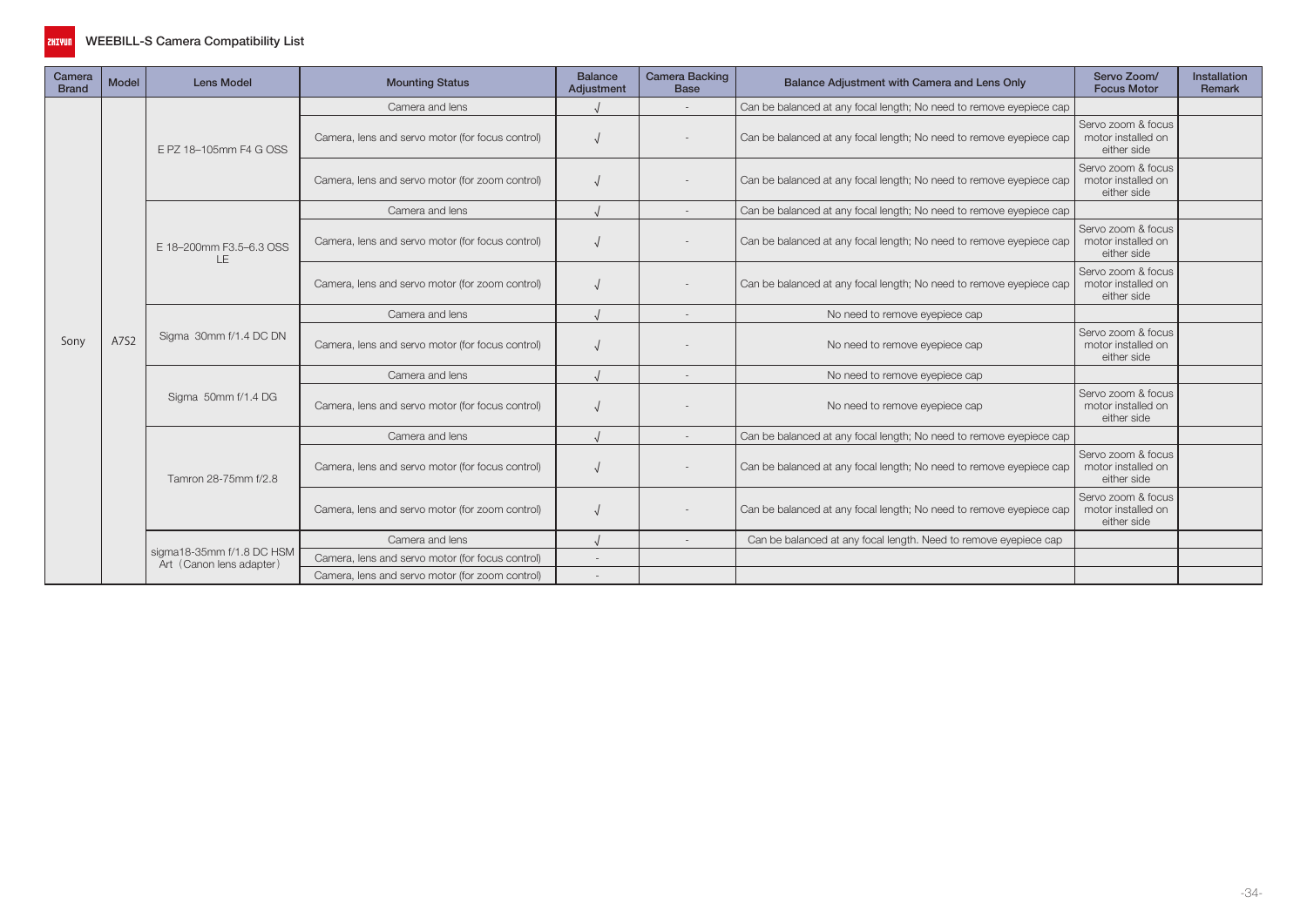

| Camera<br><b>Brand</b> | <b>Model</b> | <b>Lens Model</b>    | <b>Mounting Status</b>                           | <b>Balance</b><br>Adjustment | Camera Backing<br><b>Base</b> | Balance Adjustment with Camera and Lens Only                        | Servo Zoom/<br><b>Focus Motor</b>                       | <b>Installation</b><br><b>Remark</b>            |
|------------------------|--------------|----------------------|--------------------------------------------------|------------------------------|-------------------------------|---------------------------------------------------------------------|---------------------------------------------------------|-------------------------------------------------|
|                        |              |                      | Camera and lens                                  |                              |                               | Can be balanced at any focal length; No need to remove eyepiece cap |                                                         |                                                 |
|                        |              | FE 16-35mm F2.8 GM   | Camera, lens and servo motor (for focus control) | $\sqrt{ }$                   |                               | Can be balanced at any focal length; No need to remove eyepiece cap | Servo zoom & focus<br>motor installed on<br>either side |                                                 |
|                        |              |                      | Camera, lens and servo motor (for zoom control)  | $\sqrt{ }$                   |                               | Can be balanced at any focal length; No need to remove eyepiece cap | Servo zoom & focus<br>motor installed on<br>either side |                                                 |
|                        |              |                      | Camera and lens                                  |                              | $\sim$                        | Can be balanced at any focal length; No need to remove eyepiece cap |                                                         |                                                 |
|                        |              | FE 16-35mm F4 ZAISS  | Camera, lens and servo motor (for focus control) | $\sqrt{ }$                   |                               | Can be balanced at any focal length; No need to remove eyepiece cap | Servo zoom & focus<br>motor installed on<br>either side |                                                 |
|                        |              |                      | Camera, lens and servo motor (for zoom control)  | $\sqrt{ }$                   |                               | Can be balanced at any focal length; No need to remove eyepiece cap | Servo zoom & focus<br>motor installed on<br>either side |                                                 |
|                        |              |                      | Camera and lens                                  |                              |                               | Can be balanced at any focal length; No need to remove eyepiece cap |                                                         |                                                 |
|                        |              | FE 12-24mm F4 G      | Camera, lens and servo motor (for focus control) | $\sqrt{ }$                   |                               | Can be balanced at any focal length; No need to remove eyepiece cap | Servo zoom & focus<br>motor installed on<br>either side |                                                 |
|                        |              |                      | Camera, lens and servo motor (for zoom control)  | $\sqrt{ }$                   |                               | Can be balanced at any focal length; No need to remove eyepiece cap | Servo zoom & focus<br>motor installed on<br>either side |                                                 |
|                        |              |                      | Camera and lens                                  |                              |                               | No need to remove eyepiece cap                                      |                                                         |                                                 |
| Sony                   | A7M3         | FE 24mm f1.4GM       | Camera, lens and servo motor (for focus control) | $\sqrt{ }$                   |                               | No need to remove eyepiece cap                                      | Servo zoom & focus<br>motor installed on<br>either side |                                                 |
|                        |              |                      | Camera and lens                                  |                              |                               | Can be balanced at any focal length; No need to remove eyepiece cap |                                                         |                                                 |
|                        |              | FE 24-70mm F2.8 GM   | Camera, lens and servo motor (for focus control) | $\sqrt{ }$                   |                               | Can be balanced at any focal length. Need to remove eyepiece cap    | Servo zoom & focus<br>motor installed on<br>the left    | Roll axis slightly<br>rub against the<br>camera |
|                        |              |                      | Camera, lens and servo motor (for zoom control)  | $\sqrt{ }$                   |                               | Can be balanced at any focal length. Need to remove eyepiece cap    | Servo zoom & focus<br>motor installed on<br>the left    | Roll axis slightly<br>rub against the<br>camera |
|                        |              |                      | Camera and lens                                  |                              | $\sim$                        | Can be balanced at any focal length; No need to remove eyepiece cap |                                                         |                                                 |
|                        |              | FE 24-70mm F4 ZA OSS | Camera, lens and servo motor (for focus control) | $\sqrt{ }$                   |                               | Can be balanced at any focal length; No need to remove eyepiece cap | Servo zoom & focus<br>motor installed on<br>either side |                                                 |
|                        |              |                      | Camera, lens and servo motor (for zoom control)  | $\sqrt{ }$                   |                               | Can be balanced at any focal length; No need to remove eyepiece cap | Servo zoom & focus<br>motor installed on<br>either side |                                                 |
|                        |              |                      | Camera and lens                                  |                              |                               | No need to remove eyepiece cap                                      |                                                         |                                                 |
|                        |              | FE 28mm F2           | Camera, lens and servo motor (for focus control) | $\sqrt{ }$                   |                               | No need to remove eyepiece cap                                      | Servo zoom & focus<br>motor installed on<br>either side |                                                 |
|                        |              |                      | Camera and lens                                  |                              | $\sim$                        | No need to remove eyepiece cap                                      |                                                         |                                                 |
|                        |              | FE 50mm F1.8         | Camera, lens and servo motor (for focus control) | $\sqrt{ }$                   |                               | No need to remove eyepiece cap                                      | Servo zoom & focus<br>motor installed on<br>either side |                                                 |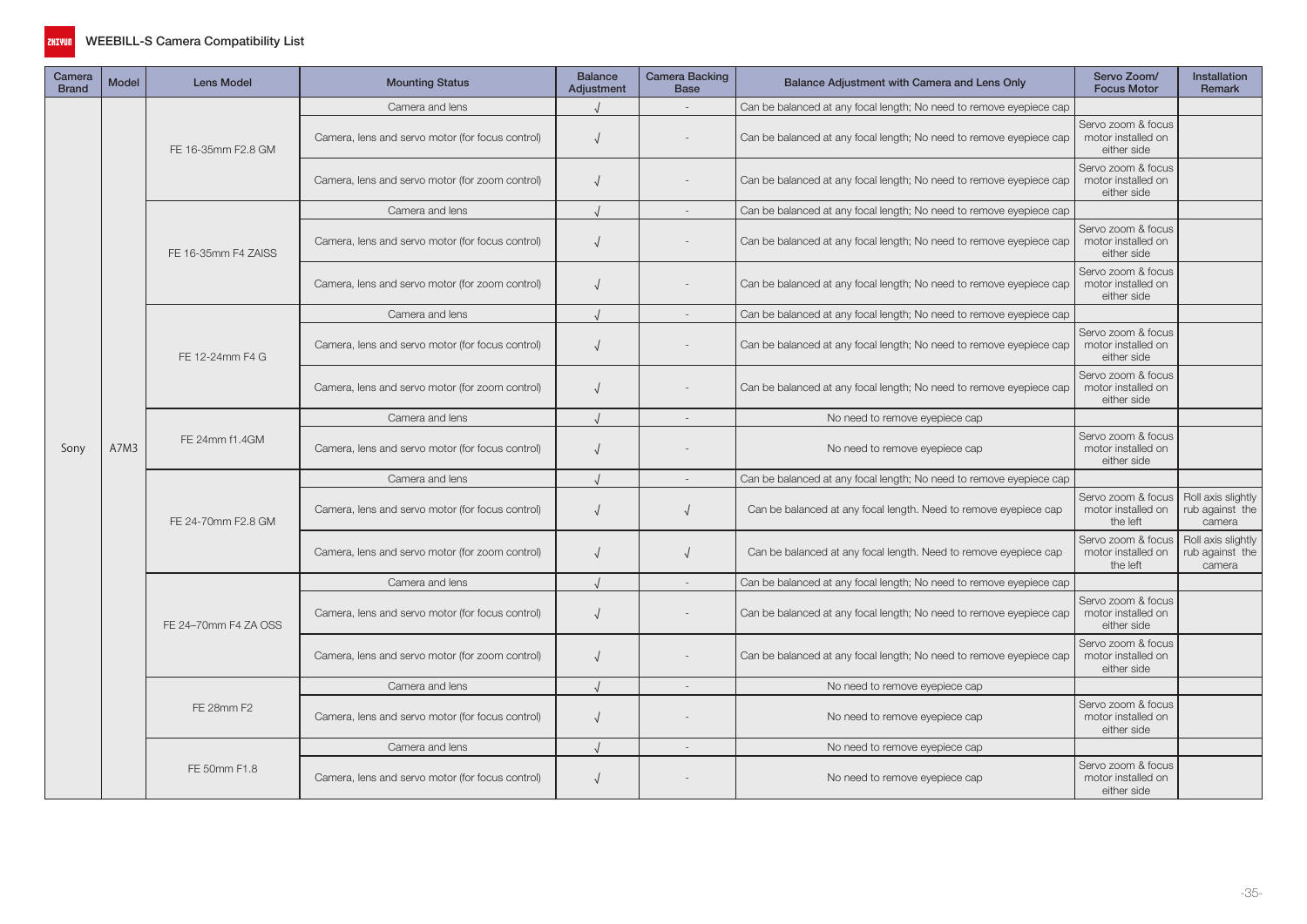

| Camera<br><b>Brand</b> | <b>Model</b> | <b>Lens Model</b>              | <b>Mounting Status</b>                           | <b>Balance</b><br>Adjustment                     | Camera Backing<br><b>Base</b> | Balance Adjustment with Camera and Lens Only                        | Servo Zoom/<br><b>Focus Motor</b>                                   | <b>Installation</b><br>Remark                        |  |
|------------------------|--------------|--------------------------------|--------------------------------------------------|--------------------------------------------------|-------------------------------|---------------------------------------------------------------------|---------------------------------------------------------------------|------------------------------------------------------|--|
|                        |              |                                | Camera and lens                                  |                                                  |                               | No need to remove eyepiece cap                                      |                                                                     |                                                      |  |
|                        |              | FE 85mm F1.4 GM                | Camera, lens and servo motor (for focus control) |                                                  |                               | No need to remove eyepiece cap                                      | Servo zoom & focus<br>motor installed on<br>either side             |                                                      |  |
|                        |              |                                | Camera and lens                                  |                                                  | $\sim$                        | No need to remove eyepiece cap                                      |                                                                     |                                                      |  |
|                        |              | Distagon T* FE 35mm F1.4 ZA    | Camera, lens and servo motor (for focus control) | $\sqrt{2}$                                       |                               | No need to remove eyepiece cap                                      | Servo zoom & focus<br>motor installed on<br>either side             |                                                      |  |
|                        |              |                                | Camera and lens                                  |                                                  |                               | No need to remove eyepiece cap                                      |                                                                     |                                                      |  |
|                        |              | Sonnar T* FE 35mm F2.8 ZA      | Camera, lens and servo motor (for focus control) | $\sqrt{ }$                                       |                               | No need to remove eyepiece cap                                      | Servo zoom & focus<br>motor installed on<br>either side             |                                                      |  |
|                        | A7M3         |                                | Camera and lens                                  |                                                  | $\sim$                        | No need to remove eyepiece cap                                      |                                                                     |                                                      |  |
|                        |              | Sonnar® T* FE 55mm F1.8 ZA     | Camera, lens and servo motor (for focus control) | $\sqrt{ }$                                       |                               | No need to remove eyepiece cap                                      | Servo zoom & focus<br>motor installed on<br>either side             |                                                      |  |
|                        |              |                                | Camera and lens                                  |                                                  |                               | Can be balanced at any focal length; No need to remove eyepiece cap |                                                                     |                                                      |  |
|                        |              |                                | E 10-18mm F4 OSS                                 | Camera, lens and servo motor (for focus control) | $\sqrt{ }$                    |                                                                     | Can be balanced at any focal length; No need to remove eyepiece cap | Servo zoom & focus<br>motor installed on<br>the left |  |
| Sony                   |              |                                | Camera, lens and servo motor (for zoom control)  | $\sqrt{ }$                                       |                               | Can be balanced at any focal length; No need to remove eyepiece cap | Servo zoom & focus<br>motor installed on<br>the left                |                                                      |  |
|                        |              |                                | Camera and lens                                  |                                                  |                               | Can be balanced at any focal length; No need to remove eyepiece cap |                                                                     |                                                      |  |
|                        |              | E PZ 18-105mm F4 G OSS         | Camera, lens and servo motor (for focus control) | $\sqrt{ }$                                       |                               | Can be balanced at any focal length; No need to remove eyepiece cap | Servo zoom & focus<br>motor installed on<br>either side             |                                                      |  |
|                        |              |                                | Camera, lens and servo motor (for zoom control)  |                                                  |                               | Can be balanced at any focal length; No need to remove eyepiece cap | Servo zoom & focus<br>motor installed on<br>either side             |                                                      |  |
|                        |              |                                | Camera and lens                                  |                                                  |                               | Can be balanced at any focal length; No need to remove eyepiece cap |                                                                     |                                                      |  |
|                        |              | E 18-200mm F3.5-6.3 OSS<br>LE. | Camera, lens and servo motor (for focus control) | $\sqrt{ }$                                       |                               | Can be balanced at any focal length; No need to remove eyepiece cap | Servo zoom & focus<br>motor installed on<br>either side             |                                                      |  |
|                        |              |                                | Camera, lens and servo motor (for zoom control)  | $\sqrt{ }$                                       |                               | Can be balanced at any focal length; No need to remove eyepiece cap | Servo zoom & focus<br>motor installed on<br>either side             |                                                      |  |
|                        |              |                                | Camera and lens                                  |                                                  |                               | No need to remove eyepiece cap                                      |                                                                     |                                                      |  |
|                        |              | Sigma 30mm f/1.4 DC DN         | Camera, lens and servo motor (for focus control) | $\sqrt{ }$                                       |                               | No need to remove eyepiece cap                                      | Servo zoom & focus<br>motor installed on<br>either side             |                                                      |  |
|                        |              |                                | Camera and lens                                  |                                                  | $\sim$                        | No need to remove eyepiece cap                                      |                                                                     |                                                      |  |
|                        |              | Sigma 50mm f/1.4 DG            | Camera, lens and servo motor (for focus control) |                                                  |                               | No need to remove eyepiece cap                                      | Servo zoom & focus<br>motor installed on<br>either side             |                                                      |  |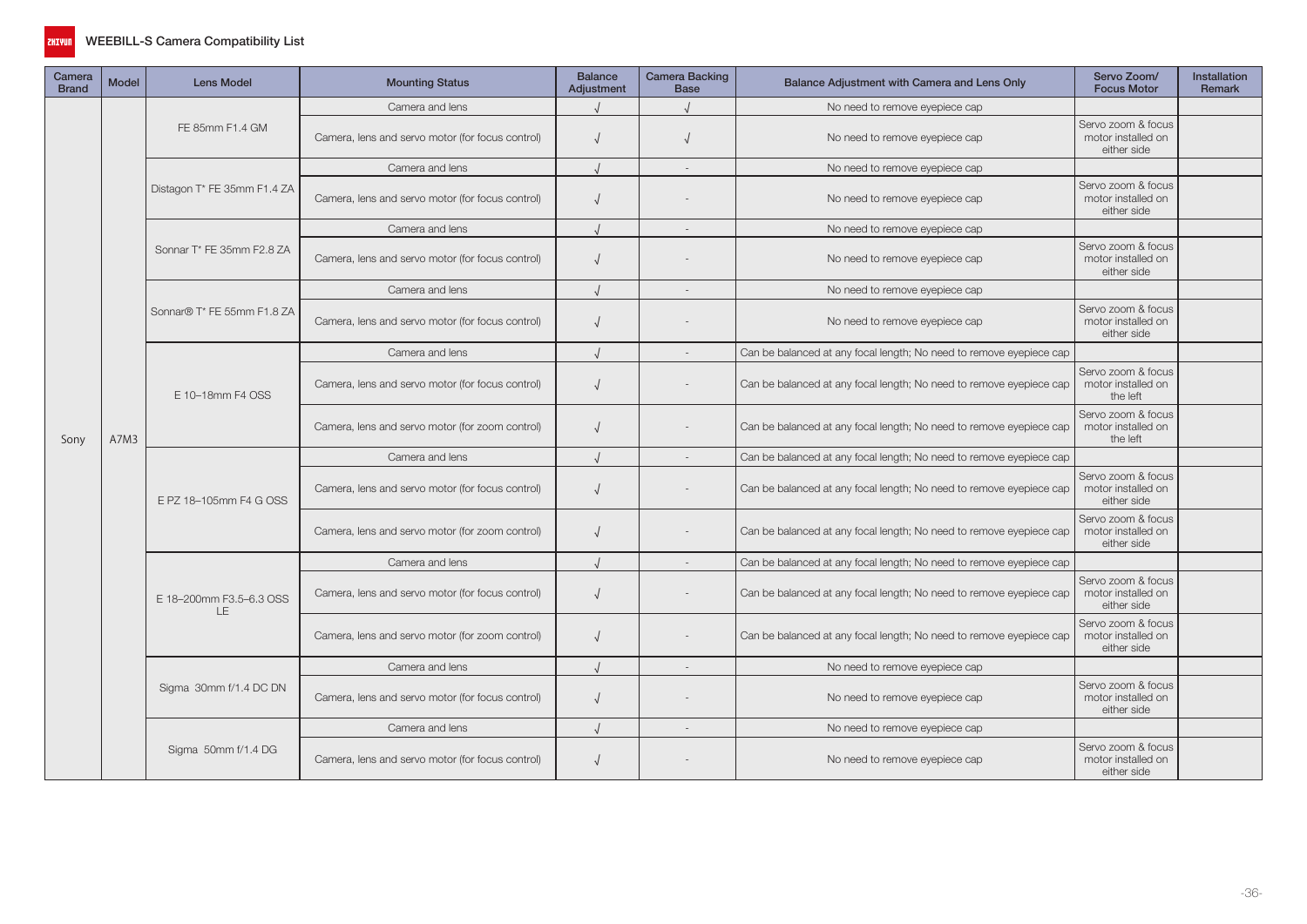

| Camera<br><b>Brand</b> | Model | Lens Model                                            | <b>Mounting Status</b>                           | <b>Balance</b><br>Adjustment | Camera Backing<br><b>Base</b> | Balance Adjustment with Camera and Lens Only                        | Servo Zoom/<br><b>Focus Motor</b>                       | <b>Installation</b><br>Remark |
|------------------------|-------|-------------------------------------------------------|--------------------------------------------------|------------------------------|-------------------------------|---------------------------------------------------------------------|---------------------------------------------------------|-------------------------------|
|                        |       |                                                       | Camera and lens                                  |                              |                               | Can be balanced at any focal length; No need to remove eyepiece cap |                                                         |                               |
|                        | A7M3  | Tamron 28-75mm f/2.8                                  | Camera, lens and servo motor (for focus control) |                              |                               | Can be balanced at any focal length; No need to remove eyepiece cap | Servo zoom & focus<br>motor installed on<br>either side |                               |
| Sony                   |       |                                                       | Camera, lens and servo motor (for zoom control)  |                              |                               | Can be balanced at any focal length; No need to remove eyepiece cap | Servo zoom & focus<br>motor installed on<br>either side |                               |
|                        |       |                                                       | Camera and lens                                  |                              |                               | Can be balanced at any focal length. Need to remove eyepiece cap    |                                                         |                               |
|                        |       | sigma18-35mm f/1.8 DC HSM<br>Art (Canon lens adapter) | Camera, lens and servo motor (for focus control) |                              |                               |                                                                     |                                                         |                               |
|                        |       |                                                       | Camera, lens and servo motor (for zoom control)  |                              |                               |                                                                     |                                                         |                               |

| Camera<br><b>Brand</b>                                                                                                                                                                                                                                        | <b>Model</b>                                                                                                 | <b>Lens Model</b>  | <b>Mounting Status</b>                           | <b>Balance</b><br>Adjustment                                        | <b>Camera Backing</b><br><b>Base</b>                    | Balance Adjustment with Camera and Lens Only                        | Servo Zoom/<br><b>Focus Motor</b>                       | Installation<br>Remark                          |
|---------------------------------------------------------------------------------------------------------------------------------------------------------------------------------------------------------------------------------------------------------------|--------------------------------------------------------------------------------------------------------------|--------------------|--------------------------------------------------|---------------------------------------------------------------------|---------------------------------------------------------|---------------------------------------------------------------------|---------------------------------------------------------|-------------------------------------------------|
|                                                                                                                                                                                                                                                               |                                                                                                              |                    | Camera and lens                                  |                                                                     | $\overline{\phantom{a}}$                                | Can be balanced at any focal length; No need to remove eyepiece cap |                                                         |                                                 |
|                                                                                                                                                                                                                                                               |                                                                                                              | FE 16-35mm F2.8 GM | Camera, lens and servo motor (for focus control) |                                                                     |                                                         | Can be balanced at any focal length; No need to remove eyepiece cap | Servo zoom & focus<br>motor installed on<br>either side |                                                 |
|                                                                                                                                                                                                                                                               | Camera, lens and servo motor (for zoom control)<br>Camera and lens<br>FE 16-35mm F4 ZAISS<br>Camera and lens |                    |                                                  | Can be balanced at any focal length; No need to remove eyepiece cap | Servo zoom & focus<br>motor installed on<br>either side |                                                                     |                                                         |                                                 |
|                                                                                                                                                                                                                                                               |                                                                                                              |                    |                                                  |                                                                     |                                                         | Can be balanced at any focal length; No need to remove eyepiece cap |                                                         |                                                 |
|                                                                                                                                                                                                                                                               |                                                                                                              |                    | Camera, lens and servo motor (for focus control) |                                                                     |                                                         | Can be balanced at any focal length; No need to remove eyepiece cap | Servo zoom & focus<br>motor installed on<br>either side |                                                 |
|                                                                                                                                                                                                                                                               |                                                                                                              |                    | Camera, lens and servo motor (for zoom control)  |                                                                     |                                                         | Can be balanced at any focal length; No need to remove eyepiece cap | Servo zoom & focus<br>motor installed on<br>either side |                                                 |
| Can be balanced at any focal length; No need to remove eyepiece cap<br>$\overline{\phantom{a}}$<br>A7R3<br>Sony<br>Camera, lens and servo motor (for focus control)<br>Can be balanced at any focal length; No need to remove eyepiece cap<br>FE 12-24mm F4 G |                                                                                                              |                    |                                                  |                                                                     |                                                         |                                                                     |                                                         |                                                 |
|                                                                                                                                                                                                                                                               |                                                                                                              |                    |                                                  |                                                                     |                                                         |                                                                     | Servo zoom & focus<br>motor installed on<br>either side |                                                 |
|                                                                                                                                                                                                                                                               |                                                                                                              |                    | Camera, lens and servo motor (for zoom control)  |                                                                     |                                                         | Can be balanced at any focal length; No need to remove eyepiece cap | Servo zoom & focus<br>motor installed on<br>either side |                                                 |
|                                                                                                                                                                                                                                                               |                                                                                                              |                    | Camera and lens                                  |                                                                     |                                                         | No need to remove eyepiece cap                                      |                                                         |                                                 |
|                                                                                                                                                                                                                                                               |                                                                                                              | FE 24mm f1.4GM     | Camera, lens and servo motor (for focus control) |                                                                     |                                                         | No need to remove eyepiece cap                                      | Servo zoom & focus<br>motor installed on<br>either side |                                                 |
|                                                                                                                                                                                                                                                               |                                                                                                              |                    | Camera and lens                                  |                                                                     | $\overline{\phantom{a}}$                                | Can be balanced at any focal length; No need to remove eyepiece cap |                                                         |                                                 |
|                                                                                                                                                                                                                                                               |                                                                                                              | FE 24-70mm F2.8 GM | Camera, lens and servo motor (for focus control) |                                                                     |                                                         | Can be balanced at any focal length. Need to remove eyepiece cap    | Servo zoom & focus<br>motor installed on<br>the left    | Roll axis slightly<br>rub against the<br>camera |
|                                                                                                                                                                                                                                                               |                                                                                                              |                    | Camera, lens and servo motor (for zoom control)  |                                                                     |                                                         | Can be balanced at any focal length. Need to remove eyepiece cap    | Servo zoom & focus<br>motor installed on<br>the left    | Roll axis slightly<br>rub against the<br>camera |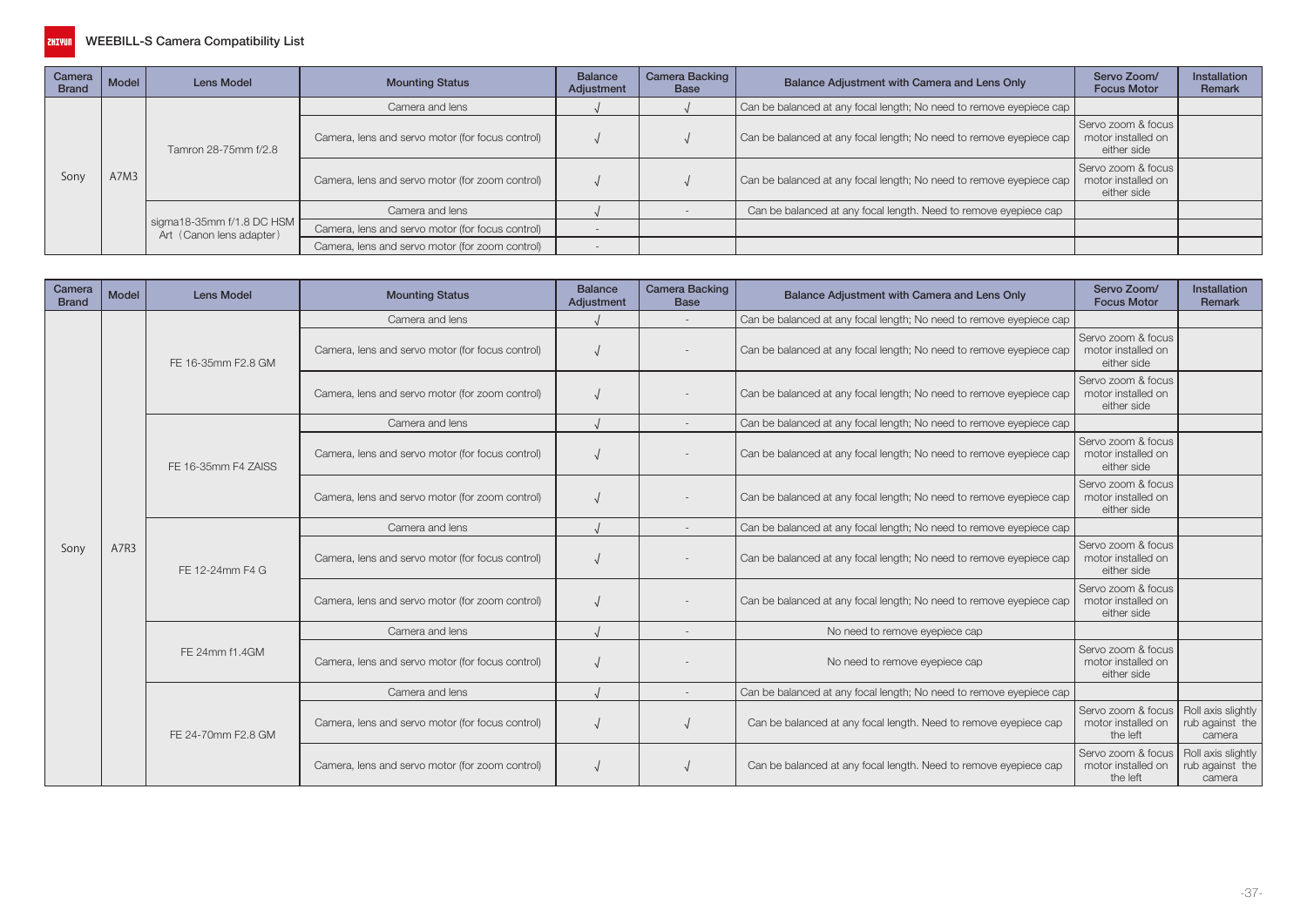

| Camera<br><b>Brand</b> | <b>Model</b> | <b>Lens Model</b>             | <b>Mounting Status</b>                           | <b>Balance</b><br>Adjustment | Camera Backing<br><b>Base</b> | Balance Adjustment with Camera and Lens Only                        | Servo Zoom/<br><b>Focus Motor</b>                                                                                                                                                                                                                                          | <b>Installation</b><br>Remark |
|------------------------|--------------|-------------------------------|--------------------------------------------------|------------------------------|-------------------------------|---------------------------------------------------------------------|----------------------------------------------------------------------------------------------------------------------------------------------------------------------------------------------------------------------------------------------------------------------------|-------------------------------|
| Sony                   |              |                               | Camera and lens                                  |                              |                               | Can be balanced at any focal length; No need to remove eyepiece cap |                                                                                                                                                                                                                                                                            |                               |
|                        |              | FE 24-70mm F4 ZA OSS          | Camera, lens and servo motor (for focus control) | $\sqrt{ }$                   |                               | Can be balanced at any focal length; No need to remove eyepiece cap | Servo zoom & focus<br>motor installed on<br>either side                                                                                                                                                                                                                    |                               |
|                        |              |                               | Camera, lens and servo motor (for zoom control)  | $\sqrt{ }$                   |                               | Can be balanced at any focal length; No need to remove eyepiece cap | Servo zoom & focus<br>motor installed on<br>either side                                                                                                                                                                                                                    |                               |
|                        |              |                               | Camera and lens                                  |                              |                               | No need to remove eyepiece cap                                      |                                                                                                                                                                                                                                                                            |                               |
|                        |              | FE 28mm F2                    | Camera, lens and servo motor (for focus control) | $\sqrt{ }$                   |                               | No need to remove eyepiece cap                                      | Servo zoom & focus<br>motor installed on<br>either side                                                                                                                                                                                                                    |                               |
|                        |              |                               | Camera and lens                                  |                              |                               | No need to remove eyepiece cap                                      |                                                                                                                                                                                                                                                                            |                               |
|                        | A7R3         | FE 50mm F1.8                  | Camera, lens and servo motor (for focus control) | $\sqrt{ }$                   |                               | No need to remove eyepiece cap                                      | Servo zoom & focus<br>motor installed on<br>either side                                                                                                                                                                                                                    |                               |
|                        |              |                               | Camera and lens                                  |                              |                               | No need to remove eyepiece cap                                      | Servo zoom & focus<br>motor installed on<br>either side<br>Servo zoom & focus<br>motor installed on<br>either side<br>Servo zoom & focus<br>motor installed on<br>either side<br>Servo zoom & focus<br>motor installed on<br>either side<br>motor installed on<br>the left |                               |
|                        |              | FE 85mm F1.4 GM               | Camera, lens and servo motor (for focus control) | $\sqrt{ }$                   |                               | No need to remove eyepiece cap                                      |                                                                                                                                                                                                                                                                            |                               |
|                        |              |                               | Camera and lens                                  |                              |                               | No need to remove eyepiece cap                                      |                                                                                                                                                                                                                                                                            |                               |
|                        |              | Distagon T* FE 35mm F1.4 ZA   | Camera, lens and servo motor (for focus control) | $\sqrt{2}$                   |                               | No need to remove eyepiece cap                                      |                                                                                                                                                                                                                                                                            |                               |
|                        |              |                               | Camera and lens                                  |                              |                               | No need to remove eyepiece cap                                      |                                                                                                                                                                                                                                                                            |                               |
|                        |              | Sonnar T* FE 35mm F2.8 ZA     | Camera, lens and servo motor (for focus control) | $\sqrt{ }$                   |                               | No need to remove eyepiece cap                                      |                                                                                                                                                                                                                                                                            |                               |
|                        |              |                               | Camera and lens                                  |                              |                               | No need to remove eyepiece cap                                      |                                                                                                                                                                                                                                                                            |                               |
|                        |              | Sonnar® T* FE 55mm F1.8 ZA    | Camera, lens and servo motor (for focus control) | $\sqrt{ }$                   |                               | No need to remove eyepiece cap                                      |                                                                                                                                                                                                                                                                            |                               |
|                        |              |                               | Camera and lens                                  |                              |                               | Can be balanced at any focal length; No need to remove eyepiece cap | either side<br>either side<br>either side                                                                                                                                                                                                                                  |                               |
|                        |              |                               | Camera, lens and servo motor (for focus control) |                              |                               | Can be balanced at any focal length; No need to remove eyepiece cap |                                                                                                                                                                                                                                                                            |                               |
|                        |              | E 10-18mm F4 OSS              | Camera, lens and servo motor (for zoom control)  | $\sqrt{ }$                   |                               | Can be balanced at any focal length; No need to remove eyepiece cap | Servo zoom & focus                                                                                                                                                                                                                                                         |                               |
|                        |              |                               | Camera and lens                                  |                              |                               | Can be balanced at any focal length; No need to remove eyepiece cap |                                                                                                                                                                                                                                                                            |                               |
|                        |              |                               | Camera, lens and servo motor (for focus control) |                              | $\sim$                        | Can be balanced at any focal length; No need to remove eyepiece cap |                                                                                                                                                                                                                                                                            |                               |
|                        |              | E PZ 18-105mm F4 G OSS        | Camera, lens and servo motor (for zoom control)  | $\sqrt{ }$                   |                               | Can be balanced at any focal length; No need to remove eyepiece cap | Servo zoom & focus<br>motor installed on                                                                                                                                                                                                                                   |                               |
|                        |              |                               | Camera and lens                                  | $\sqrt{ }$                   |                               | Can be balanced at any focal length; No need to remove eyepiece cap | Servo zoom & focus<br>motor installed on                                                                                                                                                                                                                                   |                               |
|                        |              | E 18-200mm F3.5-6.3 OSS<br>LE | Camera, lens and servo motor (for focus control) |                              |                               | Can be balanced at any focal length; No need to remove eyepiece cap |                                                                                                                                                                                                                                                                            |                               |
|                        |              |                               | Camera, lens and servo motor (for zoom control)  | $\sqrt{ }$                   |                               | Can be balanced at any focal length; No need to remove eyepiece cap | Servo zoom & focus<br>motor installed on                                                                                                                                                                                                                                   |                               |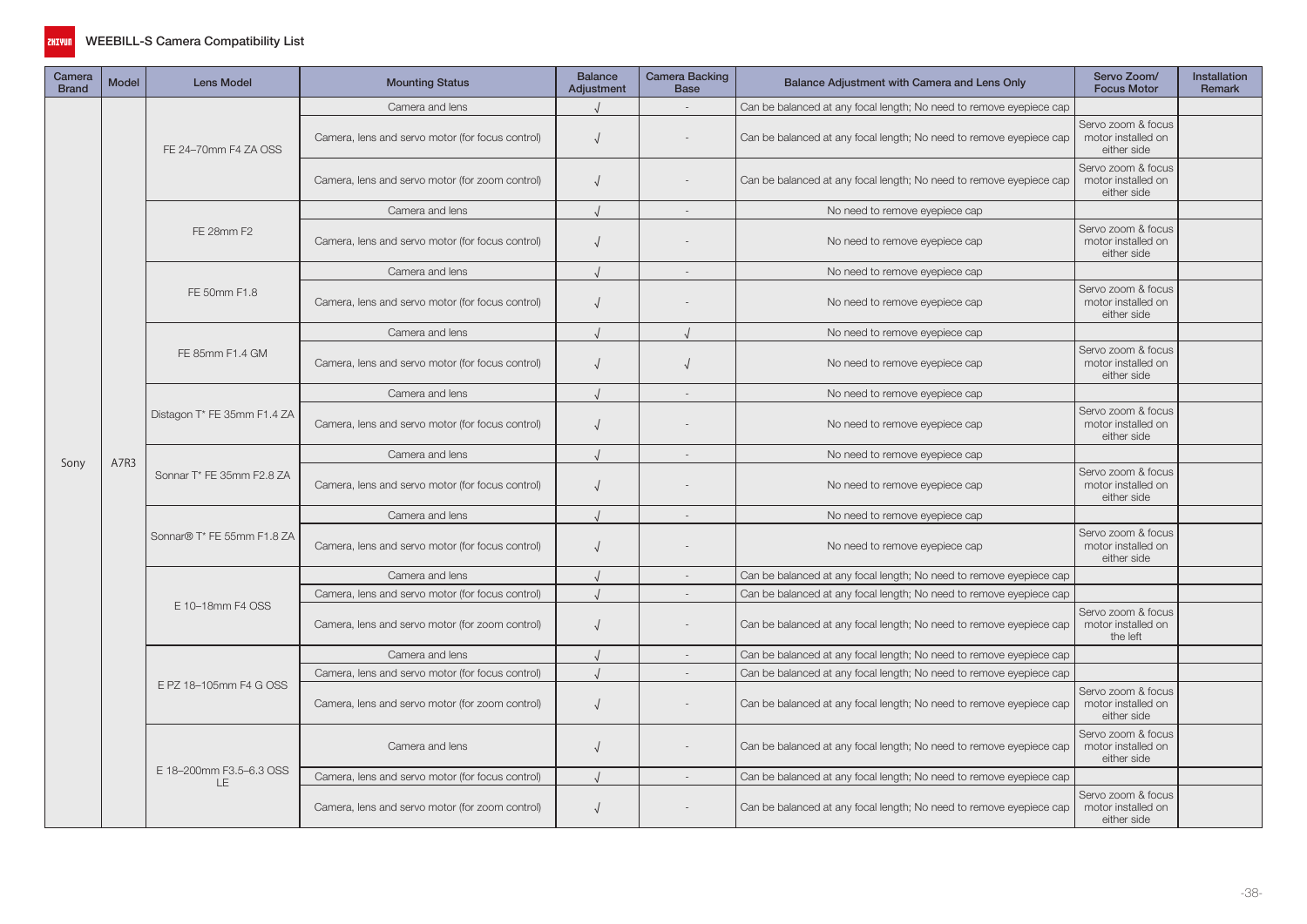

| Camera<br><b>Brand</b> | Model | Lens Model                | <b>Mounting Status</b>                           | <b>Balance</b><br>Adjustment | <b>Camera Backing</b><br><b>Base</b> | Balance Adjustment with Camera and Lens Only                        | Servo Zoom/<br><b>Focus Motor</b>                                                                                  | <b>Installation</b><br>Remark |
|------------------------|-------|---------------------------|--------------------------------------------------|------------------------------|--------------------------------------|---------------------------------------------------------------------|--------------------------------------------------------------------------------------------------------------------|-------------------------------|
|                        |       |                           | Camera and lens                                  |                              |                                      | No need to remove eyepiece cap                                      |                                                                                                                    |                               |
|                        |       | Sigma 30mm f/1.4 DC DN    | Camera, lens and servo motor (for focus control) |                              |                                      | No need to remove eyepiece cap                                      |                                                                                                                    |                               |
|                        |       |                           | Camera and lens                                  |                              |                                      | No need to remove eyepiece cap                                      |                                                                                                                    |                               |
|                        |       | Sigma 50mm f/1.4 DG       | Camera, lens and servo motor (for focus control) |                              |                                      | No need to remove eyepiece cap                                      |                                                                                                                    |                               |
|                        |       |                           | Camera and lens                                  |                              |                                      | Can be balanced at any focal length; No need to remove eyepiece cap |                                                                                                                    |                               |
|                        |       |                           | Camera, lens and servo motor (for focus control) |                              |                                      | Can be balanced at any focal length; No need to remove eyepiece cap |                                                                                                                    |                               |
| Sony                   | A7R3  | Tamron 28-75mm f/2.8      | Camera, lens and servo motor (for zoom control)  |                              |                                      | Can be balanced at any focal length; No need to remove eyepiece cap | Servo zoom & focus<br>motor installed on<br>either side<br>Servo zoom & focus<br>motor installed on<br>either side |                               |
|                        |       | sigma18-35mm f/1.8 DC HSM | Camera and lens                                  |                              |                                      | Can be balanced at any focal length. Need to remove eyepiece cap    |                                                                                                                    |                               |
|                        |       | Art (Canon lens adapter)  | Camera, lens and servo motor (for focus control) |                              |                                      |                                                                     |                                                                                                                    |                               |
|                        |       |                           | Camera, lens and servo motor (for zoom control)  |                              |                                      |                                                                     |                                                                                                                    |                               |

| Camera<br><b>Brand</b> | Model                                                                                                                                                                                                                                                                                                                                                                                                                                                                                                                                                                                                                                                                                                                                                                                                                                                                                                                                                                                                                                                                                                                                                                                                                                                                                | <b>Lens Model</b>                                       | <b>Mounting Status</b>                           | <b>Balance</b><br>Adjustment | <b>Camera Backing</b><br><b>Base</b> | Balance Adjustment with Camera and Lens Only                                                                                                                                                                                                                                                                                                                                                                                                                                                                                       | Servo Zoom/<br><b>Focus Motor</b>                       | <b>Installation</b><br>Remark |
|------------------------|--------------------------------------------------------------------------------------------------------------------------------------------------------------------------------------------------------------------------------------------------------------------------------------------------------------------------------------------------------------------------------------------------------------------------------------------------------------------------------------------------------------------------------------------------------------------------------------------------------------------------------------------------------------------------------------------------------------------------------------------------------------------------------------------------------------------------------------------------------------------------------------------------------------------------------------------------------------------------------------------------------------------------------------------------------------------------------------------------------------------------------------------------------------------------------------------------------------------------------------------------------------------------------------|---------------------------------------------------------|--------------------------------------------------|------------------------------|--------------------------------------|------------------------------------------------------------------------------------------------------------------------------------------------------------------------------------------------------------------------------------------------------------------------------------------------------------------------------------------------------------------------------------------------------------------------------------------------------------------------------------------------------------------------------------|---------------------------------------------------------|-------------------------------|
|                        |                                                                                                                                                                                                                                                                                                                                                                                                                                                                                                                                                                                                                                                                                                                                                                                                                                                                                                                                                                                                                                                                                                                                                                                                                                                                                      |                                                         | Camera and lens                                  |                              |                                      | Can be balanced at any focal length; No need to remove eyepiece cap                                                                                                                                                                                                                                                                                                                                                                                                                                                                |                                                         |                               |
|                        |                                                                                                                                                                                                                                                                                                                                                                                                                                                                                                                                                                                                                                                                                                                                                                                                                                                                                                                                                                                                                                                                                                                                                                                                                                                                                      | FE 16-35mm F2.8 GM                                      | Camera, lens and servo motor (for focus control) |                              |                                      | Can be balanced at any focal length; No need to remove eyepiece cap                                                                                                                                                                                                                                                                                                                                                                                                                                                                | Servo zoom & focus<br>motor installed on<br>either side |                               |
|                        | Camera, lens and servo motor (for zoom control)<br>Can be balanced at any focal length; No need to remove eyepiece cap<br>Camera and lens<br>Can be balanced at any focal length; No need to remove eyepiece cap<br>Camera, lens and servo motor (for focus control)<br>Can be balanced at any focal length; No need to remove eyepiece cap<br>FE 16-35mm F4 ZAISS<br>Camera, lens and servo motor (for zoom control)<br>Can be balanced at any focal length; No need to remove eyepiece cap<br>Camera and lens<br>Can be balanced at any focal length; No need to remove eyepiece cap<br>A6500<br>Sony<br>Camera, lens and servo motor (for focus control)<br>Can be balanced at any focal length; No need to remove eyepiece cap<br>FE 12-24mm F4 G<br>Camera, lens and servo motor (for zoom control)<br>Can be balanced at any focal length; No need to remove eyepiece cap<br>Camera and lens<br>No need to remove eyepiece cap<br>FE 24mm f1.4GM<br>Camera, lens and servo motor (for focus control)<br>No need to remove eyepiece cap<br>Camera and lens<br>Can be balanced at any focal length; No need to remove eyepiece cap<br>Can be balanced at any focal length. Need to remove eyepiece cap<br>Camera, lens and servo motor (for focus control)<br>FE 24-70mm F2.8 GM | Servo zoom & focus<br>motor installed on<br>either side |                                                  |                              |                                      |                                                                                                                                                                                                                                                                                                                                                                                                                                                                                                                                    |                                                         |                               |
|                        |                                                                                                                                                                                                                                                                                                                                                                                                                                                                                                                                                                                                                                                                                                                                                                                                                                                                                                                                                                                                                                                                                                                                                                                                                                                                                      |                                                         |                                                  |                              |                                      |                                                                                                                                                                                                                                                                                                                                                                                                                                                                                                                                    |                                                         |                               |
|                        |                                                                                                                                                                                                                                                                                                                                                                                                                                                                                                                                                                                                                                                                                                                                                                                                                                                                                                                                                                                                                                                                                                                                                                                                                                                                                      |                                                         |                                                  |                              |                                      |                                                                                                                                                                                                                                                                                                                                                                                                                                                                                                                                    | Servo zoom & focus<br>motor installed on<br>either side |                               |
|                        |                                                                                                                                                                                                                                                                                                                                                                                                                                                                                                                                                                                                                                                                                                                                                                                                                                                                                                                                                                                                                                                                                                                                                                                                                                                                                      |                                                         |                                                  |                              |                                      | Servo zoom & focus<br>motor installed on<br>either side<br>Servo zoom & focus<br>motor installed on<br>either side<br>Servo zoom & focus<br>motor installed on<br>either side<br>Servo zoom & focus<br>motor installed on<br>either side<br>Servo zoom & focus<br>Roll axis slightly<br>motor installed on<br>rub against the<br>the left<br>camera<br>Servo zoom & focus<br>Roll axis slightly<br>Can be balanced at any focal length. Need to remove eyepiece cap<br>motor installed on<br>rub against the<br>the left<br>camera |                                                         |                               |
|                        |                                                                                                                                                                                                                                                                                                                                                                                                                                                                                                                                                                                                                                                                                                                                                                                                                                                                                                                                                                                                                                                                                                                                                                                                                                                                                      |                                                         |                                                  |                              |                                      |                                                                                                                                                                                                                                                                                                                                                                                                                                                                                                                                    |                                                         |                               |
|                        |                                                                                                                                                                                                                                                                                                                                                                                                                                                                                                                                                                                                                                                                                                                                                                                                                                                                                                                                                                                                                                                                                                                                                                                                                                                                                      |                                                         |                                                  |                              |                                      |                                                                                                                                                                                                                                                                                                                                                                                                                                                                                                                                    |                                                         |                               |
|                        |                                                                                                                                                                                                                                                                                                                                                                                                                                                                                                                                                                                                                                                                                                                                                                                                                                                                                                                                                                                                                                                                                                                                                                                                                                                                                      |                                                         |                                                  |                              |                                      |                                                                                                                                                                                                                                                                                                                                                                                                                                                                                                                                    |                                                         |                               |
|                        |                                                                                                                                                                                                                                                                                                                                                                                                                                                                                                                                                                                                                                                                                                                                                                                                                                                                                                                                                                                                                                                                                                                                                                                                                                                                                      |                                                         |                                                  |                              |                                      |                                                                                                                                                                                                                                                                                                                                                                                                                                                                                                                                    |                                                         |                               |
|                        |                                                                                                                                                                                                                                                                                                                                                                                                                                                                                                                                                                                                                                                                                                                                                                                                                                                                                                                                                                                                                                                                                                                                                                                                                                                                                      |                                                         |                                                  |                              |                                      |                                                                                                                                                                                                                                                                                                                                                                                                                                                                                                                                    |                                                         |                               |
|                        |                                                                                                                                                                                                                                                                                                                                                                                                                                                                                                                                                                                                                                                                                                                                                                                                                                                                                                                                                                                                                                                                                                                                                                                                                                                                                      |                                                         |                                                  |                              |                                      |                                                                                                                                                                                                                                                                                                                                                                                                                                                                                                                                    |                                                         |                               |
|                        |                                                                                                                                                                                                                                                                                                                                                                                                                                                                                                                                                                                                                                                                                                                                                                                                                                                                                                                                                                                                                                                                                                                                                                                                                                                                                      |                                                         |                                                  |                              |                                      |                                                                                                                                                                                                                                                                                                                                                                                                                                                                                                                                    |                                                         |                               |
|                        |                                                                                                                                                                                                                                                                                                                                                                                                                                                                                                                                                                                                                                                                                                                                                                                                                                                                                                                                                                                                                                                                                                                                                                                                                                                                                      |                                                         | Camera, lens and servo motor (for zoom control)  |                              |                                      |                                                                                                                                                                                                                                                                                                                                                                                                                                                                                                                                    |                                                         |                               |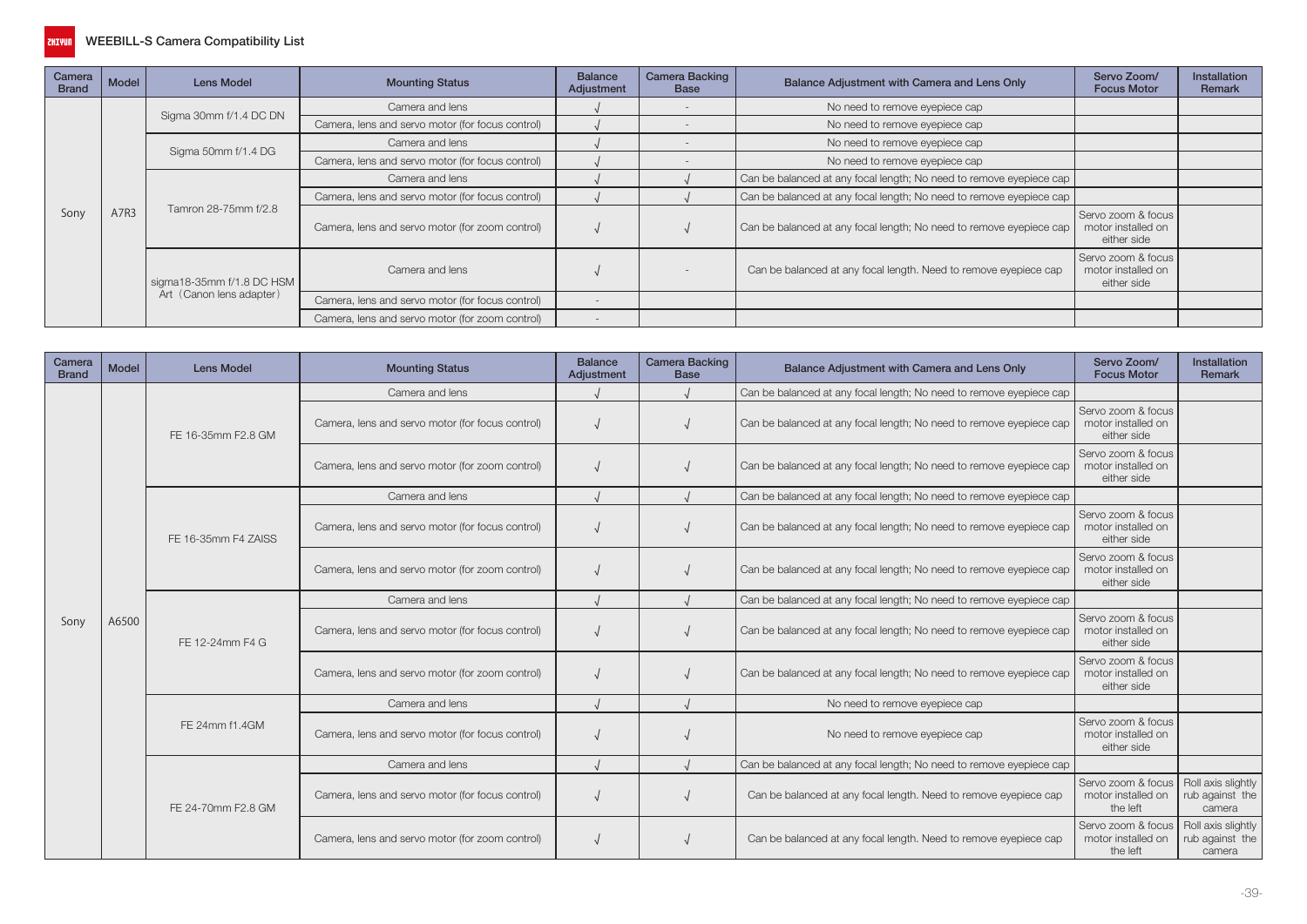

| Camera<br><b>Brand</b> | <b>Model</b>                                                                                                                                                                                                                                                                              | <b>Lens Model</b>              | <b>Mounting Status</b>                           | <b>Balance</b><br>Adjustment | <b>Camera Backing</b><br><b>Base</b> | Balance Adjustment with Camera and Lens Only                        | Servo Zoom/<br><b>Focus Motor</b>                                                                                                                                             | <b>Installation</b><br><b>Remark</b> |
|------------------------|-------------------------------------------------------------------------------------------------------------------------------------------------------------------------------------------------------------------------------------------------------------------------------------------|--------------------------------|--------------------------------------------------|------------------------------|--------------------------------------|---------------------------------------------------------------------|-------------------------------------------------------------------------------------------------------------------------------------------------------------------------------|--------------------------------------|
|                        |                                                                                                                                                                                                                                                                                           |                                | Camera and lens                                  |                              |                                      | Can be balanced at any focal length; No need to remove eyepiece cap |                                                                                                                                                                               |                                      |
|                        |                                                                                                                                                                                                                                                                                           | FE 24-70mm F4 ZA OSS           | Camera, lens and servo motor (for focus control) | $\sqrt{ }$                   |                                      | Can be balanced at any focal length; No need to remove eyepiece cap | Servo zoom & focus<br>motor installed on<br>either side                                                                                                                       |                                      |
|                        |                                                                                                                                                                                                                                                                                           |                                | Camera, lens and servo motor (for zoom control)  | $\sqrt{ }$                   |                                      | Can be balanced at any focal length; No need to remove eyepiece cap | Servo zoom & focus<br>motor installed on<br>either side                                                                                                                       |                                      |
|                        |                                                                                                                                                                                                                                                                                           |                                | Camera and lens                                  |                              |                                      | No need to remove eyepiece cap                                      |                                                                                                                                                                               |                                      |
|                        |                                                                                                                                                                                                                                                                                           | FE 28mm F2                     | Camera, lens and servo motor (for focus control) | $\sqrt{ }$                   |                                      | No need to remove eyepiece cap                                      | Servo zoom & focus<br>motor installed on<br>either side                                                                                                                       |                                      |
|                        |                                                                                                                                                                                                                                                                                           |                                | Camera and lens                                  |                              |                                      | No need to remove eyepiece cap                                      |                                                                                                                                                                               |                                      |
|                        | A6500                                                                                                                                                                                                                                                                                     | FE 50mm F1.8                   | Camera, lens and servo motor (for focus control) | $\sqrt{ }$                   |                                      | No need to remove eyepiece cap                                      | Servo zoom & focus<br>motor installed on<br>either side                                                                                                                       |                                      |
|                        |                                                                                                                                                                                                                                                                                           |                                | Camera and lens                                  |                              |                                      | No need to remove eyepiece cap                                      | Servo zoom & focus<br>motor installed on<br>either side<br>Servo zoom & focus<br>motor installed on<br>either side<br>Servo zoom & focus<br>motor installed on<br>either side |                                      |
|                        |                                                                                                                                                                                                                                                                                           | FE 85mm F1.4 GM                | Camera, lens and servo motor (for focus control) | $\sqrt{ }$                   |                                      | No need to remove eyepiece cap                                      |                                                                                                                                                                               |                                      |
|                        |                                                                                                                                                                                                                                                                                           | Distagon T* FE 35mm F1.4 ZA    | Camera and lens                                  |                              | $\sim$                               | No need to remove eyepiece cap                                      |                                                                                                                                                                               |                                      |
| Sony                   |                                                                                                                                                                                                                                                                                           |                                | Camera, lens and servo motor (for focus control) | $\sqrt{ }$                   |                                      | No need to remove eyepiece cap                                      |                                                                                                                                                                               |                                      |
|                        |                                                                                                                                                                                                                                                                                           |                                | Camera and lens                                  |                              |                                      | No need to remove eyepiece cap                                      |                                                                                                                                                                               |                                      |
|                        |                                                                                                                                                                                                                                                                                           | Sonnar T* FE 35mm F2.8 ZA      | Camera, lens and servo motor (for focus control) | $\sqrt{ }$                   |                                      | No need to remove eyepiece cap                                      |                                                                                                                                                                               |                                      |
|                        | Camera and lens<br>Sonnar® T* FE 55mm F1.8 ZA<br>Camera, lens and servo motor (for focus control)<br>$\sqrt{ }$<br>Camera and lens<br>Camera, lens and servo motor (for focus control)<br>$\sqrt{ }$<br>E 10-18mm F4 OSS<br>Camera, lens and servo motor (for zoom control)<br>$\sqrt{ }$ | No need to remove eyepiece cap |                                                  |                              |                                      |                                                                     |                                                                                                                                                                               |                                      |
|                        |                                                                                                                                                                                                                                                                                           |                                |                                                  |                              |                                      | No need to remove eyepiece cap                                      | Servo zoom & focus<br>motor installed on<br>either side                                                                                                                       |                                      |
|                        |                                                                                                                                                                                                                                                                                           |                                |                                                  |                              |                                      | Can be balanced at any focal length; No need to remove eyepiece cap |                                                                                                                                                                               |                                      |
|                        |                                                                                                                                                                                                                                                                                           |                                |                                                  |                              |                                      | Can be balanced at any focal length; No need to remove eyepiece cap | Servo zoom & focus<br>motor installed on<br>the left                                                                                                                          |                                      |
|                        |                                                                                                                                                                                                                                                                                           |                                |                                                  |                              |                                      | Can be balanced at any focal length; No need to remove eyepiece cap | Servo zoom & focus<br>motor installed on<br>the left                                                                                                                          |                                      |
|                        |                                                                                                                                                                                                                                                                                           |                                | Camera and lens                                  |                              |                                      | Can be balanced at any focal length; No need to remove eyepiece cap |                                                                                                                                                                               |                                      |
|                        |                                                                                                                                                                                                                                                                                           | E PZ 18-105mm F4 G OSS         | Camera, lens and servo motor (for focus control) | $\sqrt{ }$                   |                                      | Can be balanced at any focal length; No need to remove eyepiece cap | Servo zoom & focus<br>motor installed on<br>either side                                                                                                                       |                                      |
|                        |                                                                                                                                                                                                                                                                                           |                                | Camera, lens and servo motor (for zoom control)  | $\sqrt{ }$                   |                                      | Can be balanced at any focal length; No need to remove eyepiece cap | Servo zoom & focus<br>motor installed on<br>either side                                                                                                                       |                                      |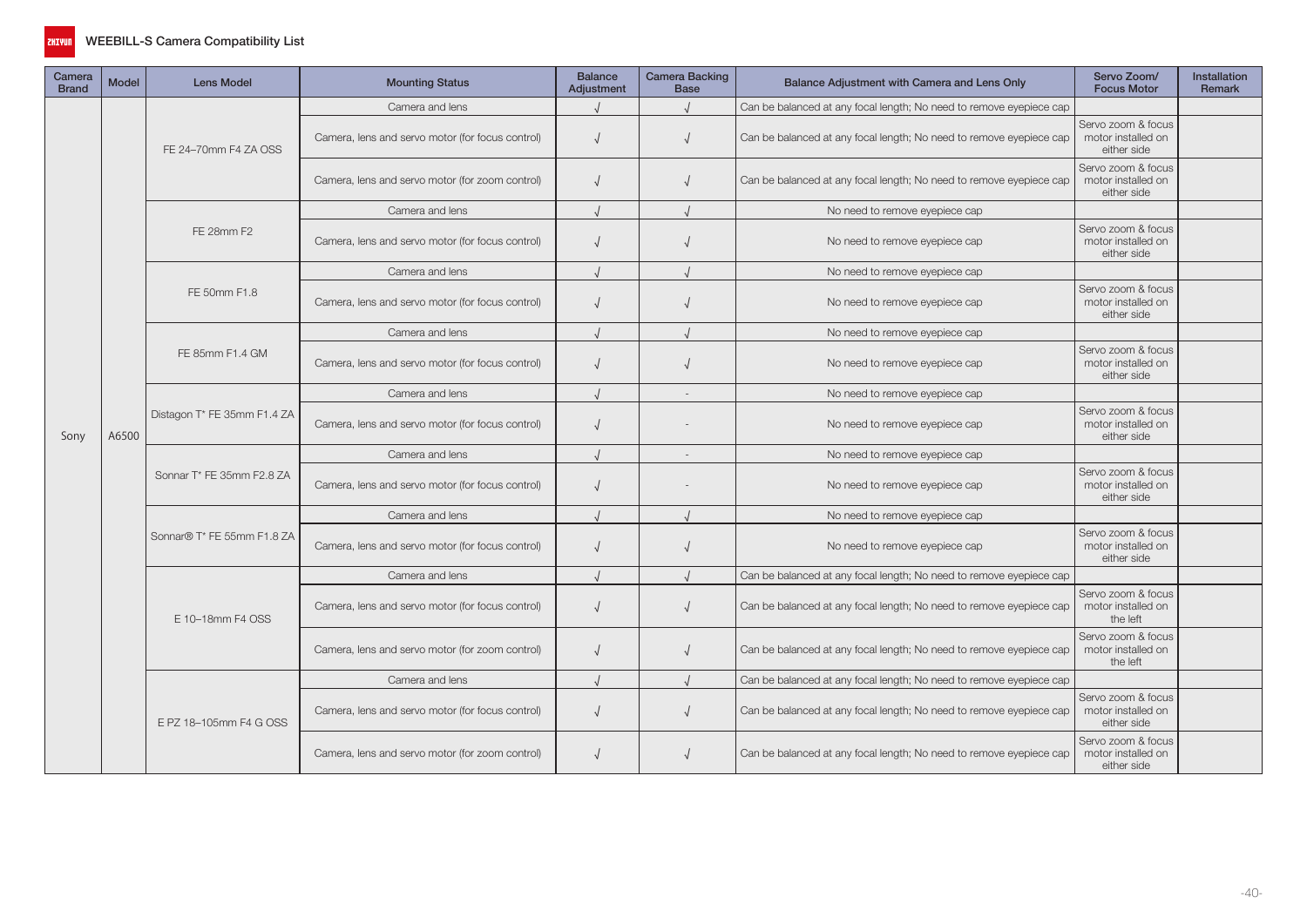

| Camera<br><b>Brand</b> | <b>Model</b> | <b>Lens Model</b>                                     | <b>Mounting Status</b>                           | <b>Balance</b><br>Adjustment | <b>Camera Backing</b><br><b>Base</b> | Balance Adjustment with Camera and Lens Only                        | Servo Zoom/<br><b>Focus Motor</b>                                                                                                                                                                                                                              | <b>Installation</b><br><b>Remark</b> |
|------------------------|--------------|-------------------------------------------------------|--------------------------------------------------|------------------------------|--------------------------------------|---------------------------------------------------------------------|----------------------------------------------------------------------------------------------------------------------------------------------------------------------------------------------------------------------------------------------------------------|--------------------------------------|
|                        |              |                                                       | Camera and lens                                  |                              |                                      | Can be balanced at any focal length; No need to remove eyepiece cap |                                                                                                                                                                                                                                                                |                                      |
|                        |              | E 18-200mm F3.5-6.3 OSS<br>LE                         | Camera, lens and servo motor (for focus control) |                              |                                      | Can be balanced at any focal length; No need to remove eyepiece cap | Servo zoom & focus<br>motor installed on<br>either side                                                                                                                                                                                                        |                                      |
|                        | A6500        |                                                       | Camera, lens and servo motor (for zoom control)  |                              |                                      | Can be balanced at any focal length; No need to remove eyepiece cap | Servo zoom & focus<br>motor installed on<br>either side                                                                                                                                                                                                        |                                      |
|                        |              |                                                       | Camera and lens                                  |                              |                                      | Can be balanced at any focal length; No need to remove eyepiece cap |                                                                                                                                                                                                                                                                |                                      |
|                        |              | FE 24-105mm F4 G OSS                                  | Camera, lens and servo motor (for focus control) |                              |                                      | Can be balanced at any focal length; No need to remove eyepiece cap | Servo zoom & focus<br>motor installed on<br>either side                                                                                                                                                                                                        |                                      |
|                        |              |                                                       | Camera, lens and servo motor (for zoom control)  |                              |                                      | Can be balanced at any focal length; No need to remove eyepiece cap | Servo zoom & focus<br>motor installed on<br>either side                                                                                                                                                                                                        |                                      |
|                        |              |                                                       | Camera and lens                                  |                              |                                      | No need to remove eyepiece cap                                      | Servo zoom & focus<br>motor installed on<br>either side<br>Servo zoom & focus<br>motor installed on<br>either side<br>Servo zoom & focus<br>motor installed on<br>either side<br>Servo zoom & focus<br>motor installed on<br>either side<br>Servo zoom & focus |                                      |
|                        |              | Sigma 30mm f/1.4 DC DN                                | Camera, lens and servo motor (for focus control) |                              |                                      | No need to remove eyepiece cap                                      |                                                                                                                                                                                                                                                                |                                      |
| Sony                   |              |                                                       | Camera and lens                                  |                              |                                      | No need to remove eyepiece cap                                      | motor installed on<br>either side<br>Servo zoom & focus<br>motor installed on<br>either side                                                                                                                                                                   |                                      |
|                        |              | Sigma 50mm f/1.4 DG                                   | Camera, lens and servo motor (for focus control) |                              |                                      | No need to remove eyepiece cap                                      |                                                                                                                                                                                                                                                                |                                      |
|                        |              |                                                       | Camera and lens                                  |                              |                                      | Can be balanced at any focal length; No need to remove eyepiece cap |                                                                                                                                                                                                                                                                |                                      |
|                        |              | Tamron28-75mm f/2.8                                   | Camera, lens and servo motor (for focus control) |                              |                                      | Can be balanced at any focal length; No need to remove eyepiece cap |                                                                                                                                                                                                                                                                |                                      |
|                        |              |                                                       | Camera, lens and servo motor (for zoom control)  |                              |                                      | Can be balanced at any focal length; No need to remove eyepiece cap |                                                                                                                                                                                                                                                                |                                      |
|                        |              |                                                       | Camera and lens                                  |                              |                                      | Can be balanced at any focal length; No need to remove eyepiece cap |                                                                                                                                                                                                                                                                |                                      |
|                        |              | sigma18-35mm f/1.8 DC HSM<br>Art (Canon lens adapter) | Camera, lens and servo motor (for focus control) |                              |                                      | Can be balanced at any focal length; No need to remove eyepiece cap |                                                                                                                                                                                                                                                                |                                      |
|                        |              |                                                       | Camera, lens and servo motor (for zoom control)  |                              |                                      | Can be balanced at any focal length; No need to remove eyepiece cap |                                                                                                                                                                                                                                                                |                                      |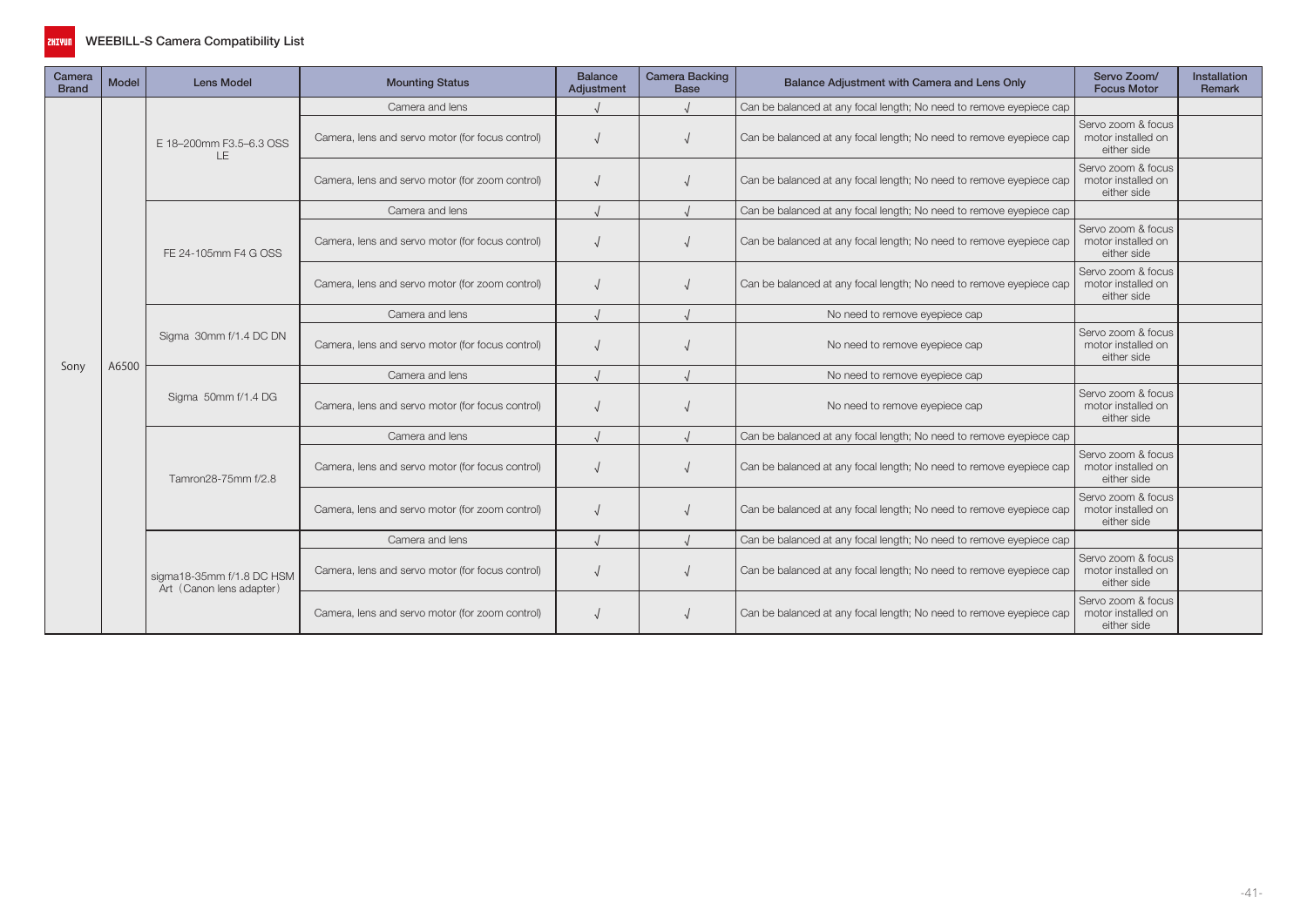

| Camera<br><b>Brand</b> | <b>Model</b> | <b>Lens Model</b>    | <b>Mounting Status</b>                           | <b>Balance</b><br>Adjustment | Camera Backing<br><b>Base</b> | Balance Adjustment with Camera and Lens Only                        | Servo Zoom/<br><b>Focus Motor</b>                       | Installation<br>Remark                          |
|------------------------|--------------|----------------------|--------------------------------------------------|------------------------------|-------------------------------|---------------------------------------------------------------------|---------------------------------------------------------|-------------------------------------------------|
|                        |              |                      | Camera and lens                                  |                              |                               | Can be balanced at any focal length; No need to remove eyepiece cap |                                                         |                                                 |
|                        |              | FE 16-35mm F2.8 GM   | Camera, lens and servo motor (for focus control) | $\sqrt{ }$                   | $\sqrt{ }$                    | Can be balanced at any focal length; No need to remove eyepiece cap | Servo zoom & focus<br>motor installed on<br>either side |                                                 |
|                        |              |                      | Camera, lens and servo motor (for zoom control)  | $\sqrt{ }$                   |                               | Can be balanced at any focal length; No need to remove eyepiece cap | Servo zoom & focus<br>motor installed on<br>either side |                                                 |
|                        |              |                      | Camera and lens                                  |                              |                               | Can be balanced at any focal length; No need to remove eyepiece cap |                                                         |                                                 |
|                        |              | FE 16-35mm F4 ZAISS  | Camera, lens and servo motor (for focus control) | $\sqrt{ }$                   |                               | Can be balanced at any focal length; No need to remove eyepiece cap | Servo zoom & focus<br>motor installed on<br>either side |                                                 |
|                        |              |                      | Camera, lens and servo motor (for zoom control)  | $\sqrt{ }$                   |                               | Can be balanced at any focal length; No need to remove eyepiece cap | Servo zoom & focus<br>motor installed on<br>either side |                                                 |
|                        |              |                      | Camera and lens                                  | $\cdot$                      |                               | Can be balanced at any focal length; No need to remove eyepiece cap |                                                         |                                                 |
|                        |              | FE 12-24mm F4 G      | Camera, lens and servo motor (for focus control) | $\sqrt{ }$                   |                               | Can be balanced at any focal length; No need to remove eyepiece cap | Servo zoom & focus<br>motor installed on<br>either side |                                                 |
|                        |              |                      | Camera, lens and servo motor (for zoom control)  | $\sqrt{ }$                   |                               | Can be balanced at any focal length; No need to remove eyepiece cap | Servo zoom & focus<br>motor installed on<br>either side |                                                 |
|                        | A6400        |                      | Camera and lens                                  |                              |                               | No need to remove eyepiece cap                                      |                                                         |                                                 |
|                        |              | FE 24mm f1.4GM       | Camera, lens and servo motor (for focus control) | $\sqrt{ }$                   | $\sqrt{ }$                    | No need to remove eyepiece cap                                      | Servo zoom & focus<br>motor installed on<br>either side |                                                 |
| Sony                   |              |                      | Camera and lens                                  |                              |                               | Can be balanced at any focal length; No need to remove eyepiece cap |                                                         |                                                 |
|                        |              | FE 24-70mm F2.8 GM   | Camera, lens and servo motor (for focus control) | $\sqrt{ }$                   | $\sqrt{ }$                    | Can be balanced at any focal length. Need to remove eyepiece cap    | Servo zoom & focus<br>motor installed on<br>the left    | Roll axis slightly<br>rub against the<br>camera |
|                        |              |                      | Camera, lens and servo motor (for zoom control)  | $\sqrt{ }$                   |                               | Can be balanced at any focal length. Need to remove eyepiece cap    | Servo zoom & focus<br>motor installed on<br>the left    | Roll axis slightly<br>rub against the<br>camera |
|                        |              |                      | Camera and lens                                  |                              |                               | Can be balanced at any focal length; No need to remove eyepiece cap |                                                         |                                                 |
|                        |              | FE 24-70mm F4 ZA OSS | Camera, lens and servo motor (for focus control) | $\sqrt{ }$                   |                               | Can be balanced at any focal length; No need to remove eyepiece cap | Servo zoom & focus<br>motor installed on<br>either side |                                                 |
|                        |              |                      | Camera, lens and servo motor (for zoom control)  | $\sqrt{ }$                   |                               | Can be balanced at any focal length; No need to remove eyepiece cap | Servo zoom & focus<br>motor installed on<br>either side |                                                 |
|                        |              |                      | Camera and lens                                  | $\sqrt{ }$                   |                               | No need to remove eyepiece cap                                      |                                                         |                                                 |
|                        |              | FE 28mm F2           | Camera, lens and servo motor (for focus control) | $\sqrt{ }$                   | $\sqrt{ }$                    | No need to remove eyepiece cap                                      | Servo zoom & focus<br>motor installed on<br>either side |                                                 |
|                        |              |                      | Camera and lens                                  | $\cdot$                      |                               | No need to remove eyepiece cap                                      |                                                         |                                                 |
|                        |              | FE 50mm F1.8         | Camera, lens and servo motor (for focus control) | $\sqrt{ }$                   | $\sqrt{ }$                    | No need to remove eyepiece cap                                      | Servo zoom & focus<br>motor installed on<br>either side |                                                 |
|                        |              |                      | Camera and lens                                  |                              |                               | No need to remove eyepiece cap                                      |                                                         |                                                 |
|                        |              | FE 85mm F1.4 GM      | Camera, lens and servo motor (for focus control) | $\sqrt{ }$                   |                               | No need to remove eyepiece cap                                      | Servo zoom & focus<br>motor installed on<br>either side |                                                 |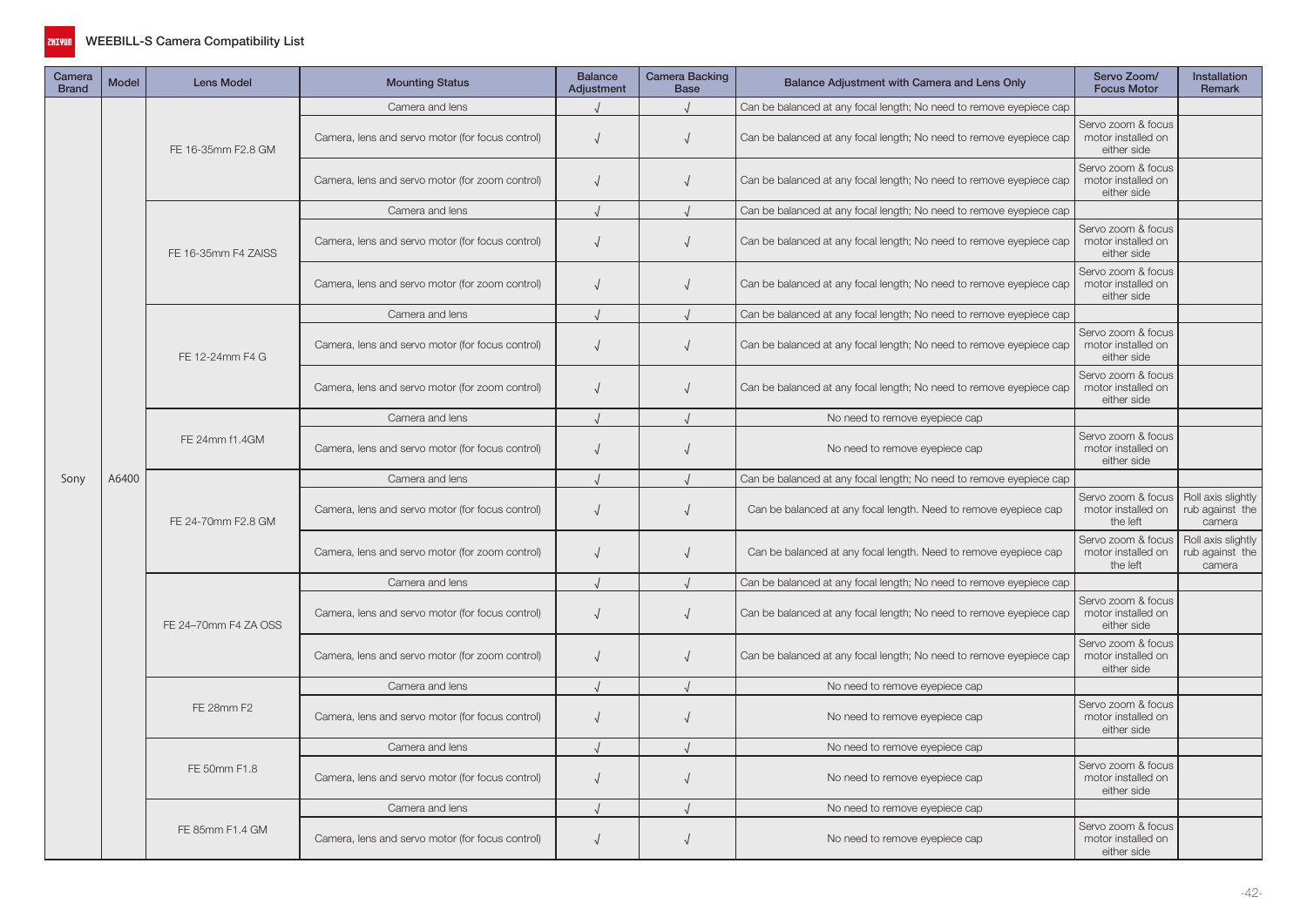

| Camera<br><b>Brand</b> | <b>Model</b> | Lens Model                     | <b>Mounting Status</b>                           | <b>Balance</b><br>Adjustment | <b>Camera Backing</b><br><b>Base</b> | Balance Adjustment with Camera and Lens Only                        | Servo Zoom/<br><b>Focus Motor</b>                       | <b>Installation</b><br>Remark |
|------------------------|--------------|--------------------------------|--------------------------------------------------|------------------------------|--------------------------------------|---------------------------------------------------------------------|---------------------------------------------------------|-------------------------------|
|                        |              |                                | Camera and lens                                  |                              |                                      | No need to remove eyepiece cap                                      |                                                         |                               |
|                        |              | Distagon T* FE 35mm F1.4 ZA    | Camera, lens and servo motor (for focus control) | $\sqrt{ }$                   |                                      | No need to remove eyepiece cap                                      | Servo zoom & focus<br>motor installed on<br>either side |                               |
|                        |              |                                | Camera and lens                                  |                              |                                      | No need to remove eyepiece cap                                      |                                                         |                               |
|                        |              | Sonnar T* FE 35mm F2.8 ZA      | Camera, lens and servo motor (for focus control) | $\sqrt{ }$                   |                                      | No need to remove eyepiece cap                                      | Servo zoom & focus<br>motor installed on<br>either side |                               |
|                        |              |                                | Camera and lens                                  |                              |                                      | No need to remove eyepiece cap                                      |                                                         |                               |
|                        |              | Sonnar® T* FE 55mm F1.8 ZA     | Camera, lens and servo motor (for focus control) | $\sqrt{ }$                   |                                      | No need to remove eyepiece cap                                      | Servo zoom & focus<br>motor installed on<br>either side |                               |
|                        |              |                                | Camera and lens                                  |                              |                                      | Can be balanced at any focal length; No need to remove eyepiece cap |                                                         |                               |
|                        |              | E 10-18mm F4 OSS               | Camera, lens and servo motor (for focus control) | $\sqrt{ }$                   |                                      | Can be balanced at any focal length; No need to remove eyepiece cap | Servo zoom & focus<br>motor installed on<br>the left    |                               |
|                        | A6400        |                                | Camera, lens and servo motor (for zoom control)  | $\sqrt{ }$                   |                                      | Can be balanced at any focal length; No need to remove eyepiece cap | Servo zoom & focus<br>motor installed on<br>the left    |                               |
|                        |              |                                | Camera and lens                                  |                              |                                      | Can be balanced at any focal length; No need to remove eyepiece cap |                                                         |                               |
|                        |              | E PZ 18-105mm F4 G OSS         | Camera, lens and servo motor (for focus control) | $\sqrt{ }$                   |                                      | Can be balanced at any focal length; No need to remove eyepiece cap | Servo zoom & focus<br>motor installed on<br>either side |                               |
| Sony                   |              |                                | Camera, lens and servo motor (for zoom control)  | $\sqrt{ }$                   |                                      | Can be balanced at any focal length; No need to remove eyepiece cap | Servo zoom & focus<br>motor installed on<br>either side |                               |
|                        |              | E 18-200mm F3.5-6.3 OSS<br>LE. | Camera and lens                                  |                              |                                      | Can be balanced at any focal length; No need to remove eyepiece cap |                                                         |                               |
|                        |              |                                | Camera, lens and servo motor (for focus control) | $\sqrt{ }$                   | $\sqrt{ }$                           | Can be balanced at any focal length; No need to remove eyepiece cap | Servo zoom & focus<br>motor installed on<br>either side |                               |
|                        |              |                                | Camera, lens and servo motor (for zoom control)  | $\sqrt{ }$                   |                                      | Can be balanced at any focal length; No need to remove eyepiece cap | Servo zoom & focus<br>motor installed on<br>either side |                               |
|                        |              |                                | Camera and lens                                  |                              |                                      | No need to remove eyepiece cap                                      |                                                         |                               |
|                        |              | Sigma 30mm f/1.4 DC DN         | Camera, lens and servo motor (for focus control) | $\sqrt{ }$                   |                                      | No need to remove eyepiece cap                                      | Servo zoom & focus<br>motor installed on<br>either side |                               |
|                        |              |                                | Camera and lens                                  |                              |                                      | No need to remove eyepiece cap                                      |                                                         |                               |
|                        |              | Sigma 50mm f/1.4 DG            | Camera, lens and servo motor (for focus control) | $\sqrt{ }$                   |                                      | No need to remove eyepiece cap                                      | Servo zoom & focus<br>motor installed on<br>either side |                               |
|                        |              |                                | Camera and lens                                  |                              |                                      | Can be balanced at any focal length; No need to remove eyepiece cap |                                                         |                               |
|                        |              | Tamron28-75mm f/2.8            | Camera, lens and servo motor (for focus control) | $\sqrt{ }$                   | $\sqrt{ }$                           | Can be balanced at any focal length; No need to remove eyepiece cap | Servo zoom & focus<br>motor installed on<br>either side |                               |
|                        |              |                                | Camera, lens and servo motor (for zoom control)  | $\sqrt{ }$                   |                                      | Can be balanced at any focal length; No need to remove eyepiece cap | Servo zoom & focus<br>motor installed on<br>either side |                               |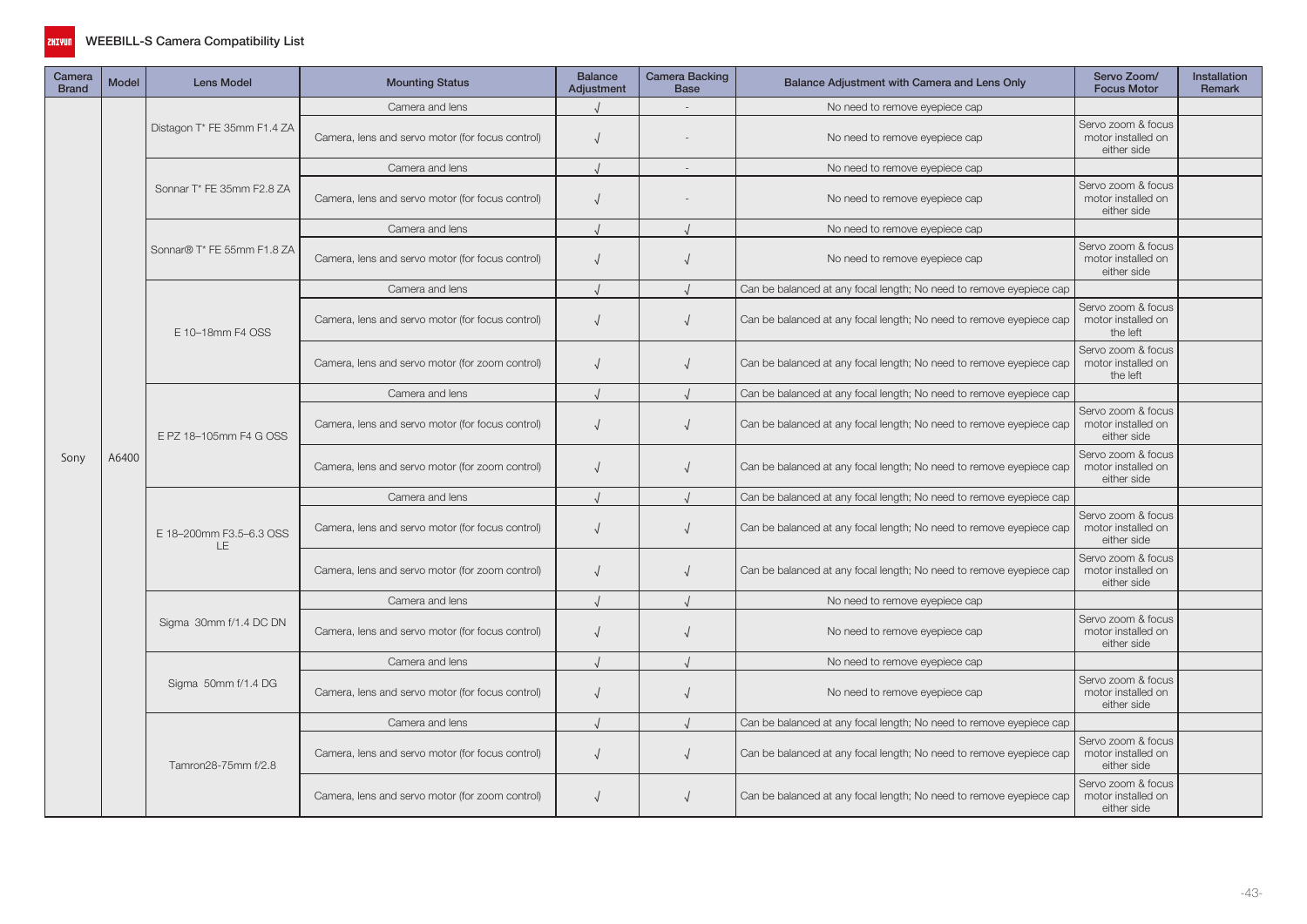

| Camera<br><b>Brand</b> | Model | Lens Model                                            | <b>Mounting Status</b>                           | <b>Balance</b><br>Adjustment | Camera Backing  <br><b>Base</b> | Balance Adjustment with Camera and Lens Only                        | Servo Zoom/<br><b>Focus Motor</b>                       | <b>Installation</b><br>Remark |
|------------------------|-------|-------------------------------------------------------|--------------------------------------------------|------------------------------|---------------------------------|---------------------------------------------------------------------|---------------------------------------------------------|-------------------------------|
|                        |       |                                                       | Camera and lens                                  |                              |                                 | Can be balanced at any focal length; No need to remove eyepiece cap |                                                         |                               |
| Sony                   | A6400 | sigma18-35mm f/1.8 DC HSM<br>Art (Canon lens adapter) | Camera, lens and servo motor (for focus control) |                              |                                 | Can be balanced at any focal length; No need to remove eyepiece cap | Servo zoom & focus<br>motor installed on<br>either side |                               |
|                        |       |                                                       | Camera, lens and servo motor (for zoom control)  |                              |                                 | Can be balanced at any focal length; No need to remove eyepiece cap | Servo zoom & focus<br>motor installed on<br>either side |                               |

| Camera<br><b>Brand</b> | <b>Model</b> | <b>Lens Model</b>    | <b>Mounting Status</b>                           | <b>Balance</b><br>Adjustment | <b>Camera Backing</b><br><b>Base</b> | Balance Adjustment with Camera and Lens Only                        | Servo Zoom/<br><b>Focus Motor</b>                       | <b>Installation</b><br><b>Remark</b>            |
|------------------------|--------------|----------------------|--------------------------------------------------|------------------------------|--------------------------------------|---------------------------------------------------------------------|---------------------------------------------------------|-------------------------------------------------|
|                        |              |                      | Camera and lens                                  |                              |                                      | Can be balanced at any focal length; No need to remove eyepiece cap |                                                         |                                                 |
|                        |              | FE 16-35mm F2.8 GM   | Camera, lens and servo motor (for focus control) |                              |                                      | Can be balanced at any focal length; No need to remove eyepiece cap | Servo zoom & focus<br>motor installed on<br>either side |                                                 |
|                        | A6300        |                      | Camera, lens and servo motor (for zoom control)  |                              |                                      | Can be balanced at any focal length; No need to remove eyepiece cap | Servo zoom & focus<br>motor installed on<br>either side |                                                 |
|                        |              |                      | Camera and lens                                  |                              |                                      | Can be balanced at any focal length; No need to remove eyepiece cap |                                                         |                                                 |
|                        |              | FE 16-35mm F4 ZAISS  | Camera, lens and servo motor (for focus control) |                              |                                      | Can be balanced at any focal length; No need to remove eyepiece cap | Servo zoom & focus<br>motor installed on<br>either side |                                                 |
|                        |              |                      | Camera, lens and servo motor (for zoom control)  |                              |                                      | Can be balanced at any focal length; No need to remove eyepiece cap | Servo zoom & focus<br>motor installed on<br>either side |                                                 |
|                        |              |                      | Camera and lens                                  |                              |                                      | Can be balanced at any focal length; No need to remove eyepiece cap |                                                         |                                                 |
|                        |              | FE 12-24mm F4 G      | Camera, lens and servo motor (for focus control) |                              |                                      | Can be balanced at any focal length; No need to remove eyepiece cap | Servo zoom & focus<br>motor installed on<br>either side |                                                 |
| Sony                   |              |                      | Camera, lens and servo motor (for zoom control)  |                              |                                      | Can be balanced at any focal length; No need to remove eyepiece cap | Servo zoom & focus<br>motor installed on<br>either side |                                                 |
|                        |              |                      | Camera and lens                                  |                              |                                      | No need to remove eyepiece cap                                      |                                                         |                                                 |
|                        |              | FE 24mm f1.4GM       | Camera, lens and servo motor (for focus control) |                              |                                      | No need to remove eyepiece cap                                      | Servo zoom & focus<br>motor installed on<br>either side |                                                 |
|                        |              |                      | Camera and lens                                  |                              |                                      | Can be balanced at any focal length; No need to remove eyepiece cap | Servo zoom & focus<br>motor installed on<br>either side |                                                 |
|                        |              | FE 24-70mm F2.8 GM   | Camera, lens and servo motor (for focus control) |                              |                                      | Can be balanced at any focal length. Need to remove eyepiece cap    |                                                         | Roll axis slightly<br>rub against the<br>camera |
|                        |              |                      | Camera, lens and servo motor (for zoom control)  |                              |                                      | Can be balanced at any focal length. Need to remove eyepiece cap    | Servo zoom & focus<br>motor installed on<br>either side | Roll axis slightly<br>rub against the<br>camera |
|                        |              |                      | Camera and lens                                  |                              |                                      | Can be balanced at any focal length; No need to remove eyepiece cap |                                                         |                                                 |
|                        |              | FE 24-70mm F4 ZA OSS | Camera, lens and servo motor (for focus control) |                              |                                      | Can be balanced at any focal length; No need to remove eyepiece cap | Servo zoom & focus<br>motor installed on<br>the left    |                                                 |
|                        |              |                      | Camera, lens and servo motor (for zoom control)  |                              |                                      | Can be balanced at any focal length; No need to remove eyepiece cap | Servo zoom & focus<br>motor installed on<br>the left    |                                                 |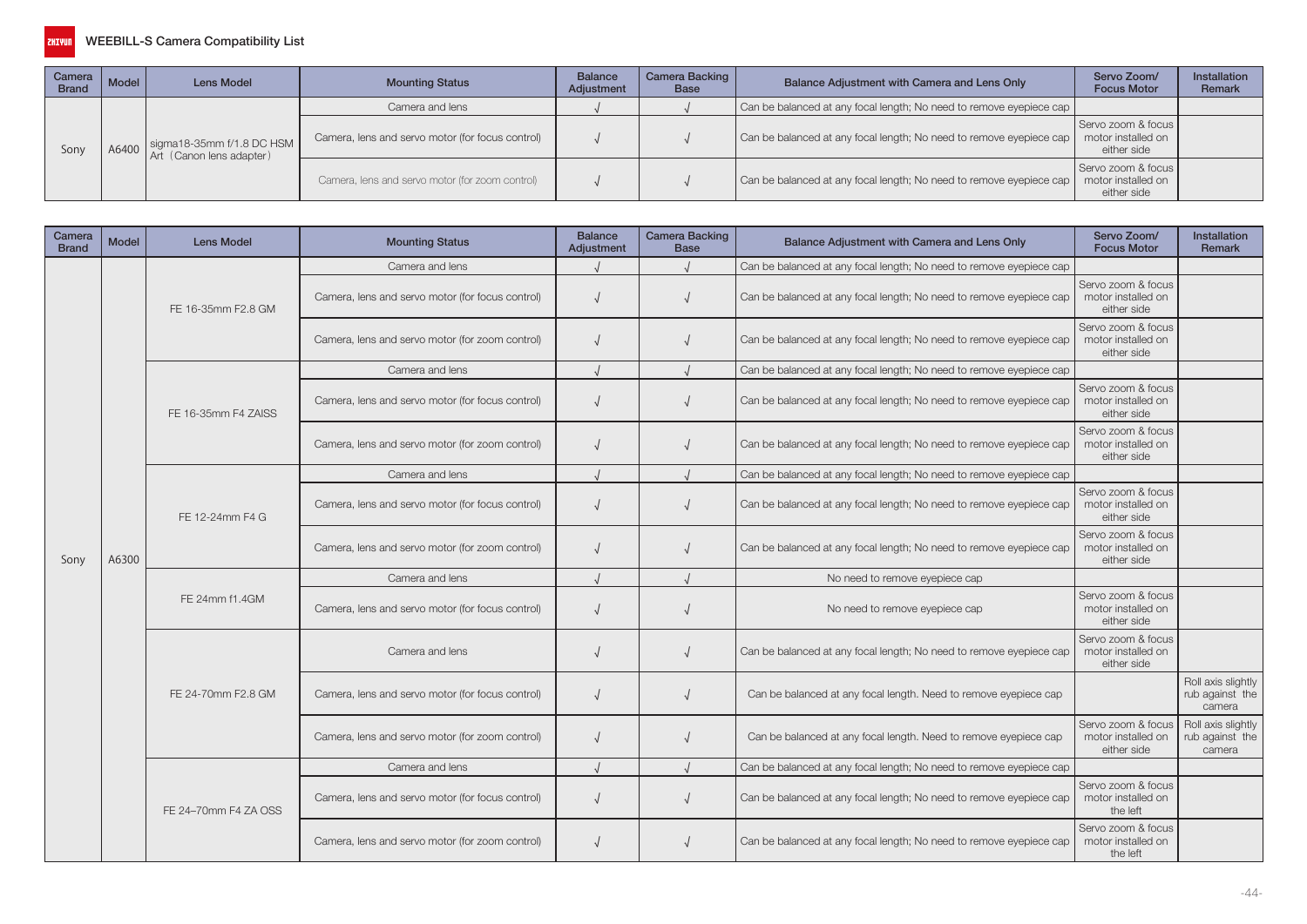

| Camera<br><b>Brand</b> | <b>Model</b>                                                                       | <b>Lens Model</b>                               | <b>Mounting Status</b>                           | <b>Balance</b><br>Adjustment | Camera Backing<br><b>Base</b>                                       | Balance Adjustment with Camera and Lens Only                        | Servo Zoom/<br><b>Focus Motor</b>                                                                                                                                                                                                  | Installation<br><b>Remark</b> |
|------------------------|------------------------------------------------------------------------------------|-------------------------------------------------|--------------------------------------------------|------------------------------|---------------------------------------------------------------------|---------------------------------------------------------------------|------------------------------------------------------------------------------------------------------------------------------------------------------------------------------------------------------------------------------------|-------------------------------|
|                        |                                                                                    |                                                 | Camera and lens                                  |                              |                                                                     | No need to remove eyepiece cap                                      |                                                                                                                                                                                                                                    |                               |
|                        |                                                                                    | FE 28mm F2                                      | Camera, lens and servo motor (for focus control) | $\sqrt{ }$                   | $\sqrt{2}$                                                          | No need to remove eyepiece cap                                      | Servo zoom & focus<br>motor installed on<br>either side                                                                                                                                                                            |                               |
|                        | A6300                                                                              |                                                 | Camera and lens                                  | $\cdot$                      |                                                                     | No need to remove eyepiece cap                                      |                                                                                                                                                                                                                                    |                               |
|                        |                                                                                    | FE 50mm F1.8                                    | Camera, lens and servo motor (for focus control) | $\sqrt{ }$                   |                                                                     | No need to remove eyepiece cap                                      | Servo zoom & focus<br>motor installed on<br>either side                                                                                                                                                                            |                               |
|                        |                                                                                    |                                                 | Camera and lens                                  | $\cdot$                      |                                                                     | No need to remove eyepiece cap                                      |                                                                                                                                                                                                                                    |                               |
|                        |                                                                                    | FE 85mm F1.4 GM                                 | Camera, lens and servo motor (for focus control) | $\sqrt{ }$                   |                                                                     | No need to remove eyepiece cap                                      | Servo zoom & focus<br>motor installed on<br>either side                                                                                                                                                                            |                               |
|                        |                                                                                    |                                                 | Camera and lens                                  |                              |                                                                     | No need to remove eyepiece cap                                      |                                                                                                                                                                                                                                    |                               |
|                        |                                                                                    | Distagon T* FE 35mm F1.4 ZA                     | Camera, lens and servo motor (for focus control) | $\sqrt{ }$                   |                                                                     | No need to remove eyepiece cap                                      | Servo zoom & focus<br>motor installed on<br>either side                                                                                                                                                                            |                               |
|                        |                                                                                    |                                                 | Camera and lens                                  |                              | $\sim$                                                              | No need to remove eyepiece cap                                      |                                                                                                                                                                                                                                    |                               |
|                        |                                                                                    | Sonnar T* FE 35mm F2.8 ZA                       | Camera, lens and servo motor (for focus control) | $\sqrt{ }$                   |                                                                     | No need to remove eyepiece cap                                      | Servo zoom & focus<br>motor installed on<br>either side                                                                                                                                                                            |                               |
|                        |                                                                                    | Sonnar® T* FE 55mm F1.8 ZA                      | Camera and lens                                  |                              |                                                                     | No need to remove eyepiece cap                                      |                                                                                                                                                                                                                                    |                               |
|                        |                                                                                    |                                                 | Camera, lens and servo motor (for focus control) | $\sqrt{ }$                   |                                                                     | No need to remove eyepiece cap                                      | Servo zoom & focus<br>motor installed on<br>either side                                                                                                                                                                            |                               |
| Sony                   |                                                                                    |                                                 | Camera and lens                                  |                              |                                                                     | Can be balanced at any focal length; No need to remove eyepiece cap | Servo zoom & focus<br>motor installed on<br>the left<br>Servo zoom & focus<br>motor installed on<br>the left<br>Servo zoom & focus<br>motor installed on<br>either side<br>Servo zoom & focus<br>motor installed on<br>either side |                               |
|                        |                                                                                    | E 10-18mm F4 OSS                                | Camera, lens and servo motor (for focus control) | $\sqrt{2}$                   |                                                                     | Can be balanced at any focal length; No need to remove eyepiece cap |                                                                                                                                                                                                                                    |                               |
|                        | E PZ 18-105mm F4 G OSS<br>E 18-200mm F3.5-6.3 OSS<br>LE.<br>Sigma 30mm f/1.4 DC DN | Camera, lens and servo motor (for zoom control) | $\sqrt{ }$                                       | $\sqrt{ }$                   | Can be balanced at any focal length; No need to remove eyepiece cap |                                                                     |                                                                                                                                                                                                                                    |                               |
|                        |                                                                                    |                                                 | Camera and lens                                  |                              |                                                                     | Can be balanced at any focal length; No need to remove eyepiece cap |                                                                                                                                                                                                                                    |                               |
|                        |                                                                                    |                                                 | Camera, lens and servo motor (for focus control) | $\sqrt{ }$                   |                                                                     | Can be balanced at any focal length; No need to remove eyepiece cap |                                                                                                                                                                                                                                    |                               |
|                        |                                                                                    |                                                 | Camera, lens and servo motor (for zoom control)  | $\sqrt{ }$                   |                                                                     | Can be balanced at any focal length; No need to remove eyepiece cap |                                                                                                                                                                                                                                    |                               |
|                        |                                                                                    |                                                 | Camera and lens                                  |                              |                                                                     | Can be balanced at any focal length; No need to remove eyepiece cap |                                                                                                                                                                                                                                    |                               |
|                        |                                                                                    |                                                 | Camera, lens and servo motor (for focus control) | $\sqrt{ }$                   |                                                                     | Can be balanced at any focal length; No need to remove eyepiece cap | Servo zoom & focus<br>motor installed on<br>either side                                                                                                                                                                            |                               |
|                        |                                                                                    |                                                 | Camera, lens and servo motor (for zoom control)  | $\sqrt{ }$                   |                                                                     | Can be balanced at any focal length; No need to remove eyepiece cap | Servo zoom & focus<br>motor installed on<br>either side                                                                                                                                                                            |                               |
|                        |                                                                                    |                                                 | Camera and lens                                  |                              |                                                                     | No need to remove eyepiece cap                                      |                                                                                                                                                                                                                                    |                               |
|                        |                                                                                    |                                                 | Camera, lens and servo motor (for focus control) | $\sqrt{ }$                   |                                                                     | No need to remove eyepiece cap                                      | Servo zoom & focus<br>motor installed on<br>either side                                                                                                                                                                            |                               |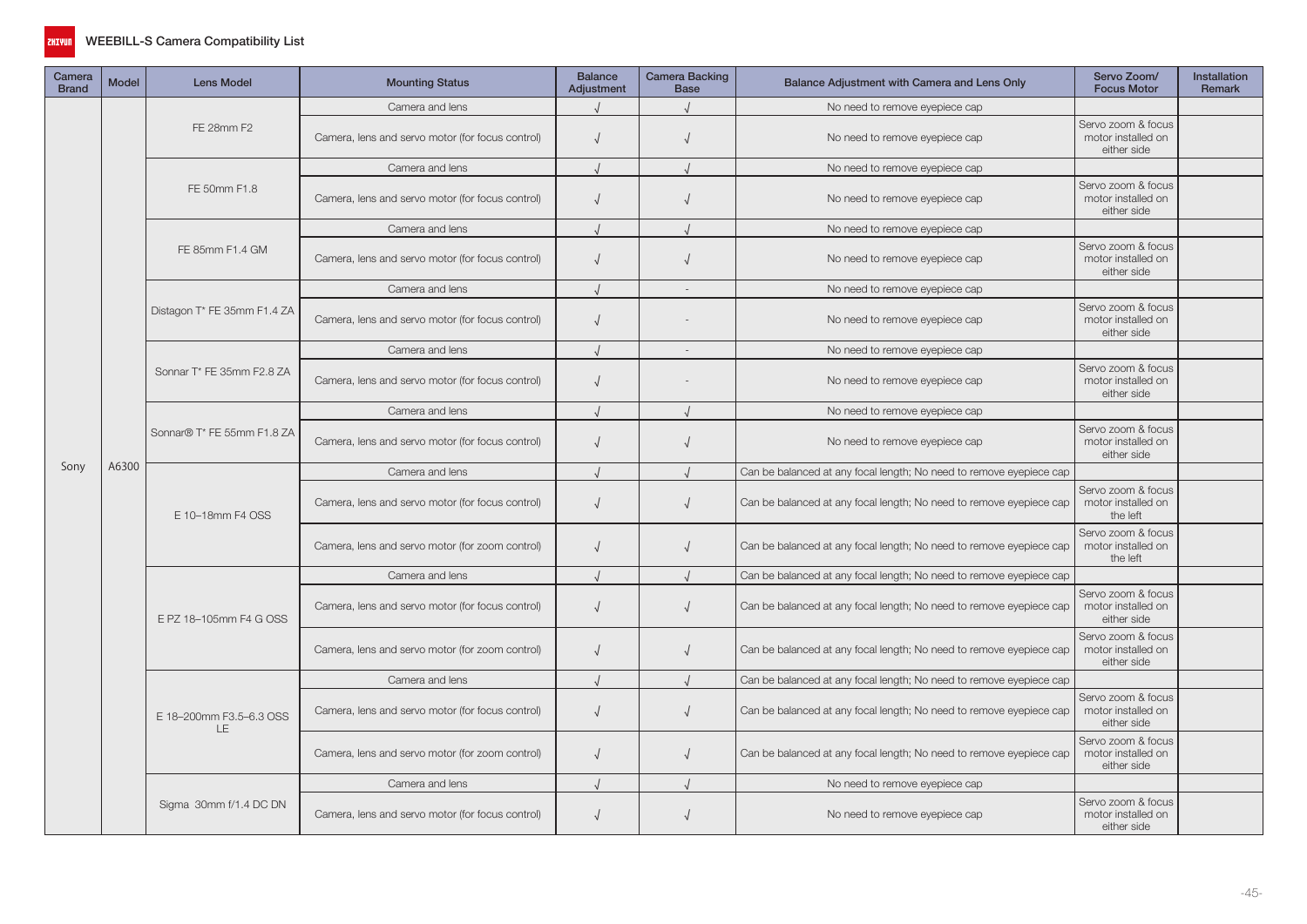

| Camera<br><b>Brand</b>                                                                                                                                                                                                                                                                         | Model | Lens Model                                              | <b>Mounting Status</b>                           | <b>Balance</b><br>Adjustment | <b>Camera Backing</b><br><b>Base</b> | Balance Adjustment with Camera and Lens Only                        | Servo Zoom/<br><b>Focus Motor</b>                       | Installation<br>Remark |
|------------------------------------------------------------------------------------------------------------------------------------------------------------------------------------------------------------------------------------------------------------------------------------------------|-------|---------------------------------------------------------|--------------------------------------------------|------------------------------|--------------------------------------|---------------------------------------------------------------------|---------------------------------------------------------|------------------------|
|                                                                                                                                                                                                                                                                                                |       |                                                         | Camera and lens                                  |                              |                                      | No need to remove eyepiece cap                                      |                                                         |                        |
| Sigma 50mm f/1.4 DG<br>Camera, lens and servo motor (for focus control)<br>No need to remove eyepiece cap<br>Camera and lens<br>Camera, lens and servo motor (for focus control)<br>Tamron28-75mm f/2.8<br>A6300<br>Sony<br>Camera, lens and servo motor (for zoom control)<br>Camera and lens |       | Servo zoom & focus<br>motor installed on<br>either side |                                                  |                              |                                      |                                                                     |                                                         |                        |
|                                                                                                                                                                                                                                                                                                |       |                                                         |                                                  |                              |                                      | Can be balanced at any focal length; No need to remove eyepiece cap |                                                         |                        |
|                                                                                                                                                                                                                                                                                                |       |                                                         |                                                  |                              |                                      | Can be balanced at any focal length; No need to remove eyepiece cap | Servo zoom & focus<br>motor installed on<br>either side |                        |
|                                                                                                                                                                                                                                                                                                |       |                                                         |                                                  |                              |                                      | Can be balanced at any focal length; No need to remove eyepiece cap | Servo zoom & focus<br>motor installed on<br>either side |                        |
|                                                                                                                                                                                                                                                                                                |       |                                                         |                                                  |                              |                                      | Can be balanced at any focal length; No need to remove eyepiece cap |                                                         |                        |
|                                                                                                                                                                                                                                                                                                |       | sigma18-35mm f/1.8 DC HSM<br>Art (Canon lens adapter)   | Camera, lens and servo motor (for focus control) |                              |                                      | Can be balanced at any focal length; No need to remove eyepiece cap | Servo zoom & focus<br>motor installed on<br>either side |                        |
|                                                                                                                                                                                                                                                                                                |       |                                                         | Camera, lens and servo motor (for zoom control)  |                              |                                      | Can be balanced at any focal length; No need to remove eyepiece cap | Servo zoom & focus<br>motor installed on<br>either side |                        |

| Camera<br><b>Brand</b> | <b>Model</b>                                                                                                                                                                                                                                                                                                                                                       | <b>Lens Model</b>                                       | <b>Mounting Status</b>                           | <b>Balance</b><br>Adjustment | <b>Camera Backing</b><br><b>Base</b> | Balance Adjustment with Camera and Lens Only                        | Servo Zoom/<br><b>Focus Motor</b>                       | Installation<br>Remark |
|------------------------|--------------------------------------------------------------------------------------------------------------------------------------------------------------------------------------------------------------------------------------------------------------------------------------------------------------------------------------------------------------------|---------------------------------------------------------|--------------------------------------------------|------------------------------|--------------------------------------|---------------------------------------------------------------------|---------------------------------------------------------|------------------------|
|                        |                                                                                                                                                                                                                                                                                                                                                                    |                                                         | Camera and lens                                  |                              |                                      | Can be balanced at any focal length; No need to remove eyepiece cap |                                                         |                        |
|                        |                                                                                                                                                                                                                                                                                                                                                                    | FE 16-35mm F2.8 GM                                      | Camera, lens and servo motor (for focus control) |                              |                                      | Can be balanced at any focal length; No need to remove eyepiece cap | Servo zoom & focus<br>motor installed on<br>either side |                        |
|                        | Can be balanced at any focal length; No need to remove eyepiece cap<br>Camera, lens and servo motor (for zoom control)<br>Camera and lens<br>Can be balanced at any focal length; No need to remove eyepiece cap<br>Can be balanced at any focal length; No need to remove eyepiece cap<br>Camera, lens and servo motor (for focus control)<br>FE 16-35mm F4 ZAISS | Servo zoom & focus<br>motor installed on<br>either side |                                                  |                              |                                      |                                                                     |                                                         |                        |
|                        |                                                                                                                                                                                                                                                                                                                                                                    |                                                         |                                                  |                              |                                      |                                                                     | Servo zoom & focus<br>motor installed on<br>either side |                        |
|                        |                                                                                                                                                                                                                                                                                                                                                                    |                                                         |                                                  |                              |                                      |                                                                     |                                                         |                        |
| Sony                   | A6000                                                                                                                                                                                                                                                                                                                                                              |                                                         | Camera, lens and servo motor (for zoom control)  |                              |                                      | Can be balanced at any focal length; No need to remove eyepiece cap | Servo zoom & focus<br>motor installed on<br>either side |                        |
|                        |                                                                                                                                                                                                                                                                                                                                                                    | FE 12-24mm F4 G                                         | Camera and lens                                  |                              |                                      | Can be balanced at any focal length; No need to remove eyepiece cap |                                                         |                        |
|                        |                                                                                                                                                                                                                                                                                                                                                                    |                                                         | Camera, lens and servo motor (for focus control) |                              |                                      | Can be balanced at any focal length; No need to remove eyepiece cap | Servo zoom & focus<br>motor installed on<br>either side |                        |
|                        |                                                                                                                                                                                                                                                                                                                                                                    |                                                         | Camera, lens and servo motor (for zoom control)  |                              |                                      | Can be balanced at any focal length; No need to remove eyepiece cap | Servo zoom & focus<br>motor installed on<br>either side |                        |
|                        |                                                                                                                                                                                                                                                                                                                                                                    |                                                         | Camera and lens                                  |                              |                                      | No need to remove eyepiece cap                                      |                                                         |                        |
|                        |                                                                                                                                                                                                                                                                                                                                                                    | FE 24mm f1.4GM                                          | Camera, lens and servo motor (for focus control) |                              |                                      | No need to remove eyepiece cap                                      | Servo zoom & focus<br>motor installed on<br>either side |                        |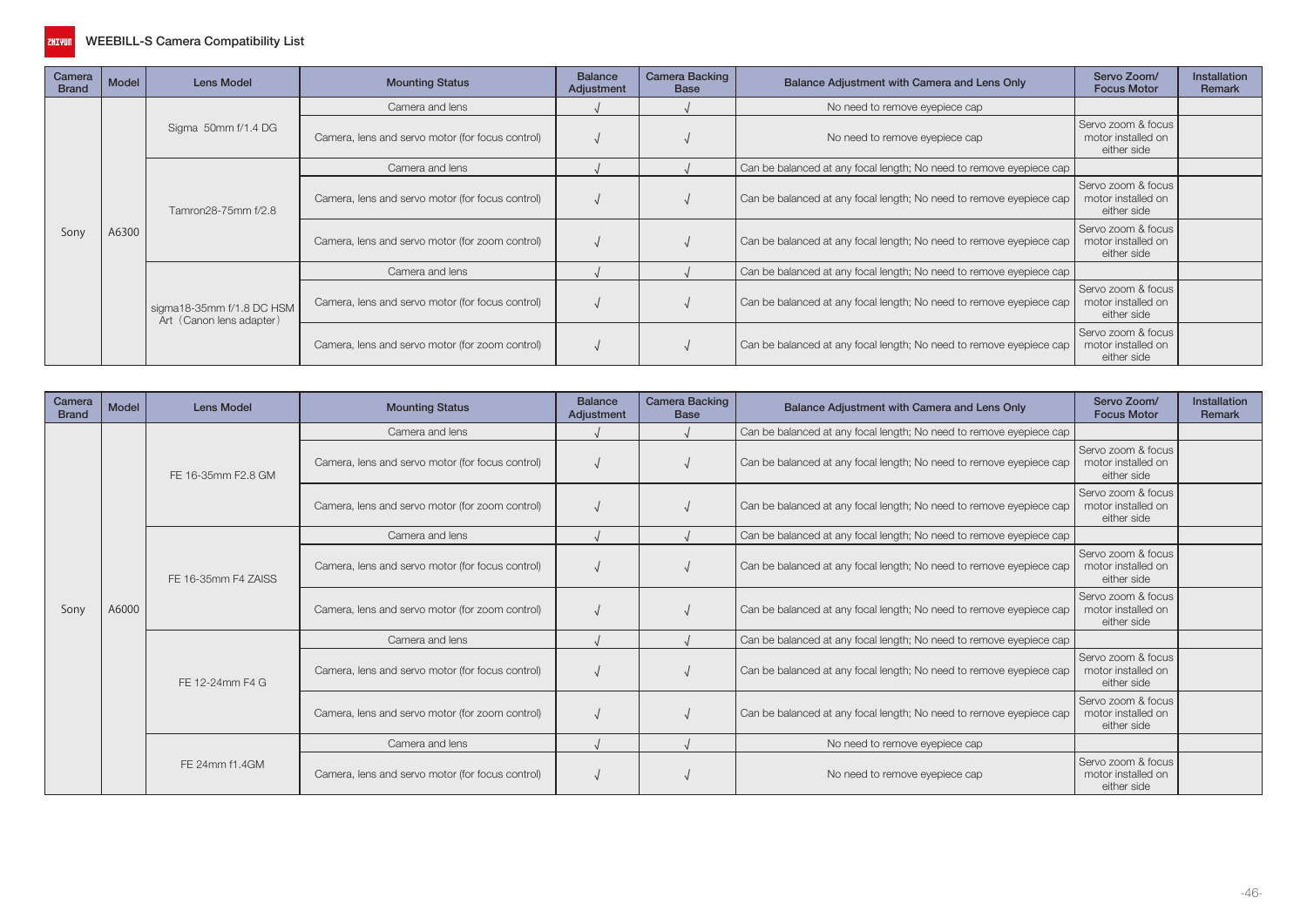

| Camera<br><b>Brand</b> | <b>Model</b> | <b>Lens Model</b>           | <b>Mounting Status</b>                           | <b>Balance</b><br>Adjustment | <b>Camera Backing</b><br><b>Base</b> | Balance Adjustment with Camera and Lens Only                        | Servo Zoom/<br><b>Focus Motor</b>                                                                                  | <b>Installation</b><br><b>Remark</b>            |
|------------------------|--------------|-----------------------------|--------------------------------------------------|------------------------------|--------------------------------------|---------------------------------------------------------------------|--------------------------------------------------------------------------------------------------------------------|-------------------------------------------------|
|                        |              |                             | Camera and lens                                  |                              |                                      | Can be balanced at any focal length; No need to remove eyepiece cap |                                                                                                                    |                                                 |
|                        |              | FE 24-70mm F2.8 GM          | Camera, lens and servo motor (for focus control) |                              |                                      | Can be balanced at any focal length. Need to remove eyepiece cap    | Servo zoom & focus<br>motor installed on<br>the left                                                               | Roll axis slightly<br>rub against the<br>camera |
|                        |              |                             | Camera, lens and servo motor (for zoom control)  | $\sqrt{ }$                   | $\sqrt{ }$                           | Can be balanced at any focal length. Need to remove eyepiece cap    | Servo zoom & focus<br>motor installed on<br>the left                                                               | Roll axis slightly<br>rub against the<br>camera |
|                        |              |                             | Camera and lens                                  |                              |                                      | Can be balanced at any focal length; No need to remove eyepiece cap |                                                                                                                    |                                                 |
|                        |              | FE 24-70mm F4 ZA OSS        | Camera, lens and servo motor (for focus control) | $\sqrt{ }$                   |                                      | Can be balanced at any focal length; No need to remove eyepiece cap | Servo zoom & focus<br>motor installed on<br>either side                                                            |                                                 |
|                        |              |                             | Camera, lens and servo motor (for zoom control)  | $\sqrt{2}$                   | $\sqrt{ }$                           | Can be balanced at any focal length; No need to remove eyepiece cap | Servo zoom & focus<br>motor installed on<br>either side                                                            |                                                 |
|                        |              |                             | Camera and lens                                  |                              |                                      | No need to remove eyepiece cap                                      |                                                                                                                    |                                                 |
|                        |              | FE 28mm F2                  | Camera, lens and servo motor (for focus control) |                              |                                      | No need to remove eyepiece cap                                      | Servo zoom & focus<br>motor installed on<br>either side                                                            |                                                 |
|                        | A6000        |                             | Camera and lens                                  |                              |                                      | No need to remove eyepiece cap                                      |                                                                                                                    |                                                 |
|                        |              | FE 50mm F1.8                | Camera, lens and servo motor (for focus control) |                              |                                      | No need to remove eyepiece cap                                      | Servo zoom & focus<br>motor installed on<br>either side                                                            |                                                 |
| Sony                   |              |                             | Camera and lens                                  |                              | $\overline{1}$                       | No need to remove eyepiece cap                                      | Servo zoom & focus<br>motor installed on<br>either side<br>Servo zoom & focus<br>motor installed on<br>either side |                                                 |
|                        |              | FE 85mm F1.4 GM             | Camera, lens and servo motor (for focus control) | $\sqrt{ }$                   |                                      | No need to remove eyepiece cap                                      |                                                                                                                    |                                                 |
|                        |              |                             | Camera and lens                                  |                              |                                      | No need to remove eyepiece cap                                      |                                                                                                                    |                                                 |
|                        |              | Distagon T* FE 35mm F1.4 ZA | Camera, lens and servo motor (for focus control) | $\sqrt{ }$                   |                                      | No need to remove eyepiece cap                                      |                                                                                                                    |                                                 |
|                        |              |                             | Camera and lens                                  |                              | $\sim$                               | No need to remove eyepiece cap                                      |                                                                                                                    |                                                 |
|                        |              | Sonnar T* FE 35mm F2.8 ZA   | Camera, lens and servo motor (for focus control) |                              |                                      | No need to remove eyepiece cap                                      | Servo zoom & focus<br>motor installed on<br>either side                                                            |                                                 |
|                        |              |                             | Camera and lens                                  |                              |                                      | No need to remove eyepiece cap                                      |                                                                                                                    |                                                 |
|                        |              | Sonnar® T* FE 55mm F1.8 ZA  | Camera, lens and servo motor (for focus control) |                              | $\sqrt{2}$                           | No need to remove eyepiece cap                                      | Servo zoom & focus<br>motor installed on<br>either side                                                            |                                                 |
|                        |              |                             | Camera and lens                                  |                              |                                      | Can be balanced at any focal length; No need to remove eyepiece cap |                                                                                                                    |                                                 |
|                        |              | E 10-18mm F4 OSS            | Camera, lens and servo motor (for focus control) | $\sqrt{ }$                   |                                      | Can be balanced at any focal length; No need to remove eyepiece cap | Servo zoom & focus<br>motor installed on<br>the left                                                               |                                                 |
|                        |              |                             | Camera, lens and servo motor (for zoom control)  |                              |                                      | Can be balanced at any focal length; No need to remove eyepiece cap | Servo zoom & focus<br>motor installed on<br>the left                                                               |                                                 |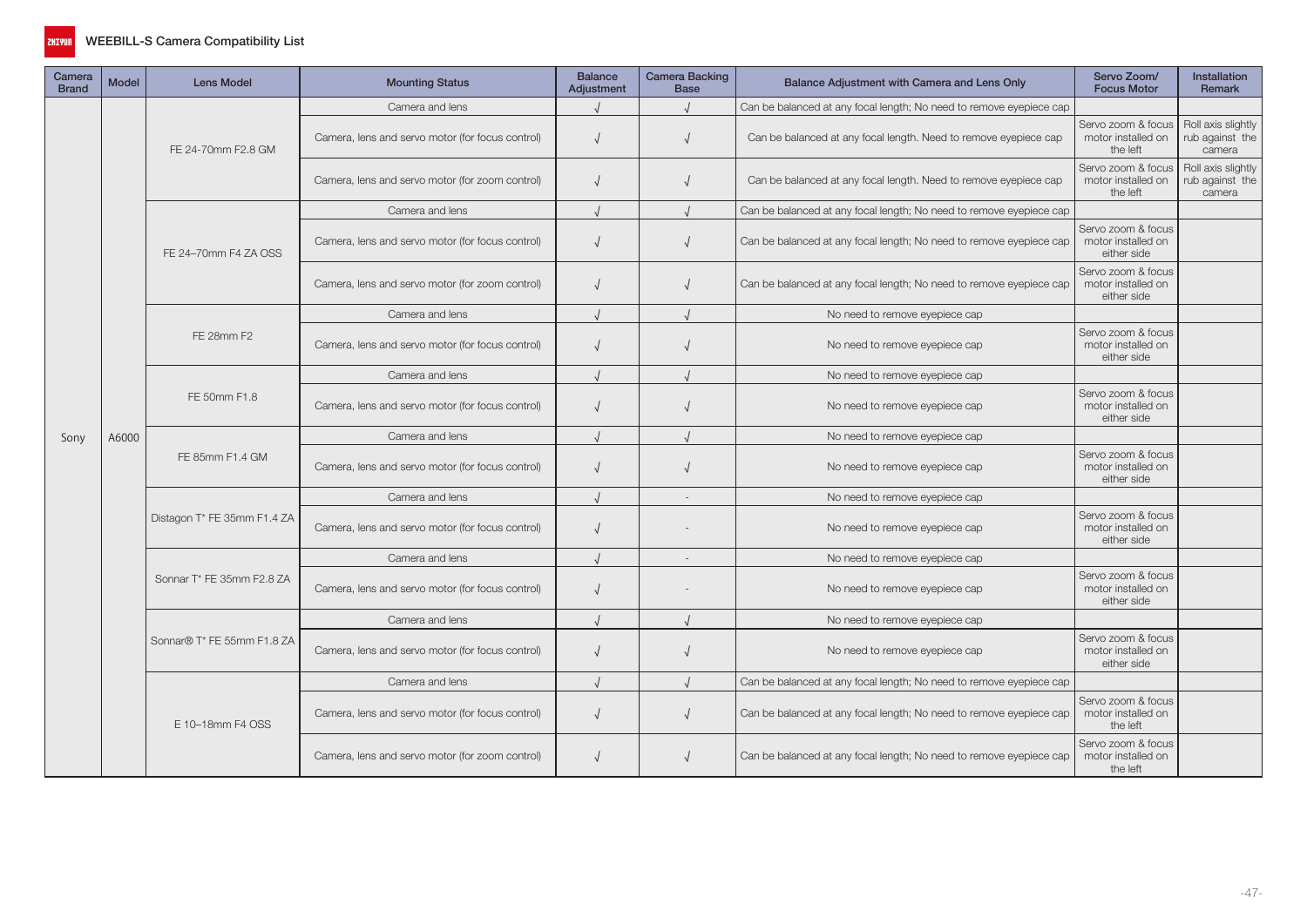

| Camera<br><b>Brand</b> | <b>Model</b> | <b>Lens Model</b>                                     | <b>Mounting Status</b>                           | <b>Balance</b><br>Adjustment | <b>Camera Backing</b><br><b>Base</b> | Balance Adjustment with Camera and Lens Only                        | Servo Zoom/<br><b>Focus Motor</b>                                                    | <b>Installation</b><br><b>Remark</b>                                    |
|------------------------|--------------|-------------------------------------------------------|--------------------------------------------------|------------------------------|--------------------------------------|---------------------------------------------------------------------|--------------------------------------------------------------------------------------|-------------------------------------------------------------------------|
|                        |              |                                                       | Camera and lens                                  |                              |                                      | Can be balanced at any focal length; No need to remove eyepiece cap |                                                                                      |                                                                         |
|                        |              | E PZ 18-105mm F4 G OSS                                | Camera, lens and servo motor (for focus control) |                              |                                      | Can be balanced at any focal length; No need to remove eyepiece cap | Servo zoom & focus<br>motor installed on<br>either side                              |                                                                         |
|                        |              |                                                       | Camera, lens and servo motor (for zoom control)  |                              |                                      | Can be balanced at any focal length; No need to remove eyepiece cap | Servo zoom & focus<br>motor installed on<br>either side                              |                                                                         |
|                        |              |                                                       | Camera and lens                                  |                              |                                      | Can be balanced at any focal length; No need to remove eyepiece cap |                                                                                      |                                                                         |
|                        |              | E 18-200mm F3.5-6.3 OSS<br>LE                         | Camera, lens and servo motor (for focus control) |                              |                                      | Can be balanced at any focal length; No need to remove eyepiece cap | Servo zoom & focus<br>motor installed on<br>either side                              |                                                                         |
|                        |              |                                                       | Camera, lens and servo motor (for zoom control)  |                              |                                      | Can be balanced at any focal length; No need to remove eyepiece cap | Servo zoom & focus<br>motor installed on<br>either side                              | either side<br>either side<br>either side<br>either side<br>either side |
|                        |              |                                                       | Camera and lens                                  |                              |                                      | No need to remove eyepiece cap                                      | Servo zoom & focus<br>motor installed on<br>Servo zoom & focus<br>motor installed on |                                                                         |
|                        | A6000        | Sigma 30mm f/1.4 DC DN                                | Camera, lens and servo motor (for focus control) |                              |                                      | No need to remove eyepiece cap                                      |                                                                                      |                                                                         |
| Sony                   |              |                                                       | Camera and lens                                  |                              |                                      | No need to remove eyepiece cap                                      | motor installed on<br>motor installed on                                             |                                                                         |
|                        |              | Sigma 50mm f/1.4 DG                                   | Camera, lens and servo motor (for focus control) |                              |                                      | No need to remove eyepiece cap                                      |                                                                                      |                                                                         |
|                        |              |                                                       | Camera and lens                                  |                              |                                      | Can be balanced at any focal length; No need to remove eyepiece cap |                                                                                      |                                                                         |
|                        |              | Tamron28-75mm f/2.8                                   | Camera, lens and servo motor (for focus control) |                              |                                      | Can be balanced at any focal length; No need to remove eyepiece cap | Servo zoom & focus                                                                   |                                                                         |
|                        |              |                                                       | Camera, lens and servo motor (for zoom control)  |                              |                                      | Can be balanced at any focal length; No need to remove eyepiece cap | Servo zoom & focus                                                                   |                                                                         |
|                        |              |                                                       | Camera and lens                                  |                              |                                      | Can be balanced at any focal length; No need to remove eyepiece cap |                                                                                      |                                                                         |
|                        |              | sigma18-35mm f/1.8 DC HSM<br>Art (Canon lens adapter) | Camera, lens and servo motor (for focus control) |                              |                                      | Can be balanced at any focal length; No need to remove eyepiece cap | Servo zoom & focus<br>motor installed on                                             |                                                                         |
|                        |              |                                                       | Camera, lens and servo motor (for zoom control)  |                              |                                      | Can be balanced at any focal length; No need to remove eyepiece cap | Servo zoom & focus<br>motor installed on<br>either side                              |                                                                         |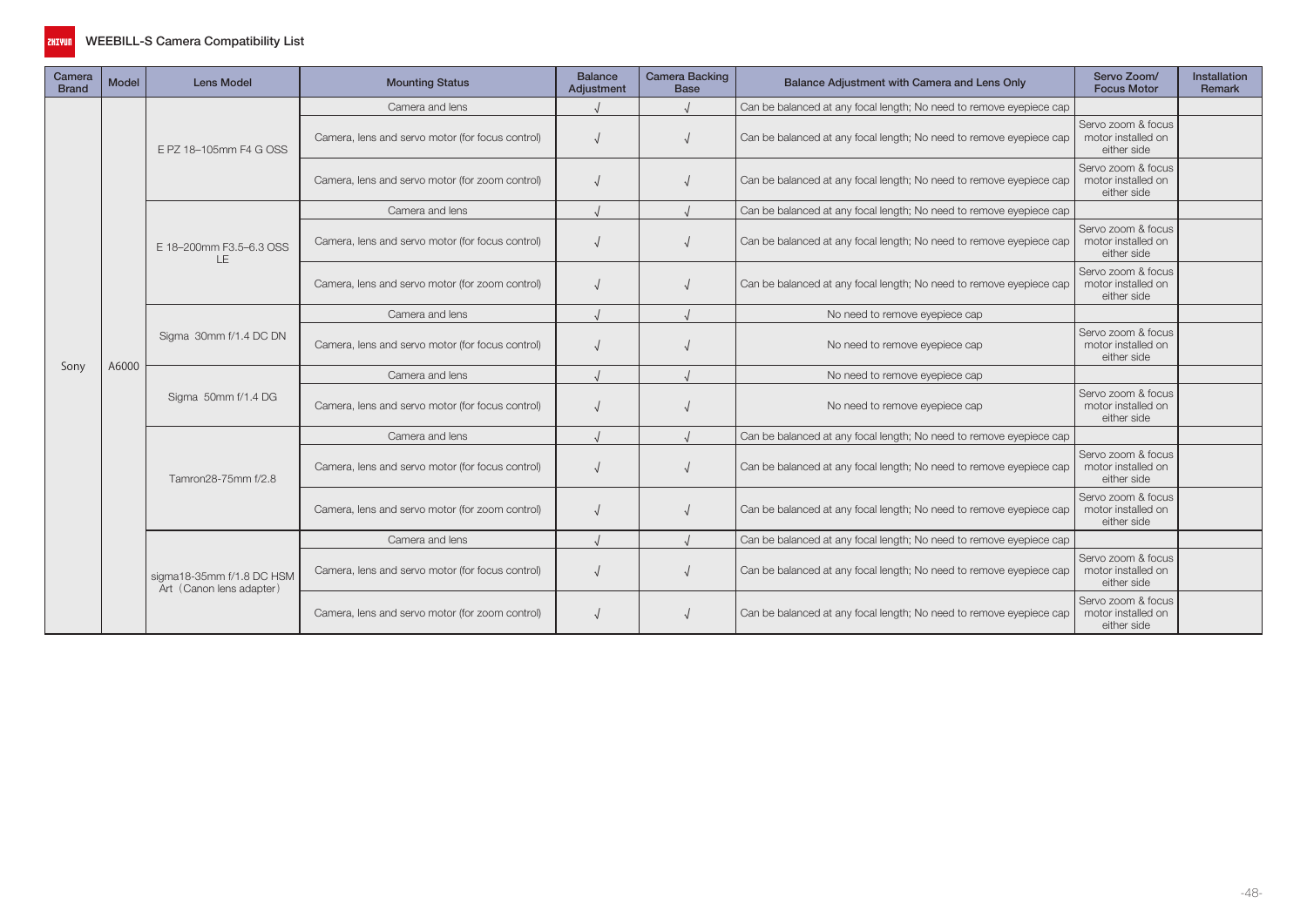

| Camera<br><b>Brand</b> | Model                                | <b>Lens Model</b>                               | <b>Mounting Status</b>                           | <b>Balance</b><br>Adjustment | <b>Camera Backing</b><br><b>Base</b>                                | Balance Adjustment with Camera and Lens Only                        | Servo Zoom/<br><b>Focus Motor</b>                       | <b>Installation</b><br><b>Remark</b> |
|------------------------|--------------------------------------|-------------------------------------------------|--------------------------------------------------|------------------------------|---------------------------------------------------------------------|---------------------------------------------------------------------|---------------------------------------------------------|--------------------------------------|
|                        |                                      |                                                 | Camera and lens                                  |                              |                                                                     | Can be balanced at any focal length; No need to remove eyepiece cap |                                                         |                                      |
|                        |                                      | XF 16-55mm f/2.8 R LM WR                        | Camera, lens and servo motor (for focus control) |                              |                                                                     | Can be balanced at any focal length; No need to remove eyepiece cap | Servo zoom & focus<br>motor installed on<br>either side |                                      |
|                        |                                      |                                                 | Camera, lens and servo motor (for zoom control)  |                              |                                                                     | Can be balanced at any focal length; No need to remove eyepiece cap | Servo zoom & focus<br>motor installed on<br>either side |                                      |
|                        |                                      |                                                 | Camera and lens                                  |                              |                                                                     | Can be balanced at any focal length; No need to remove eyepiece cap |                                                         |                                      |
|                        |                                      | XF 18-55mm f/2.8-4 R OIS                        | Camera, lens and servo motor (for focus control) |                              |                                                                     | Can be balanced at any focal length; No need to remove eyepiece cap | Servo zoom & focus<br>motor installed on<br>either side |                                      |
|                        |                                      |                                                 | Camera, lens and servo motor (for zoom control)  |                              |                                                                     | Can be balanced at any focal length; No need to remove eyepiece cap | Servo zoom & focus<br>motor installed on<br>either side |                                      |
|                        |                                      |                                                 | Camera and lens                                  |                              |                                                                     | Can be balanced at any focal length; No need to remove eyepiece cap |                                                         |                                      |
|                        |                                      | XF 18-135mm f/3.5-5.6 R LM                      | Camera, lens and servo motor (for focus control) |                              |                                                                     | Can be balanced at any focal length; No need to remove eyepiece cap | Servo zoom & focus<br>motor installed on<br>either side |                                      |
| <b>FUJIFILM</b>        | OIS WR<br>$X-H1$<br>XF 35mm f/2 R WR | Camera, lens and servo motor (for zoom control) |                                                  |                              | Can be balanced at any focal length; No need to remove eyepiece cap | Servo zoom & focus<br>motor installed on<br>either side             |                                                         |                                      |
|                        |                                      |                                                 | Camera and lens                                  |                              |                                                                     | Can be balanced at any focal length; No need to remove eyepiece cap |                                                         |                                      |
|                        |                                      |                                                 | Camera, lens and servo motor (for focus control) |                              |                                                                     | Can be balanced at any focal length; No need to remove eyepiece cap | Servo zoom & focus<br>motor installed on<br>either side |                                      |
|                        |                                      |                                                 | Camera and lens                                  |                              |                                                                     | Can be balanced at any focal length; No need to remove eyepiece cap |                                                         |                                      |
|                        |                                      | XF 56mm f/1.2 R                                 | Camera, lens and servo motor (for focus control) |                              |                                                                     | Can be balanced at any focal length; No need to remove eyepiece cap | Servo zoom & focus<br>motor installed on<br>either side |                                      |
|                        |                                      |                                                 | Camera and lens                                  |                              |                                                                     | Can be balanced at any focal length; No need to remove eyepiece cap |                                                         |                                      |
|                        |                                      | XC 15-45mm f/3.5-5.6 OIS                        | Camera, lens and servo motor (for focus control) |                              |                                                                     | Can be balanced at any focal length; No need to remove eyepiece cap | Servo zoom & focus<br>motor installed on<br>either side |                                      |
|                        |                                      |                                                 | Camera, lens and servo motor (for zoom control)  |                              |                                                                     | Can be balanced at any focal length; No need to remove eyepiece cap | Servo zoom & focus<br>motor installed on<br>either side |                                      |
|                        |                                      |                                                 | Camera and lens                                  |                              |                                                                     | Can be balanced at any focal length; No need to remove eyepiece cap |                                                         |                                      |
|                        |                                      | Super EBC XF 23mm f/1.4 R                       | Camera, lens and servo motor (for focus control) |                              |                                                                     | Can be balanced at any focal length; No need to remove eyepiece cap | Servo zoom & focus<br>motor installed on<br>either side |                                      |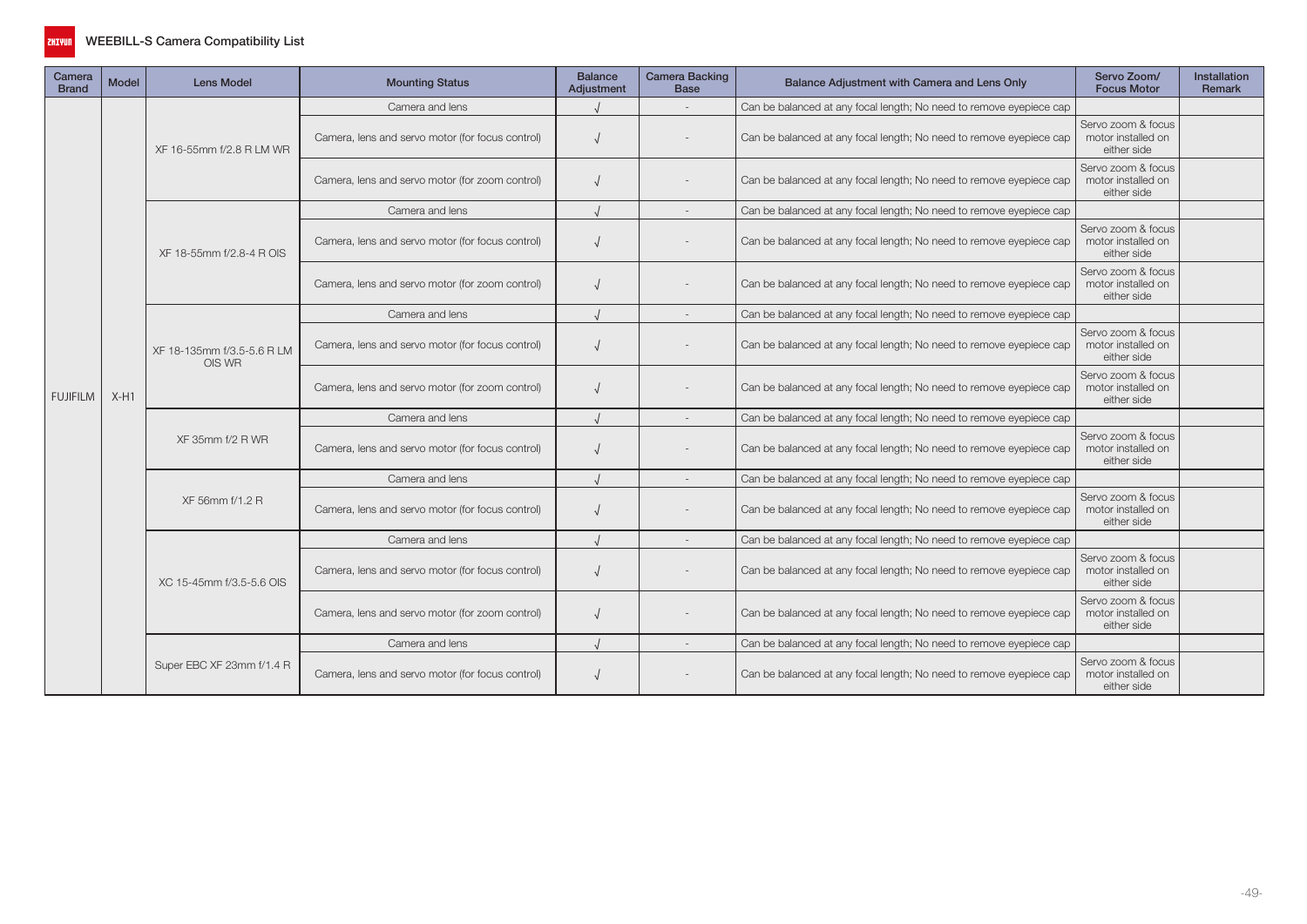

| Camera<br><b>Brand</b> | <b>Model</b> | <b>Lens Model</b>                               | <b>Mounting Status</b>                           | <b>Balance</b><br>Adjustment                     | <b>Camera Backing</b><br><b>Base</b>                                | Balance Adjustment with Camera and Lens Only                        | Servo Zoom/<br><b>Focus Motor</b>                                   | <b>Installation</b><br>Remark                           |  |
|------------------------|--------------|-------------------------------------------------|--------------------------------------------------|--------------------------------------------------|---------------------------------------------------------------------|---------------------------------------------------------------------|---------------------------------------------------------------------|---------------------------------------------------------|--|
|                        |              |                                                 | Camera and lens                                  |                                                  |                                                                     | Can be balanced at any focal length; No need to remove eyepiece cap |                                                                     |                                                         |  |
|                        |              |                                                 | XF 16-55mm f/2.8 R LM WR                         | Camera, lens and servo motor (for focus control) |                                                                     |                                                                     | Can be balanced at any focal length; No need to remove eyepiece cap | Servo zoom & focus<br>motor installed on<br>either side |  |
|                        |              |                                                 | Camera, lens and servo motor (for zoom control)  |                                                  |                                                                     | Can be balanced at any focal length; No need to remove eyepiece cap | Servo zoom & focus<br>motor installed on<br>either side             |                                                         |  |
|                        |              |                                                 | Camera and lens                                  |                                                  |                                                                     | Can be balanced at any focal length; No need to remove eyepiece cap |                                                                     |                                                         |  |
|                        |              | XF 18-55mm f/2.8-4 R OIS                        | Camera, lens and servo motor (for focus control) |                                                  |                                                                     | Can be balanced at any focal length; No need to remove eyepiece cap | Servo zoom & focus<br>motor installed on<br>either side             |                                                         |  |
|                        |              |                                                 | Camera, lens and servo motor (for zoom control)  |                                                  |                                                                     | Can be balanced at any focal length; No need to remove eyepiece cap | Servo zoom & focus<br>motor installed on<br>either side             |                                                         |  |
|                        |              |                                                 | Camera and lens                                  |                                                  |                                                                     | Can be balanced at any focal length; No need to remove eyepiece cap |                                                                     |                                                         |  |
|                        | $X-T2$       | XF 18-135mm f/3.5-5.6 R LM<br>OIS WR            | Camera, lens and servo motor (for focus control) |                                                  |                                                                     | Can be balanced at any focal length; No need to remove eyepiece cap | Servo zoom & focus<br>motor installed on<br>either side             |                                                         |  |
| <b>FUJIFILM</b>        |              |                                                 | Camera, lens and servo motor (for zoom control)  |                                                  |                                                                     | Can be balanced at any focal length; No need to remove eyepiece cap | Servo zoom & focus<br>motor installed on<br>either side             |                                                         |  |
|                        |              |                                                 | Camera and lens                                  |                                                  |                                                                     | Can be balanced at any focal length; No need to remove eyepiece cap |                                                                     |                                                         |  |
|                        |              | XF 35mm f/2 R WR                                | Camera, lens and servo motor (for focus control) |                                                  |                                                                     | Can be balanced at any focal length; No need to remove eyepiece cap | Servo zoom & focus<br>motor installed on<br>either side             |                                                         |  |
|                        |              |                                                 | Camera and lens                                  |                                                  |                                                                     | Can be balanced at any focal length; No need to remove eyepiece cap |                                                                     |                                                         |  |
|                        |              | XF 56mm f/1.2 R                                 | Camera, lens and servo motor (for focus control) |                                                  |                                                                     | Can be balanced at any focal length; No need to remove eyepiece cap | Servo zoom & focus<br>motor installed on<br>either side             |                                                         |  |
|                        |              |                                                 | Camera and lens                                  |                                                  |                                                                     | Can be balanced at any focal length; No need to remove eyepiece cap |                                                                     |                                                         |  |
|                        |              | XC 15-45mm f/3.5-5.6 OIS                        | Camera, lens and servo motor (for focus control) |                                                  |                                                                     | Can be balanced at any focal length; No need to remove eyepiece cap | Servo zoom & focus<br>motor installed on<br>either side             |                                                         |  |
|                        |              | Camera, lens and servo motor (for zoom control) |                                                  |                                                  | Can be balanced at any focal length; No need to remove eyepiece cap | Servo zoom & focus<br>motor installed on<br>either side             |                                                                     |                                                         |  |
|                        |              |                                                 | Camera and lens                                  |                                                  |                                                                     | Can be balanced at any focal length; No need to remove eyepiece cap |                                                                     |                                                         |  |
|                        |              | Super EBC XF 23mm f/1.4 R                       | Camera, lens and servo motor (for focus control) |                                                  |                                                                     | Can be balanced at any focal length; No need to remove eyepiece cap | Servo zoom & focus<br>motor installed on<br>either side             |                                                         |  |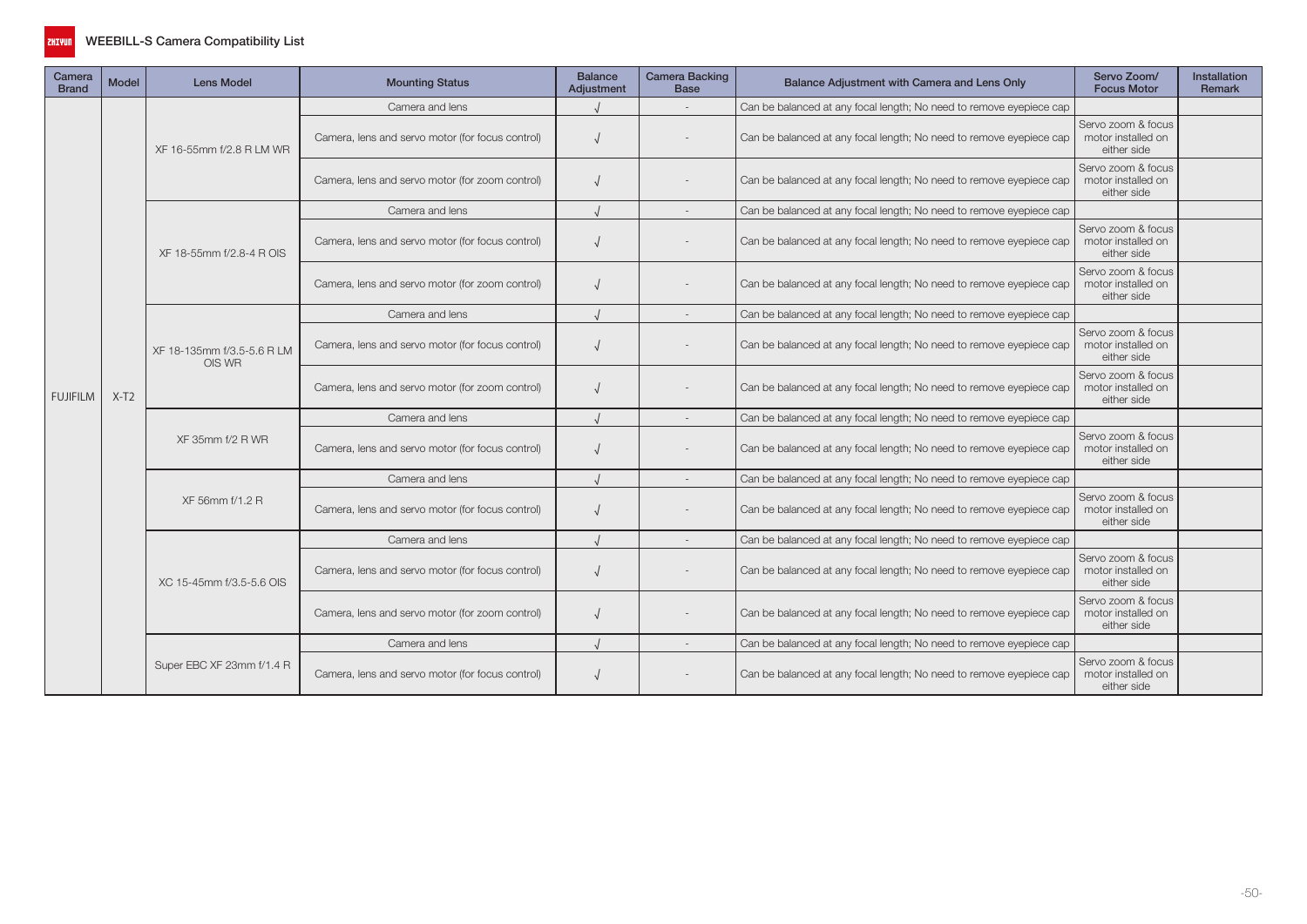

| Camera<br><b>Brand</b> | <b>Model</b> | <b>Lens Model</b>                                                                    | <b>Mounting Status</b>                           | <b>Balance</b><br>Adjustment                     | <b>Camera Backing</b><br><b>Base</b>                                | Balance Adjustment with Camera and Lens Only                        | Servo Zoom/<br><b>Focus Motor</b>                                   | <b>Installation</b><br>Remark                           |  |
|------------------------|--------------|--------------------------------------------------------------------------------------|--------------------------------------------------|--------------------------------------------------|---------------------------------------------------------------------|---------------------------------------------------------------------|---------------------------------------------------------------------|---------------------------------------------------------|--|
|                        |              |                                                                                      | Camera and lens                                  |                                                  |                                                                     | Can be balanced at any focal length; No need to remove eyepiece cap |                                                                     |                                                         |  |
|                        |              |                                                                                      | XF 16-55mm f/2.8 R LM WR                         | Camera, lens and servo motor (for focus control) |                                                                     |                                                                     | Can be balanced at any focal length; No need to remove eyepiece cap | Servo zoom & focus<br>motor installed on<br>either side |  |
|                        |              | XF 18-55mm f/2.8-4 R OIS<br>XF 18-135mm f/3.5-5.6 R LM<br>OIS WR<br>XF 35mm f/2 R WR | Camera, lens and servo motor (for zoom control)  |                                                  |                                                                     | Can be balanced at any focal length; No need to remove eyepiece cap | Servo zoom & focus<br>motor installed on<br>either side             |                                                         |  |
|                        |              |                                                                                      | Camera and lens                                  |                                                  |                                                                     | Can be balanced at any focal length; No need to remove eyepiece cap |                                                                     |                                                         |  |
|                        |              |                                                                                      | Camera, lens and servo motor (for focus control) |                                                  |                                                                     | Can be balanced at any focal length; No need to remove eyepiece cap | Servo zoom & focus<br>motor installed on<br>either side             |                                                         |  |
|                        |              |                                                                                      | Camera, lens and servo motor (for zoom control)  |                                                  |                                                                     | Can be balanced at any focal length; No need to remove eyepiece cap | Servo zoom & focus<br>motor installed on<br>either side             |                                                         |  |
|                        | $X-T3$       | Camera and lens                                                                      |                                                  |                                                  | Can be balanced at any focal length; No need to remove eyepiece cap |                                                                     |                                                                     |                                                         |  |
|                        |              |                                                                                      | Camera, lens and servo motor (for focus control) |                                                  |                                                                     | Can be balanced at any focal length; No need to remove eyepiece cap | Servo zoom & focus<br>motor installed on<br>either side             |                                                         |  |
| <b>FUJIFILM</b>        |              |                                                                                      | Camera, lens and servo motor (for zoom control)  |                                                  |                                                                     | Can be balanced at any focal length; No need to remove eyepiece cap | Servo zoom & focus<br>motor installed on<br>either side             |                                                         |  |
|                        |              |                                                                                      | Camera and lens                                  |                                                  |                                                                     | Can be balanced at any focal length; No need to remove eyepiece cap |                                                                     |                                                         |  |
|                        |              |                                                                                      | Camera, lens and servo motor (for focus control) |                                                  |                                                                     | Can be balanced at any focal length; No need to remove eyepiece cap | Servo zoom & focus<br>motor installed on<br>either side             |                                                         |  |
|                        |              |                                                                                      | Camera and lens                                  |                                                  |                                                                     | Can be balanced at any focal length; No need to remove eyepiece cap |                                                                     |                                                         |  |
|                        |              | XF 56mm f/1.2 R                                                                      | Camera, lens and servo motor (for focus control) |                                                  |                                                                     | Can be balanced at any focal length; No need to remove eyepiece cap | Servo zoom & focus<br>motor installed on<br>either side             |                                                         |  |
|                        |              |                                                                                      | Camera and lens                                  |                                                  |                                                                     | Can be balanced at any focal length; No need to remove eyepiece cap |                                                                     |                                                         |  |
|                        |              | XC 15-45mm f/3.5-5.6 OIS                                                             | Camera, lens and servo motor (for focus control) |                                                  |                                                                     | Can be balanced at any focal length; No need to remove eyepiece cap | Servo zoom & focus<br>motor installed on<br>either side             |                                                         |  |
|                        |              | Camera, lens and servo motor (for zoom control)                                      |                                                  |                                                  | Can be balanced at any focal length; No need to remove eyepiece cap | Servo zoom & focus<br>motor installed on<br>either side             |                                                                     |                                                         |  |
|                        |              |                                                                                      | Camera and lens                                  |                                                  |                                                                     | Can be balanced at any focal length; No need to remove eyepiece cap |                                                                     |                                                         |  |
|                        |              | Super EBC XF 23mm f/1.4 R                                                            | Camera, lens and servo motor (for focus control) |                                                  |                                                                     | Can be balanced at any focal length; No need to remove eyepiece cap | Servo zoom & focus<br>motor installed on<br>either side             |                                                         |  |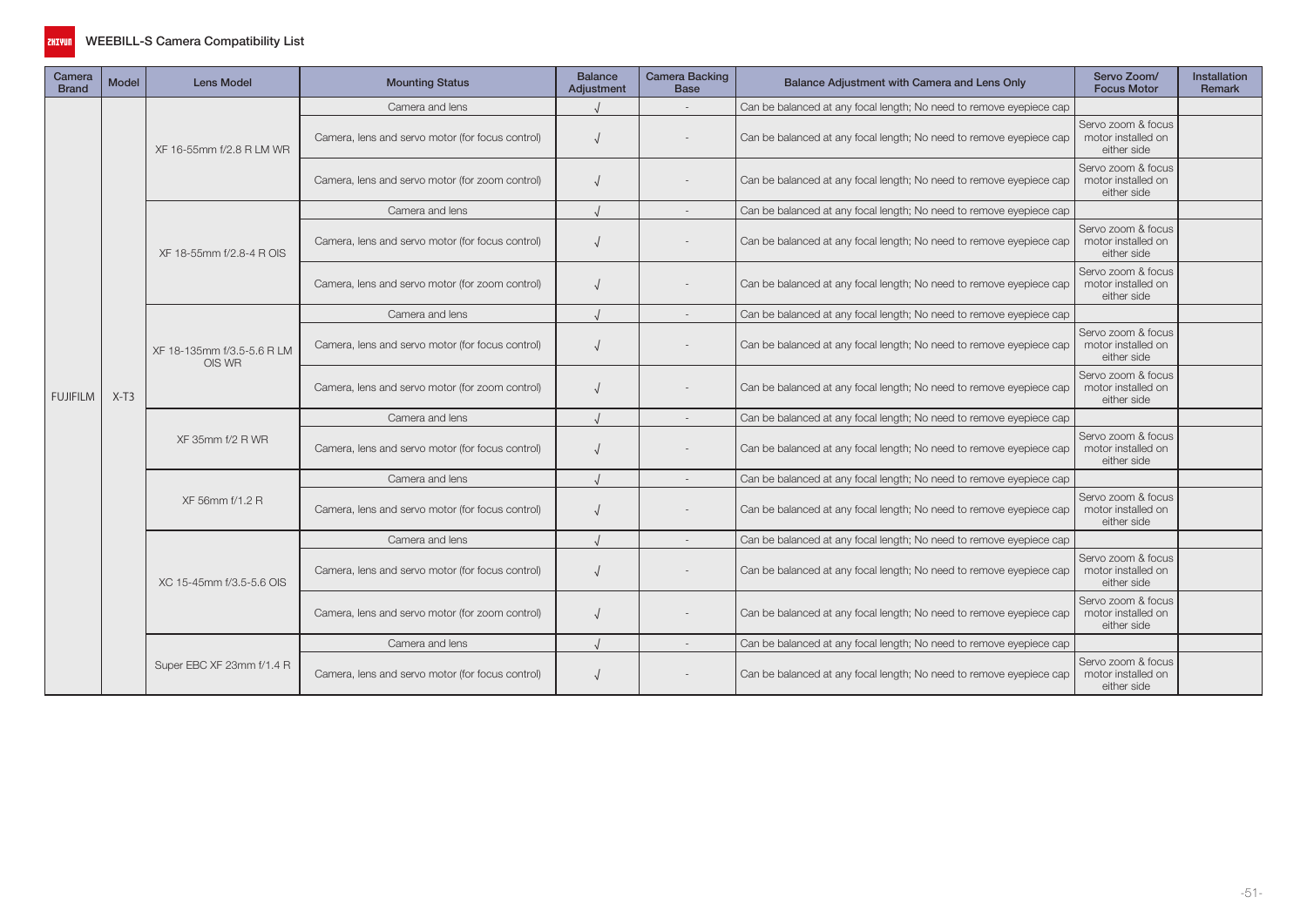

| Camera<br><b>Brand</b> | <b>Model</b> | <b>Lens Model</b>                    | <b>Mounting Status</b>                           | <b>Balance</b><br>Adjustment                     | <b>Camera Backing</b><br><b>Base</b> | Balance Adjustment with Camera and Lens Only                        | Servo Zoom/<br><b>Focus Motor</b>                                   | <b>Installation</b><br>Remark                           |  |
|------------------------|--------------|--------------------------------------|--------------------------------------------------|--------------------------------------------------|--------------------------------------|---------------------------------------------------------------------|---------------------------------------------------------------------|---------------------------------------------------------|--|
|                        |              |                                      | Camera and lens                                  |                                                  |                                      | Can be balanced at any focal length; No need to remove eyepiece cap |                                                                     |                                                         |  |
|                        |              |                                      | XF 16-55mm f/2.8 R LM WR                         | Camera, lens and servo motor (for focus control) |                                      |                                                                     | Can be balanced at any focal length; No need to remove eyepiece cap | Servo zoom & focus<br>motor installed on<br>either side |  |
|                        |              |                                      | Camera, lens and servo motor (for zoom control)  |                                                  |                                      | Can be balanced at any focal length; No need to remove eyepiece cap | Servo zoom & focus<br>motor installed on<br>either side             |                                                         |  |
|                        |              |                                      | Camera and lens                                  |                                                  |                                      | Can be balanced at any focal length; No need to remove eyepiece cap |                                                                     |                                                         |  |
|                        |              | XF 18-55mm f/2.8-4 R OIS             | Camera, lens and servo motor (for focus control) |                                                  |                                      | Can be balanced at any focal length; No need to remove eyepiece cap | Servo zoom & focus<br>motor installed on<br>either side             |                                                         |  |
|                        |              |                                      | Camera, lens and servo motor (for zoom control)  |                                                  |                                      | Can be balanced at any focal length; No need to remove eyepiece cap | Servo zoom & focus<br>motor installed on<br>either side             |                                                         |  |
|                        | $X-T30$      |                                      | Camera and lens                                  |                                                  |                                      | Can be balanced at any focal length; No need to remove eyepiece cap |                                                                     |                                                         |  |
|                        |              | XF 18-135mm f/3.5-5.6 R LM<br>OIS WR | Camera, lens and servo motor (for focus control) |                                                  |                                      | Can be balanced at any focal length; No need to remove eyepiece cap | Servo zoom & focus<br>motor installed on<br>either side             |                                                         |  |
| <b>FUJIFILM</b>        |              |                                      | Camera, lens and servo motor (for zoom control)  |                                                  |                                      | Can be balanced at any focal length; No need to remove eyepiece cap | Servo zoom & focus<br>motor installed on<br>either side             |                                                         |  |
|                        |              |                                      | Camera and lens                                  |                                                  |                                      | Can be balanced at any focal length; No need to remove eyepiece cap |                                                                     |                                                         |  |
|                        |              | XF 35mm f/2 R WR                     | Camera, lens and servo motor (for focus control) |                                                  |                                      | Can be balanced at any focal length; No need to remove eyepiece cap | Servo zoom & focus<br>motor installed on<br>either side             |                                                         |  |
|                        |              |                                      | Camera and lens                                  |                                                  |                                      | Can be balanced at any focal length; No need to remove eyepiece cap |                                                                     |                                                         |  |
|                        |              | XF 56mm f/1.2 R                      | Camera, lens and servo motor (for focus control) |                                                  |                                      | Can be balanced at any focal length; No need to remove eyepiece cap | Servo zoom & focus<br>motor installed on<br>either side             |                                                         |  |
|                        |              |                                      | Camera and lens                                  |                                                  |                                      | Can be balanced at any focal length; No need to remove eyepiece cap |                                                                     |                                                         |  |
|                        |              | XC 15-45mm f/3.5-5.6 OIS             | Camera, lens and servo motor (for focus control) |                                                  |                                      | Can be balanced at any focal length; No need to remove eyepiece cap | Servo zoom & focus<br>motor installed on<br>either side             |                                                         |  |
|                        |              |                                      | Camera, lens and servo motor (for zoom control)  |                                                  |                                      | Can be balanced at any focal length; No need to remove eyepiece cap | Servo zoom & focus<br>motor installed on<br>either side             |                                                         |  |
|                        |              |                                      | Camera and lens                                  |                                                  |                                      | Can be balanced at any focal length; No need to remove eyepiece cap |                                                                     |                                                         |  |
|                        |              | Super EBC XF 23mm f/1.4 R            | Camera, lens and servo motor (for focus control) |                                                  |                                      | Can be balanced at any focal length; No need to remove eyepiece cap | Servo zoom & focus<br>motor installed on<br>either side             |                                                         |  |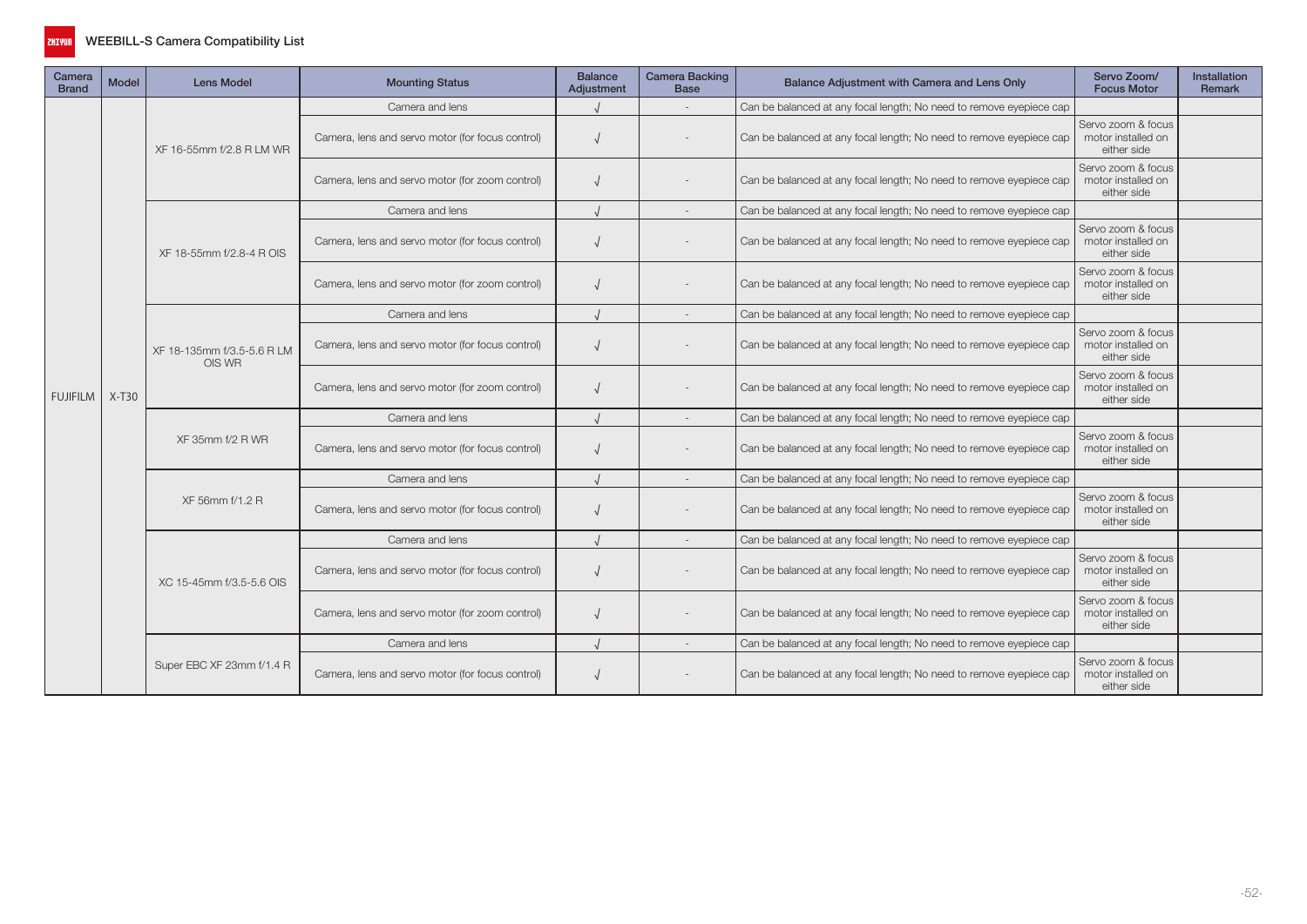

| Camera<br><b>Brand</b> | <b>Model</b> | <b>Lens Model</b>                    | <b>Mounting Status</b>                           | <b>Balance</b><br>Adjustment | <b>Camera Backing</b><br><b>Base</b>                                | Balance Adjustment with Camera and Lens Only                        | Servo Zoom/<br><b>Focus Motor</b>                                                                                                                              | <b>Installation</b><br>Remark |
|------------------------|--------------|--------------------------------------|--------------------------------------------------|------------------------------|---------------------------------------------------------------------|---------------------------------------------------------------------|----------------------------------------------------------------------------------------------------------------------------------------------------------------|-------------------------------|
|                        |              |                                      | Camera and lens                                  |                              |                                                                     | Can be balanced at any focal length; No need to remove eyepiece cap |                                                                                                                                                                |                               |
|                        |              | XF 16-55mm f/2.8 R LM WR             | Camera, lens and servo motor (for focus control) |                              |                                                                     | Can be balanced at any focal length; No need to remove eyepiece cap | Servo zoom & focus<br>motor installed on<br>either side                                                                                                        |                               |
|                        |              |                                      | Camera, lens and servo motor (for zoom control)  |                              |                                                                     | Can be balanced at any focal length; No need to remove eyepiece cap | Servo zoom & focus<br>motor installed on<br>either side                                                                                                        |                               |
|                        |              |                                      | Camera and lens                                  |                              |                                                                     | Can be balanced at any focal length; No need to remove eyepiece cap |                                                                                                                                                                |                               |
|                        |              | XF 18-55mm f/2.8-4 R OIS             | Camera, lens and servo motor (for focus control) |                              |                                                                     | Can be balanced at any focal length; No need to remove eyepiece cap | Servo zoom & focus<br>motor installed on<br>either side                                                                                                        |                               |
|                        |              |                                      | Camera, lens and servo motor (for zoom control)  |                              |                                                                     | Can be balanced at any focal length; No need to remove eyepiece cap | Servo zoom & focus<br>motor installed on<br>either side                                                                                                        |                               |
|                        |              | Camera and lens                      |                                                  |                              | Can be balanced at any focal length; No need to remove eyepiece cap |                                                                     |                                                                                                                                                                |                               |
|                        |              | XF 18-135mm f/3.5-5.6 R LM<br>OIS WR | Camera, lens and servo motor (for focus control) |                              |                                                                     | Can be balanced at any focal length; No need to remove eyepiece cap | Servo zoom & focus<br>motor installed on<br>either side                                                                                                        |                               |
| FUJIFILM   X-T100      |              |                                      | Camera, lens and servo motor (for zoom control)  |                              |                                                                     | Can be balanced at any focal length; No need to remove eyepiece cap | Servo zoom & focus<br>motor installed on<br>either side<br>Servo zoom & focus<br>motor installed on<br>either side<br>Servo zoom & focus<br>motor installed on |                               |
|                        |              |                                      | Camera and lens                                  |                              |                                                                     | Can be balanced at any focal length; No need to remove eyepiece cap |                                                                                                                                                                |                               |
|                        |              | XF 35mm f/2 R WR                     | Camera, lens and servo motor (for focus control) |                              |                                                                     | Can be balanced at any focal length; No need to remove eyepiece cap |                                                                                                                                                                |                               |
|                        |              |                                      | Camera and lens                                  |                              |                                                                     | Can be balanced at any focal length; No need to remove eyepiece cap |                                                                                                                                                                |                               |
|                        |              | XF 56mm f/1.2 R                      | Camera, lens and servo motor (for focus control) |                              |                                                                     | Can be balanced at any focal length; No need to remove eyepiece cap | either side                                                                                                                                                    |                               |
|                        |              |                                      | Camera and lens                                  |                              |                                                                     | Can be balanced at any focal length; No need to remove eyepiece cap |                                                                                                                                                                |                               |
|                        |              | XC 15-45mm f/3.5-5.6 OIS             | Camera, lens and servo motor (for focus control) |                              |                                                                     | Can be balanced at any focal length; No need to remove eyepiece cap | Servo zoom & focus<br>motor installed on<br>either side                                                                                                        |                               |
|                        |              |                                      | Camera, lens and servo motor (for zoom control)  |                              |                                                                     | Can be balanced at any focal length; No need to remove eyepiece cap | Servo zoom & focus<br>motor installed on<br>either side                                                                                                        |                               |
|                        |              |                                      | Camera and lens                                  |                              |                                                                     | Can be balanced at any focal length; No need to remove eyepiece cap |                                                                                                                                                                |                               |
|                        |              | Super EBC XF 23mm f/1.4 R            | Camera, lens and servo motor (for focus control) |                              |                                                                     | Can be balanced at any focal length; No need to remove eyepiece cap | Servo zoom & focus<br>motor installed on<br>either side                                                                                                        |                               |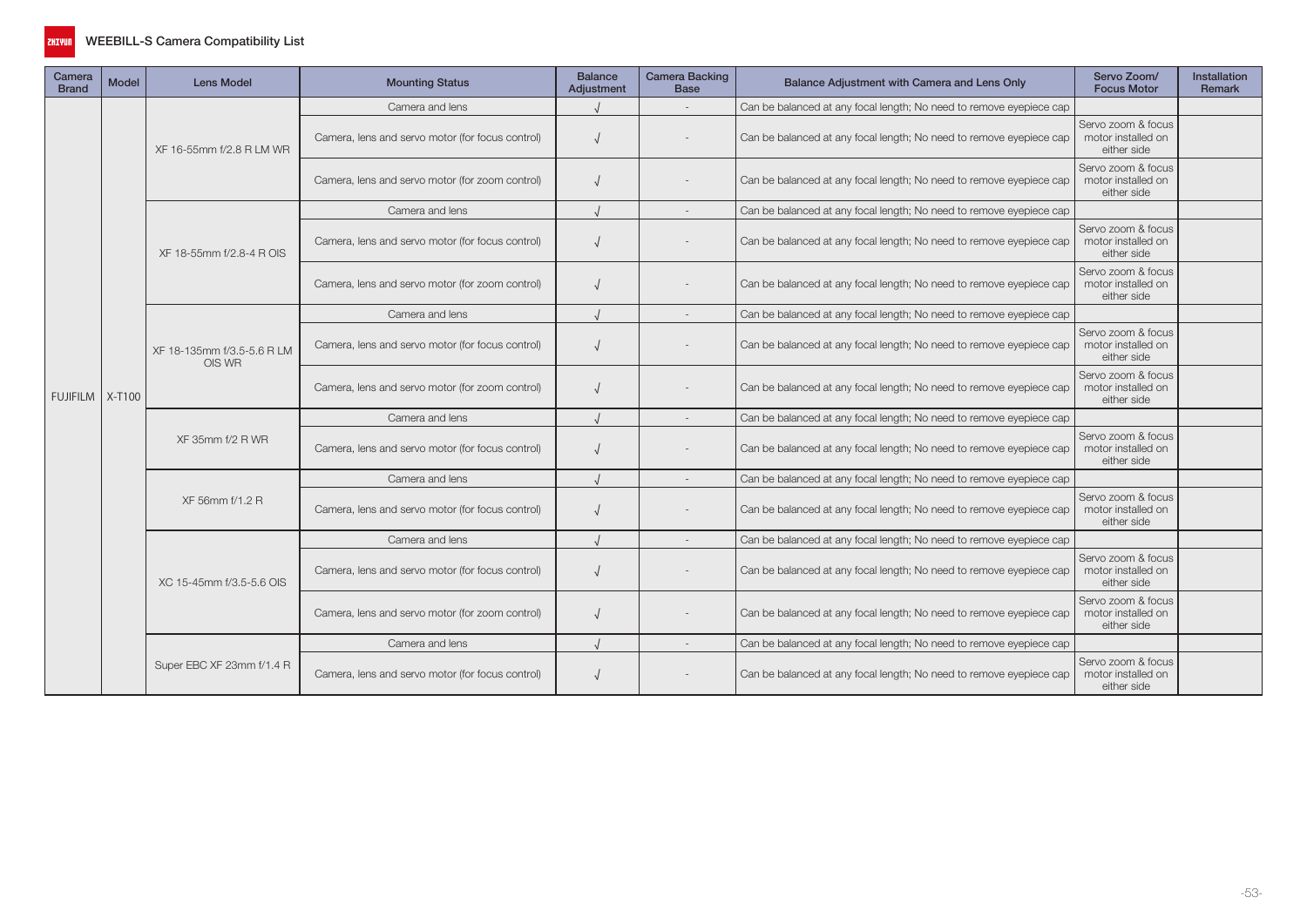

| Camera<br><b>Brand</b> | Model            | <b>Lens Model</b>                        | <b>Mounting Status</b>                           | <b>Balance</b><br>Adjustment                    | Camera Backing<br><b>Base</b> | Balance Adjustment with Camera and Lens Only                        | Servo Zoom/<br><b>Focus Motor</b>                                   | Installation<br>Remark                                  |  |
|------------------------|------------------|------------------------------------------|--------------------------------------------------|-------------------------------------------------|-------------------------------|---------------------------------------------------------------------|---------------------------------------------------------------------|---------------------------------------------------------|--|
|                        |                  |                                          | Camera and lens                                  |                                                 |                               | Can be balanced at any focal length; No need to remove eyepiece cap |                                                                     |                                                         |  |
|                        |                  | Vario-Elmarit 8-18mm f/2.8-<br>4.0       | Camera, lens and servo motor (for focus control) |                                                 |                               | Can be balanced at any focal length; No need to remove eyepiece cap | Servo zoom & focus<br>motor installed on<br>either side             |                                                         |  |
|                        |                  |                                          | Camera, lens and servo motor (for zoom control)  |                                                 |                               | Can be balanced at any focal length; No need to remove eyepiece cap | Servo zoom & focus<br>motor installed on<br>either side             |                                                         |  |
|                        |                  |                                          | Camera and lens                                  |                                                 |                               | Can be balanced at any focal length; No need to remove eyepiece cap |                                                                     |                                                         |  |
|                        |                  | Vario 12-35mm f/2.8 II                   | Camera, lens and servo motor (for focus control) |                                                 |                               | Can be balanced at any focal length; No need to remove eyepiece cap | Servo zoom & focus<br>motor installed on<br>either side             |                                                         |  |
|                        | GH <sub>5s</sub> |                                          |                                                  | Camera, lens and servo motor (for zoom control) |                               |                                                                     | Can be balanced at any focal length; No need to remove eyepiece cap | Servo zoom & focus<br>motor installed on<br>either side |  |
| Panasonic              |                  | Lumix G 25mm f/1.7                       | Camera and lens                                  |                                                 |                               | Can be balanced at any focal length; No need to remove eyepiece cap |                                                                     |                                                         |  |
|                        |                  |                                          | Camera, lens and servo motor (for focus control) |                                                 |                               | Can be balanced at any focal length; No need to remove eyepiece cap | Servo zoom & focus<br>motor installed on<br>either side             |                                                         |  |
|                        |                  |                                          | Camera and lens                                  |                                                 |                               | Can be balanced at any focal length; No need to remove eyepiece cap |                                                                     |                                                         |  |
|                        |                  | MACRO 30mm f/2.8                         | Camera, lens and servo motor (for focus control) |                                                 |                               | Can be balanced at any focal length; No need to remove eyepiece cap | Servo zoom & focus<br>motor installed on<br>either side             |                                                         |  |
|                        |                  |                                          | Camera and lens                                  |                                                 |                               | Can be balanced at any focal length; No need to remove eyepiece cap |                                                                     |                                                         |  |
|                        |                  | sigma 18-35mm f/1.8 DC<br>HSM Art (+转接环) | Camera, lens and servo motor (for focus control) |                                                 |                               | Can be balanced at any focal length; No need to remove eyepiece cap | Servo zoom & focus<br>motor installed on<br>either side             |                                                         |  |
|                        |                  |                                          | Camera, lens and servo motor (for zoom control)  |                                                 |                               | Can be balanced at any focal length; No need to remove eyepiece cap | Servo zoom & focus<br>motor installed on<br>either side             |                                                         |  |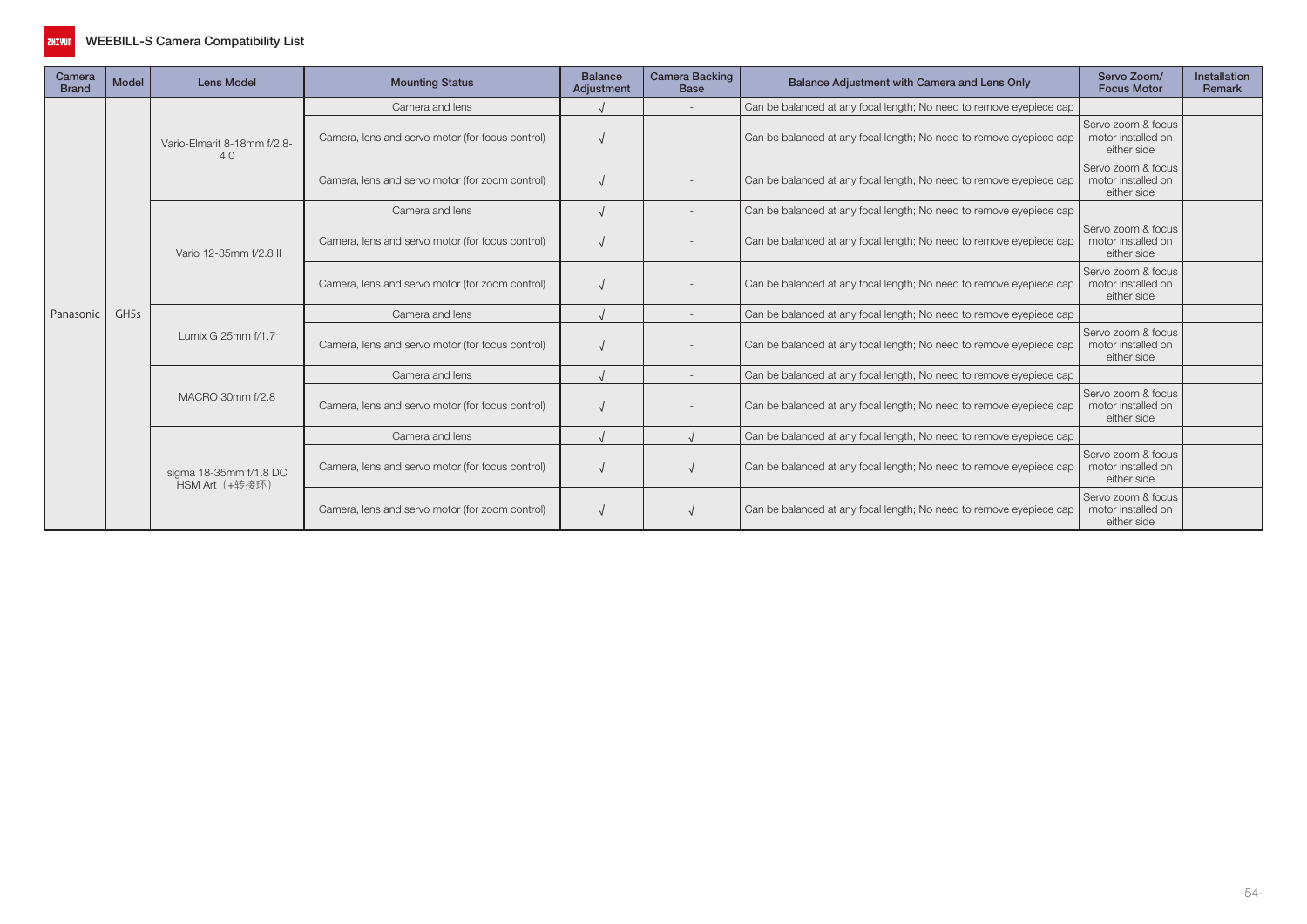

| Camera<br><b>Brand</b> | Model           | <b>Lens Model</b>                        | <b>Mounting Status</b>                           | <b>Balance</b><br>Adjustment | <b>Camera Backing</b><br><b>Base</b> | Balance Adjustment with Camera and Lens Only                        | Servo Zoom/<br><b>Focus Motor</b>                       | Installation<br>Remark |
|------------------------|-----------------|------------------------------------------|--------------------------------------------------|------------------------------|--------------------------------------|---------------------------------------------------------------------|---------------------------------------------------------|------------------------|
|                        |                 | Vario-Elmarit 8-18mm f/2.8-<br>4.0       | Camera and lens                                  |                              |                                      | Can be balanced at any focal length; No need to remove eyepiece cap |                                                         |                        |
|                        |                 |                                          | Camera, lens and servo motor (for focus control) |                              |                                      | Can be balanced at any focal length; No need to remove eyepiece cap | Servo zoom & focus<br>motor installed on<br>either side |                        |
|                        |                 |                                          | Camera, lens and servo motor (for zoom control)  |                              |                                      | Can be balanced at any focal length; No need to remove eyepiece cap | Servo zoom & focus<br>motor installed on<br>either side |                        |
|                        |                 |                                          | Camera and lens                                  |                              |                                      | Can be balanced at any focal length; No need to remove eyepiece cap |                                                         |                        |
|                        |                 | Vario 12-35mm f/2.8 II                   | Camera, lens and servo motor (for focus control) |                              |                                      | Can be balanced at any focal length; No need to remove eyepiece cap | Servo zoom & focus<br>motor installed on<br>either side |                        |
|                        | GH <sub>5</sub> |                                          | Camera, lens and servo motor (for zoom control)  |                              |                                      | Can be balanced at any focal length; No need to remove eyepiece cap | Servo zoom & focus<br>motor installed on<br>either side |                        |
| Panasonic              |                 |                                          | Camera and lens                                  |                              |                                      | Can be balanced at any focal length; No need to remove eyepiece cap |                                                         |                        |
|                        |                 | Lumix G 25mm f/1.7                       | Camera, lens and servo motor (for focus control) |                              |                                      | Can be balanced at any focal length; No need to remove eyepiece cap | Servo zoom & focus<br>motor installed on<br>either side |                        |
|                        |                 |                                          | Camera and lens                                  |                              |                                      | Can be balanced at any focal length; No need to remove eyepiece cap |                                                         |                        |
|                        |                 | MACRO 30mm f/2.8                         | Camera, lens and servo motor (for focus control) |                              |                                      | Can be balanced at any focal length; No need to remove eyepiece cap | Servo zoom & focus<br>motor installed on<br>either side |                        |
|                        |                 |                                          | Camera and lens                                  |                              |                                      | Can be balanced at any focal length; No need to remove eyepiece cap |                                                         |                        |
|                        |                 | sigma 18-35mm f/1.8 DC<br>HSM Art (+转接环) | Camera, lens and servo motor (for focus control) |                              |                                      | Can be balanced at any focal length; No need to remove eyepiece cap | Servo zoom & focus<br>motor installed on<br>either side |                        |
|                        |                 |                                          | Camera, lens and servo motor (for zoom control)  |                              |                                      | Can be balanced at any focal length; No need to remove eyepiece cap | Servo zoom & focus<br>motor installed on<br>either side |                        |

| Camera<br><b>Brand</b> | <b>Model</b>                                                                              | <b>Lens Model</b>              | <b>Mounting Status</b>                              | <b>Balance</b><br>Adjustment | Camera<br><b>Backing</b><br><b>Base</b> | Balance Adjustment with Camera and Lens Only                             | Servo Zoom/<br><b>Focus Motor</b>                         | Installation<br>Remark         |
|------------------------|-------------------------------------------------------------------------------------------|--------------------------------|-----------------------------------------------------|------------------------------|-----------------------------------------|--------------------------------------------------------------------------|-----------------------------------------------------------|--------------------------------|
|                        |                                                                                           |                                | Camera and lens                                     |                              |                                         | Can be balanced at any focal length; No need to remove eyepiece cap      |                                                           |                                |
| Panasonic              | S <sub>1</sub>                                                                            | LUMIX S 24-105mm F/4 Macro OIS | Camera, lens and servo motor<br>(for focus control) |                              | $\overline{\phantom{a}}$                | Can be balanced at any focal length; No need to remove eyepiece cap      | Servo zoom & focus<br>motor installed on<br>either side   |                                |
|                        |                                                                                           |                                | Camera, lens and servo motor<br>(for zoom control)  |                              | $\sim$                                  | Can be balanced at any focal length; No need to remove eyepiece cap      | Servo zoom & focus I<br>motor installed on<br>either side |                                |
|                        | S <sub>1</sub> H<br>(TransMount<br>Multifunctional<br><b>Extension Plate</b><br>required) | LUMIX S 24-105mm F/4 Macro OIS | Camera and lens                                     |                              |                                         | Can be balanced between focal length 24mm; Do not remove<br>eyepiece cap | Can't install Servo<br>zoom & focus<br>motor              | 100g counterweight<br>required |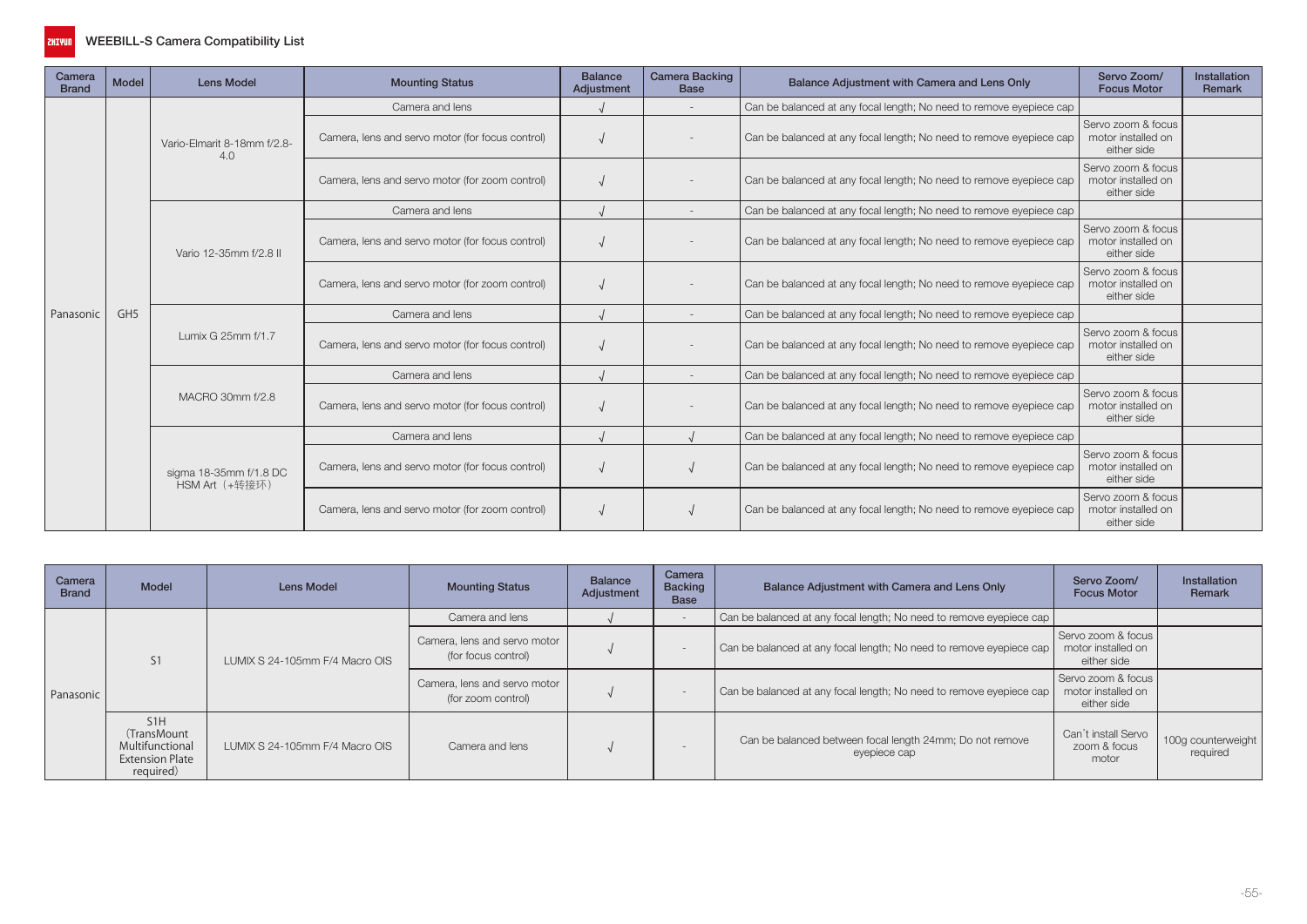

| Camera<br><b>Brand</b> | <b>Model</b>                                                                | <b>Lens Model</b>                  | <b>Mounting Status</b>                           | <b>Balance</b><br>Adjustment | Camera<br><b>Backing Base</b> | Balance Adjustment with Camera and Lens Only | Servo Zoom/<br><b>Focus Motor</b>                     | Installation<br>Remark         |
|------------------------|-----------------------------------------------------------------------------|------------------------------------|--------------------------------------------------|------------------------------|-------------------------------|----------------------------------------------|-------------------------------------------------------|--------------------------------|
|                        |                                                                             |                                    | Camera and lens                                  | $\overline{\phantom{a}}$     |                               | Do not remove eyepiece cap                   |                                                       | 100g counterweight<br>required |
|                        |                                                                             | Vario-Elmarit 8-18mm f/2.8-<br>4.0 | Camera, lens and servo motor (for focus control) |                              |                               | Do not remove eyepiece cap                   | Servo zoom & focus<br>motor installed on<br>the right | 100g counterweight<br>required |
|                        |                                                                             |                                    | Camera, lens and servo motor (for zoom control)  |                              |                               | Do not remove eyepiece cap                   | Servo zoom & focus<br>motor installed on<br>the right | 100g counterweight<br>required |
|                        |                                                                             |                                    | Camera and lens                                  |                              |                               | Do not remove eyepiece cap                   |                                                       | 100g counterweight<br>required |
|                        | <b>BMPCC 4K</b><br>(TransMount<br>Multifunctional<br><b>Extension Plate</b> | Vario 12-35mm f/2.8 II             | Camera, lens and servo motor (for focus control) |                              |                               | Do not remove eyepiece cap                   | Servo zoom & focus<br>motor installed on<br>the right | 100g counterweight<br>required |
| <b>BMD</b>             |                                                                             |                                    | Camera, lens and servo motor (for zoom control)  |                              |                               | Do not remove eyepiece cap                   | Servo zoom & focus<br>motor installed on<br>the right | 100g counterweight<br>required |
|                        | required)                                                                   |                                    | Camera and lens                                  |                              | $\sim$                        | Do not remove eyepiece cap                   |                                                       |                                |
|                        |                                                                             | 25mm f/1.7                         | Camera, lens and servo motor (for focus control) |                              |                               | Do not remove eyepiece cap                   | Servo zoom & focus<br>motor installed on<br>the right |                                |
|                        |                                                                             |                                    | Camera and lens                                  |                              |                               | Do not remove eyepiece cap                   |                                                       |                                |
|                        |                                                                             | MACRO 30mm f/2.8                   | Camera, lens and servo motor (for focus control) |                              |                               | Do not remove eyepiece cap                   | Servo zoom & focus<br>motor installed on<br>the right |                                |
|                        |                                                                             |                                    | Camera and lens                                  | $\sqrt{2}$                   |                               | Do not remove eyepiece cap                   |                                                       | 100g counterweight<br>required |
|                        |                                                                             | D-Dreamer 12mm F2.8                | Camera, lens and servo motor (for focus control) |                              |                               | Do not remove eyepiece cap                   | Servo zoom & focus<br>motor installed on<br>the right | 100g counterweight<br>required |